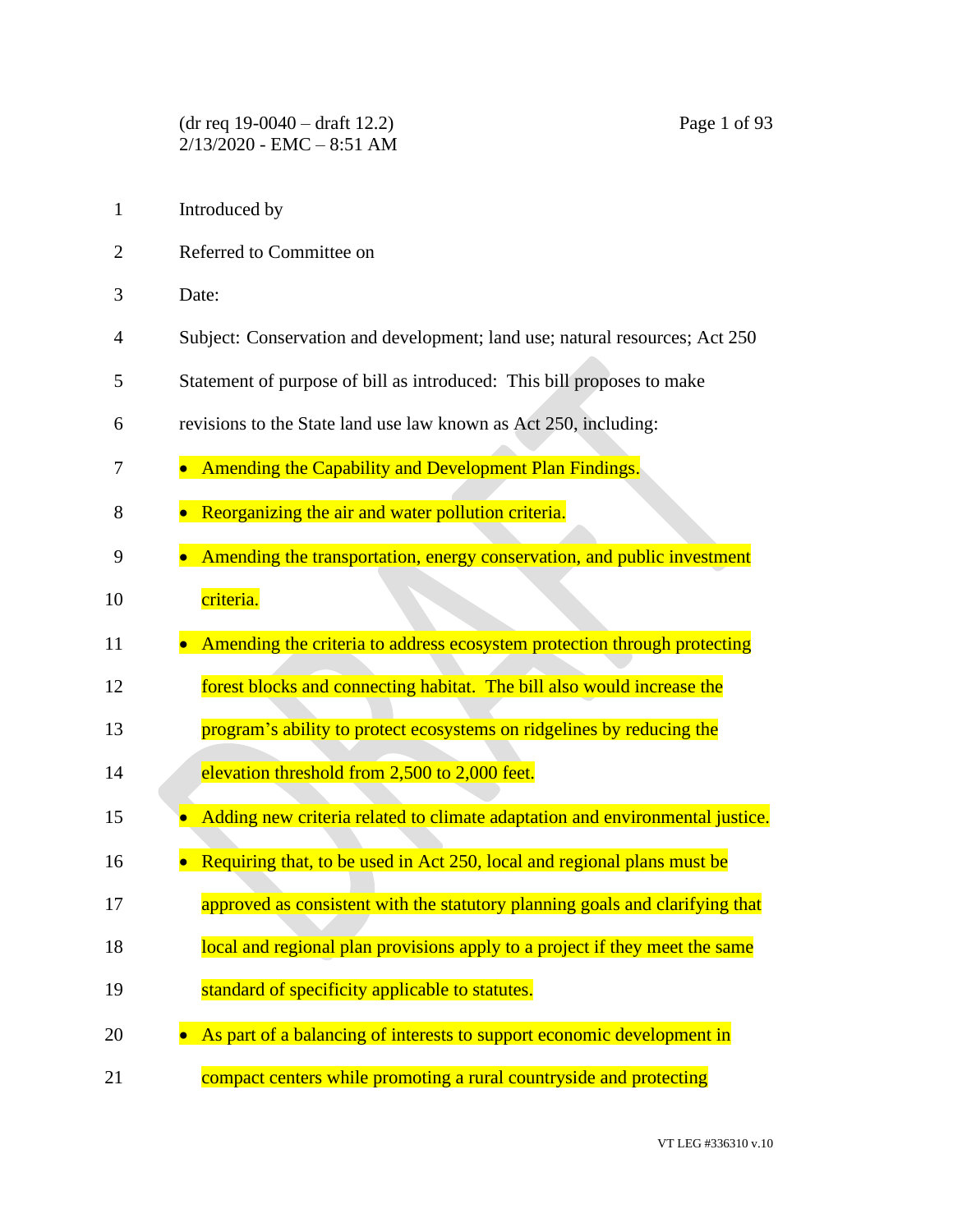| $\mathbf{1}$   | important natural resources, exempting designated downtowns and                |
|----------------|--------------------------------------------------------------------------------|
| $\overline{2}$ | neighborhood development areas from Act 250 and increasing Act 250             |
| 3              | jurisdiction at interstate interchanges and over new roads. Because the        |
| 4              | designation under 24 V.S.A. chapter 76A would affect jurisdiction, the bill    |
| 5              | provides for appeal of designation decisions.                                  |
| 6              | Clarifying the definition of "commercial purpose" so that it is not necessary  |
| 7              | to determine whether monies received are essential to sustain a project.       |
| 8              | Increasing the per diem rate for District Commissioners and the Board to       |
| 9              | \$100.00 and raising the Act 250 permit fees.                                  |
| 10             | Amending the permit process by giving the Natural Resources Board the          |
| 11             | power to issue major permits, in addition to the NRB's current duties. The     |
| 12             | Board will have three full time members and major permit applications will     |
| 13             | be heard by a panel of the Board and District Commissioners. Appeals of        |
| 14             | Act 250 permits would go to the Supreme Court. The Environmental               |
| 15             | Division of the Superior Court would continue to hear other permit appeals     |
| 16             | and enforcement.                                                               |
| 17             | Reaffirming the supervisory authority in environmental matters of the          |
| 18             | Board and District Commissions, in accordance with the original intent of      |
| 19             | Act 250 as determined by the Vermont Supreme Court.                            |
| 20             | Revising and clarifying the statutory authority on the use of other permits to |
| 21             | demonstrate compliance with the criteria.                                      |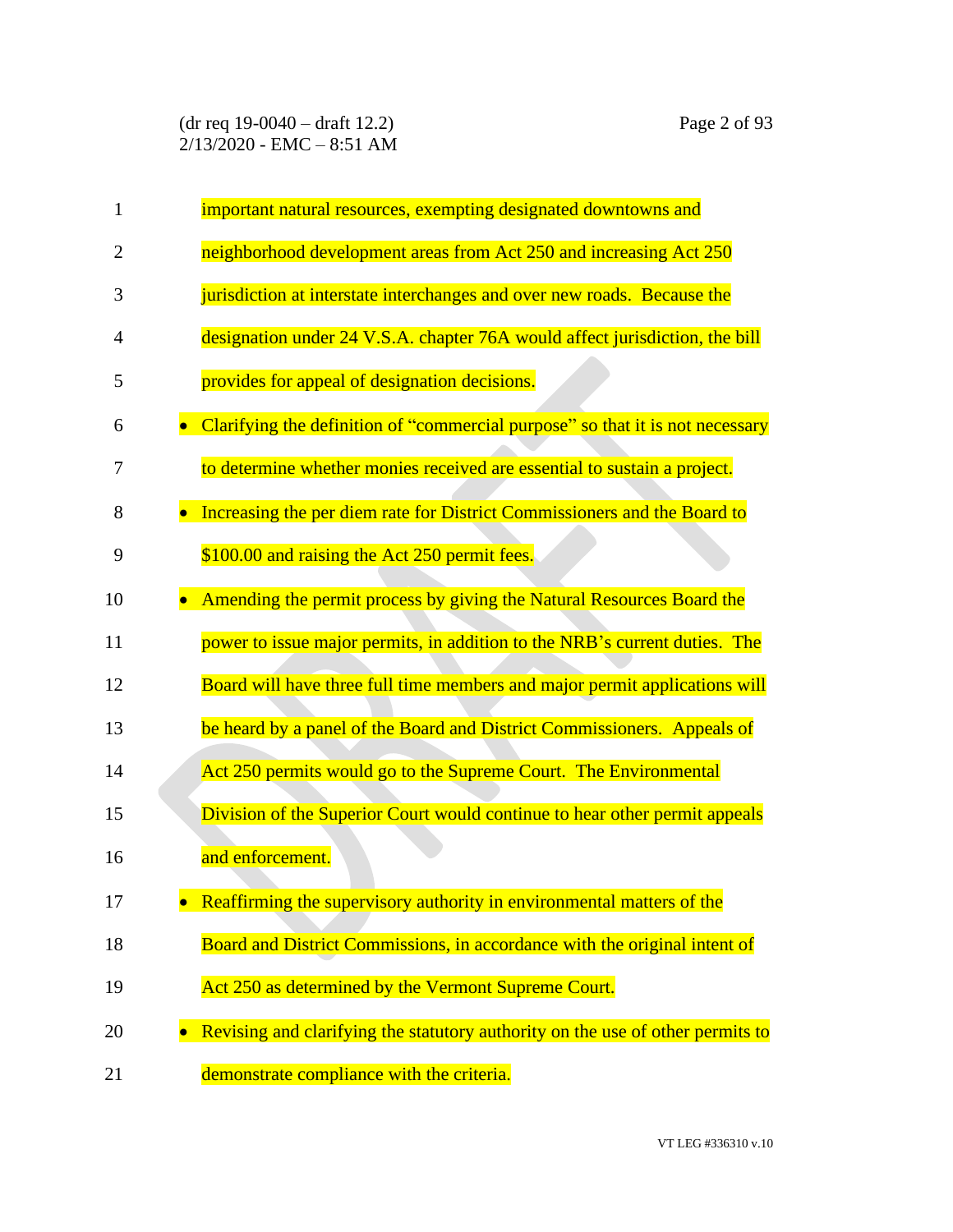| 1  | Creating a process that would allow properties to be released from Act 250 |
|----|----------------------------------------------------------------------------|
| 2  | jurisdiction.                                                              |
| 3  | Requiring slate quarries to be added to the Agency of Natural Resources    |
| 4  | <b>Natural Resource Atlas.</b>                                             |
| 5  | Raising the permit fees.                                                   |
| 6  | Establishing a preapplication process to allow municipal and regional      |
| 7  | planning commissions to weigh in on a project before the Act 250 permit    |
| 8  | application is filed.                                                      |
| 9  | Allowing forest-based enterprises to operate outside of permitted hours of |
| 10 | operations and to mitigate primary agricultural soil on a 1:1 ratio.       |
| 11 | Shifting the burden of persuasion to the applicant under criterion 8.      |
| 12 | Requiring the Agency of Natural Resources to establish a permit program    |
| 13 | for highest priority river corridors.                                      |
|    |                                                                            |
|    |                                                                            |
| 14 | An act relating to changes to Act 250                                      |
| 15 | It is hereby enacted by the General Assembly of the State of Vermont:      |
| 16 | *** Revisions to Capability and Development Plan ***                       |
| 17 | Sec. 1. 1973 Acts and Resolves No. 85, Sec. $7(a)(20)$ is added to read:   |
| 18 | (20) GREENHOUSE GAS EMISSIONS AND CLIMATE CHANGE                           |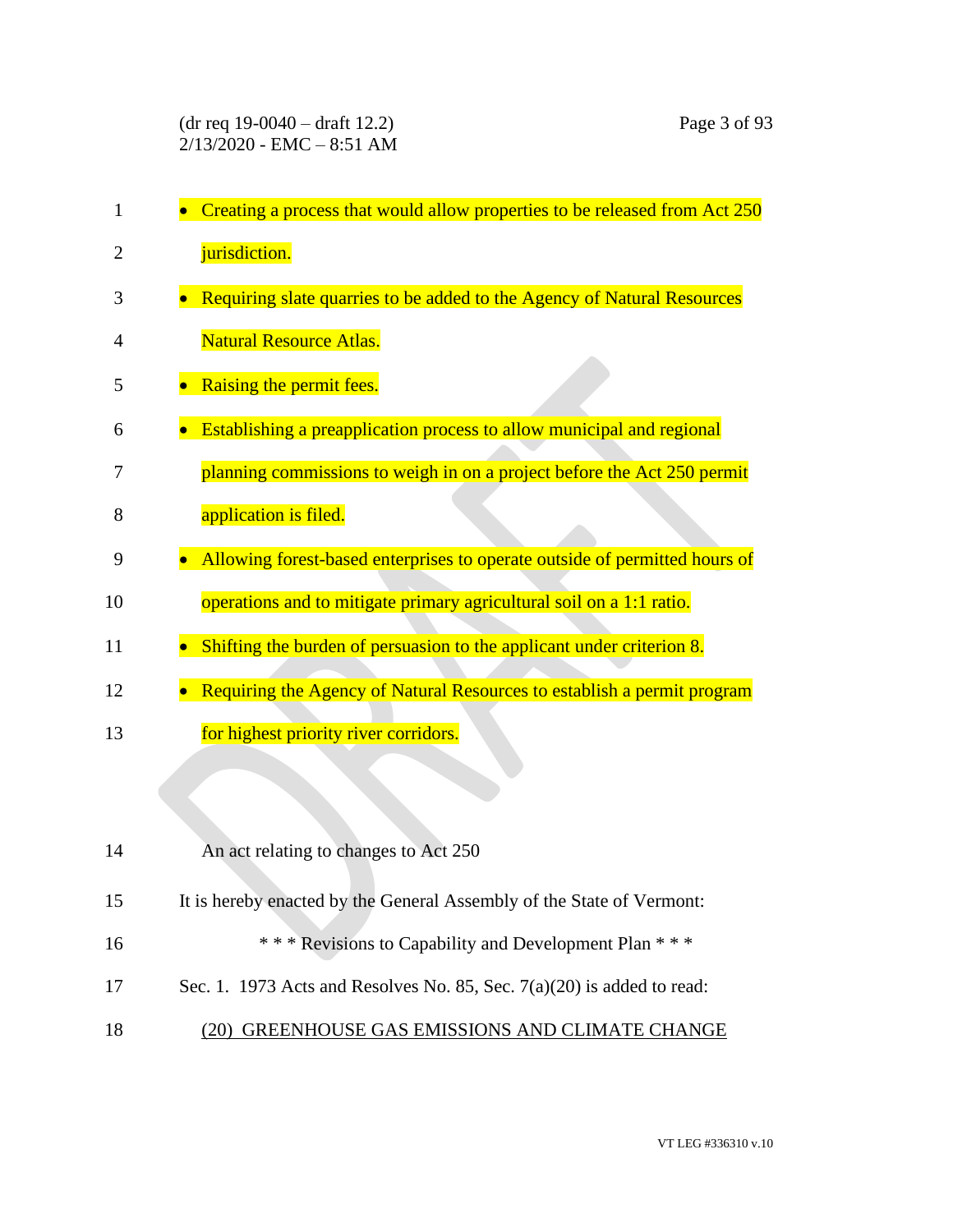(dr req 19-0040 – draft 12.2) Page 4 of 93  $2/13/2020$  - EMC - 8:51 AM

| $\mathbf{1}$   | Climate change poses serious risks to human health and safety, functioning      |
|----------------|---------------------------------------------------------------------------------|
| $\overline{2}$ | ecosystems that support a diversity of species and economic growth, and         |
| 3              | Vermont's tourist, forestry, and agricultural industries. The primary driver of |
| 4              | climate change in Vermont and elsewhere is the increase of atmospheric          |
| 5              | carbon dioxide from the burning of fossil fuels, which has a warming effect     |
| 6              | that is amplified because atmospheric water vapor, another greenhouse gas,      |
| 7              | increases as temperature rises. Vermont should minimize its emission of         |
| 8              | greenhouse gases and, because the climate is changing, ensure that the design   |
| 9              | and materials used in development enable projects to withstand an increase in   |
| 10             | extreme weather events and adapt to other changes in the weather and            |
| 11             | environment.                                                                    |
| 12             | Sec. 2. 1973 Acts and Resolves No. 85, Sec. 7(a)(2) is amended to read:         |
| 13             | (2) ECOSYSTEM PROTECTION AND UTILIZATION OF NATURAL                             |
| 14             | <b>RESOURCES</b>                                                                |
| 15             | (A) Healthy ecosystems clean water, purify air, maintain soil,                  |
| 16             | regulate the climate, recycle nutrients, and provide food. They provide raw     |
| 17             | materials and resources for medicines and other purposes. They are at the       |
| 18             | foundation of civilization and sustain the economy. These ecosystem services    |
| 19             | are the state's natural capital.                                                |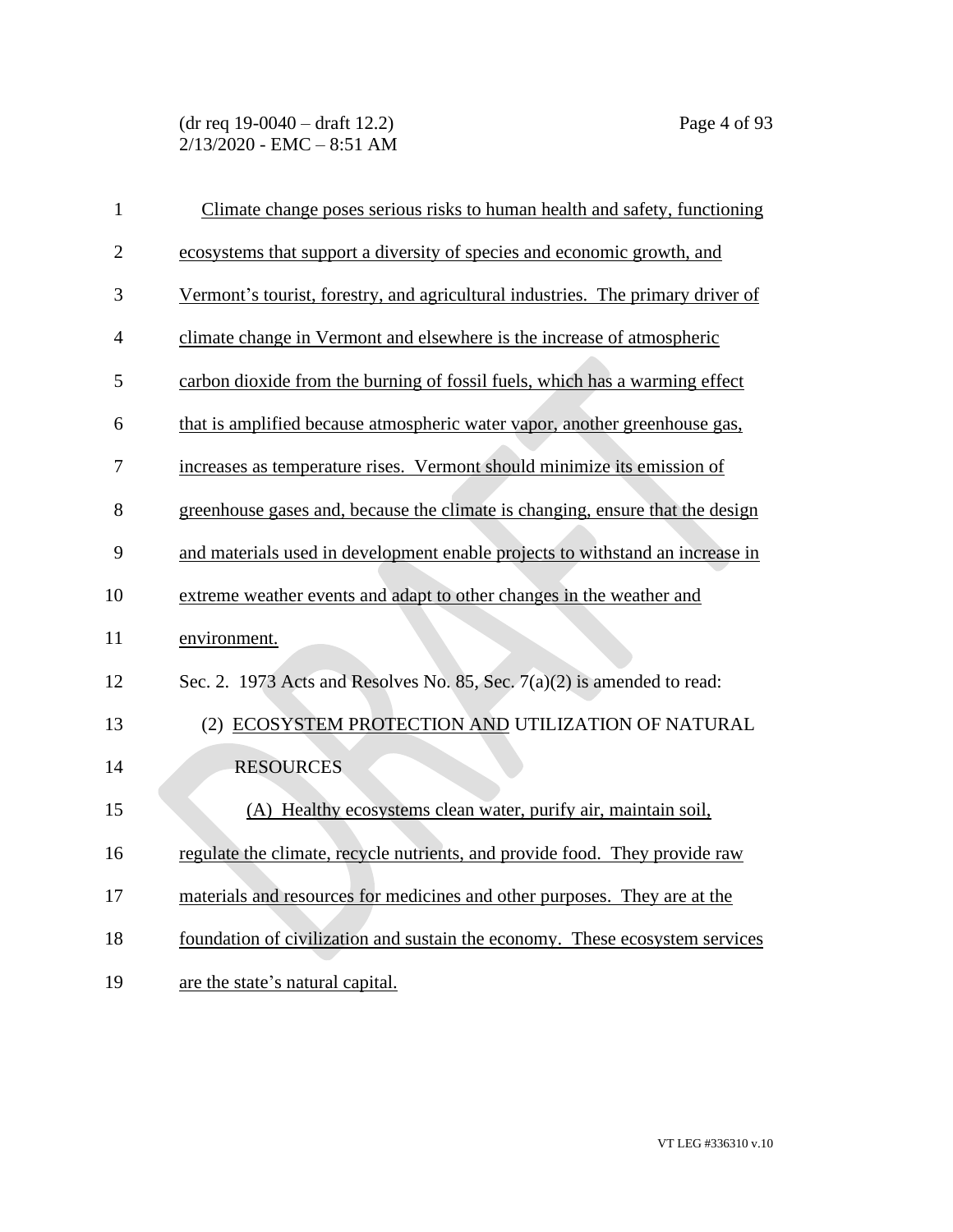(dr req 19-0040 – draft 12.2) Page 5 of 93  $2/13/2020$  - EMC - 8:51 AM

| $\mathbf{1}$   | (B) Biodiversity is the key indicator of an ecosystem's health. A                  |
|----------------|------------------------------------------------------------------------------------|
| $\overline{2}$ | wide variety of species copes better with threats than a limited number of         |
| 3              | species in large populations.                                                      |
| $\overline{4}$ | (C) Products of the land and the stone and minerals under the land, as             |
| 5              | well as the beauty of our landscape are principal natural resources of the state.  |
| 6              | (D) Preservation Protection of healthy ecosystems in Vermont,                      |
| 7              | preservation of the agricultural and forest productivity of the land, and the      |
| 8              | economic viability of agricultural units, conservation of the recreational         |
| 9              | opportunity afforded by the state's hills, forests, streams and lakes, wise use of |
| 10             | the state's non-renewable earth and mineral reserves, and protection of the        |
| 11             | beauty of the landscape are matters of public good. Uses which threaten or         |
| 12             | significantly inhibit these healthy ecosystems and the state's natural and scenic  |
| 13             | resources should be permitted only when the public interest is clearly benefited   |
| 14             | thereby.                                                                           |
| 15             | *** Revisions to State Land Use Law ***                                            |
| 16             | Sec. 3. 10 V.S.A. chapter 151 is amended to read:                                  |
| 17             | CHAPTER 151. STATE LAND USE AND DEVELOPMENT PLANS                                  |
| 18             | Subchapter 1. General Provisions                                                   |
| 19             | § 6000. PURPOSE; CONSTRUCTION                                                      |
| 20             | The purposes of this chapter are to protect and conserve the environment of        |
| 21             | the State and to support the achievement of the goals of the Capability and        |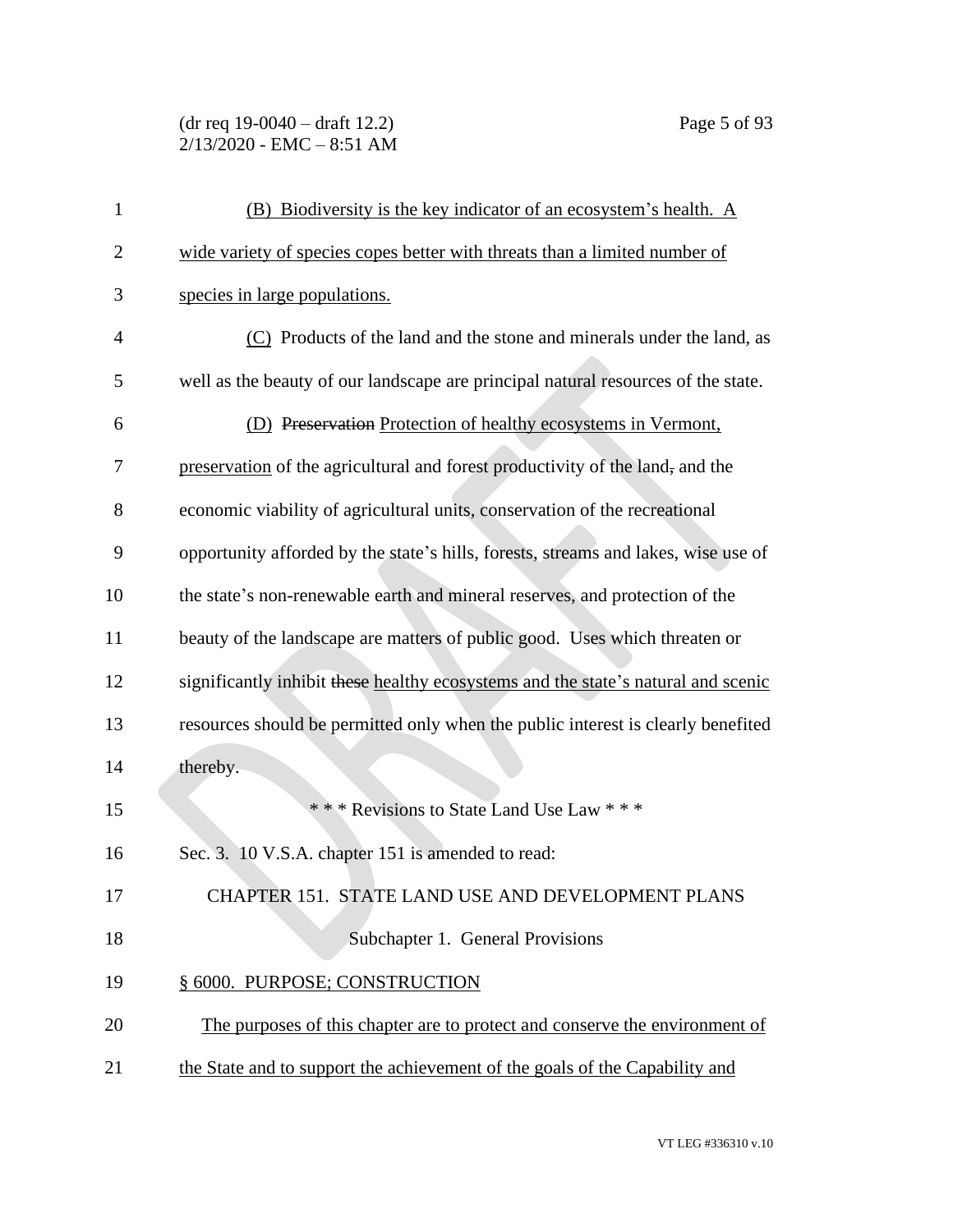(dr req 19-0040 – draft 12.2) Page 6 of 93 2/13/2020 - EMC – 8:51 AM

| 1              | Development Plan and of 24 V.S.A. § 4302(c). The chapter shall be construed     |
|----------------|---------------------------------------------------------------------------------|
| $\overline{2}$ | broadly to effect these purposes.                                               |
| 3              | § 6001. DEFINITIONS                                                             |
| 4              | In As used in this chapter:                                                     |
| 5              | (1) "Board" means the Natural Resources Board.                                  |
| 6              | (2) "Capability and Development Plan" means the Plan prepared                   |
| 7              | pursuant to section 6042 of this title and adopted pursuant to 1973 Acts and    |
| 8              | Resolves No. 85, Secs. 6 and 7, as amended by this act.                         |
| 9              | (3)(A) "Development" means each of the following:                               |
| 10             | * * *                                                                           |
| 11             | (vi) The construction of improvements for commercial, industrial,               |
| 12             | or residential use at or above the elevation of $2,500$ 2,000 feet.             |
| 13             | * * *                                                                           |
| 14             | (xi) The construction of improvements for commercial or                         |
| 15             | industrial use within 2,000 feet of a point of access to or exit from the       |
| 16             | interstate highway system as measured from the midpoint of the                  |
| 17             | interconnecting roadways, unless a regional planning commission has             |
| 18             | determined, at the request of the municipality where the interchange is located |
| 19             | or any municipality with land in the 2,000-foot radius, that municipal          |
| 20             | ordinances or bylaws applicable to properties around the interchange:           |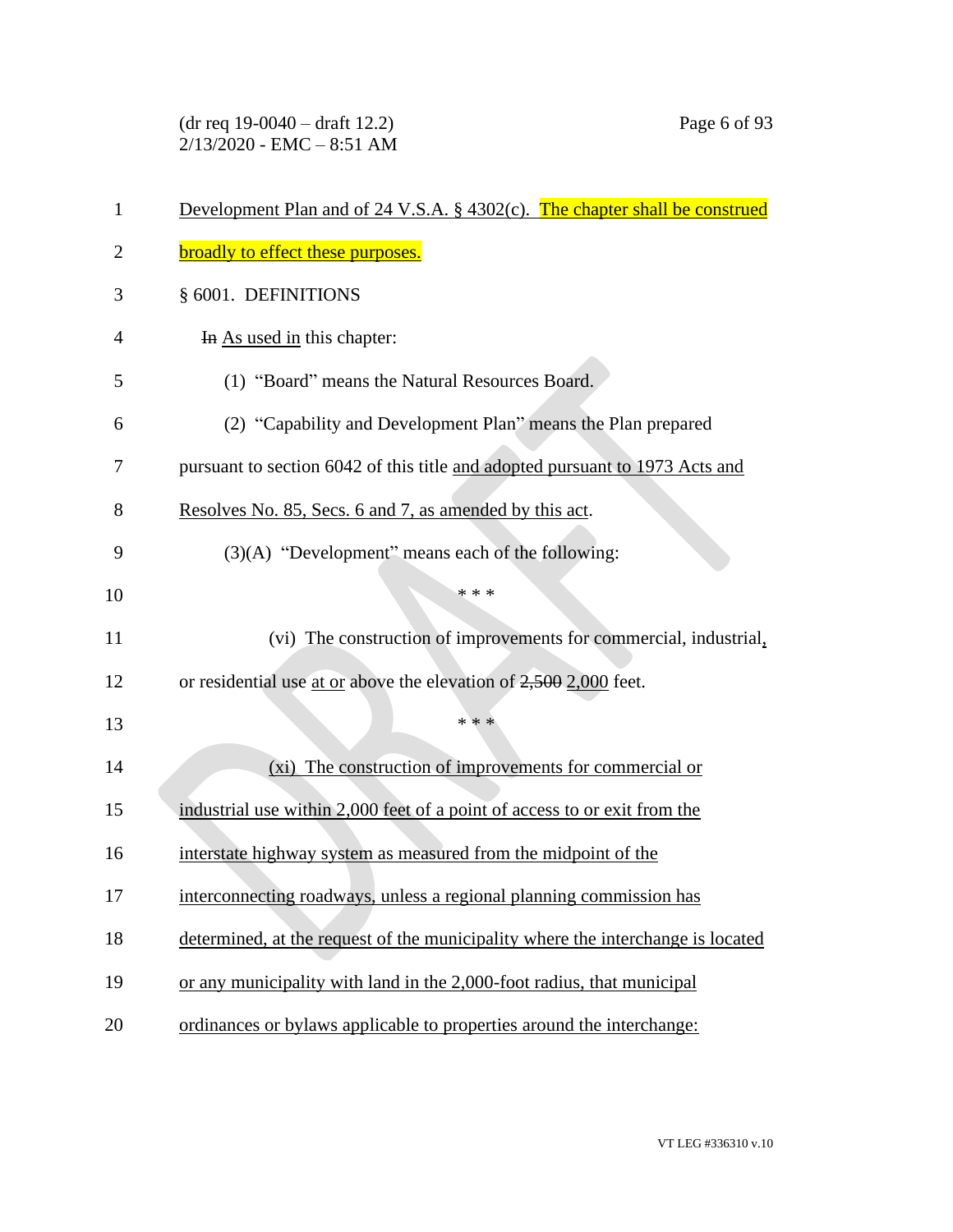(dr req 19-0040 – draft 12.2) Page 7 of 93  $2/13/2020$  - EMC - 8:51 AM

| $\mathbf{1}$   | Ensure that planned development patterns will maintain the<br>(I)                  |
|----------------|------------------------------------------------------------------------------------|
| $\overline{2}$ | safety and function of the interchange area for all road users, including          |
| 3              | nonmotorized, for example, by limiting curb cuts, and by sharing parking and       |
| $\overline{4}$ | access points and parcels will be interconnected to adjoining parcels wherever     |
| 5              | physically possible.                                                               |
| 6              | Ensure that development will be undertaken in a way that<br>(II)                   |
| 7              | preserves scenic characteristics both at and beyond the project site. This shall   |
| 8              | include a determination that site and building design fit the context of the area. |
| 9              | (III) Ensure that development does not destroy or compromise                       |
| 10             | necessary wildlife habitat or endangered species.                                  |
| 11             | (IV) Ensure that uses allowed in the area will not impose a                        |
| 12             | burden on the financial capacity of a town or the State.                           |
| 13             | (V) Ensure that allowed uses be of a type, scale, and design that                  |
| 14             | complement rather than compete with uses that exist in designated downtowns,       |
| 15             | village centers, growth centers, or other regional growth areas. Principle retail  |
| 16             | should be discouraged or prohibited in highway interchange areas.                  |
| 17             | (VI) Ensure that development in this area not establish or                         |
| 18             | contribute to a pattern of strip development. Where strip development already      |
| 19             | exists, development in this area must be infill that minimizes the characteristics |
| 20             | of strip development.                                                              |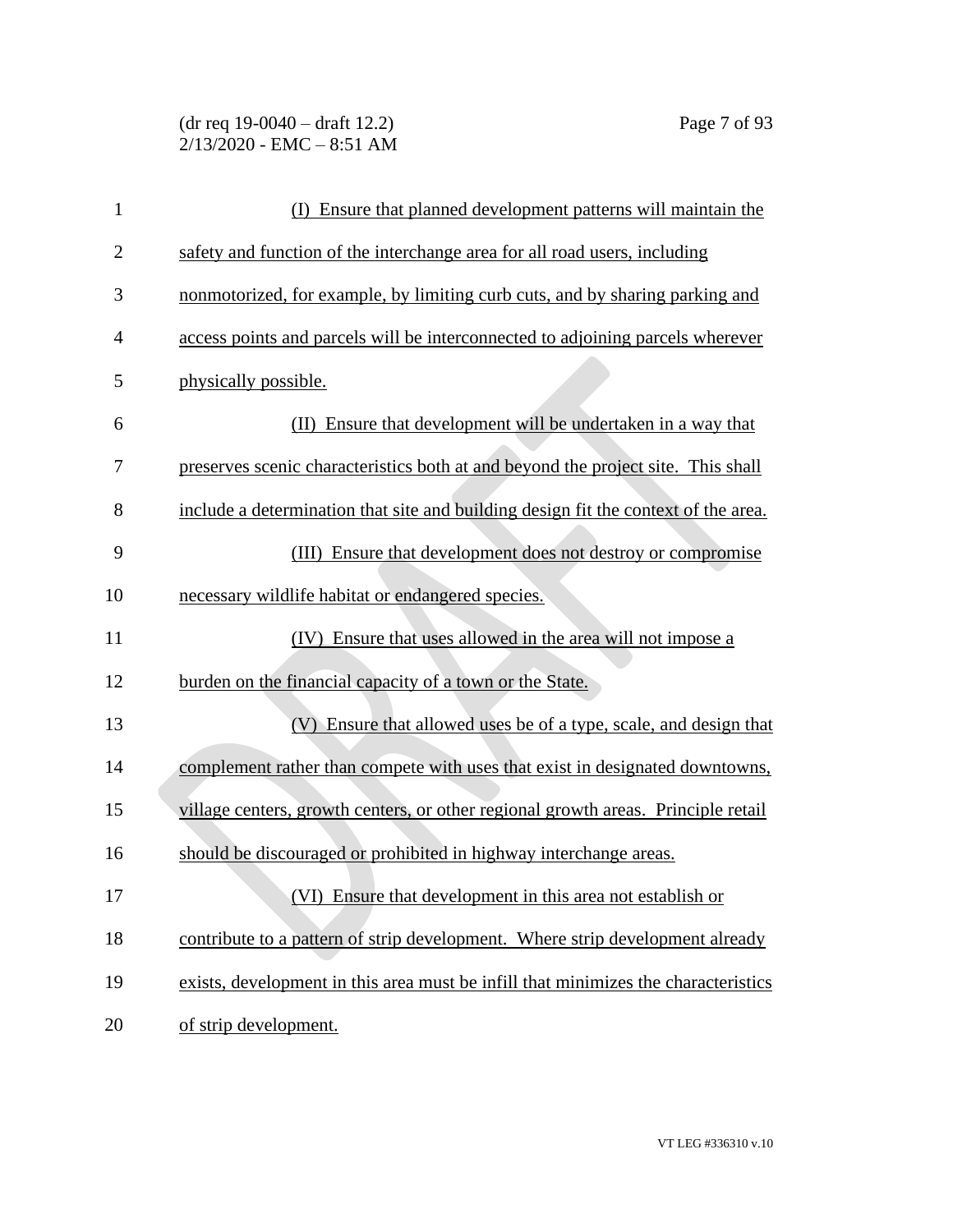(dr req 19-0040 – draft 12.2) Page 8 of 93 2/13/2020 - EMC – 8:51 AM

| $\mathbf{1}$   | (VII) Require site design to use space efficiently by siting                   |
|----------------|--------------------------------------------------------------------------------|
| $\overline{2}$ | buildings close together; minimizing paved surfaces; locating parking to       |
| 3              | consider aesthetics, neighborhoods, and view sheds; and minimizing the use of  |
| 4              | <u>one-story buildings.</u>                                                    |
| 5              | (VIII) Require the permitted uses, patterns of development, and                |
| 6              | aesthetics of development in these areas to conform with the regional plan and |
| 7              | be consistent with the goals of 24 V.S.A. § 4302.                              |
| 8              | (xii) The construction of a road or roads and any associated                   |
| 9              | driveways to provide access to or within a tract of land of more than one acre |
| 10             | owned or controlled by a person. For the purposes of determining jurisdiction  |
| 11             | under this subdivision, any new development or subdivision on a parcel of land |
| 12             | that will be provided access by the road and associated driveways is land      |
| 13             | involved in the construction of the road. Jurisdiction under this subdivision  |
| 14             | shall not apply unless the length of the road and any associated driveways in  |
| 15             | combination is greater than 2,000 feet. As used in this subdivision, "roads"   |
| 16             | shall include any new road or improvement to a Class IV road by a private      |
| 17             | person for the purpose of accessing a development or subdivision, including    |
| 18             | roads that will be transferred to or maintained by a municipality after their  |
| 19             | construction or improvement. For the purpose of determining the length of any  |
| 20             | road and associated driveways, the length of all other roads and driveways     |
| 21             | within the tract of land constructed within any continuous period of 10 years  |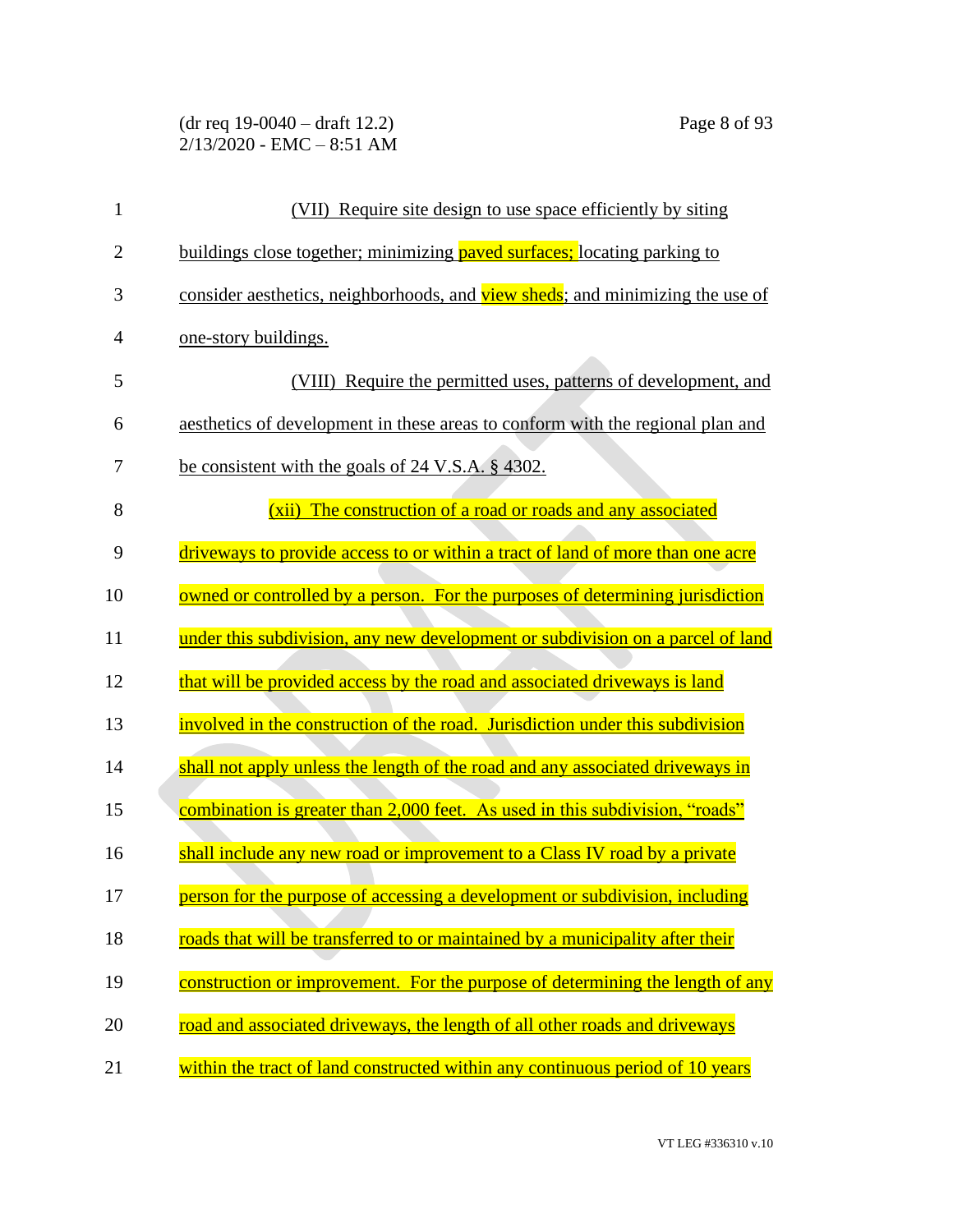(dr req 19-0040 – draft 12.2) Page 9 of 93 2/13/2020 - EMC – 8:51 AM

| $\mathbf{1}$   | commencing after July 1, 2020 shall be included. This subdivision shall not        |
|----------------|------------------------------------------------------------------------------------|
| $\overline{2}$ | apply to a State or municipal road or a road used exclusively for farming or       |
| 3              | forestry purposes. The conversion of a road used for farming or forestry           |
| $\overline{4}$ | purposes that also meets the requirements of this subdivision shall constitute     |
| 5              | development.                                                                       |
| 6              | * * *                                                                              |
| 7              | (6) "Floodway" means the channel of a watercourse which is expected to             |
| 8              | flood on an average of at least once every 100 years and the adjacent land areas   |
| 9              | which are required to carry and discharge the flood of the watercourse, as         |
| 10             | determined by the Secretary of Natural Resources with full consideration given     |
| 11             | to upstream impoundments and flood control projects. "Flood hazard area" has       |
| 12             | the same meaning as under section 752 of this title.                               |
| 13             | (7) "Floodway fringe" means an area which is outside a floodway and is             |
| 14             | flooded with an average frequency of once or more in each 100 years as             |
| 15             | determined by the Secretary of Natural Resources with full consideration given     |
| 16             | to upstream impoundments and flood control projects. "River corridor" has the      |
| 17             | same meaning as under section 752 of this title.                                   |
| 18             | * * *                                                                              |
| 19             | (12) "Necessary wildlife habitat" means concentrated habitat which that            |
| 20             | is identifiable and is demonstrated as being decisive to the survival of a species |
| 21             | of wildlife at any period in its life, including breeding and migratory periods.   |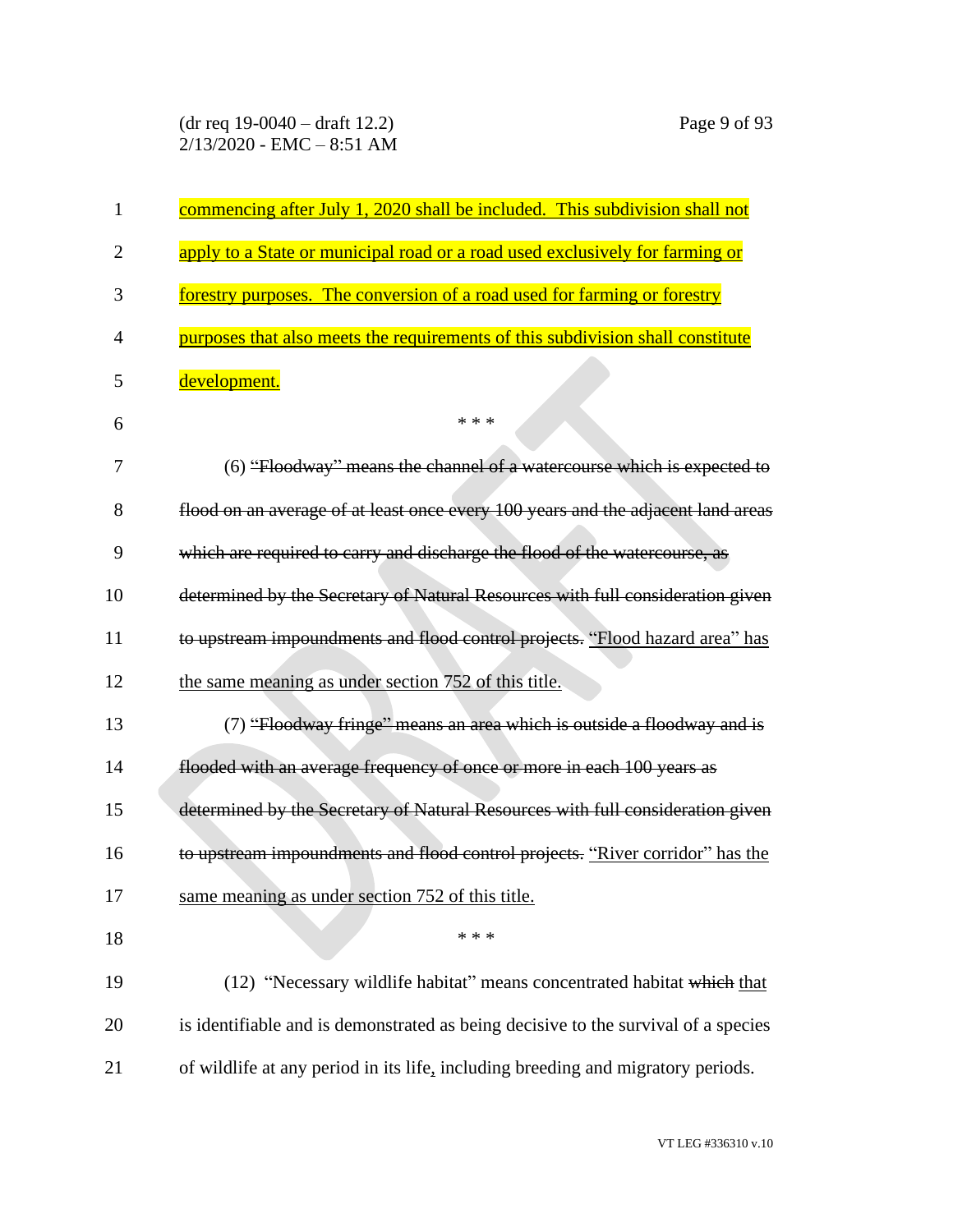| 1              | * * *                                                                             |
|----------------|-----------------------------------------------------------------------------------|
| $\overline{2}$ | $(19)(A)$ "Subdivision" means each of the following:                              |
| 3              | (i) A tract or tracts of land, owned or controlled by a person,                   |
| 4              | which located outside of a designated downtown or neighborhood development        |
| 5              | area, that the person has partitioned or divided for the purpose of resale into   |
| 6              | 10 or more lots within a radius of five miles of any point on any lot, or within  |
| 7              | the jurisdictional area of the same District Commission, within any continuous    |
| 8              | period of five years. In determining the number of lots, a lot shall be counted   |
| 9              | if any portion is <u>outside such an area and</u> within five miles or within the |
| 10             | jurisdictional area of the same District Commission.                              |
| 11             | (ii) A tract or tracts of land, owned or controlled by a person,                  |
| 12             | which that the person has partitioned or divided for the purpose of resale into   |
| 13             | six or more lots, within a continuous period of five years, in a municipality     |
| 14             | which that does not have duly adopted permanent zoning and subdivision            |
| 15             | bylaws.                                                                           |
| 16             | (iii) A tract or tracts of land, owned or controlled by a person,                 |
| 17             | which that have been partitioned or divided for the purpose of resale into five   |
| 18             | or more separate parcels of any size within a radius of five miles of any point   |
| 19             | on any such parcel, and within any period of ten years, by public auction.        |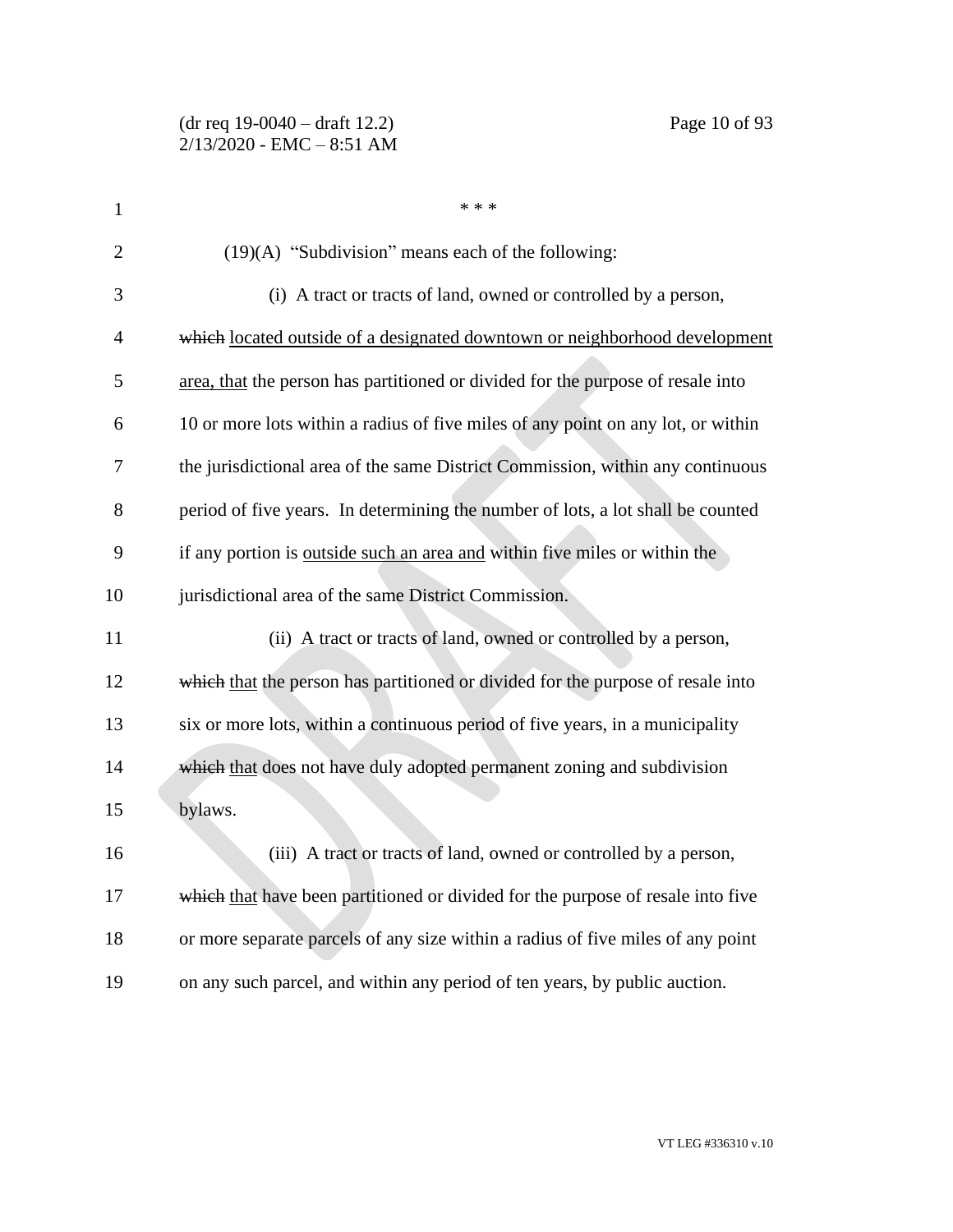### (dr req 19-0040 – draft 12.2) Page 11 of 93 2/13/2020 - EMC – 8:51 AM

| $\mathbf{1}$   | (I) In As used in this subdivision (iii), "public auction" means                  |
|----------------|-----------------------------------------------------------------------------------|
| $\overline{2}$ | any auction advertised or publicized in any manner, or to which more than ten     |
| 3              | persons have been invited.                                                        |
| $\overline{4}$ | * * *                                                                             |
| 5              | (38) "Connecting habitat" refers to land or water, or both, that links            |
| 6              | patches of habitat within a landscape, allowing the movement, migration, and      |
| 7              | dispersal of wildlife and plants and the functioning of ecological processes. A   |
| 8              | connecting habitat may include recreational trails and improvements               |
| 9              | constructed for farming, logging, or forestry purposes.                           |
| 10             | (39) "Forest block" means a contiguous area of forest in any stage of             |
| 11             | succession and not currently developed for nonforest use. A forest block may      |
| 12             | include recreational trails, wetlands, or other natural features that do not      |
| 13             | themselves possess tree cover and improvements constructed for farming,           |
| 14             | logging, or forestry purposes.                                                    |
| 15             | (40) "Fragmentation" means the division or conversion of a forest block           |
| 16             | or connecting habitat by the separation of a parcel into two or more parcels; the |
| 17             | construction, conversion, relocation, or enlargement of any building or other     |
| 18             | structure, or of any mining, excavation, or landfill; and any change in the use   |
| 19             | of any building or other structure, or land, or extension of use of land.         |
| 20             | However, fragmentation does not include the division or conversion of a forest    |
| 21             | block or connecting habitat by a recreational trail or by improvements            |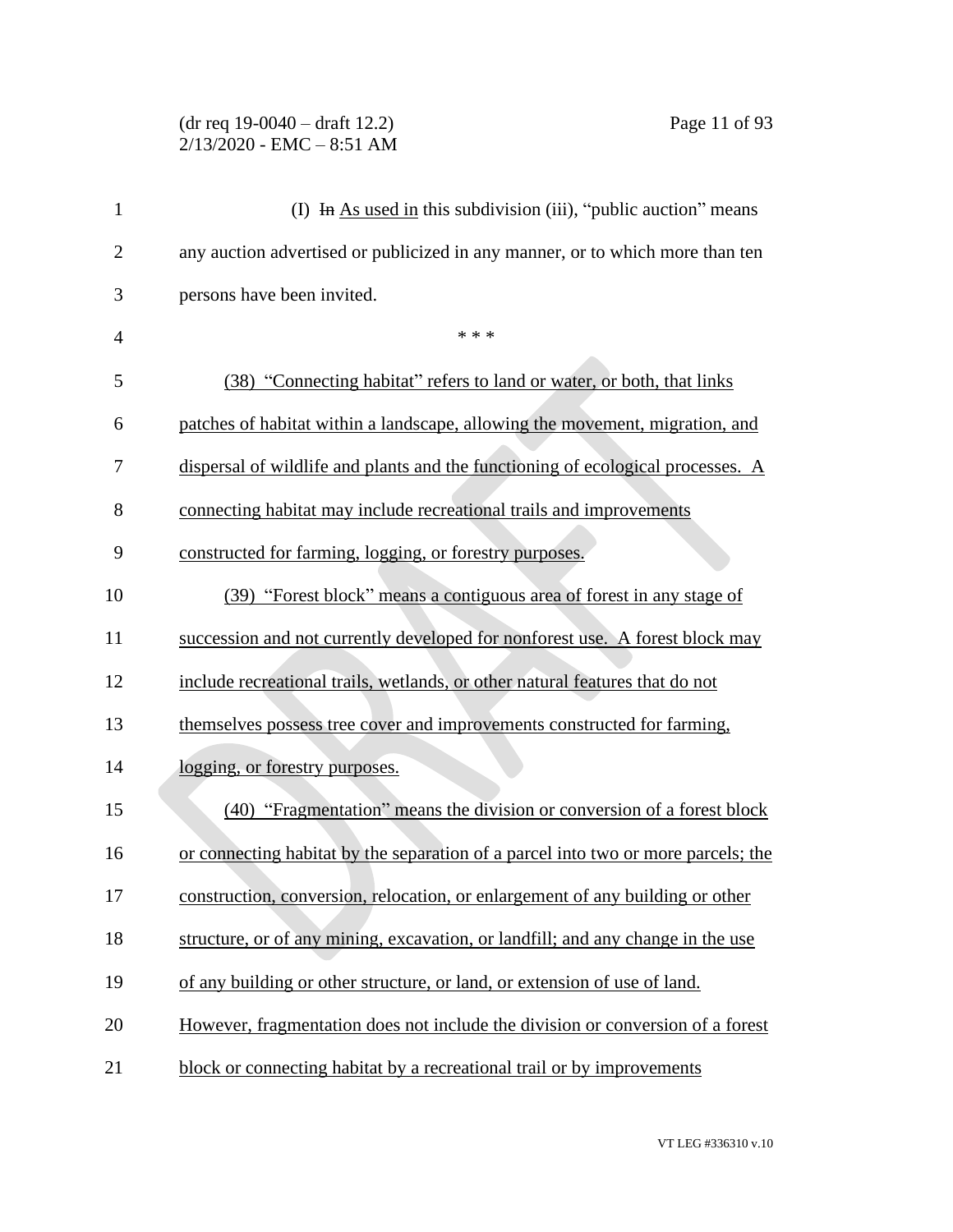(dr req 19-0040 – draft 12.2) Page 12 of 93  $2/13/2020$  - EMC - 8:51 AM

| $\mathbf{1}$   | constructed for farming, logging, or forestry purposes below the elevation of   |
|----------------|---------------------------------------------------------------------------------|
| $\overline{2}$ | 2,500 feet.                                                                     |
| 3              | (41) "Habitat" means the physical and biological environment in which           |
| $\overline{4}$ | a particular species of plant or wildlife lives.                                |
| 5              | $(42)$ As used in subdivisions $(38)$ , $(39)$ , and $(40)$ of this section,    |
| 6              | "recreational trail" means a corridor that is not paved and that is used for    |
| 7              | recreational purposes, including hiking, walking, bicycling, cross-country      |
| 8              | skiing, snowmobiling, all-terrain vehicle riding, and horseback riding.         |
| 9              | (43) "Air contaminant" has the same meaning as under section 552 of             |
| 10             | this title.                                                                     |
| 11             | (44) "Commercial purpose" means the provision of facilities, goods, or          |
| 12             | services by a person other than for a municipal or State purpose to others in   |
| 13             | exchange for payment of a purchase price, fee, contribution, donation, or other |
| 14             | object or service having value, regardless of whether the payment is essential  |
| 15             | to sustain the provision of the facilities, goods, or services.                 |
| 16             | (45) "Greenhouse gas" means carbon dioxide, methane, nitrous oxide,             |
| 17             | hydrofluorocarbons, perfluorocarbons, sulfur hexafluoride, and any other        |
| 18             | chemical or physical substance that is emitted into the air and that the        |
| 19             | Secretary of Natural Resources or District Commission reasonably anticipates    |
| 20             | to cause or contribute to climate change.                                       |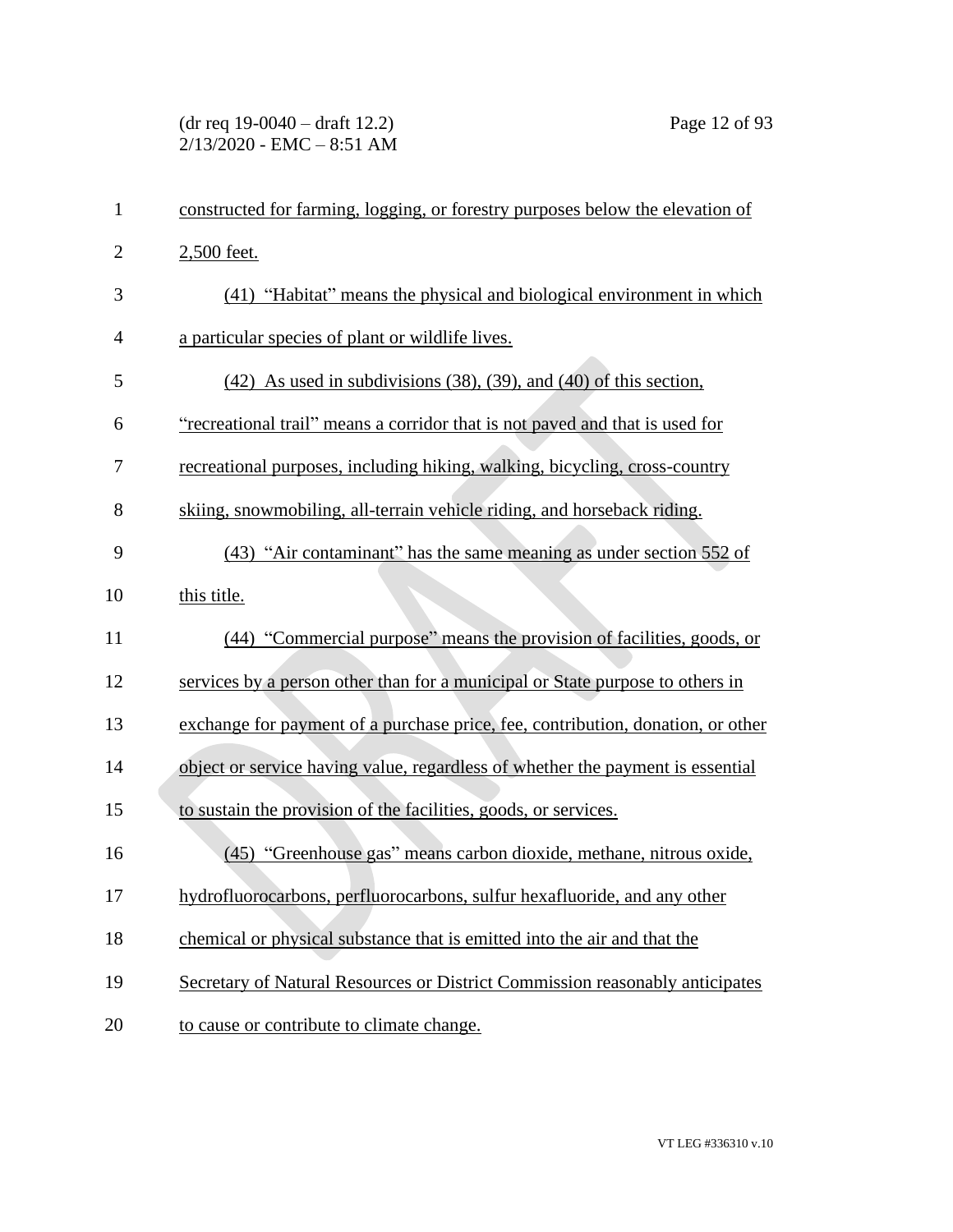(dr req 19-0040 – draft 12.2) Page 13 of 93  $2/13/2020$  - EMC - 8:51 AM

| $\mathbf{1}$   | (46) "Technical determination" means a decision that results from the              |
|----------------|------------------------------------------------------------------------------------|
| $\overline{2}$ | application of scientific, engineering, or other similar expertise to the facts to |
| 3              | determine whether activity for which a permit is requested meets the standards     |
| $\overline{4}$ | for issuing the permit under statute and rule. The term does not include an        |
| 5              | interpretation of a statute or rule.                                               |
| 6              | (47) "Forest-based enterprise" means an enterprise that aggregates forest          |
| 7              | products from forestry operations and adds value through processing or             |
| 8              | marketing in the forest products supply chain or directly to consumers through     |
| 9              | retail sales. "Forest-based enterprise" includes sawmills; veneer mills; pulp      |
| 10             | mills; pellet mills; producers of firewood, woodchips, mulch and fuel wood;        |
| 11             | and log and pulp concentration yards. "Forest-based enterprise" does not           |
| 12             | include facilities that purchase, market, and resell finished goods, such as       |
| 13             | wood furniture, wood pellets, and milled lumber, without first receiving forest    |
| 14             | products from forestry operations.                                                 |
| 15             | (48) "Forest product" means logs, pulpwood, veneer wood, bolt wood,                |
| 16             | wood chips, stud wood, poles, pilings, biomass, fuel wood, maple sap, and          |
| 17             | bark.                                                                              |
| 18             | (49) "Environmental justice" means that all people and communities                 |
| 19             | have the right to equal environmental protection under the law and the right to    |
| 20             | live, work, and play in communities that are safe, healthy, and free of life-      |
| 21             | threatening conditions.                                                            |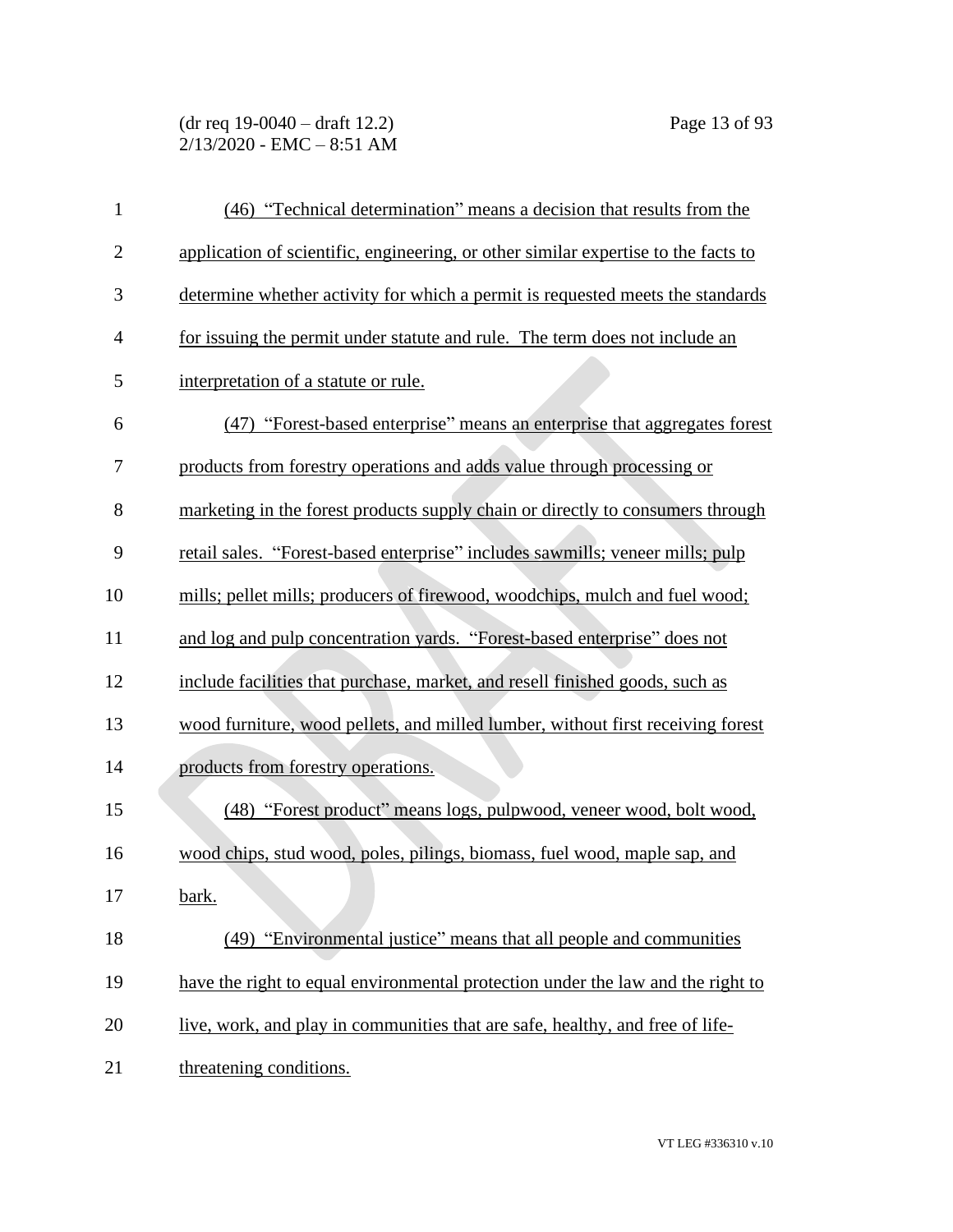(dr req 19-0040 – draft 12.2) Page 14 of 93 2/13/2020 - EMC – 8:51 AM

| $\mathbf{1}$   | * * *                                                                            |
|----------------|----------------------------------------------------------------------------------|
| $\overline{2}$ | Subchapter 2. Administration                                                     |
| 3              | § 6021. BOARD; VACANCY, REMOVAL                                                  |
| 4              | (a) A Natural Resources Board is created.                                        |
| 5              | $(1)$ The Board shall consist of five three members nominated, appointed         |
| 6              | by the Governor, with the advice and consent of the Senate, and confirmed in     |
| 7              | the manner of a Superior judge so that one each appointment expires in each a    |
| 8              | different year. The Board members shall be full-time employees. In making        |
| 9              | these appointments, the Governor and the Senate shall give consideration to      |
| 10             | candidates shall be sought who have experience, expertise, or skills relating to |
| 11             | the environment or land use environmental science, natural resources law and     |
| 12             | policy, land use planning, community planning, environmental justice, or racial  |
| 13             | equity.                                                                          |
| 14             | (A) The Governor shall appoint a chair of the Board, a position that             |
| 15             | shall be a full-time position appointing authority shall ensure, to the extent   |
| 16             | possible, that the Board membership reflects the racial, ethnic, gender, and     |
| 17             | geographic diversity of the State.                                               |
| 18             | (B) Following initial appointments, the members, except for the                  |
| 19             | Chair, shall be appointed for terms of four years.                               |
| 20             | (2) The Governor shall appoint up to five persons, with preference given         |
| 21             | to former Environmental Board, Natural Resources Board, or District              |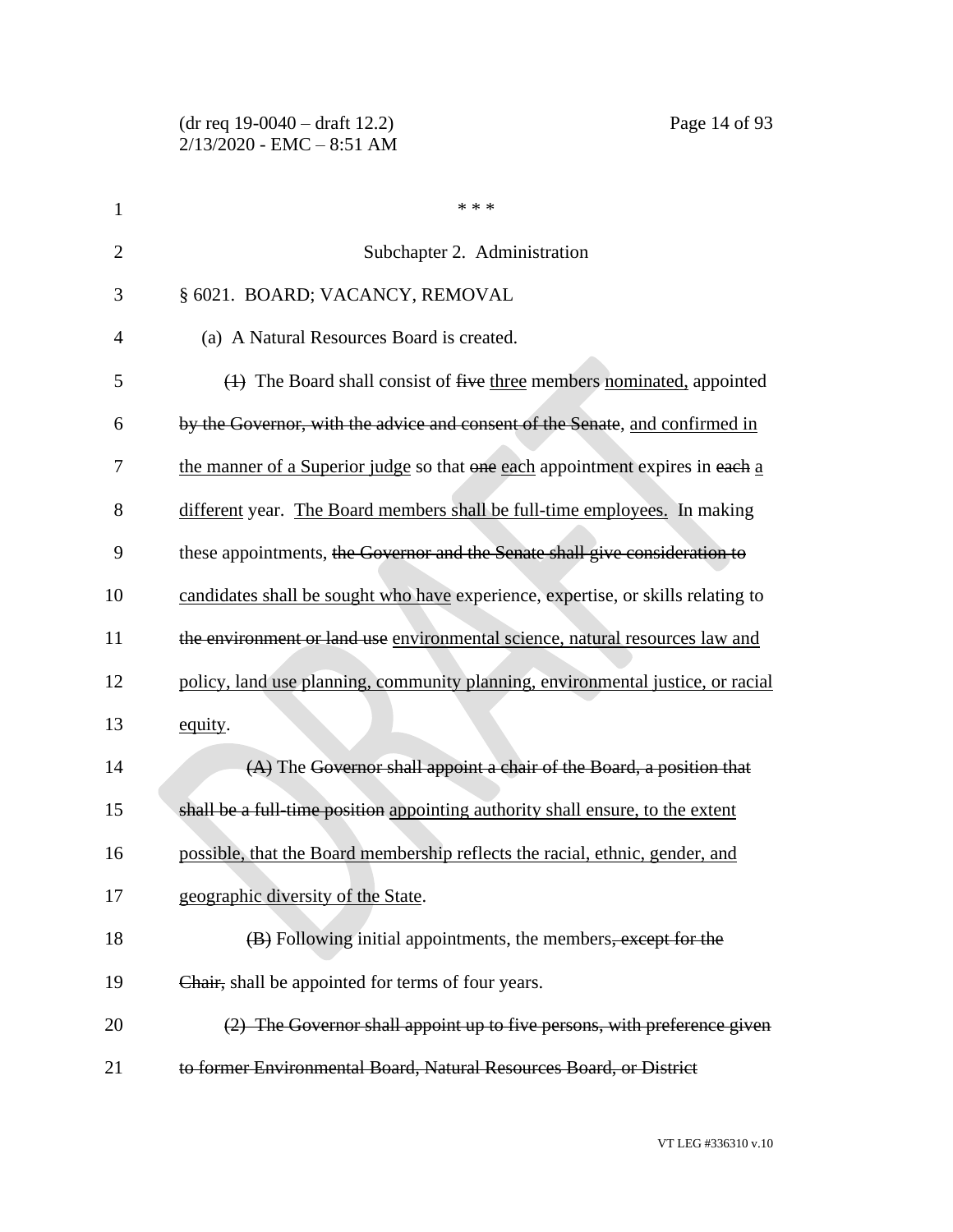(dr req 19-0040 – draft 12.2) Page 15 of 93  $2/13/2020$  - EMC - 8:51 AM

| 1              | Commission members, with the advice and consent of the Senate, to serve as     |
|----------------|--------------------------------------------------------------------------------|
| $\overline{2}$ | alternates for Board members.                                                  |
| 3              | $(A)$ Alternates shall be appointed for terms of four years, with initial      |
| 4              | appointments being staggered.                                                  |
| 5              | (B) The Chair of the Board may assign alternates District                      |
| 6              | Commissioners to sit on specific matters before the Board, in situations where |
| 7              | fewer than five members are available to serve.                                |
| 8              | (b) Any vacancy occurring in the membership of the Board shall be filled       |
| 9              | by the Governor for the unexpired portion of the term. Terms; vacancy;         |
| 10             | succession. The term of each appointment subsequent to the initial             |
| 11             | appointments described in subsection (a) of this section shall be four years.  |
| 12             | Any appointment to fill a vacancy shall be for the unexpired portion of the    |
| 13             | term vacated. A member may seek reappointment under the terms of this          |
| 14             | section.                                                                       |
| 15             | (c) Removal. Notwithstanding the provisions of 3 V.S.A. § 2004, the Chair      |
| 16             | and members shall be removable for cause only, except the Chair, who shall     |
| 17             | serve at the pleasure of the Governor.                                         |
| 18             | (d) The Chair of the Board, upon request of the Chair of a District            |
| 19             | Commission, may appoint and assign former Commission members to sit on         |
| 20             | specific Commission cases when some or all of the regular members and          |
| 21             | alternates of the District Commission are disqualified or otherwise unable to  |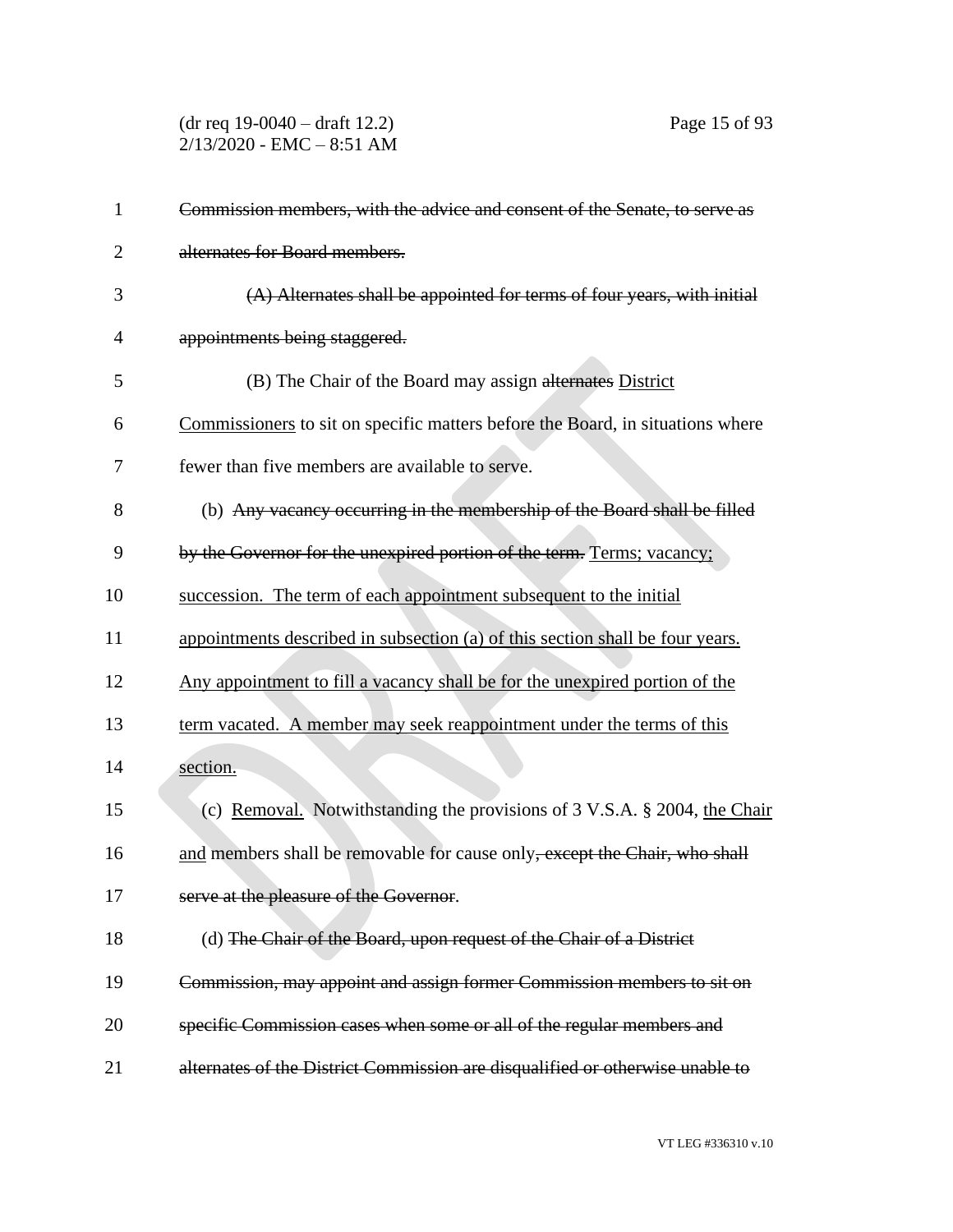(dr req 19-0040 – draft 12.2) Page 16 of 93  $2/13/2020$  - EMC - 8:51 AM

| $\mathbf{1}$   | serve. Retirement from office. When a Board member who hears all or a              |
|----------------|------------------------------------------------------------------------------------|
| $\overline{2}$ | substantial part of a case retires from office before the case is completed, he or |
| 3              | she shall remain a member of the Board for the purpose of concluding and           |
| 4              | deciding that case and signing the findings and judgments involved. A retiring     |
| 5              | Chair shall also remain a member for the purpose of certifying questions of law    |
| 6              | if a party appeals to the Supreme Court.                                           |
| 7              | § 6022. PERSONNEL                                                                  |
| 8              | (a) Regular personnel. The Board may appoint retain legal counsel,                 |
| 9              | scientists, engineers, experts, investigators, temporary employees, and            |
| 10             | administrative personnel, as it finds necessary in carrying out its duties, unless |
| 11             | the Governor shall otherwise provide and may authorize the District                |
| 12             | Commissions to retain personnel to assist on matters within its jurisdiction,      |
| 13             | including oversight and monitoring of permit compliance. The Board shall           |
| 14             | ensure that District Commissions and district coordinators have the resources      |
| 15             | necessary to perform their duties, including access to legal resources and         |
| 16             | <u>training.</u>                                                                   |
| 17             | (b) Personnel for particular proceedings.                                          |
| 18             | (1) The Board may authorize or retain legal counsel, official                      |
| 19             | stenographers, expert witnesses, advisors, temporary employees, and other          |
| 20             | research services:                                                                 |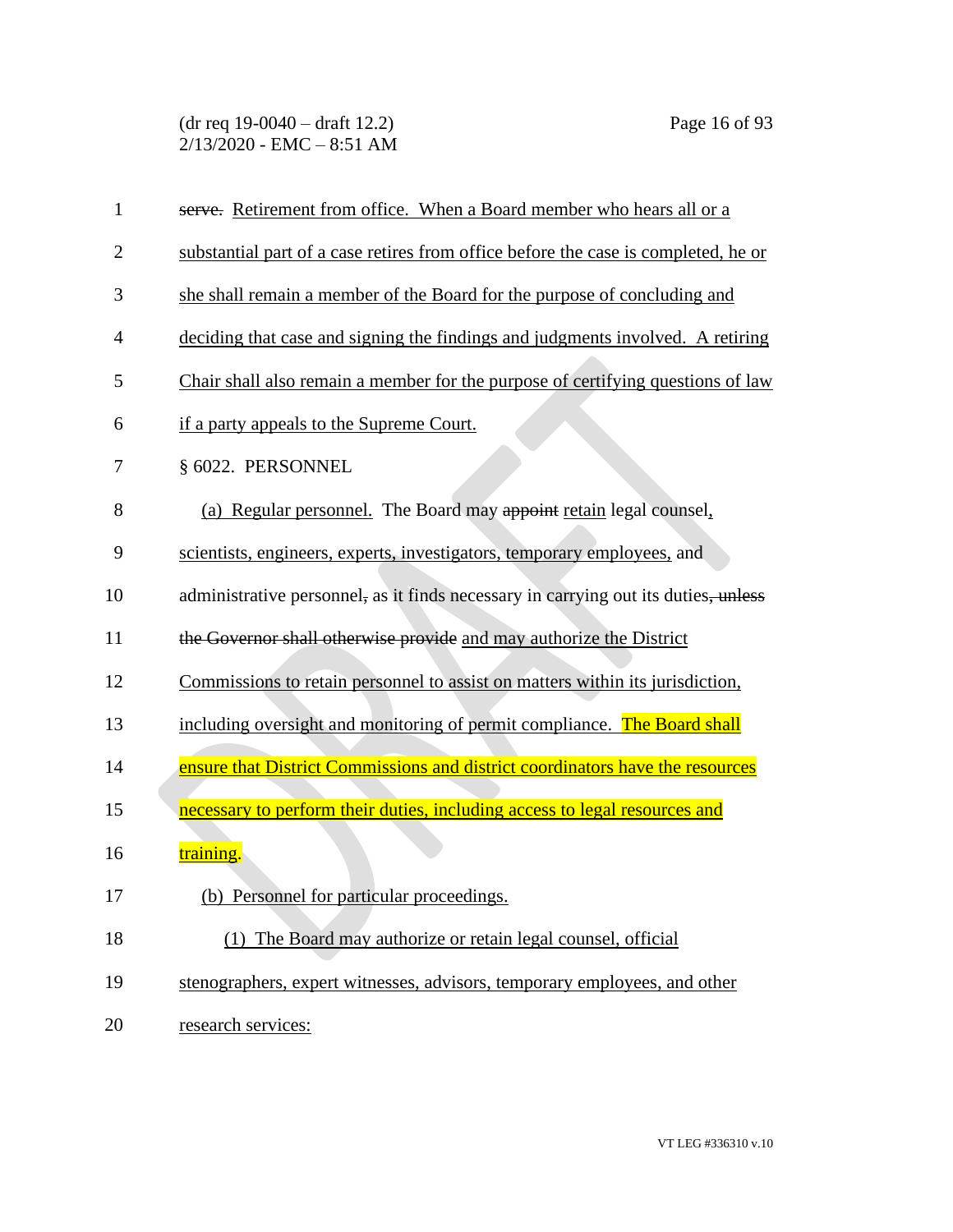| $(dr \text{ req } 19-0040 - draft 12.2)$ |  |
|------------------------------------------|--|
| $2/13/2020$ - EMC $-8:51$ AM             |  |

| $\mathbf{1}$ | (A) to assist the Board in any proceeding before it under this               |
|--------------|------------------------------------------------------------------------------|
| 2            | chapter; and                                                                 |
| 3            | (B) to monitor compliance with any formal opinion of the Board               |
| 4            | or a District Commission.                                                    |
| 5            | (2) The personnel authorized by this section shall be in addition to the     |
| 6            | regular personnel of the Board. The Board shall fix the amount of            |
| 7            | compensation and expenses to be paid to such additional personnel.           |
| 8            | * * *                                                                        |
| 9            | § 6026. DISTRICT COMMISSIONERS                                               |
| 10           | (a) For the purposes of the administration of this chapter, the State is     |
| 11           | divided into nine districts.                                                 |
| 12           | * * *                                                                        |
| 13           | (b) A District Environmental Commission is created for each district. Each   |
| 14           | District Commission shall consist of three members from that district        |
| 15           | appointed in the month of February by the Governor so that two appointments  |
| 16           | expire in each odd-numbered year. Two of the members shall be appointed for  |
| 17           | a term of four years, and the Chair (third member) of each District shall be |
| 18           | appointed for a two-year four-year term. In any district, the Governor may   |
| 19           | appoint not more than four up to two alternate members from that district    |
| 20           | whose terms shall not exceed two years, who may hear any case when a         |
| 21           | regular member is disqualified or otherwise unable to serve. The Governor    |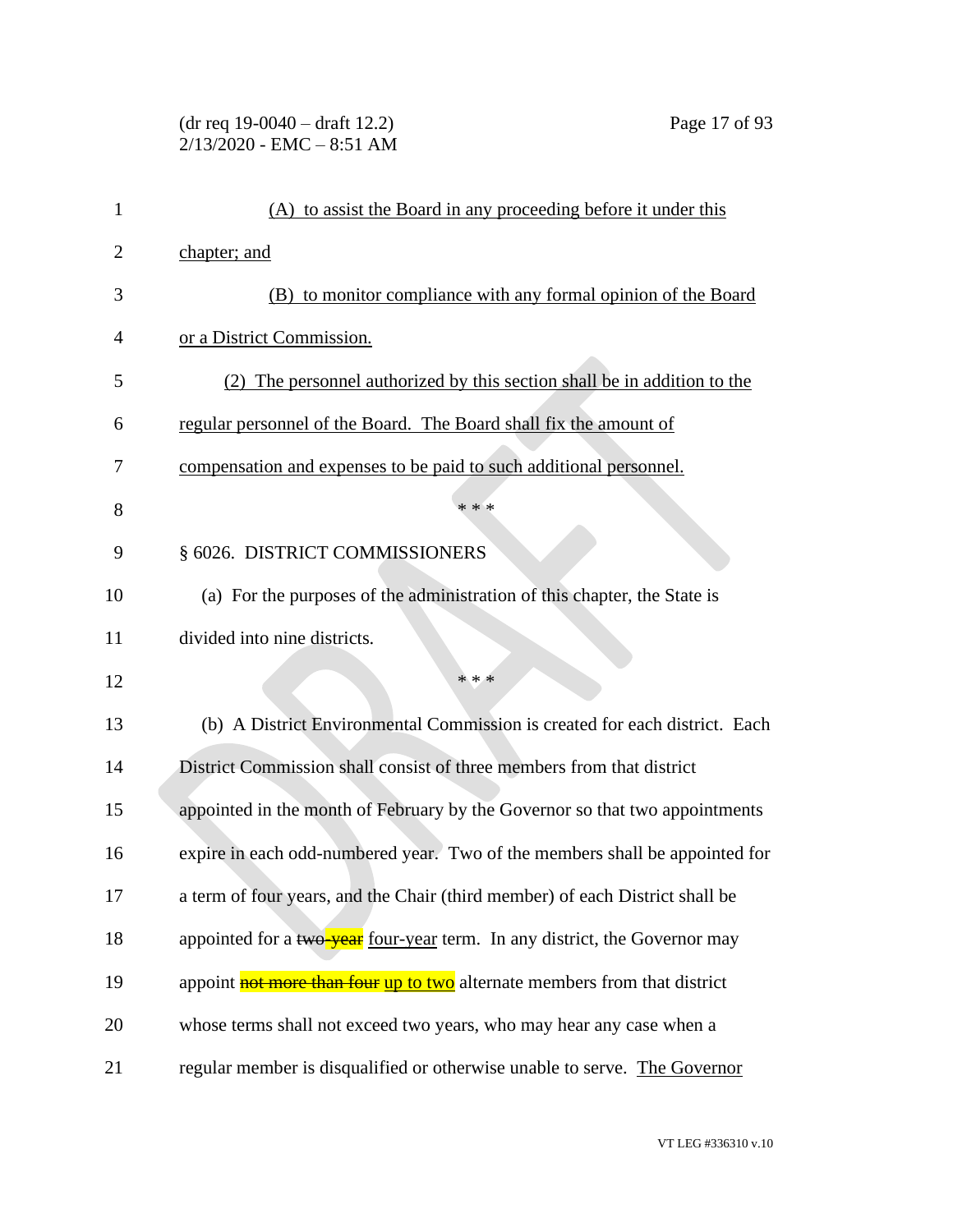(dr req 19-0040 – draft 12.2) Page 18 of 93  $2/13/2020$  - EMC - 8:51 AM

| $\mathbf{1}$   | shall ensure, to the extent possible, that appointments are made in a timely   |
|----------------|--------------------------------------------------------------------------------|
| $\overline{2}$ | manner and that each District Commission reflects the racial, ethnic, gender,  |
| 3              | and geographic diversity of the State.                                         |
| $\overline{4}$ | (c) Members shall be removable for cause only, except the Chair, who shall     |
| 5              | serve at the pleasure of the Governor.                                         |
| 6              | (d) Any vacancy shall be filled by the Governor for the unexpired period of    |
| 7              | the term.                                                                      |
| 8              | (e) The Chair of the Board may appoint and assign District Commissioners       |
| 9              | to sit on specific cases when some or all of the regular members of the Board  |
| 10             | are disqualified or otherwise unable to serve.                                 |
| 11             | § 6027. POWERS                                                                 |
| 12             | (a) The Board and District Commissions shall have supervisory authority in     |
| 13             | environmental matters respecting projects within their jurisdiction and shall  |
| 14             | apply their independent judgment in determining facts and interpreting law.    |
| 15             | They each shall have the power, with respect to any matter within its          |
| 16             | jurisdiction, to:                                                              |
| 17             | (1) administer oaths, take depositions, subpoena and compel the                |
| 18             | attendance of witnesses, and require the production of evidence;               |
| 19             | (2) allow parties to enter upon lands of other parties for the purposes of     |
| 20             | inspecting and investigating conditions related to the matter before the Board |
| 21             | or Commission;                                                                 |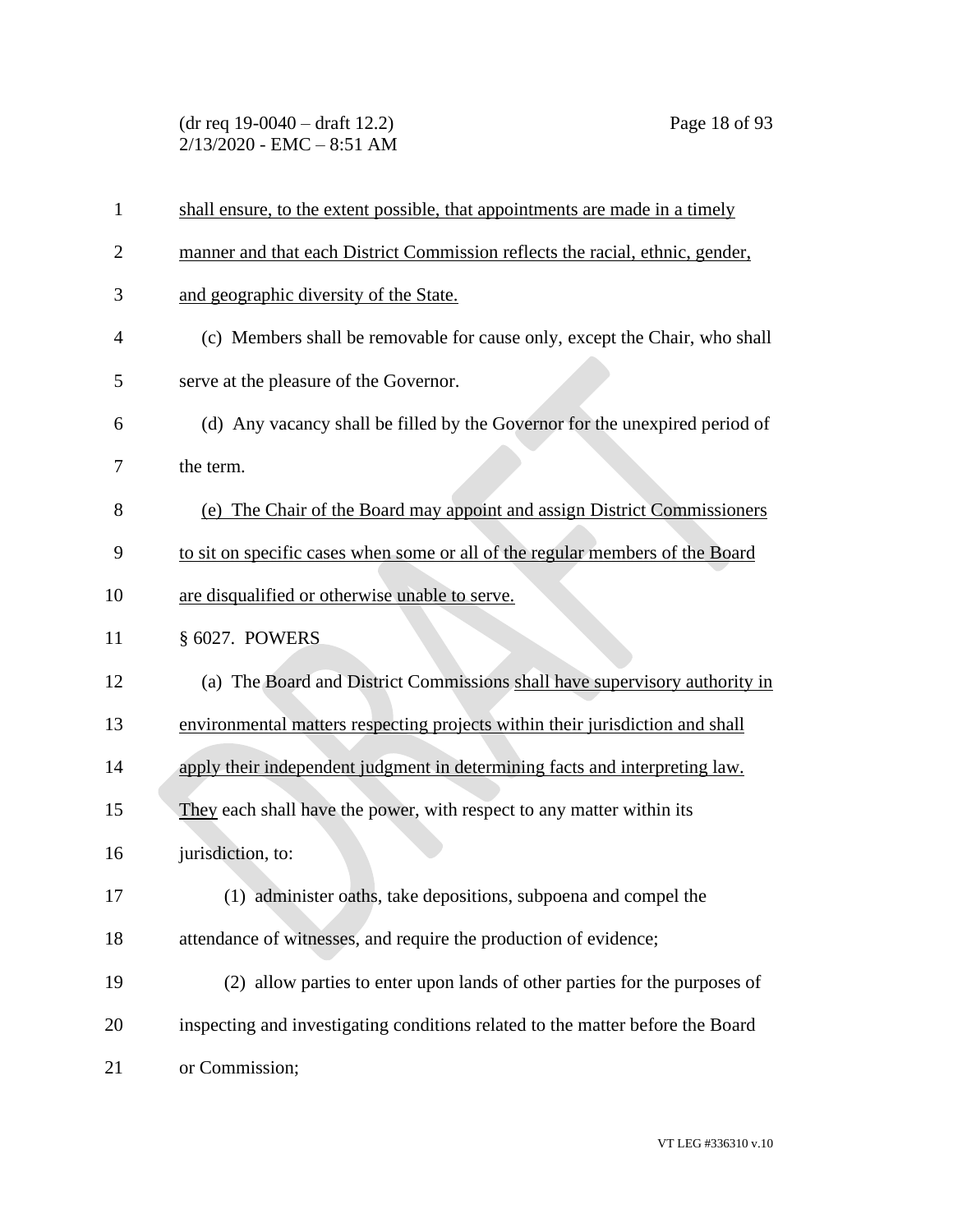## (dr req 19-0040 – draft 12.2) Page 19 of 93 2/13/2020 - EMC – 8:51 AM

| $\mathbf{1}$   | (3) enter upon lands for the purpose of conducting inspections,                   |
|----------------|-----------------------------------------------------------------------------------|
| $\overline{2}$ | investigations, examinations, tests, and site evaluations as it deems necessary   |
| 3              | to verify information presented in any matter within its jurisdiction; and        |
| $\overline{4}$ | (4) apply for and receive grants from the federal government and from             |
| 5              | other sources.                                                                    |
| 6              | (b) The powers granted under this chapter are additional to any other             |
| 7              | powers which that may be granted by other legislation.                            |
| 8              | (c) The Natural Resources Board may designate or establish such regional          |
| 9              | offices as it deems necessary to implement the provisions of this chapter and     |
| 10             | the rules adopted hereunder. The Natural Resources Board may designate or         |
| 11             | require a regional planning commission to receive applications, provide           |
| 12             | administrative assistance, perform investigations, and make recommendations.      |
| 13             | (d) At the request of a District Commission, if the Board Chair determines        |
| 14             | that the workload in the requesting district is likely to result in unreasonable  |
| 15             | delays or that the requesting District Commission is disqualified to hear a case, |
| 16             | the Chair may authorize the District Commission of another district to sit in the |
| 17             | requesting district to consider one or more applications.                         |
| 18             | (e) The Natural Resources Board may by rule allow joint hearings to be            |
| 19             | conducted with specified State agencies or specified municipalities.              |
| 20             | (f) The Board may publish or contract to publish annotations and indices of       |
| 21             | its decisions and the decisions of the Environmental Division and the Supreme     |
|                |                                                                                   |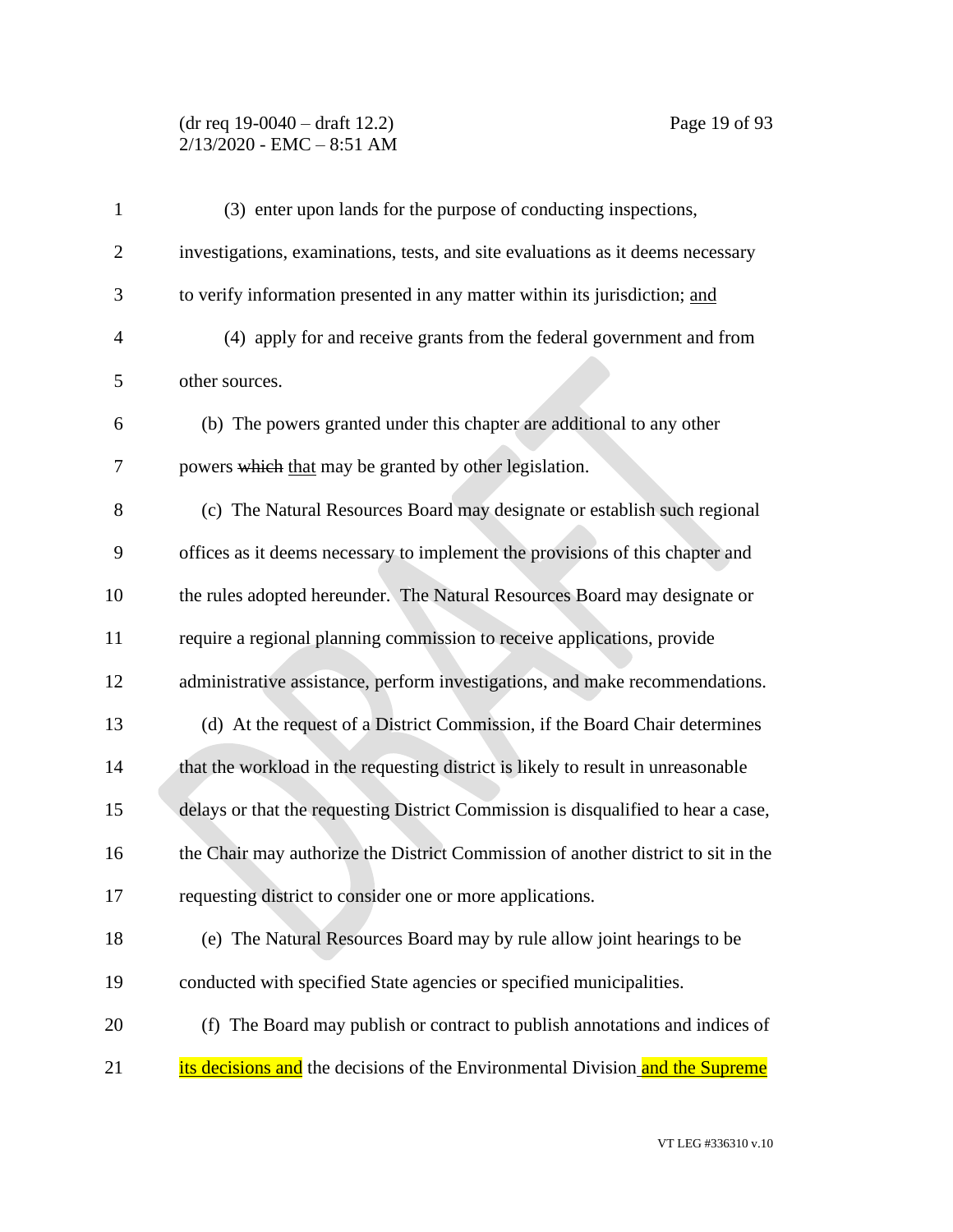(dr req 19-0040 – draft 12.2) Page 20 of 93  $2/13/2020$  - EMC - 8:51 AM

| $\mathbf{1}$   | <b>Court</b> , and the text of those decisions. The published product shall be available |
|----------------|------------------------------------------------------------------------------------------|
| $\overline{2}$ | at a reasonable rate to the general public and at a reduced rate to libraries and        |
| 3              | governmental bodies within the State.                                                    |
| $\overline{4}$ | (g) The Natural Resources Board shall manage the process by which land                   |
| 5              | use permits are issued under section 6086 of this title, may initiate enforcement        |
| 6              | on related matters, under the provisions of chapters 201 and 211 of this title,          |
| 7              | and may <b>petition the Environmental Division</b> hear petitions for revocation of      |
| 8              | land use permits issued under this chapter. Grounds for revocation are:                  |
| 9              | (1) noncompliance with this chapter, rules adopted under this chapter, or                |
| 10             | an order that is issued that relates to this chapter;                                    |
| 11             | (2) noncompliance with any permit or permit condition;                                   |
| 12             | (3) failure to disclose all relevant and material facts in the application or            |
| 13             | during the permitting process;                                                           |
| 14             | (4) misrepresentation of any relevant and material fact at any time;                     |
| 15             | (5) failure to pay a penalty or other sums owed pursuant to, or other                    |
| 16             | failure to comply with, court order, stipulation agreement, schedule of                  |
| 17             | compliance, or other order issued under Vermont statutes and related to the              |
| 18             | permit; or                                                                               |
| 19             | (6) failure to provide certification of construction costs, as required                  |
| 20             | under subsection $6083a(a)$ of this title, or failure to pay supplemental fees as        |
| 21             | required under that section.                                                             |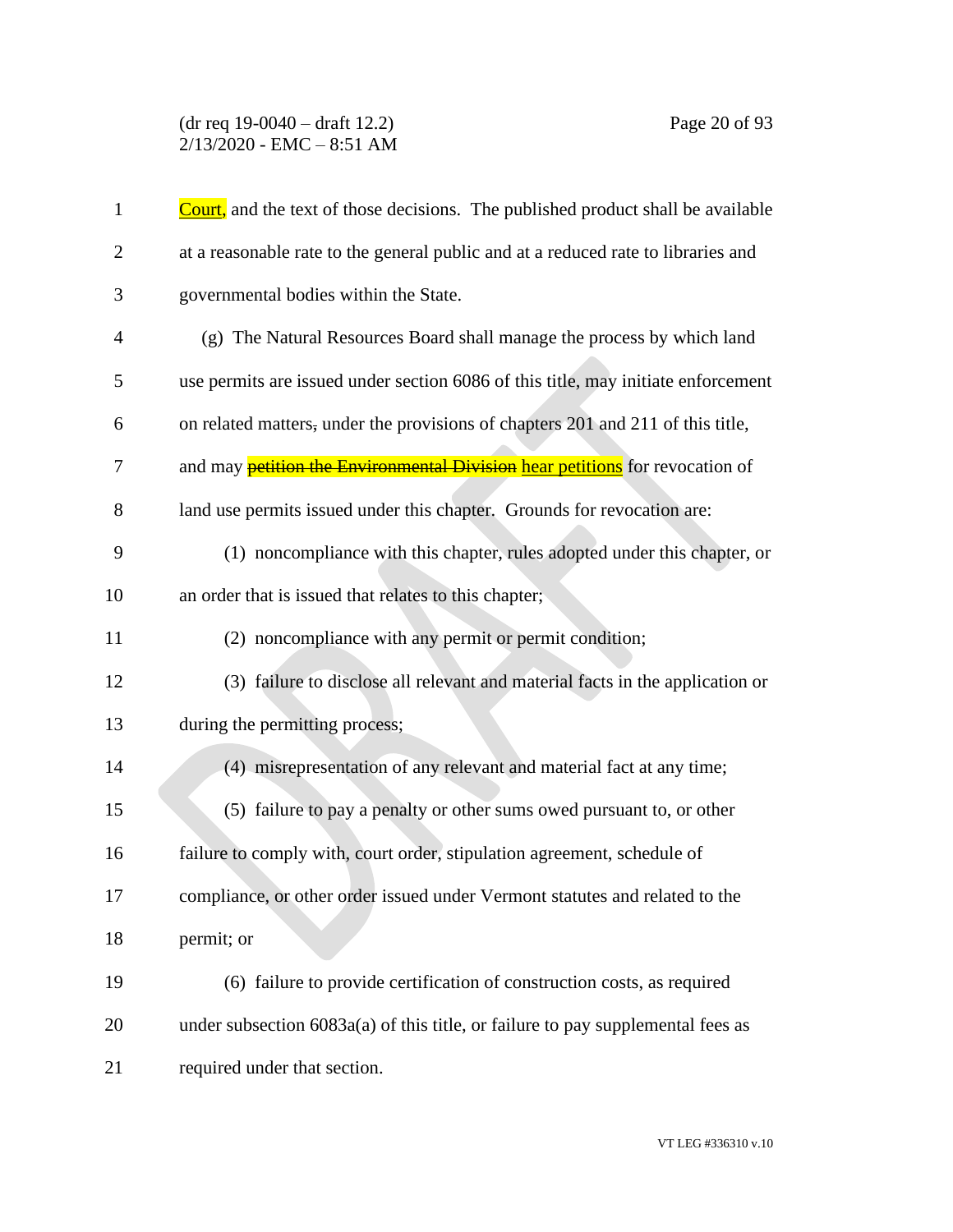(dr req 19-0040 – draft 12.2) Page 21 of 93 2/13/2020 - EMC – 8:51 AM

| 1  | (h) The Natural Resources Board may hear appeals of fee refund requests          |
|----|----------------------------------------------------------------------------------|
| 2  | under section 6083a of this title.                                               |
| 3  | (i) The Chair, subject to the direction of the Board, shall have general         |
| 4  | charge of the offices and employees of the Board and the offices and             |
| 5  | employees of the District Commissions.                                           |
| 6  | (j) The Natural Resources Board may participate as a party in all matters        |
| 7  | before the Environmental Division that relate to land use permits issued under   |
| 8  | this chapter. [Repealed.]                                                        |
| 9  | * * *                                                                            |
| 10 | $(n)(1)$ The Board may delegate to District Commissions authority:               |
| 11 | (A) to determine whether an application is for a major or minor                  |
| 12 | permit; and                                                                      |
| 13 | (B) to issue minor permits, minor permit amendments, and                         |
| 14 | administrative amendments.                                                       |
| 15 | (2) The Board may delegate to District Commissions or district                   |
| 16 | coordinators any additional authority necessary for the effective administration |
| 17 | of this chapter.                                                                 |
| 18 | § 6028. COMPENSATION                                                             |
| 19 | Members of the Board and District Commissions shall receive per diem pay         |
| 20 | of \$100.00 and all necessary and actual expenses in accordance with 32 V.S.A.   |
| 21 | \$1010.                                                                          |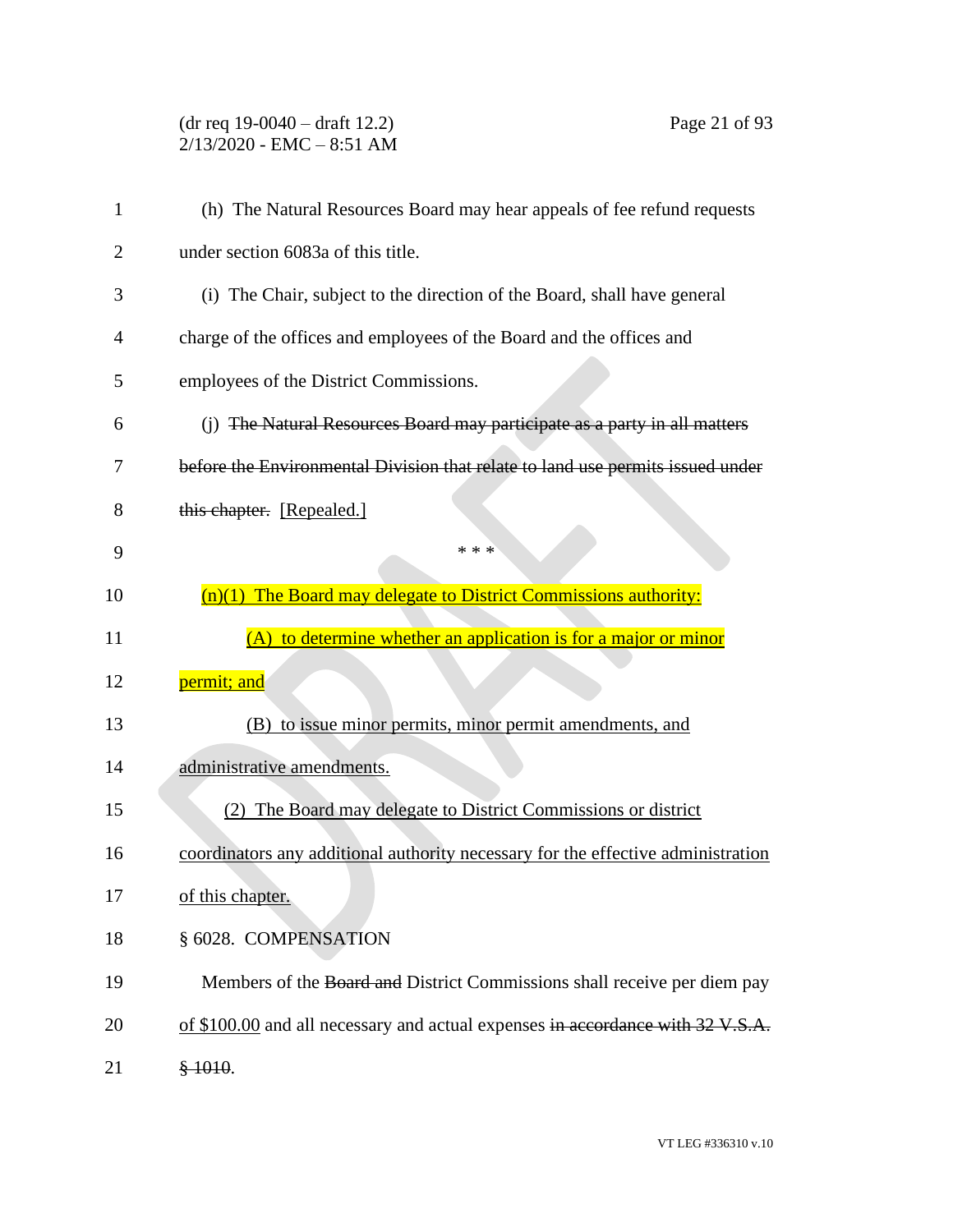| $\mathbf 1$    | * * *                                                                             |
|----------------|-----------------------------------------------------------------------------------|
| $\overline{2}$ | § 6031. ETHICAL STANDARDS                                                         |
| 3              | (a) The Chair and members of the Board and the Chair and members of               |
| 4              | each District Commission shall comply with the following ethical standards:       |
| 5              | (1) The provisions of 12 V.S.A. $\S$ 61 (disqualification for interest).          |
| 6              | (2) The Chair and each member shall conduct the affairs of his or her             |
| 7              | office in such a manner as to instill public trust and confidence and shall take  |
| 8              | all reasonable steps to avoid any action or circumstance that might result in any |
| 9              | one of the following:                                                             |
| 10             | (A) undermining his or her independence or impartiality of action;                |
| 11             | (B) taking official action on the basis of unfair considerations;                 |
| 12             | (C) giving preferential treatment to any private interest on the basis            |
| 13             | of unfair considerations;                                                         |
| 14             | (D) giving preferential treatment to any family member or member of               |
| 15             | his or her household;                                                             |
| 16             | (E) using his or her office for the advancement of personal interest or           |
| 17             | to secure special privileges or exemptions; or                                    |
| 18             | (F) adversely affecting the confidence of the public in the integrity of          |
| 19             | the Board or District Commission.                                                 |
| 20             | (4) The District Commission shall not initiate, permit, or consider ex            |
| 21             | parte communications, or consider other communications made to the District       |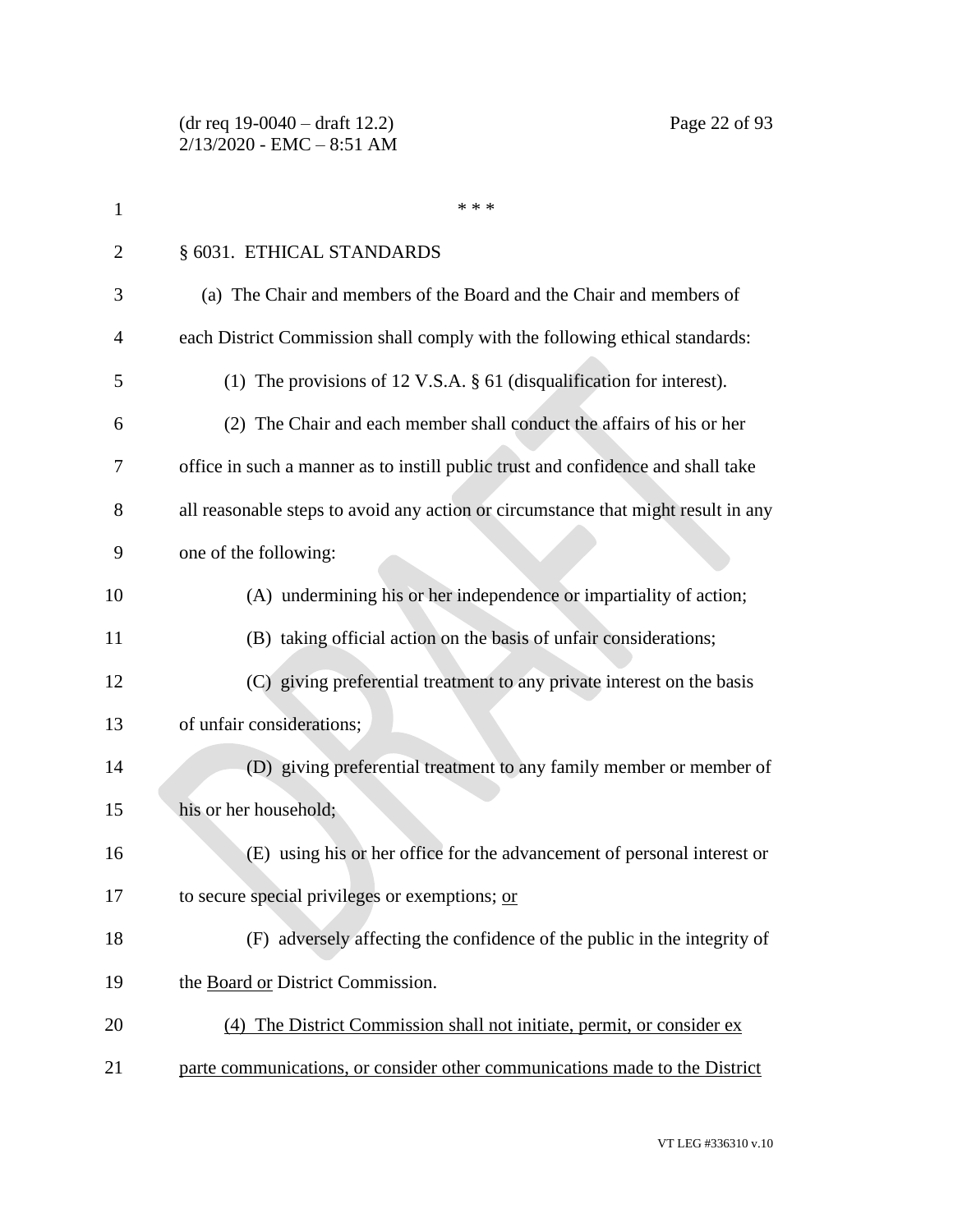(dr req 19-0040 – draft 12.2) Page 23 of 93  $2/13/2020$  - EMC - 8:51 AM

| $\mathbf{1}$   | Commission outside the presence of the parties concerning a pending or          |
|----------------|---------------------------------------------------------------------------------|
| $\overline{2}$ | impending proceeding except that:                                               |
| 3              | (A) Where circumstances require, ex parte communications for                    |
| 4              | scheduling, administrative purposes or emergencies that do not deal with        |
| 5              | substantive matters or issues on the merits are authorized; provided:           |
| 6              | (i) the District Commission reasonably believes that no party will              |
| 7              | gain a procedural or tactical advantage as a result of the ex parte             |
| 8              | communication, and                                                              |
| 9              | (ii) the District Commission makes provision promptly to notify                 |
| 10             | all other parties of the substance of the ex parte communication and allows an  |
| 11             | opportunity to respond.                                                         |
| 12             | (B) The District Commission may obtain the advice of a disinterested            |
| 13             | expert on the law applicable to a proceeding if the District Commission gives   |
| 14             | notice to the parties of the person consulted and the substance of the advice,  |
| 15             | and affords the parties reasonable opportunity to respond.                      |
| 16             | (C) The District Commission may consult with personnel whose                    |
| 17             | function is to aid the District Commission in carrying out its adjudicative     |
| 18             | responsibilities.                                                               |
| 19             | (D) The District Commission may, with the consent of the parties,               |
| 20             | confer separately with the parties and their lawyers in an effort to mediate or |
| 21             | settle matters pending before the District Commission.                          |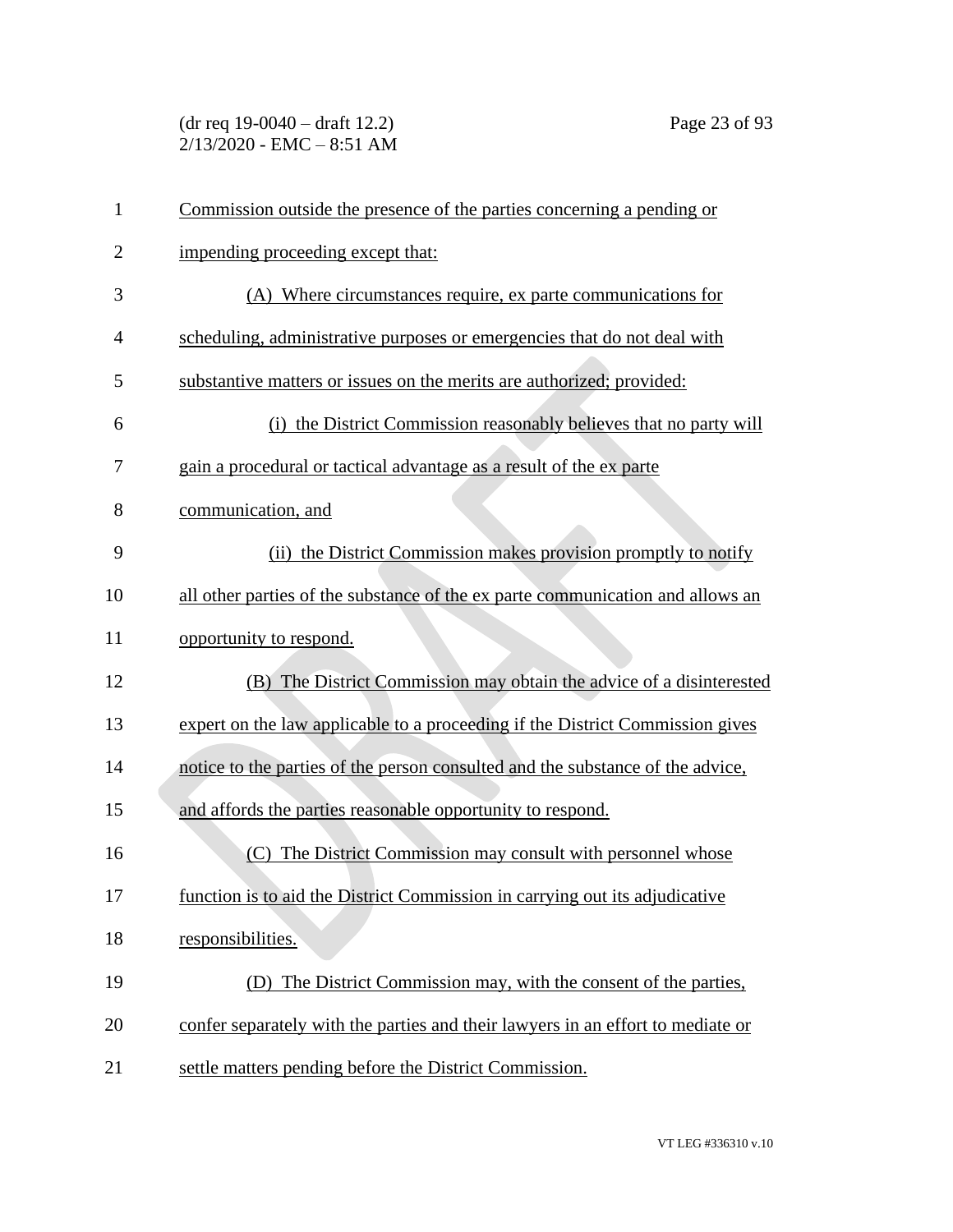(dr req 19-0040 – draft 12.2) Page 24 of 93 2/13/2020 - EMC – 8:51 AM

| $\mathbf{1}$ | (E) The District Commission may initiate or consider any ex parte               |
|--------------|---------------------------------------------------------------------------------|
| 2            | communications when expressly authorized by law to do so.                       |
| 3            | * * *                                                                           |
| 4            | Subchapter 4. Permits                                                           |
| 5            | * * *                                                                           |
| 6            | § 6081. PERMITS REQUIRED; EXEMPTIONS                                            |
| 7            | * * *                                                                           |
| 8            | $(1)(1)$ By no later than January 1, 1997, any owner of land or mineral rights  |
| 9            | or any owner of slate quarry leasehold rights on a parcel of land on which a    |
| 10           | slate quarry was located as of June 1, 1970, may register the existence of the  |
| 11           | slate quarry with the District Commission and with the clerk of the             |
| 12           | municipality in which the slate quarry is located, while also providing each    |
| 13           | with a map which indicates the boundaries of the parcel which contains the      |
| 14           | slate quarry.                                                                   |
| 15           | * * *                                                                           |
| 16           | Registered slate quarries shall be added to the Agency of Natural<br>(6)        |
| 17           | Resources Natural Resource Atlas.                                               |
| 18           | * * *                                                                           |
| 19           | (o) If a designation pursuant to 24 V.S.A. chapter 76A is removed,              |
| 20           | subsection (a) of this section shall apply to any subsequent substantial change |
| 21           | to a priority housing project development or subdivision that was originally    |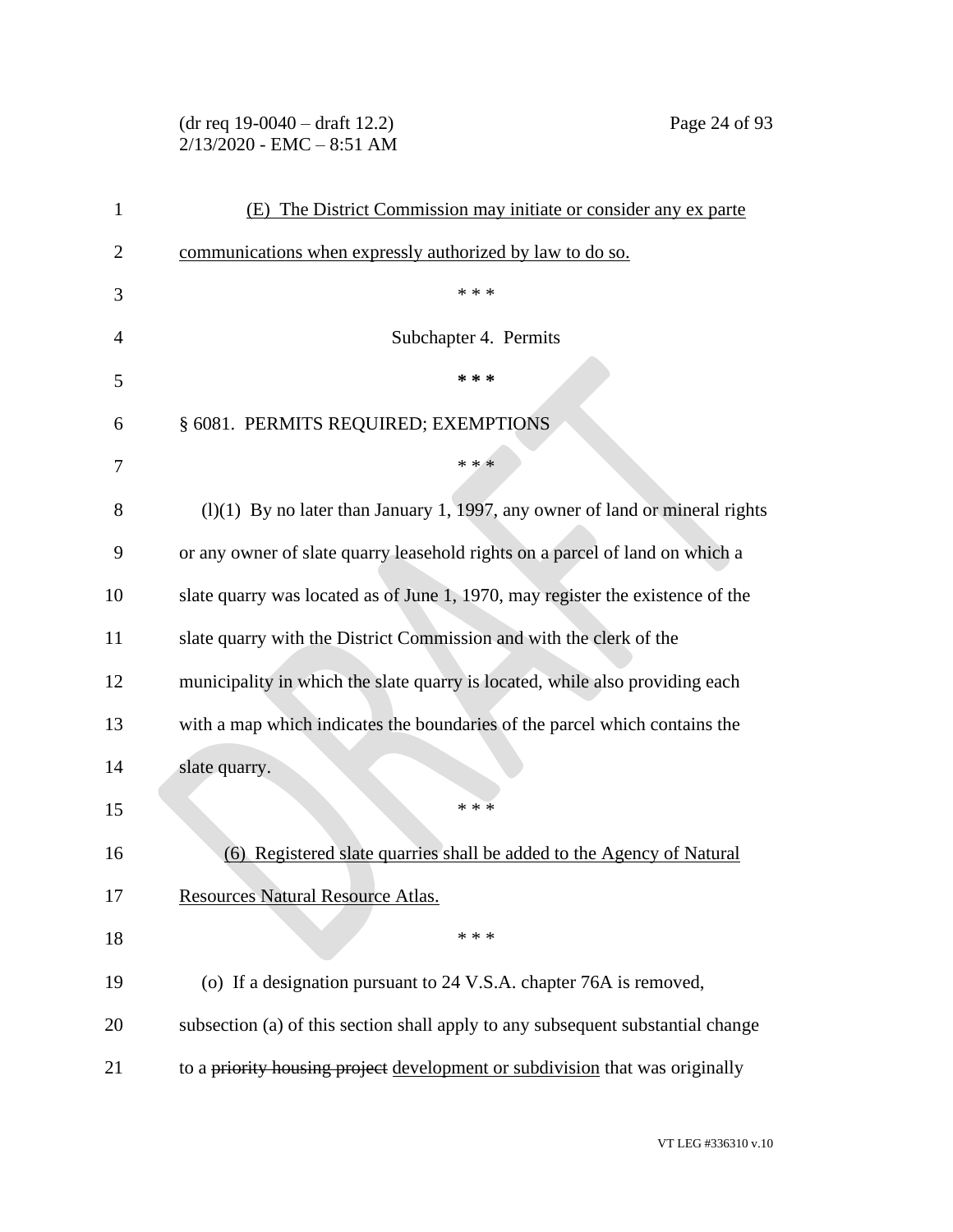(dr req 19-0040 – draft 12.2) Page 25 of 93  $2/13/2020$  - EMC - 8:51 AM

| $\mathbf{1}$   | exempt pursuant to subdivision $6001(3)(A)(iv)(I)$ of this title <u>or subsection (p)</u> |
|----------------|-------------------------------------------------------------------------------------------|
| $\overline{2}$ | of this section on the basis of that designation.                                         |
| 3              | $(p)(1)$ No permit or permit amendment is required for any subdivision,                   |
| $\overline{4}$ | development, or change to a project that is located entirely within a downtown            |
| 5              | development district designated pursuant to 24 V.S.A. § 2793 if the change                |
| 6              | consists exclusively of any combination of mixed use and mixed income                     |
| 7              | housing, and the cumulative changes within any continuous period of five                  |
| 8              | years, commencing on or after the effective date of this subsection, remain               |
| 9              | below any applicable jurisdictional threshold specified in subdivision                    |
| 10             | $6001(3)(A)(iv)(I)$ of this title or a neighborhood development area designated           |
| 11             | pursuant to 24 V.S.A. § 2793e. Upon receiving notice and a copy of the permit             |
| 12             | issued by the appropriate municipal panel pursuant to 24 V.S.A. § 4460(f) a               |
| 13             | previously issued permit for a development or subdivision located in a                    |
| 14             | downtown development area or a new neighborhood area shall be                             |
| 15             | extinguished.                                                                             |
| 16             | * * *                                                                                     |
| 17             | (v) A permit or permit amendment shall not be required for a development                  |
| 18             | or subdivision in a designated downtown development district for which the                |
| 19             | District Commission has issued positive findings and conclusions under                    |
| 20             | section 6086b of this title on all the criteria listed in that section. A person shall    |
| 21             | obtain new or amended findings and conclusions from the District Commission               |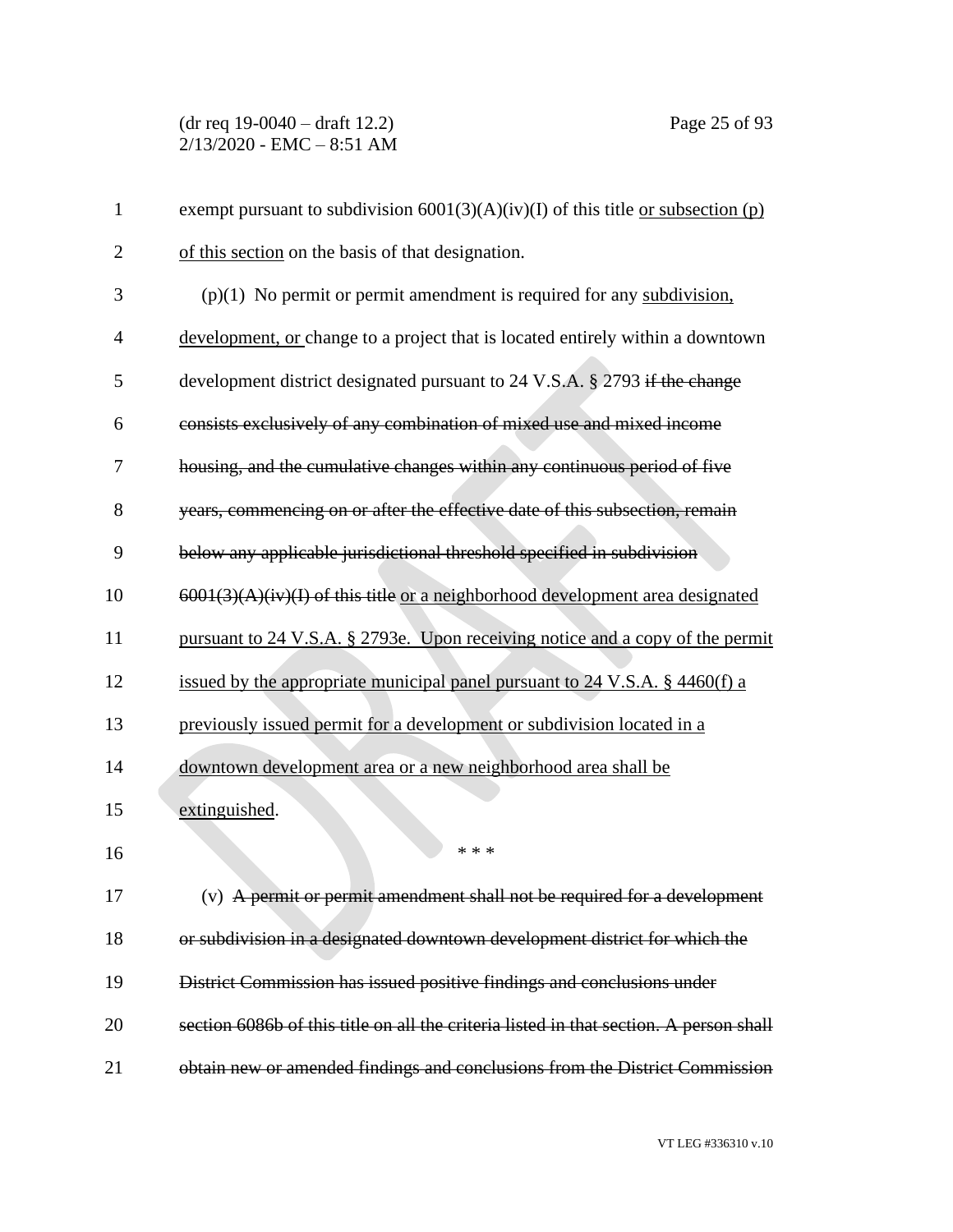(dr req 19-0040 – draft 12.2) Page 26 of 93  $2/13/2020$  - EMC - 8:51 AM

| $\mathbf{1}$   | under section 6086b of this title prior to commencement of a material change,   |
|----------------|---------------------------------------------------------------------------------|
| $\overline{2}$ | as defined in the rules of the Board, to a development or subdivision for which |
| 3              | the District Commission has issued such findings and conclusions. A person      |
| 4              | may seek a jurisdictional opinion under section 6007 of this title concerning   |
| 5              | whether such a change is a material change. [Repealed.]                         |
| 6              | * * *                                                                           |
| 7              | § 6083. APPLICATIONS                                                            |
| 8              | * * *                                                                           |
| 9              | (e) The Board and District Commissions shall give priority to municipal         |
| 10             | projects that have been mandated by the State through a permit, enforcement     |
| 11             | order, court order, enforcement settlement agreement, statute, rule, or policy. |
| 12             | * * *                                                                           |
| 13             | $(g)(1)$ A District Commission The Board, pending resolution of                 |
| 14             | noncompliance, may stay the issuance of a permit or amendment if it finds, by   |
| 15             | clear and convincing evidence, that a person who is an applicant:               |
| 16             | (A) is not in compliance with a court order, an administrative order,           |
| 17             | or an assurance of discontinuance with respect to a violation that is directly  |
| 18             | related to the activity which is the subject of the application; or             |
| 19             | (B) has one or more current violations of this chapter, or any rules,           |
| 20             | permits, assurances of discontinuance, court order, or administrative orders    |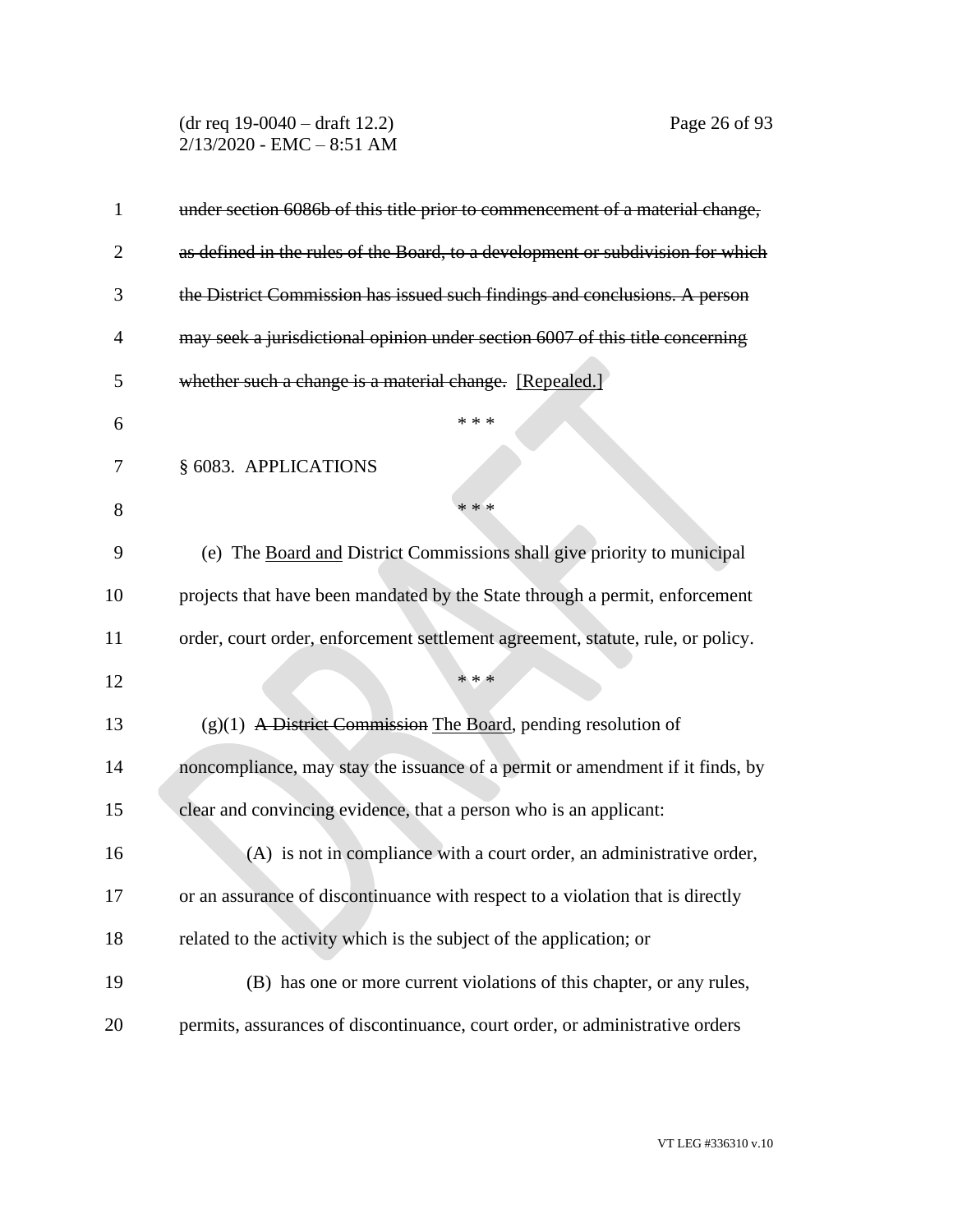# (dr req 19-0040 – draft 12.2) Page 27 of 93 2/13/2020 - EMC – 8:51 AM

| $\mathbf{1}$   | related to this chapter, which, when viewed together, constitute substantial       |
|----------------|------------------------------------------------------------------------------------|
| $\overline{2}$ | noncompliance.                                                                     |
| 3              | (2) Any decision under this subsection to issue a stay may be subject to           |
| $\overline{4}$ | review by the Environmental Division, as provided by rule of the Supreme           |
| 5              | Court.                                                                             |
| 6              | (3) If the same violation is the subject of an enforcement action under            |
| 7              | chapter 201 of this title, then jurisdiction over the issuance of a stay shall     |
| 8              | remain with the Environmental Division and shall not reside with the District      |
| 9              | Commission Board.                                                                  |
| 10             | § 6083a. ACT 250 FEES                                                              |
| 11             | (a) All applicants for a land use permit under section 6086 of this title shall    |
| 12             | be directly responsible for the costs involved in the publication of notice in a   |
| 13             | newspaper of general circulation in the area of the proposed development or        |
| 14             | subdivision and the costs incurred in recording any permit or permit               |
| 15             | amendment in the land records. In addition, applicants shall be subject to the     |
| 16             | following fees for the purpose of compensating the State of Vermont for the        |
| 17             | direct and indirect costs incurred with respect to the administration of the       |
| 18             | Act 250 program:                                                                   |
| 19             | (1) For projects involving construction, $$6.65$ \$9.65 for each \$1,000.00        |
| 20             | of the first \$15,000,000.00 of construction costs, and \$3.12 for each \$1,000.00 |
| 21             | of construction costs above \$15,000,000.00. An additional \$0.75 for each         |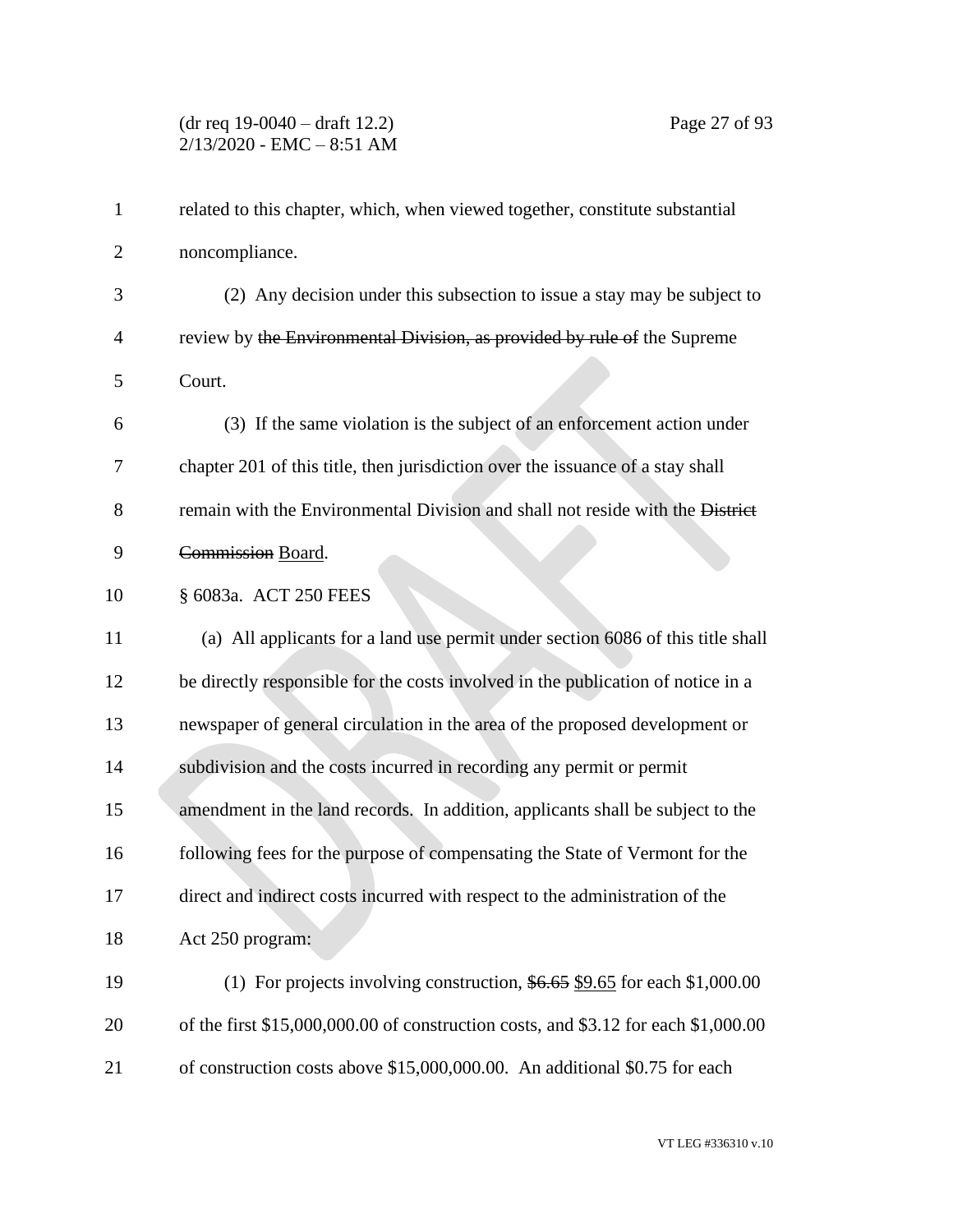(dr req 19-0040 – draft 12.2) Page 28 of 93  $2/13/2020$  - EMC - 8:51 AM

| $\mathbf{1}$   | \$1,000.00 of the first \$15,000,000.00 of construction costs shall be paid to the   |
|----------------|--------------------------------------------------------------------------------------|
| $\overline{2}$ | Agency of National Resources to account for the Agency of Natural                    |
| 3              | Resources' review of Act 250 applications.                                           |
| $\overline{4}$ | * * *                                                                                |
| 5              | (4) For projects involving the extraction of earth resources, including              |
| 6              | sand, gravel, peat, topsoil, crushed stone, or quarried material, the greater of:    |
| 7              | a fee as determined under subdivision $(1)$ of this subsection; or a fee equivalent  |
| 8              | to the rate of $$0.02$ \$0.03 per cubic yard of the first million cubic yards of the |
| 9              | total volume of earth resources to be extracted over the life of the permit, and     |
| 10             | \$.01 per cubic yard of any such earth resource extraction above one million         |
| 11             | cubic yards. Extracted material that is not sold or does not otherwise enter the     |
| 12             | commercial marketplace shall not be subject to the fee. The fee assessed under       |
| 13             | this subdivision for an amendment to a permit shall be based solely upon any         |
| 14             | additional volume of earth resources to be extracted under the amendment.            |
| 15             | (5) For projects involving the review of a master plan, the fee                      |
| 16             | established in subdivision (1) of this section shall be due for any portion of the   |
| 17             | proposed project for which construction approval is sought and a fee                 |
| 18             | equivalent to \$0.10 per \$1,000.00 of total estimated construction costs in         |
| 19             | current dollars in addition to the fee established in subdivision (1) of this        |
| 20             | subsection for any portion of the project seeking construction approval shall be     |
| 21             | due for all other portions of the proposed project. If construction approval is      |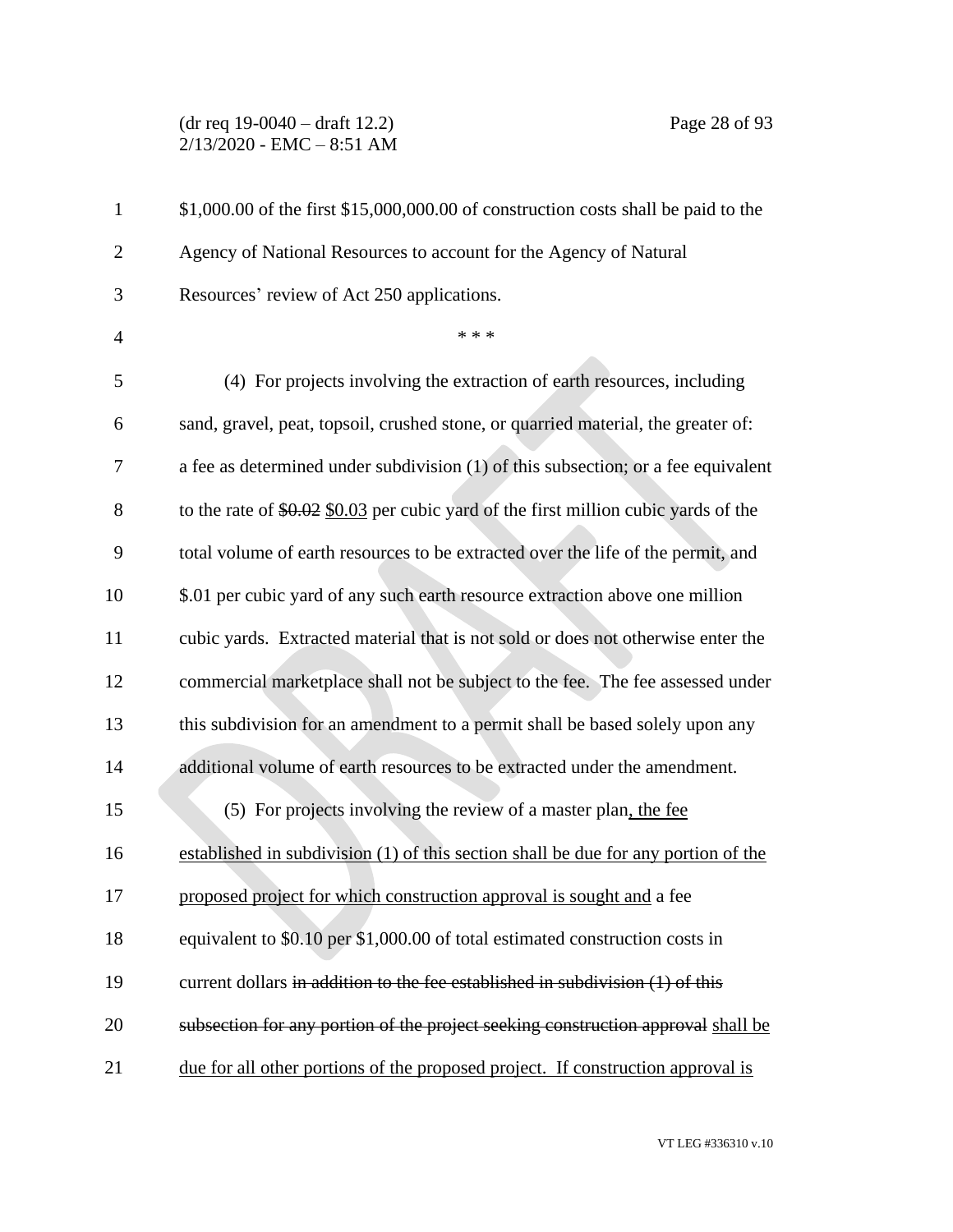(dr req 19-0040 – draft 12.2) Page 29 of 93 2/13/2020 - EMC – 8:51 AM

| $\mathbf{1}$   | sought in future permit applications, the fee established in subdivision (1) of  |
|----------------|----------------------------------------------------------------------------------|
| $\overline{2}$ | this subsection shall be due, except to the extent that it is waived pursuant to |
| 3              | subsection (f) of this section.                                                  |
| $\overline{4}$ | (6) In no event shall a permit application fee exceed $$165,000.00$ .            |
| 5              | (b) Notwithstanding the provisions of subsection (a) of this section, there      |
| 6              | shall be a minimum fee of \$187.50 for original applications and \$62.50 for     |
| 7              | amendment applications, in addition to publication and recording costs. These    |
| 8              | costs shall be in addition to any other fee established by statute, unless       |
| 9              | otherwise expressly stated.                                                      |
| 10             | (c) Fees shall not be required for projects undertaken by municipal              |
| 11             | agencies or by State governmental agencies, except for publication and           |
| 12             | recording costs.                                                                 |
| 13             | (d) Neighborhood development area fees. Fees for residential development         |
| 14             | in a Vermont neighborhood or neighborhood development area designated            |
| 15             | according to 24 V.S.A. § 2793e shall be no more than 50 percent of the fee       |
| 16             | otherwise charged under this section. The fee shall be paid within 30 days after |
| 17             | the permit is issued or denied. [Repealed.]                                      |
| 18             | (e) A written request for an application fee refund shall be submitted to the    |
| 19             | District Commission to which the fee was paid within 90 days of the              |
| 20             | withdrawal of the application.                                                   |
| 21             | * * *                                                                            |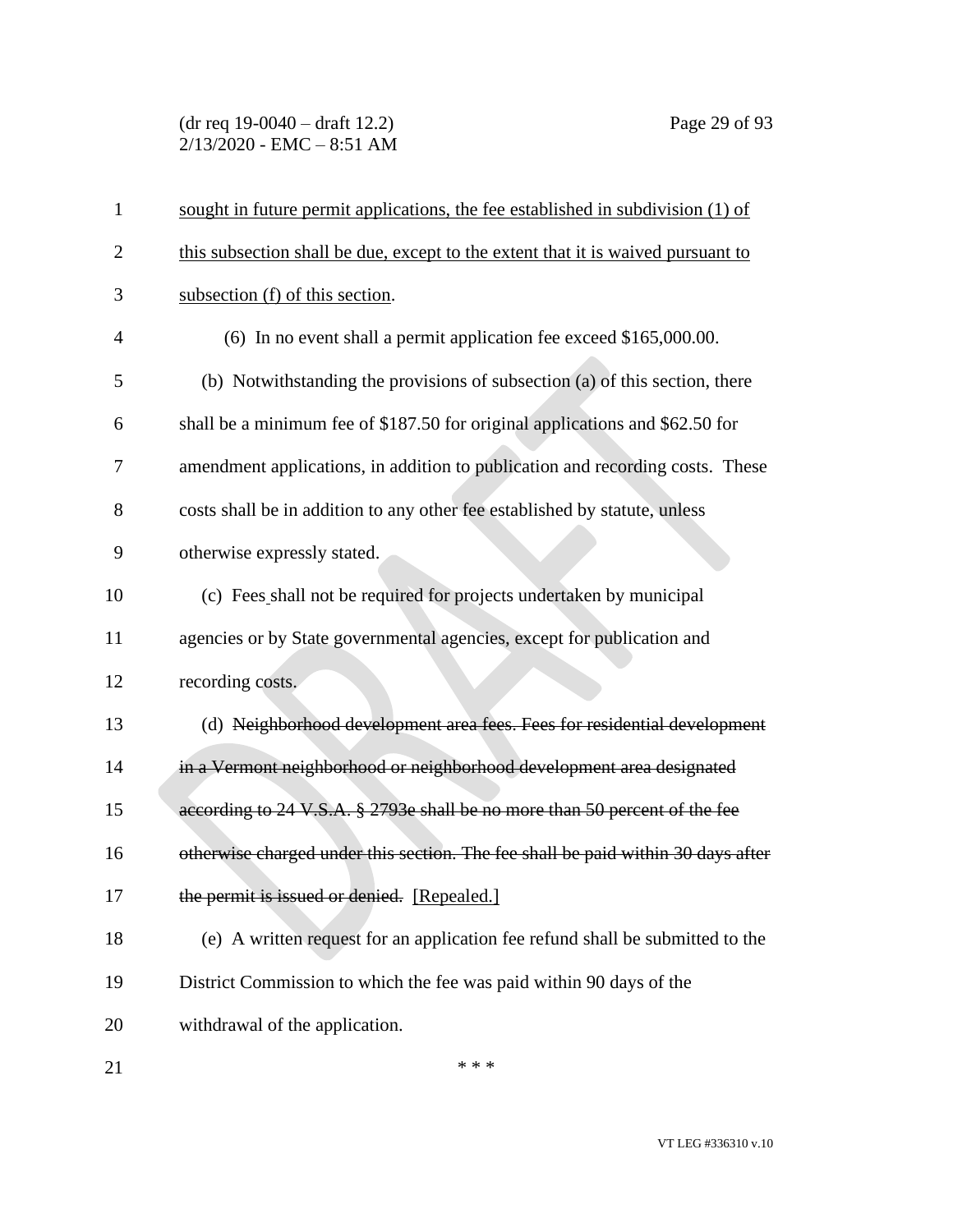## (dr req 19-0040 – draft 12.2) Page 30 of 93 2/13/2020 - EMC – 8:51 AM

| $\mathbf{1}$   | (4) District Commission decisions regarding application fee refunds               |
|----------------|-----------------------------------------------------------------------------------|
| $\overline{2}$ | may be appealed to the Natural Resources Board in accordance with Board           |
| 3              | rules.                                                                            |
| $\overline{4}$ | * * *                                                                             |
| 5              | (f) In the event that an application involves a project or project impacts that   |
| 6              | previously have been reviewed, the An applicant may petition the Chair of the     |
| 7              | District Commission to waive all or part of the application fee. If an            |
| 8              | application fee was paid previously in accordance with subdivisions $(a)(1)$      |
| 9              | through (4) of this section, the Chair may waive all or part of the fee for a new |
| 10             | or revised project if the Chair finds that the impacts of the project have been   |
| 11             | reviewed in an applicable master permit application, or that the project is not   |
| 12             | significantly altered from a project previously reviewed, or that there will be   |
| 13             | substantial savings in the review process due to the scope of review of the       |
| 14             | previous applications.                                                            |
| 15             | (1) In reviewing this petition, the District Commission shall consider the        |
| 16             | following:                                                                        |
| 17             | (A) Whether a portion of the project's impacts have been reviewed in              |
| 18             | a previous permit;                                                                |
| 19             | (B) Whether the project is being reviewed as a major application,                 |
| 20             | minor application, or administrative amendment;                                   |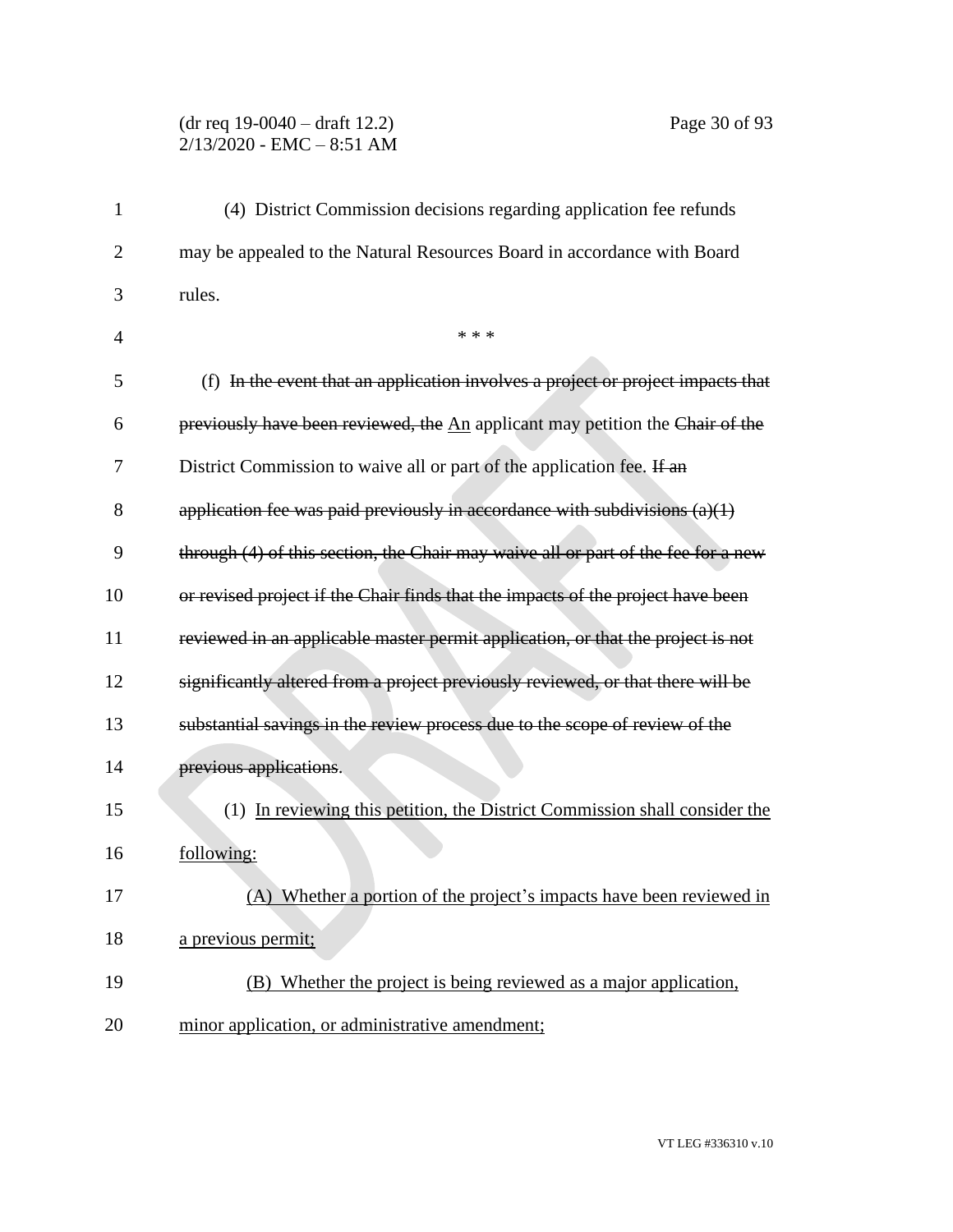(dr req 19-0040 – draft 12.2) Page 31 of 93 2/13/2020 - EMC – 8:51 AM

| $\mathbf{1}$   | (C) Whether the applicant relies on any presumptions permitted                    |
|----------------|-----------------------------------------------------------------------------------|
| $\overline{2}$ | under subsection $6086(d)$ of this title and has, at the time of the permit       |
| 3              | application, already obtained the permits necessary to trigger the presumptions.  |
| 4              | If a presumption is rebutted, the District Commission may require the applicant   |
| 5              | to pay the previously waived fee.                                                 |
| 6              | (D) Whether the applicant has engaged in any preapplication                       |
| 7              | planning that will result in a decrease in the amount of time the District        |
| 8              | Commission will have to consider the application.                                 |
| 9              | (2) The District Commission shall issue a written decision in response to         |
| 10             | any application for a fee waiver. The written decision shall address each of the  |
| 11             | factors in subdivision (1) of this subsection.                                    |
| 12             | (3) If the classification of an application is changed from an                    |
| 13             | administrative amendment or minor application to a major application, the         |
| 14             | Board may require the applicant to pay the previously waived fee.                 |
| 15             | (g) A Commission or the Natural Resources Board may require any                   |
| 16             | permittee to file a certification of actual construction costs and may direct the |
| 17             | payment of a supplemental fee in the event that an application understated a      |
| 18             | project's construction costs. Failure to file a certification or to pay a         |
| 19             | supplemental fee shall be grounds for permit revocation.                          |
| 20             | * * *                                                                             |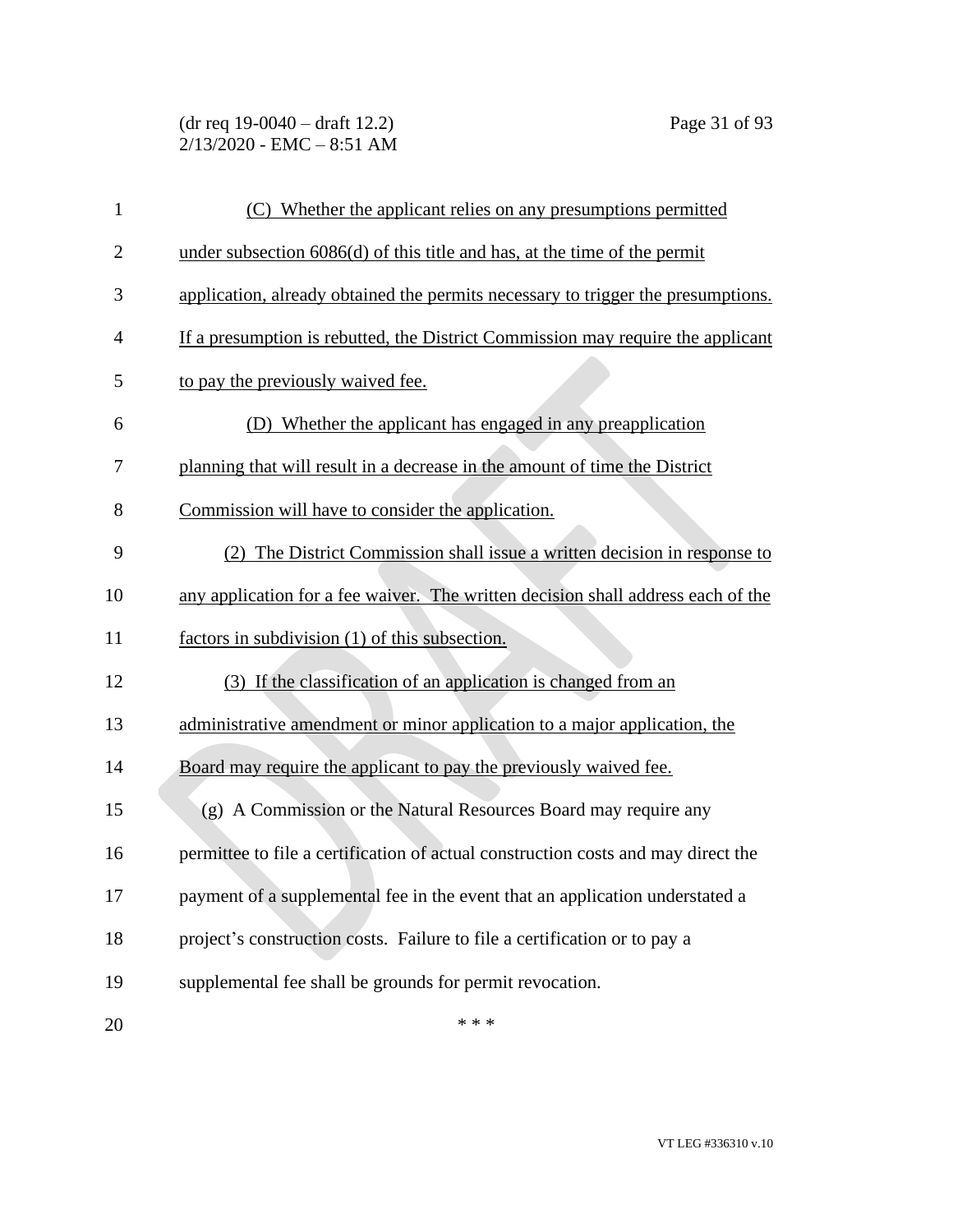(dr req 19-0040 – draft 12.2) Page 32 of 93  $2/13/2020$  - EMC - 8:51 AM

| 1              | § 6084. NOTICE OF APPLICATION; <b>PREAPPPLICATION PROCESS;</b>                  |
|----------------|---------------------------------------------------------------------------------|
| $\overline{2}$ | HEARINGS; COMMENCEMENT OF REVIEW                                                |
| 3              | (a) The plans for the construction of any development or subdivision            |
| 4              | subject to the permitting requirements of this chapter must be submitted by the |
| 5              | applicant to the District Commission, municipal and regional planning           |
| 6              | commissions, affected State agencies, and adjoining landowners no less than     |
| 7              | 30 days prior to filing an application under this chapter, unless the municipal |
| 8              | and regional planning commissions and affected state agencies waive this        |
| 9              | requirement.                                                                    |
| 10             | (1) The District Commission may hold a meeting on the proposed plans            |
| 11             | and the municipal or regional planning commission may take one or more of       |
| 12             | the following actions:                                                          |
| 13             | (A) Make recommendations to the applicant within 30 days.                       |
| 14             | (B) Once the application is filed with the District Commission, make            |
| 15             | recommendations to the District Commission by the deadline established in the   |
| 16             | applicable provision of this section, Board rule, or scheduling order issued by |
| 17             | the District Commission.                                                        |
| 18             | The application shall address the substantive written comments and              |
| 19             | recommendations made by the planning commissions related to the criteria of     |
| 20             | subsection 6086(a) of this title received by the applicant and the substantive  |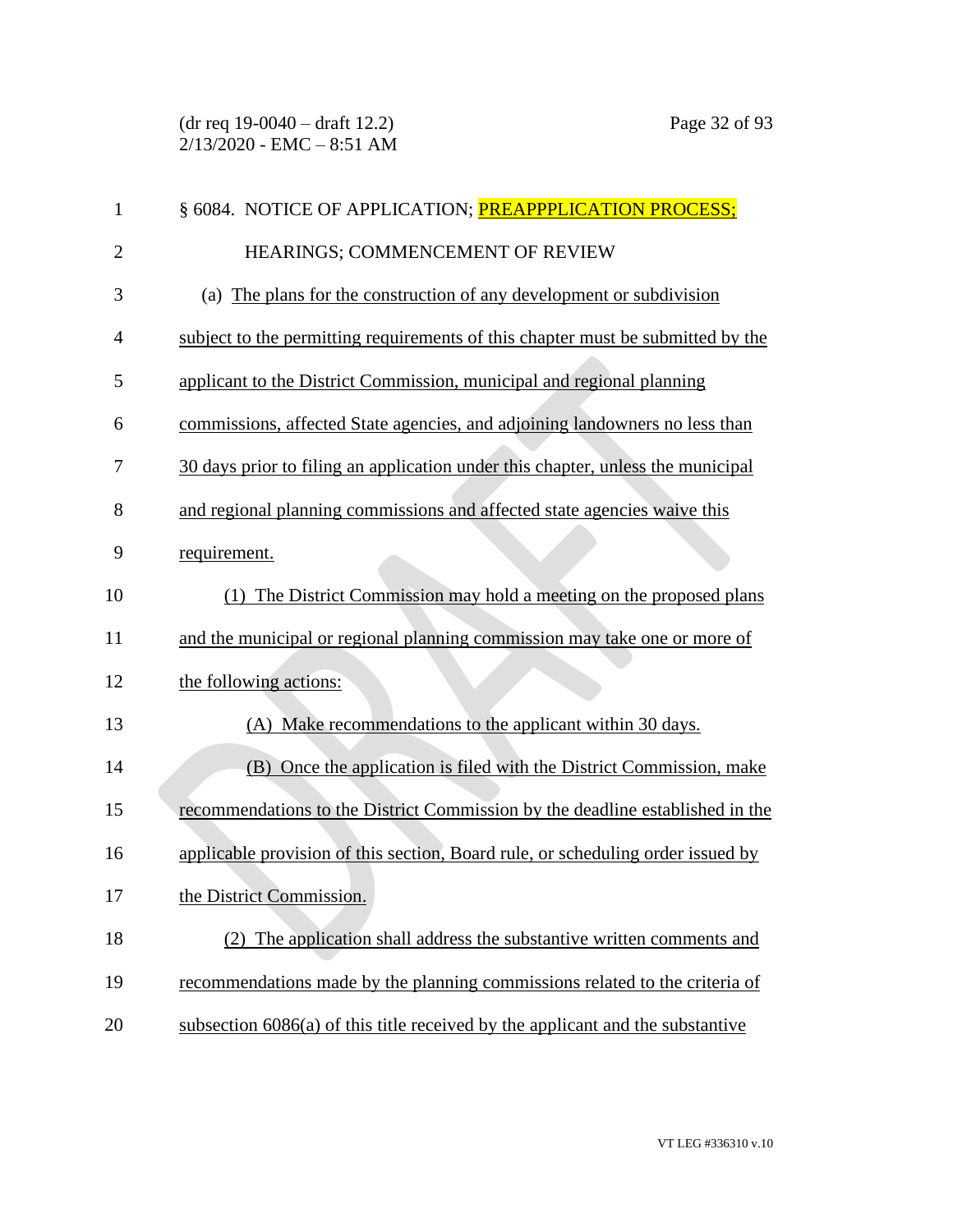(dr req 19-0040 – draft 12.2) Page 33 of 93  $2/13/2020$  - EMC - 8:51 AM

| $\mathbf{1}$   | oral comments related to those criteria made at a public hearing under            |
|----------------|-----------------------------------------------------------------------------------|
| $\overline{2}$ | subdivision (1) of this subsection.                                               |
| 3              | (3) This subsection shall not apply to a project that has been designated         |
| $\overline{4}$ | as using simplified procedures pursuant to $6025(b)(1)$ or an administrative      |
| 5              | amendment.                                                                        |
| 6              | (b) On or before the date of Upon the filing of an application with the           |
| 7              | District Commission, the applicant District Commission shall send, by             |
| 8              | electronic means, notice and a copy of the initial application to the owner of    |
| 9              | the land if the applicant is not the owner; the municipality in which the land is |
| 10             | located; the municipal and regional planning commissions for the municipality     |
| 11             | in which the land is located; the Vermont Agency of Natural Resources; and        |
| 12             | any adjacent Vermont municipality and municipal and regional planning             |
| 13             | commission if the land is located on a municipal or regional boundary. The        |
| 14             | applicant shall furnish to the District Commission the names of those furnished   |
| 15             | notice by affidavit, and shall post, send by electronic means a copy of the       |
| 16             | notice in to the town clerk's office of the town or towns in which the project    |
| 17             | lies. The town clerk shall post the notice in the town office. The applicant      |
| 18             | shall also provide a list of adjoining landowners to the District Commission.     |
| 19             | Upon request and for good cause, the District Commission may authorize the        |
| 20             | applicant to provide a partial list of adjoining landowners in accordance with    |
| 21             | Board rules.                                                                      |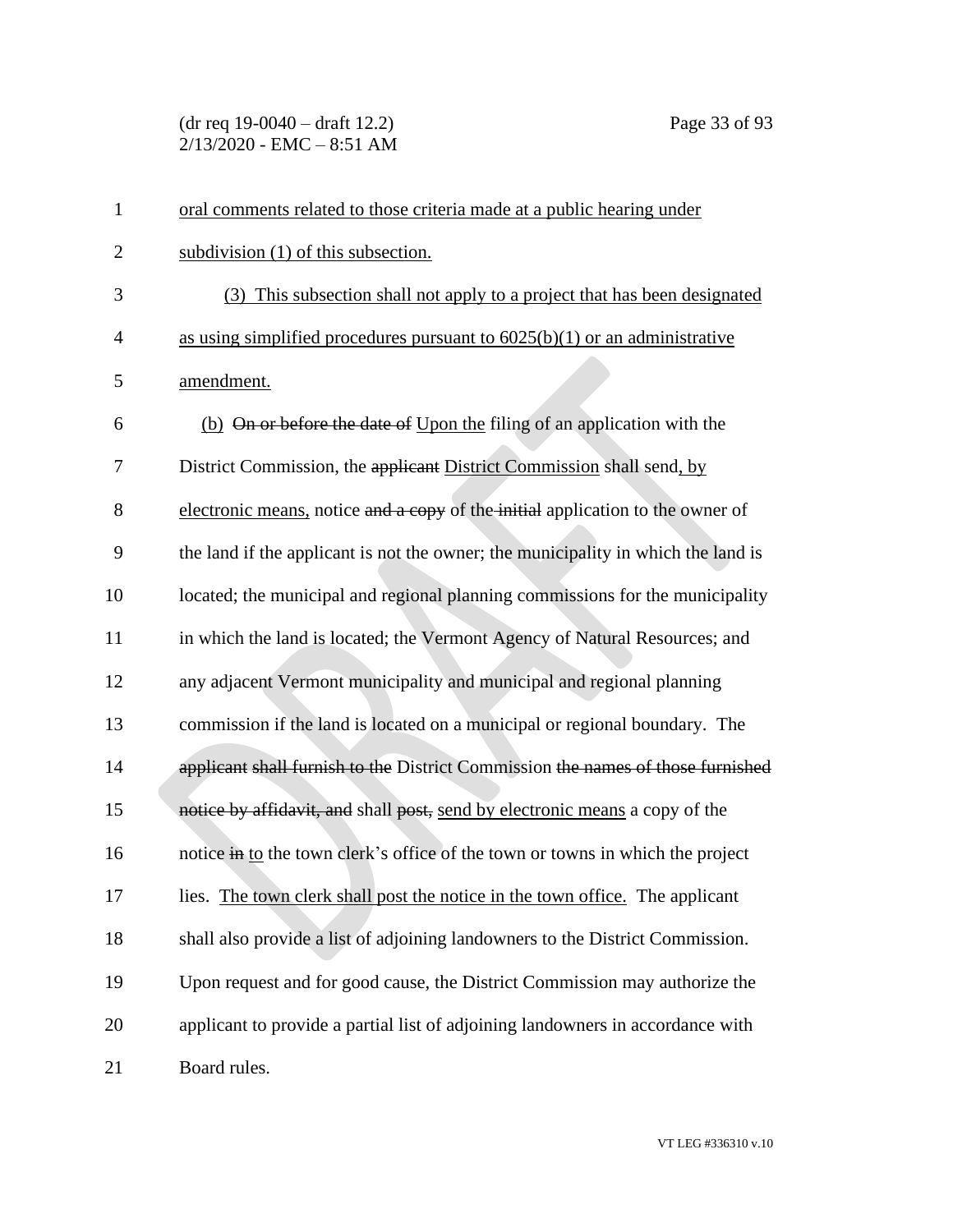### (dr req 19-0040 – draft 12.2) Page 34 of 93 2/13/2020 - EMC – 8:51 AM

| $\mathbf{1}$   | $\overline{(b)(c)}$ Upon an application being ruled complete, the District Commission              |
|----------------|----------------------------------------------------------------------------------------------------|
| $\overline{2}$ | shall determine whether to process the application as a major application with                     |
| 3              | a required public hearing or process the application as a minor application with                   |
| $\overline{4}$ | the potential for a public hearing in accordance with Board rules.                                 |
| 5              | (1) For major applications, the District Commission Board shall provide                            |
| 6              | notice not less than 10 days prior to any scheduled hearing or prehearing                          |
| 7              | conference to: the applicant; the owner of the land if the applicant is not the                    |
| 8              | owner; the municipality in which the land is located; the municipal and                            |
| 9              | regional planning commissions for the municipality in which the land is                            |
| 10             | located; any adjacent Vermont municipality and municipal and regional                              |
| 11             | planning commission if the land is located on a municipal or regional                              |
| 12             | boundary; adjoining landowners as deemed appropriate by the District                               |
| 13             | Commission Board pursuant to the rules of the Board, and any other person the                      |
| 14             | District Commission Board deems appropriate.                                                       |
| 15             | * * *                                                                                              |
| 16             | $\left(\frac{e}{d}\right)$ Anyone required to receive notice of commencement of minor              |
| 17             | application review pursuant to subsection $\left(\frac{b}{c}\right)$ of this section may request a |
| 18             | hearing that an application be treated as a major by filing a request within the                   |
| 19             | public comment period specified in the notice pursuant to Board rules. The                         |
| 20             | District Commission, on its own motion, may order a hearing that an                                |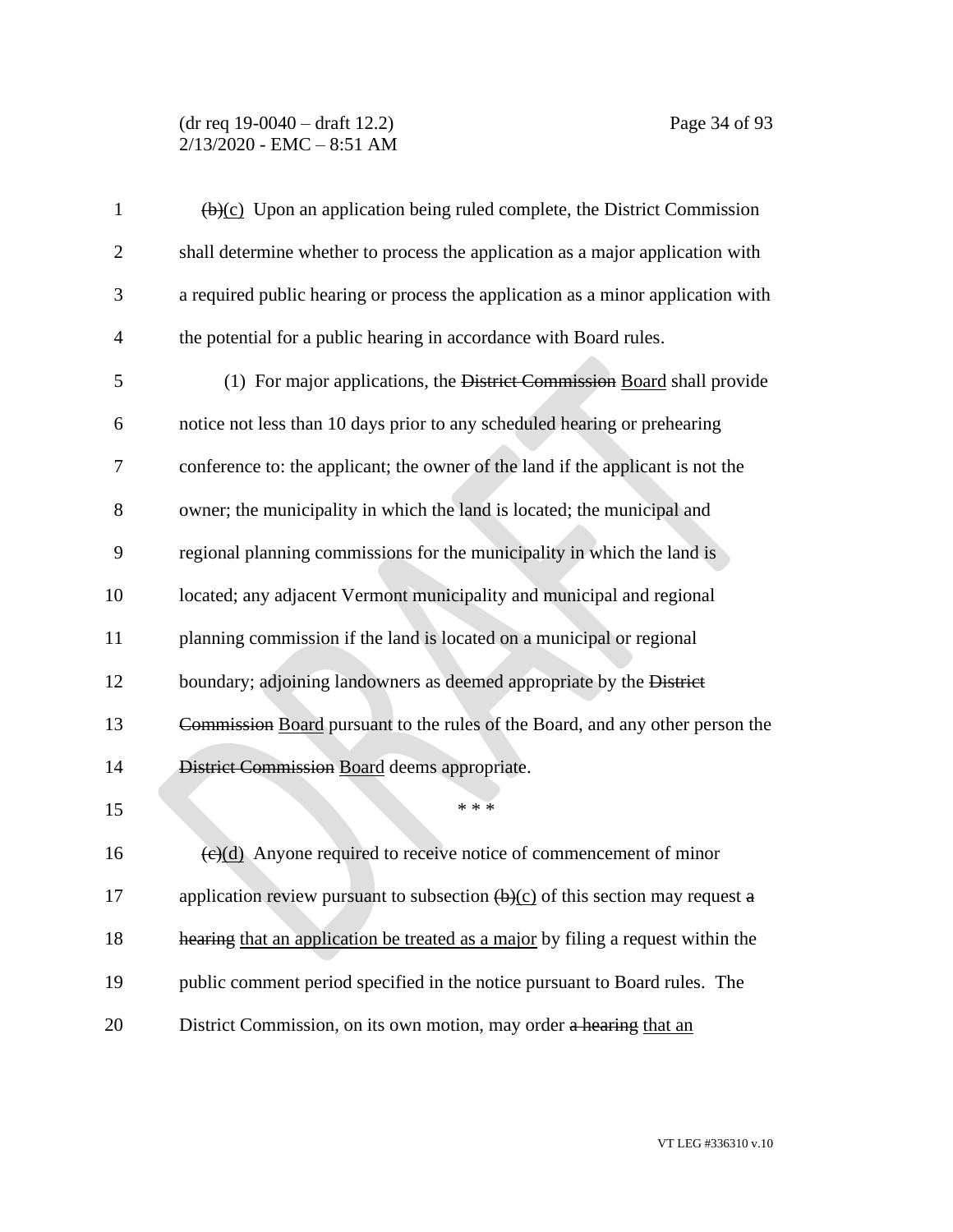(dr req 19-0040 – draft 12.2) Page 35 of 93  $2/13/2020$  - EMC - 8:51 AM

| $\mathbf{1}$   | application be treated as a major within 20 days of notice of commencement of   |
|----------------|---------------------------------------------------------------------------------|
| $\overline{2}$ | minor application review.                                                       |
| 3              | $(d)(e)$ Any hearing or prehearing conference for a major application shall     |
| $\overline{4}$ | be held within 40 days of receipt of a complete application; or within 20 days  |
| 5              | of the end of the public comment period specified in the notice of minor        |
| 6              | application review if the District Commission determines that it is appropriate |
| 7              | to hold a hearing for a minor application treat the application as a major      |
| 8              | application. Any hearing required shall be held in the municipality where the   |
| 9              | project is located unless the parties agree to an alternate location. When      |
| 10             | conducting hearings and prehearing conferences, the Board shall exercise        |
| 11             | reasonable flexibility with its rules of procedure and of evidence to maximize  |
| 12             | pro se participation while ensuring the fairness of the proceeding.             |
| 13             | $(e)(f)$ Any notice for a major or minor application, as required by this       |
| 14             | section, shall also be published by the District Commission in a local          |
| 15             | newspaper generally circulating in the area where the development or            |
| 16             | subdivision is located and on the Board's website not more than ten days after  |
| 17             | receipt of a complete application.                                              |
| 18             | * * *                                                                           |
| 19             | $(f)(g)$ This subsection concerns an application for a new permit amendment     |
| 20             | to change the conditions of an existing permit or existing permit amendment in  |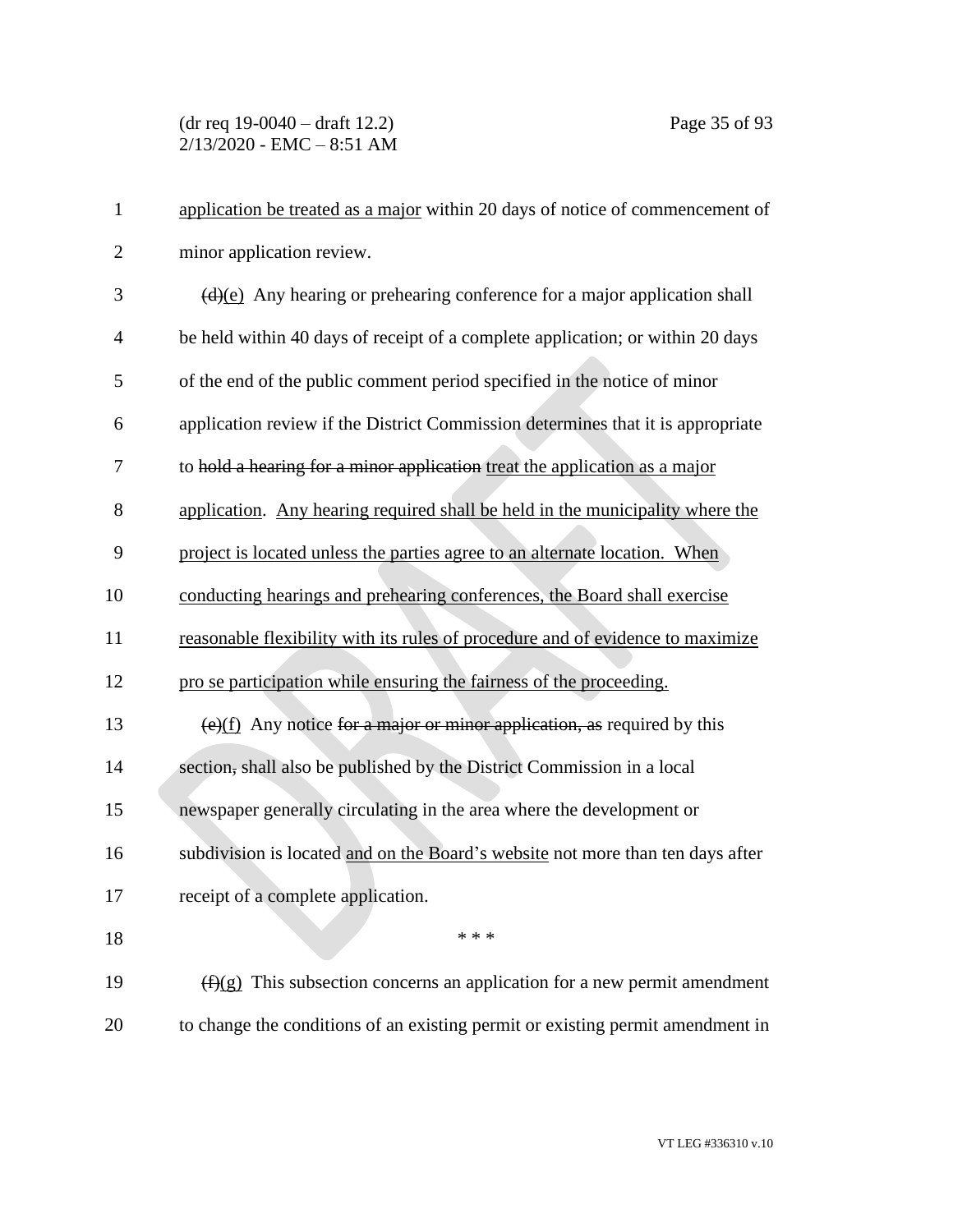(dr req 19-0040 – draft 12.2) Page 36 of 93 2/13/2020 - EMC – 8:51 AM

| $\mathbf{1}$   | order to authorize the construction of a priority housing project described in                                |
|----------------|---------------------------------------------------------------------------------------------------------------|
| $\overline{2}$ | subdivision $6081(p)(2)$ of this title.                                                                       |
| 3              | * * *                                                                                                         |
| 4              | $\frac{f(x)(h)}{h(x)}$ When an application concerns the construction of improvements for                      |
| 5              | one of the following, the application shall be processed as a minor application                               |
| 6              | in accordance with subsections $\left(\frac{b}{c}\right)$ through $\left(\frac{e}{f}\right)$ of this section: |
| 7              | * * *                                                                                                         |
| 8              | § 6084a. PERMIT HEARINGS                                                                                      |
| 9              | (a) When an application is deemed to be for a major permit, the Board shall                                   |
| 10             | convene a hearing in the municipality where the project is located.                                           |
| 11             | (b) The Board and two members of the District Commission from the                                             |
| 12             | District where the project is located shall hear the parties to the application and                           |
| 13             | decide the findings of fact and questions of law. The Board and the two                                       |
| 14             | District Commissioners shall issue a decision on the permit.                                                  |
| 15             | (c) Upon appeal to the Supreme Court, its findings of fact shall be accepted                                  |
| 16             | unless clearly erroneous.                                                                                     |
| 17             | $(d)(1)$ The Board shall allow all members of the public to attend each of its                                |
| 18             | hearings unless the hearing is for the sole purpose of considering information                                |
| 19             | to be treated as confidential pursuant to a protective order duly adopted by the                              |
| 20             | Board.                                                                                                        |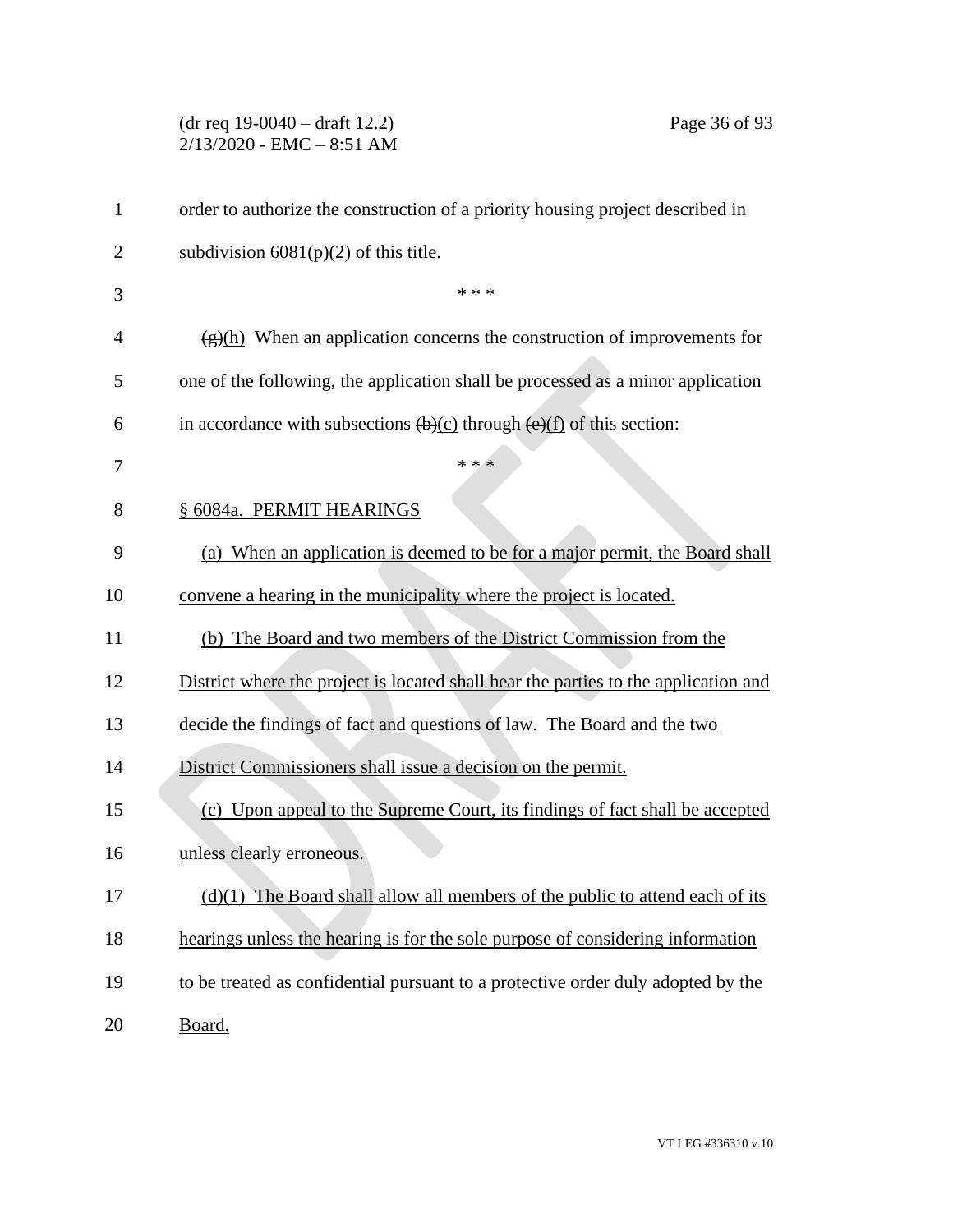(dr req 19-0040 – draft 12.2) Page 37 of 93  $2/13/2020$  - EMC - 8:51 AM

| $\mathbf{1}$   | (2) The Board shall make all reasonable efforts to ensure that the               |
|----------------|----------------------------------------------------------------------------------|
| $\overline{2}$ | location of each hearing is sufficient to accommodate all members of the         |
| 3              | public seeking to attend.                                                        |
| $\overline{4}$ | (3) The Board shall ensure that the public may safely attend the hearing,        |
| 5              | including obtaining such resources as may be necessary to fulfill this           |
| 6              | obligation.                                                                      |
| 7              | (e) Completion of case. A case shall be deemed completed when the Board          |
| 8              | and District Commissioners enter a final decision even though that decision is   |
| 9              | appealed to the Supreme Court and remanded by that Court.                        |
| 10             | (f) Court of record; jurisdiction. The Board shall have the powers of a          |
| 11             | court of record in the determination and adjudication of all matters within its  |
| 12             | jurisdiction. It may initiate proceedings on any matter within its jurisdiction. |
| 13             | It may render judgments and enforce the same by any suitable process issuable    |
| 14             | by courts in this State. An order issued by the Board on any matter within its   |
| 15             | jurisdiction shall have the effect of a judicial order. The Board's jurisdiction |
| 16             | shall include:                                                                   |
| 17             | (1) the issuance of declaratory rulings on the applicability of this chapter     |
| 18             | and rules or orders issued under this chapter, pursuant to 3 V.S.A. § 808; and   |
| 19             | (2) the issuance of decisions on appeals pursuant to section 6089 of this        |
| 20             | title.                                                                           |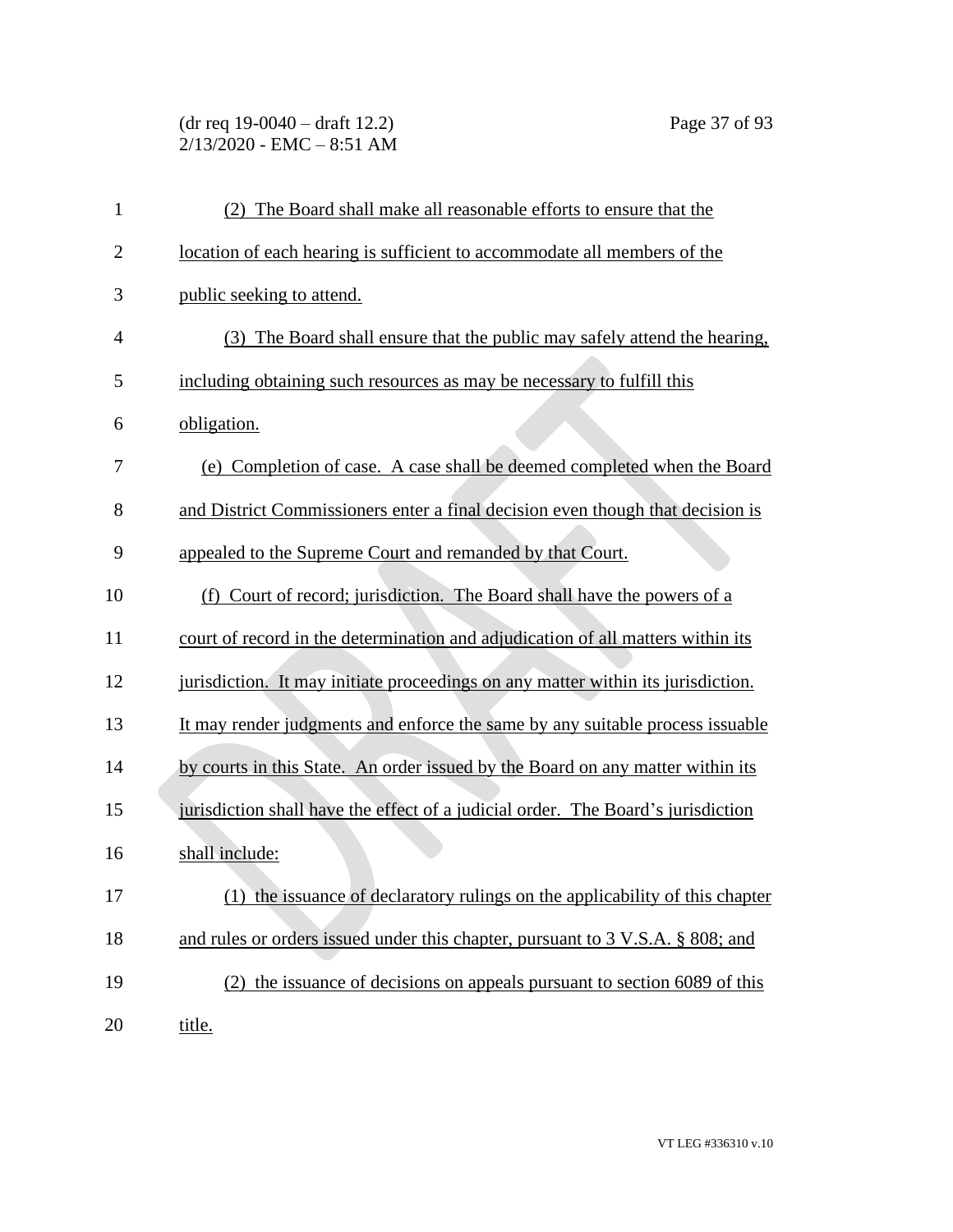(dr req 19-0040 – draft 12.2) Page 38 of 93  $2/13/2020$  - EMC - 8:51 AM

| 1              | § 6085. HEARINGS; PARTY STATUS                                                   |
|----------------|----------------------------------------------------------------------------------|
| $\overline{2}$ | * * *                                                                            |
| 3              | (c)(1) Party status. In proceedings before the District Commissions Board,       |
| 4              | the following persons shall be entitled to party status:                         |
| 5              | $(A)$ the applicant;                                                             |
| 6              | (B) the landowner, if the applicant is not the landowner;                        |
| 7              | (C) the municipality in which the project site is located, and the               |
| 8              | municipal and regional planning commissions for that municipality; if the        |
| 9              | project site is located on a boundary, any Vermont municipality adjacent to      |
| 10             | that border and the municipal and regional planning commissions for that         |
| 11             | municipality; and the solid waste management district in which the land is       |
| 12             | located, if the development or subdivision constitutes a facility pursuant to    |
| 13             | subdivision $6602(10)$ of this title;                                            |
| 14             | (D) any State agency affected by the proposed project;                           |
| 15             | (E) any adjoining property owner or other person who has a                       |
| 16             | particularized interest protected by this chapter that may be affected by an act |
| 17             | or decision by a District Commission the Board.                                  |
| 18             | (2) Content of petitions. All persons seeking to participate in                  |
| 19             | proceedings before the District Commission Board as parties pursuant to          |
| 20             | subdivision $(c)(1)(E)$ of this section must petition for party status. Any      |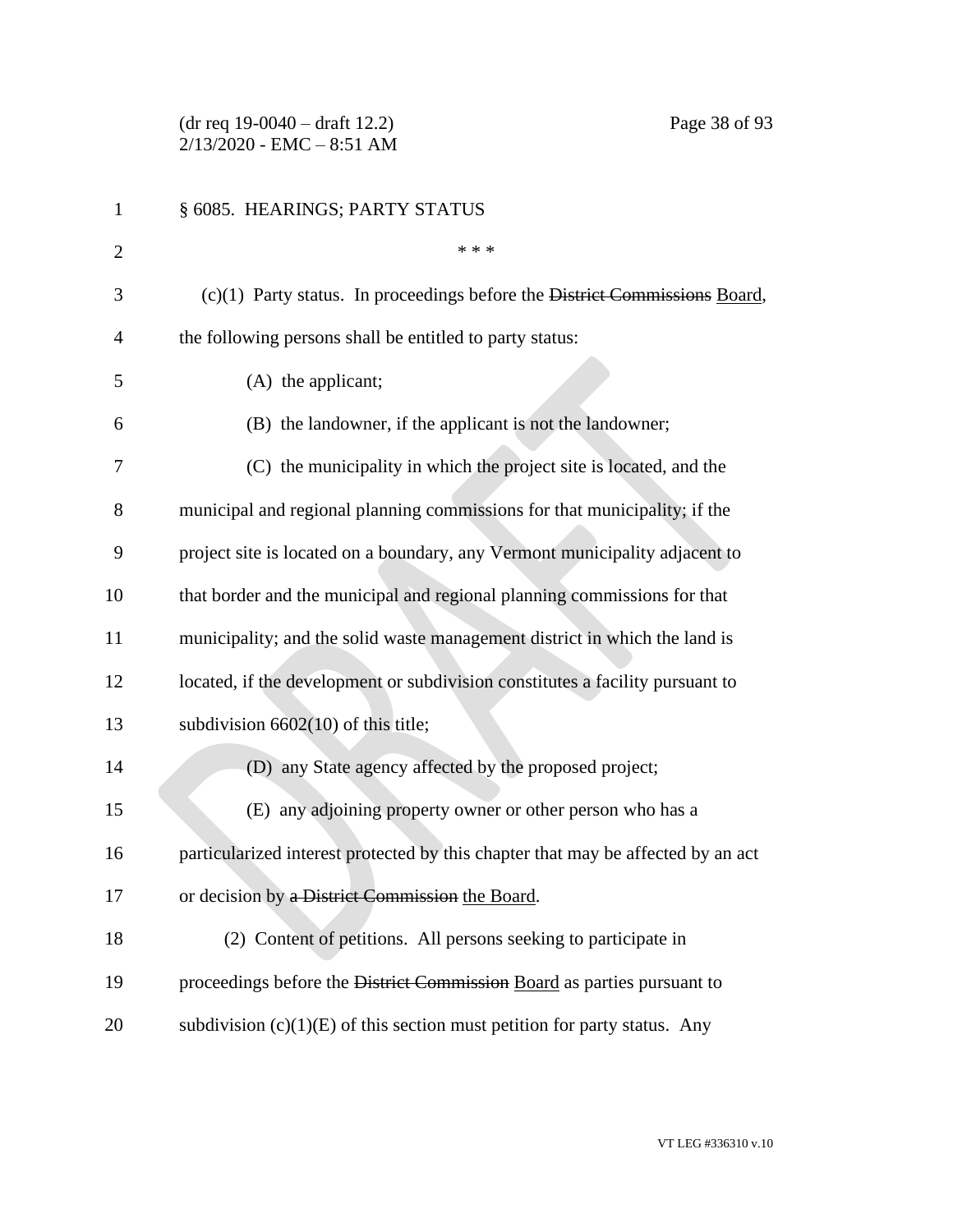(dr req 19-0040 – draft 12.2) Page 39 of 93  $2/13/2020$  - EMC - 8:51 AM

| $\mathbf{1}$ | petition for party status may be made orally or in writing to the District      |
|--------------|---------------------------------------------------------------------------------|
| 2            | Commission Board. All petitions must include:                                   |
| 3            | (A) A detailed statement of the petitioner's interest under the relevant        |
| 4            | criteria of the proceeding, including, if known, whether the petitioner's       |
| 5            | position is in support of or in opposition to the relief sought by the permit   |
| 6            | applicant, or petitioner.                                                       |
| 7            | (B) In the case of an organization, a description of the organization,          |
| 8            | its purposes, and the nature of its membership.                                 |
| 9            | (C) A statement of the reasons the petitioner believes the District             |
| 10           | Commission Board should allow the petitioner party status in the pending        |
| 11           | proceeding.                                                                     |
| 12           | (D) In the case of a person seeking party status under subdivision              |
| 13           | $(c)(1)(E)$ of this section:                                                    |
| 14           | (i) If applicable, a description of the location of the petitioner's            |
| 15           | property in relation to the proposed project, including a map, if available;    |
| 16           | (ii) A description of the potential effect of the proposed project              |
| 17           | upon the petitioner's interest with respect to each of the relevant criteria or |
| 18           | subcriteria under which party status is being requested.                        |
| 19           | (3) Timeliness. A petition for party status pursuant to subdivision             |
| 20           | $(c)(1)(E)$ of this section must be made at or prior to an initial prehearing   |
| 21           | conference held pursuant to Board rule or at the commencement of the hearing,   |
|              |                                                                                 |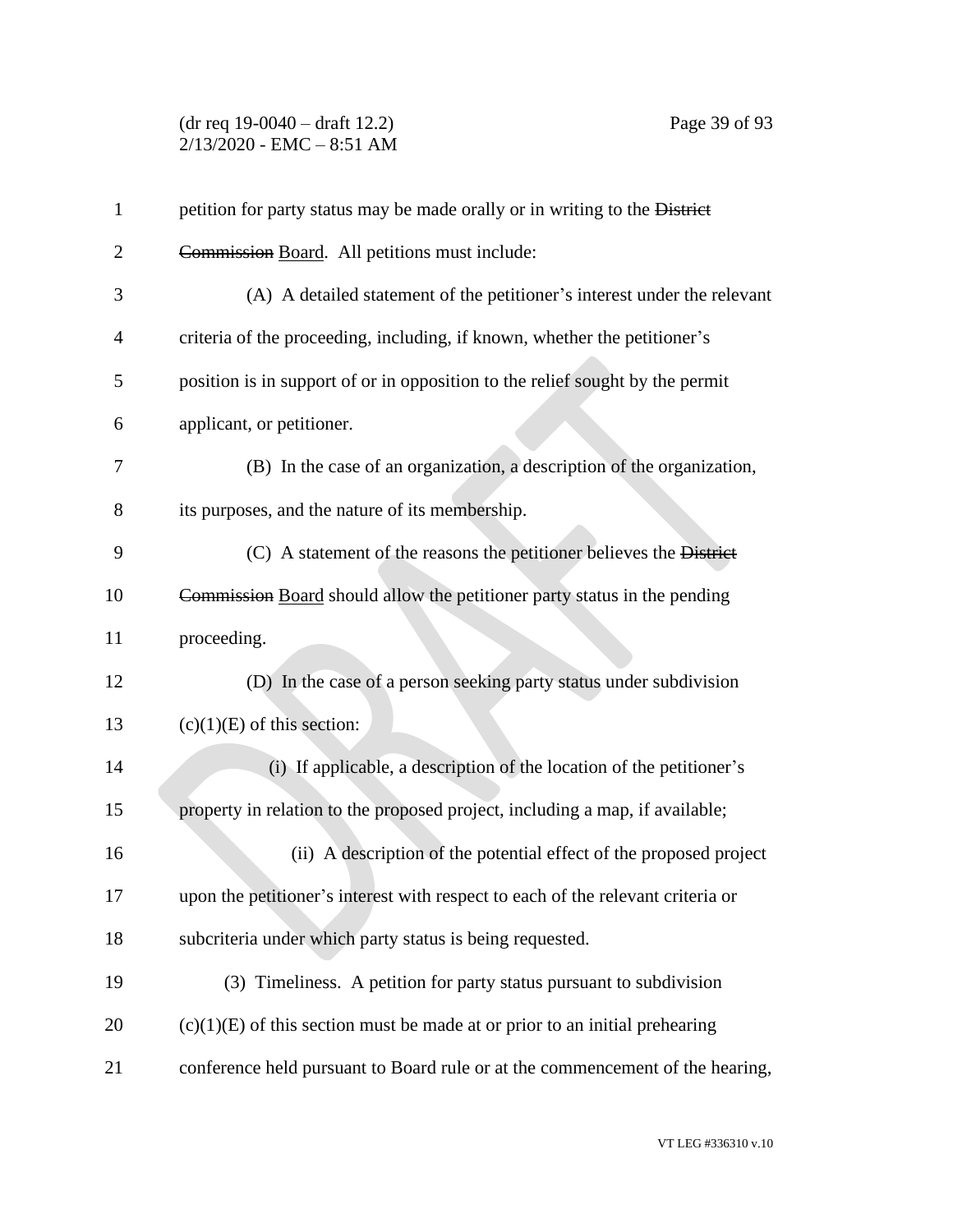#### (dr req 19-0040 – draft 12.2) Page 40 of 93 2/13/2020 - EMC – 8:51 AM

| $\mathbf{1}$   | whichever shall occur first, unless the District Commission Board directs          |
|----------------|------------------------------------------------------------------------------------|
| $\overline{2}$ | otherwise. The District Commission Board may grant an untimely petition if it      |
| 3              | finds that the petitioner has demonstrated good cause for failure to request       |
| $\overline{4}$ | party status in a timely fashion, and that the late appearance will not unfairly   |
| 5              | delay the proceedings or place an unfair burden on the parties.                    |
| 6              | (4) Conditions. Where a person has been granted party status pursuant              |
| 7              | to subdivision $(c)(1)(E)$ of this section, the District Commission Board shall    |
| 8              | restrict the person's participation to only those issues in which the person has   |
| 9              | demonstrated an interest, and may encourage the person to join with other          |
| 10             | persons with respect to representation, presentation of evidence, or other         |
| 11             | matters in the interest of promoting judicial efficiency.                          |
| 12             | (5) Friends of the Commission Board. The District Commission Board,                |
| 13             | on its own motion or by petition, may allow nonparties to participate in any of    |
| 14             | its proceedings, without being accorded party status. Participation may be         |
| 15             | limited to the filing of memoranda, proposed findings of fact and conclusions      |
| 16             | of law, and argument on legal issues. However, if approved by the District         |
| 17             | Commission Board, participation may be expanded to include the provision of        |
| 18             | testimony, the filing of evidence, or the cross examination of witnesses. A        |
| 19             | petition for leave to participate as a friend of the Commission Board shall        |
| 20             | identify the interest of the petitioner and the desired scope of participation and |
| 21             | shall state the reasons why the participation of the petitioner will be beneficial |

VT LEG #336310 v.10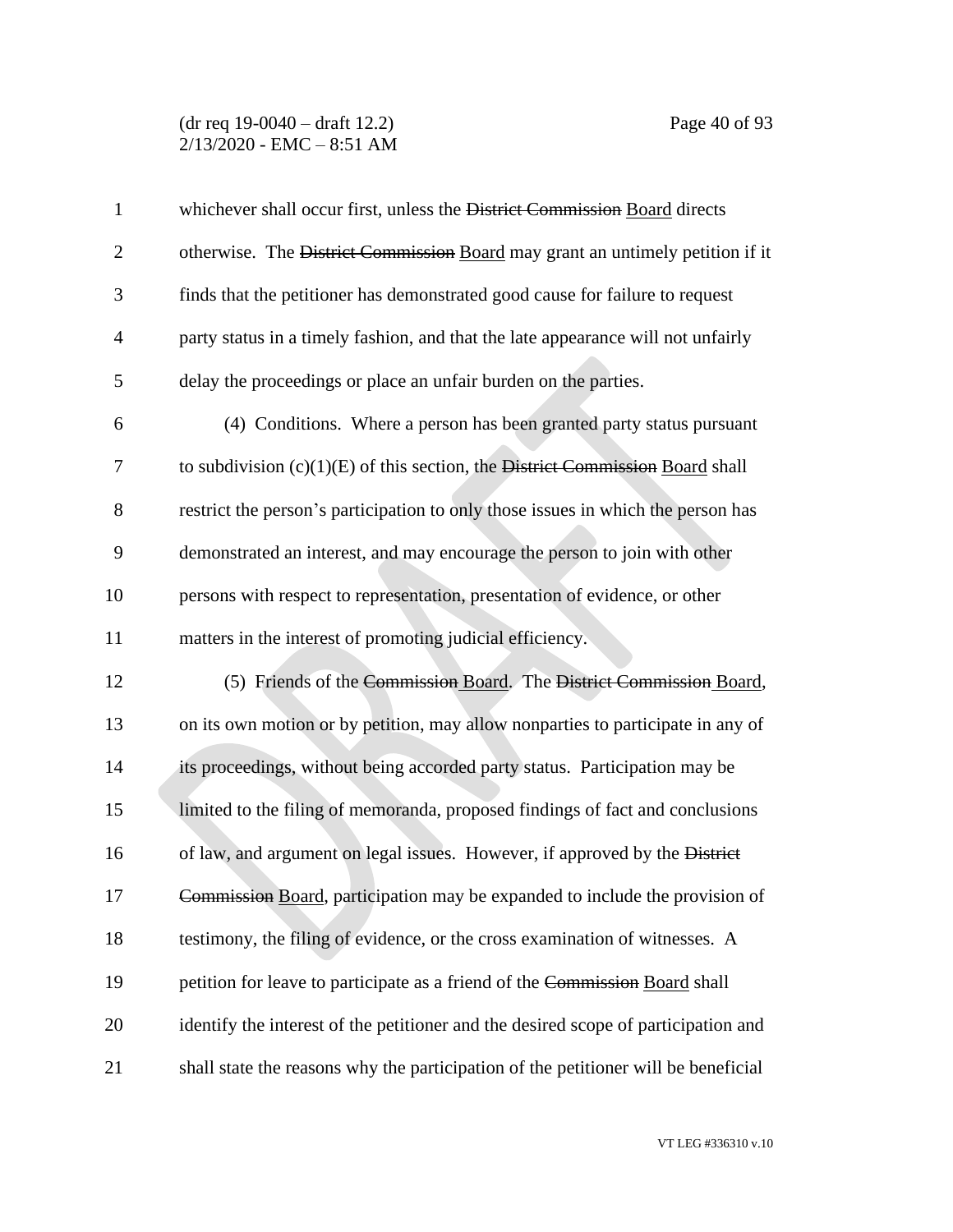| $\mathbf{1}$   | to the District Commission Board. Except where all parties consent or as         |
|----------------|----------------------------------------------------------------------------------|
| $\overline{2}$ | otherwise ordered by the District Commission or by the Chair of the District     |
| 3              | Commission Board, all friends of the Commission Board shall file their           |
| $\overline{4}$ | memoranda, testimony, or evidence within the times allowed the parties.          |
| 5              | (6) Reexamination of party status. A District Commission The Board               |
| 6              | shall reexamine party status determinations before the close of hearings and     |
| 7              | state the results of that reexamination in the District Commission Board         |
| 8              | decision. In the reexamination of party status coming before the close of        |
| 9              | District Commission hearings, persons having attained party status up to that    |
| 10             | point in the proceedings shall be presumed to retain party status. However, on   |
| 11             | motion of a party, or on its own motion, a Commission the Board shall            |
| 12             | consider the extent to which parties continue to qualify for party status.       |
| 13             | Determinations made before the close of District Commission hearings shall       |
| 14             | supersede any preliminary determinations of party status.                        |
| 15             | (d) If no hearing has been requested or ordered within the prescribed period     |
| 16             | no hearing need be held by the District Commission Board. In such an event a     |
| 17             | permit shall be granted or denied within 60 days of receipt; otherwise, it shall |
| 18             | be deemed approved and a permit shall be issued.                                 |
| 19             | (e) The Natural Resources Board and any District Commission, acting              |
| 20             | through one or more duly authorized representatives at any prehearing            |
| 21             | conference or at any other times deemed appropriate by the Natural Resources     |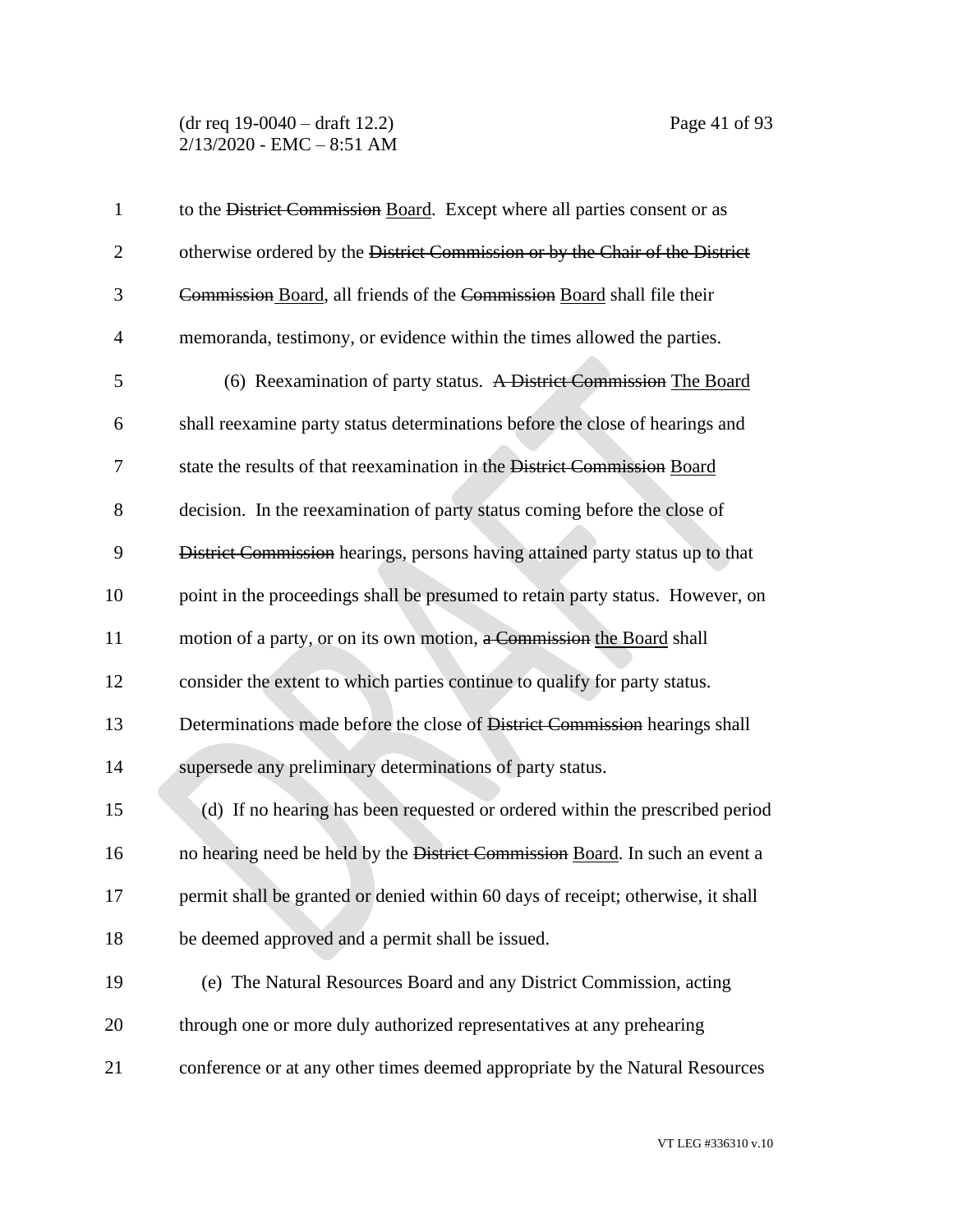(dr req 19-0040 – draft 12.2) Page 42 of 93  $2/13/2020$  - EMC - 8:51 AM

| $\mathbf{1}$   | Board or by the District Commission, shall promote expeditious, informal, and     |
|----------------|-----------------------------------------------------------------------------------|
| $\overline{2}$ | nonadversarial resolution of issues, require the timely exchange of information   |
| 3              | concerning the application, and encourage participants to settle differences.     |
| $\overline{4}$ | No District Commissioner who is participating as a decision maker decision        |
| 5              | maker in a particular case may act as a duly authorized representative for the    |
| 6              | purposes of this subsection. These efforts at dispute resolution shall not affect |
| 7              | the burden of proof on issues before a Commission or the Environmental            |
| 8              | Division Board, nor shall they affect the requirement that a permit may be        |
| 9              | issued only after the issuance of affirmative findings under the criteria         |
| 10             | established in section 6086 of this title.                                        |
| 11             | (f) A hearing shall not be closed until a Commission the Board provides an        |
| 12             | opportunity to all parties to respond to the last permit or evidence submitted.   |
| 13             | Once a hearing has been closed, a Commission the Board shall conclude             |
| 14             | deliberations as soon as is reasonably practicable. A decision of a Commission    |
| 15             | the Board shall be issued within 20 days of the completion of deliberations.      |
| 16             | § 6086. ISSUANCE OF PERMIT; CONDITIONS AND CRITERIA                               |
| 17             | (a) Criteria. Before granting a permit, the District Commission shall find        |
| 18             | that the subdivision or development:                                              |
| 19             | (1) Air pollution. Will not result in undue water or air pollution. In            |
| 20             | making this determination, the Board or District Commission shall at least        |
| 21             | consider: the air contaminants, greenhouse gas emissions, and noise to be         |
|                |                                                                                   |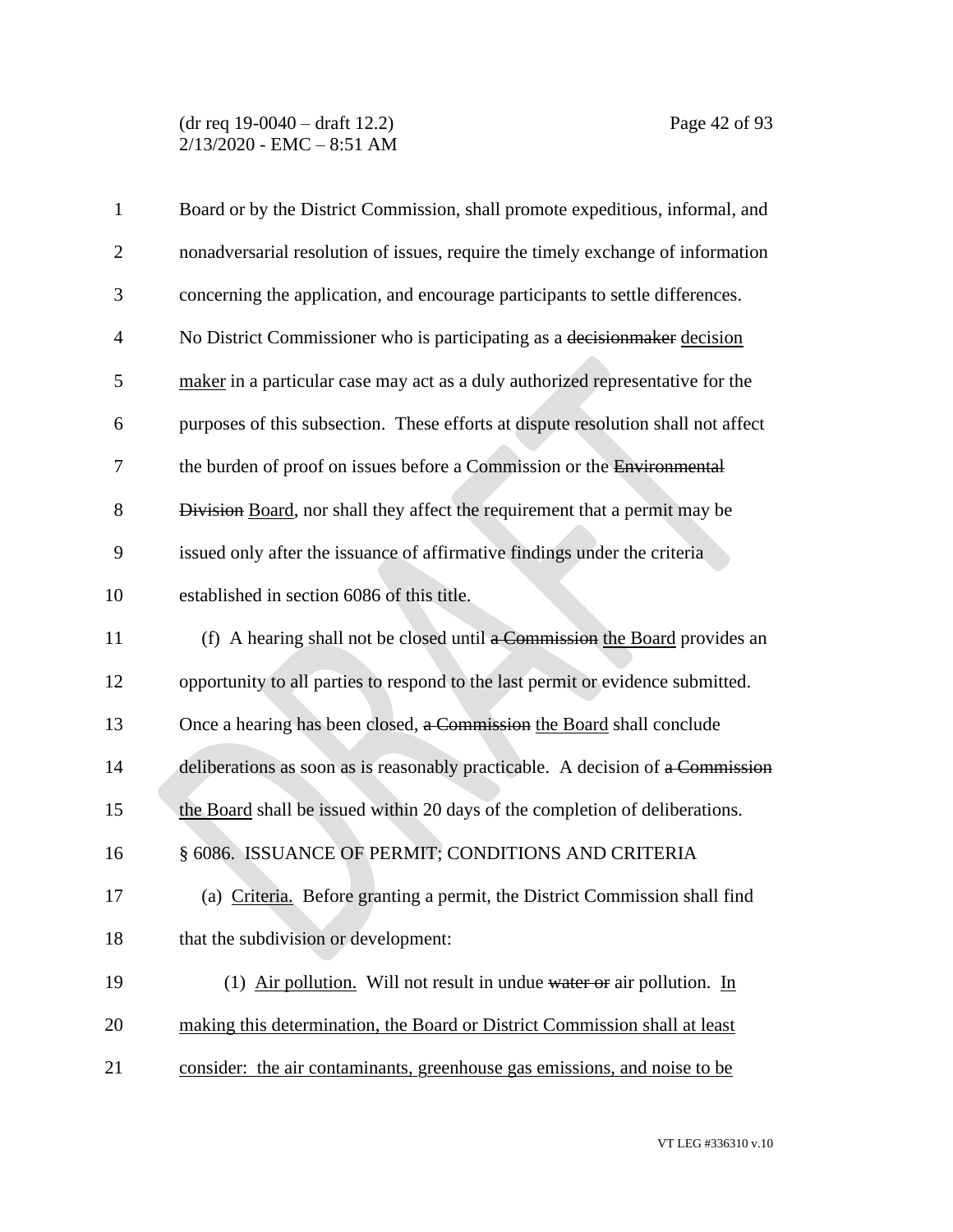(dr req 19-0040 – draft 12.2) Page 43 of 93  $2/13/2020$  - EMC - 8:51 AM

| $\mathbf{1}$   | emitted by the development or subdivision, if any; the proximity of the           |
|----------------|-----------------------------------------------------------------------------------|
| $\overline{2}$ | emission source to residences, population centers, and other sensitive            |
| 3              | receptors; and emission dispersion characteristics at or near the source.         |
| $\overline{4}$ | (A) Air contaminants. A permit will be granted whenever it is                     |
| 5              | demonstrated by the applicant that, in addition to all other applicable criteria, |
| 6              | the emission, if any, of air contaminants by the development or subdivision       |
| 7              | will meet any applicable requirement under the Clean Air Act, 42 U.S.C.           |
| 8              | chapter 85, and the air pollution control regulations of the Department of        |
| 9              | <b>Environmental Conservation.</b>                                                |
| 10             | (2) Water pollution. Will not result in undue water pollution. In making          |
| 11             | this determination it, the Board or District Commission shall at least consider:  |
| 12             | the elevation of land above sea level; and in relation to the flood plains, the   |
| 13             | nature of soils and subsoils and their ability to adequately support waste        |
| 14             | disposal; the slope of the land and its effect on effluents; the availability of  |
| 15             | streams for disposal of effluents; and the applicable Health and Environmental    |
| 16             | <b>Conservation Department regulations.</b>                                       |
| 17             | (A) Headwaters. A permit will be granted whenever it is                           |
| 18             | demonstrated by the applicant that, in addition to all other applicable criteria, |
| 19             | the development or subdivision will meet any applicable Health and                |
| 20             | Environmental Conservation Department regulation regarding reduction of the       |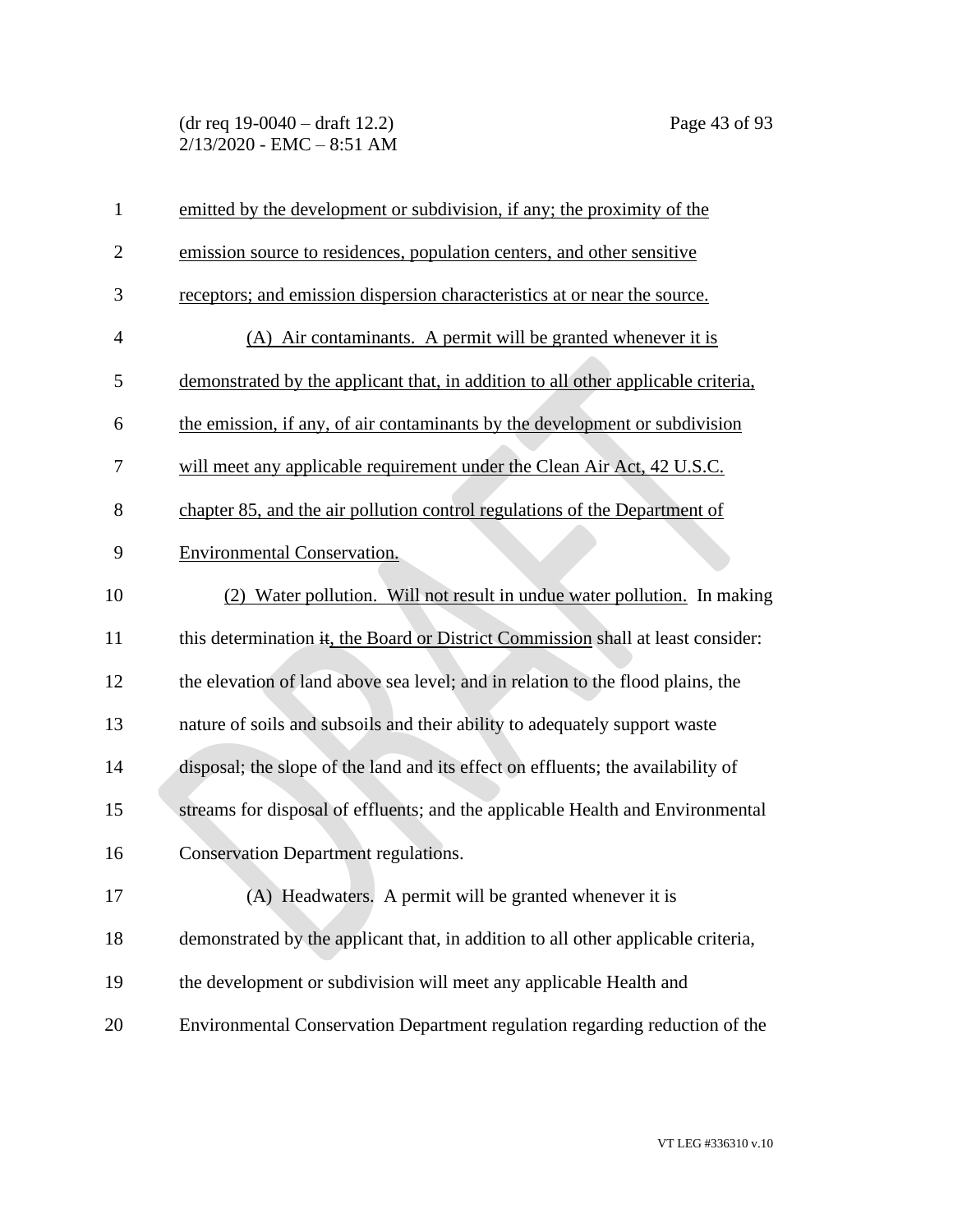# (dr req 19-0040 – draft 12.2) Page 44 of 93 2/13/2020 - EMC – 8:51 AM

| $\mathbf{1}$   | quality of the ground or surface waters flowing through or upon lands which       |
|----------------|-----------------------------------------------------------------------------------|
| $\overline{2}$ | that are not devoted to intensive development, and which lands are:               |
| 3              | (i) headwaters of watersheds characterized by steep slopes and                    |
| 4              | shallow soils; or                                                                 |
| 5              | (ii) drainage areas of 20 square miles or less; or                                |
| 6              | (iii) above 1,500 feet elevation; or                                              |
| 7              | (iv) watersheds of public water supplies designated by the Agency                 |
| 8              | of Natural Resources; or                                                          |
| 9              | (v) areas supplying significant amounts of recharge waters to                     |
| 10             | aquifers.                                                                         |
| 11             | (B) Waste disposal. A permit will be granted whenever it is                       |
| 12             | demonstrated by the applicant that, in addition to all other applicable criteria, |
| 13             | the development or subdivision will meet any applicable Health and                |
| 14             | Environmental Conservation Department regulations regarding the disposal of       |
| 15             | wastes, and will not involve the injection of waste materials or any harmful or   |
| 16             | toxic substances into ground water or wells.                                      |
| 17             | (C) Water conservation. A permit will be granted whenever it is                   |
| 18             | demonstrated by the applicant that, in addition to all other applicable criteria, |
| 19             | the design has considered water conservation, incorporates multiple use or        |
| 20             | recycling where technically and economically practical, utilizes the best         |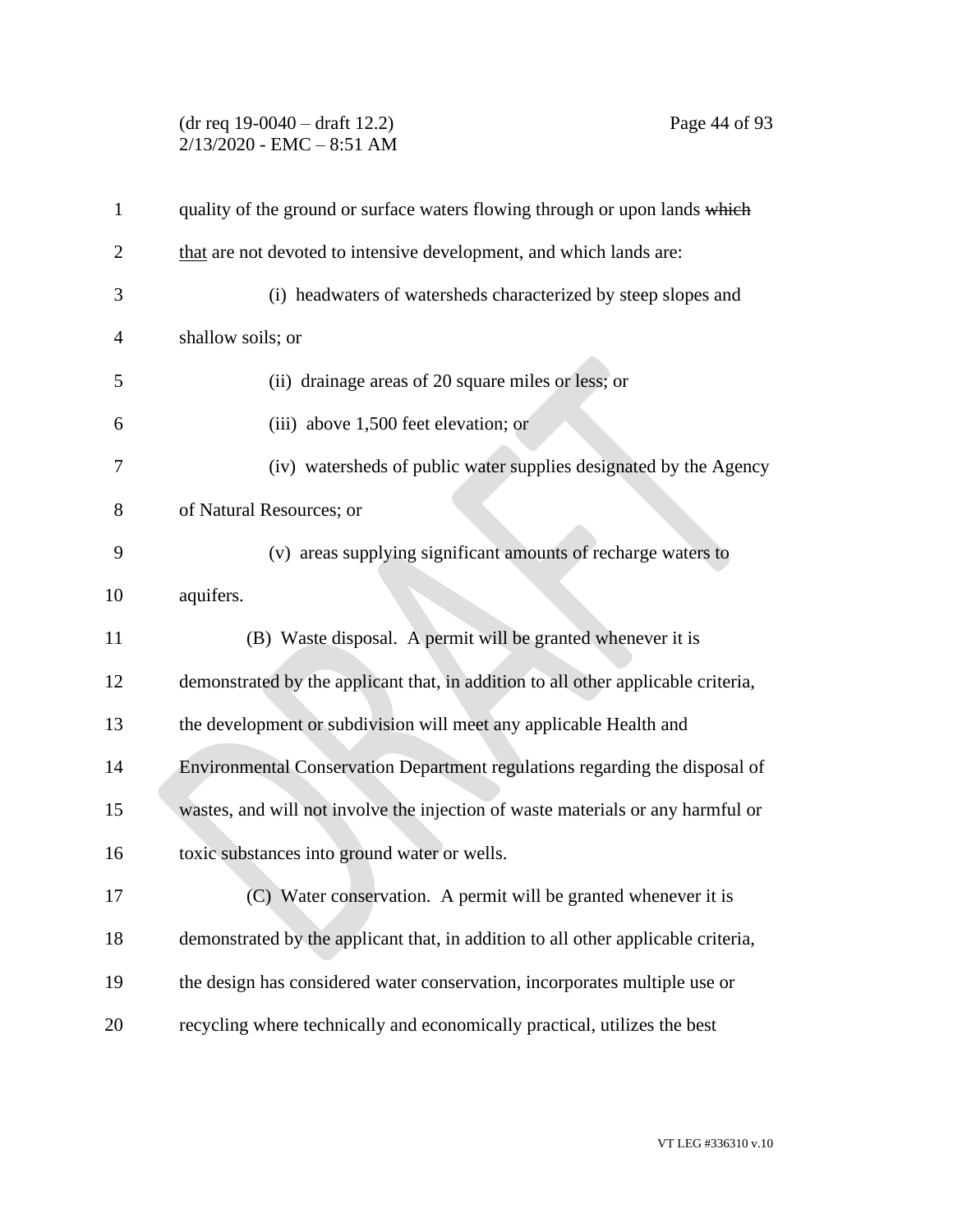| $\mathbf{1}$   | available technology for such applications, and provides for continued efficient  |
|----------------|-----------------------------------------------------------------------------------|
| 2              | operation of these systems.                                                       |
| 3              | (D) Floodways Flood hazard areas; river corridors. A permit will be               |
| $\overline{4}$ | granted whenever it is demonstrated by the applicant that, in addition to all     |
| 5              | other applicable criteria:                                                        |
| 6              | (i) the development or subdivision of lands within a floodway                     |
| 7              | flood hazard area or river corridor will not restrict or divert the flow of flood |
| 8              | waters, cause or contribute to fluvial erosion, and endanger the health, safety,  |
| 9              | and welfare of the public or of riparian owners during flooding; and              |
| 10             | (ii) the development or subdivision of lands within a floodway                    |
| 11             | fringe will not significantly increase the peak discharge of the river or stream  |
| 12             | within or downstream from the area of development and endanger the health,        |
| 13             | safety, or welfare of the public or riparian owners during flooding.              |
| 14             | (E) Streams. A permit will be granted whenever it is demonstrated                 |
| 15             | by the applicant that, in addition to all other applicable criteria, the          |
| 16             | development or subdivision of lands on or adjacent to the banks of a stream       |
| 17             | will, whenever feasible, maintain the natural condition of the stream, and will   |
| 18             | not endanger the health, safety, or welfare of the public or of adjoining         |
| 19             | landowners.                                                                       |
| 20             | (F) Shorelines. A permit will be granted whenever it is demonstrated              |
| 21             | by the applicant that, in addition to all other criteria, the development or      |

VT LEG #336310 v.10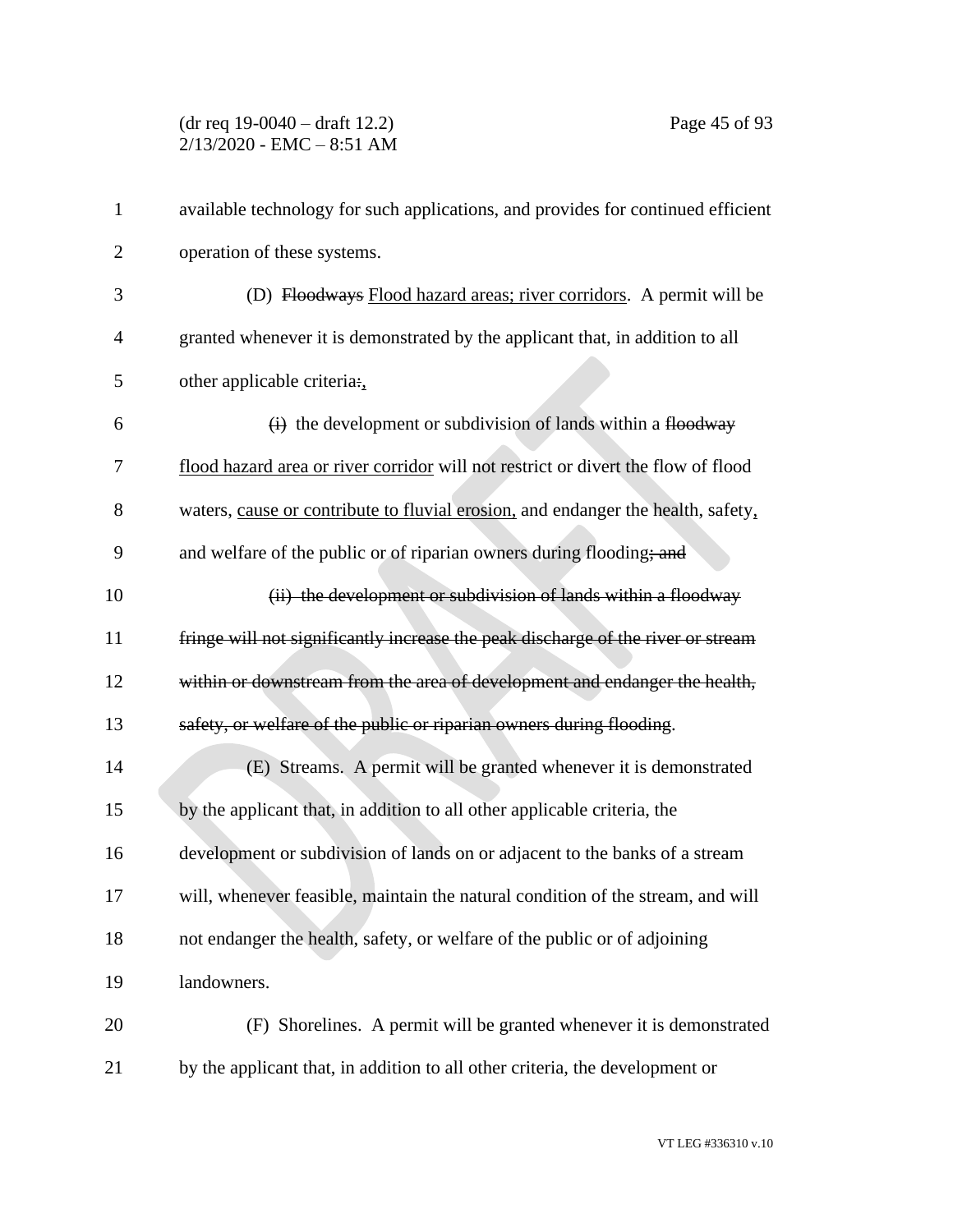# (dr req 19-0040 – draft 12.2) Page 46 of 93  $2/13/2020$  - EMC - 8:51 AM

| $\mathbf{1}$   | subdivision of shorelines must of necessity be located on a shoreline in order to     |
|----------------|---------------------------------------------------------------------------------------|
| $\overline{2}$ | fulfill the purpose of the development or subdivision, and the development or         |
| 3              | subdivision will, insofar as possible and reasonable in light of its purpose:         |
| $\overline{4}$ | (i) retain the shoreline and the waters in their natural condition;                   |
| 5              | (ii) allow continued access to the waters and the recreational                        |
| 6              | opportunities provided by the waters;                                                 |
| 7              | (iii) retain or provide vegetation which that screen the                              |
| 8              | development or subdivision from the waters; and                                       |
| 9              | (iv) stabilize the bank from erosion, as necessary, with vegetation                   |
| 10             | cover.                                                                                |
| 11             | (G) Wetlands. A permit will be granted whenever it is demonstrated                    |
| 12             | by the applicant, in addition to other criteria, that the development or              |
| 13             | subdivision will not violate the rules of the Secretary of Natural Resources, as      |
| 14             | adopted under chapter 37 of this title, relating to significant wetlands.             |
| 15             | $(2)(3)$ Water supply.                                                                |
| 16             | (A) Does have sufficient water available for the reasonably                           |
| 17             | foreseeable needs of the subdivision or development.                                  |
| 18             | $\left(\frac{3}{2}\right)$ Will not cause an unreasonable burden on an existing water |
| 19             | supply, if one is to be utilized.                                                     |
| 20             | * * *                                                                                 |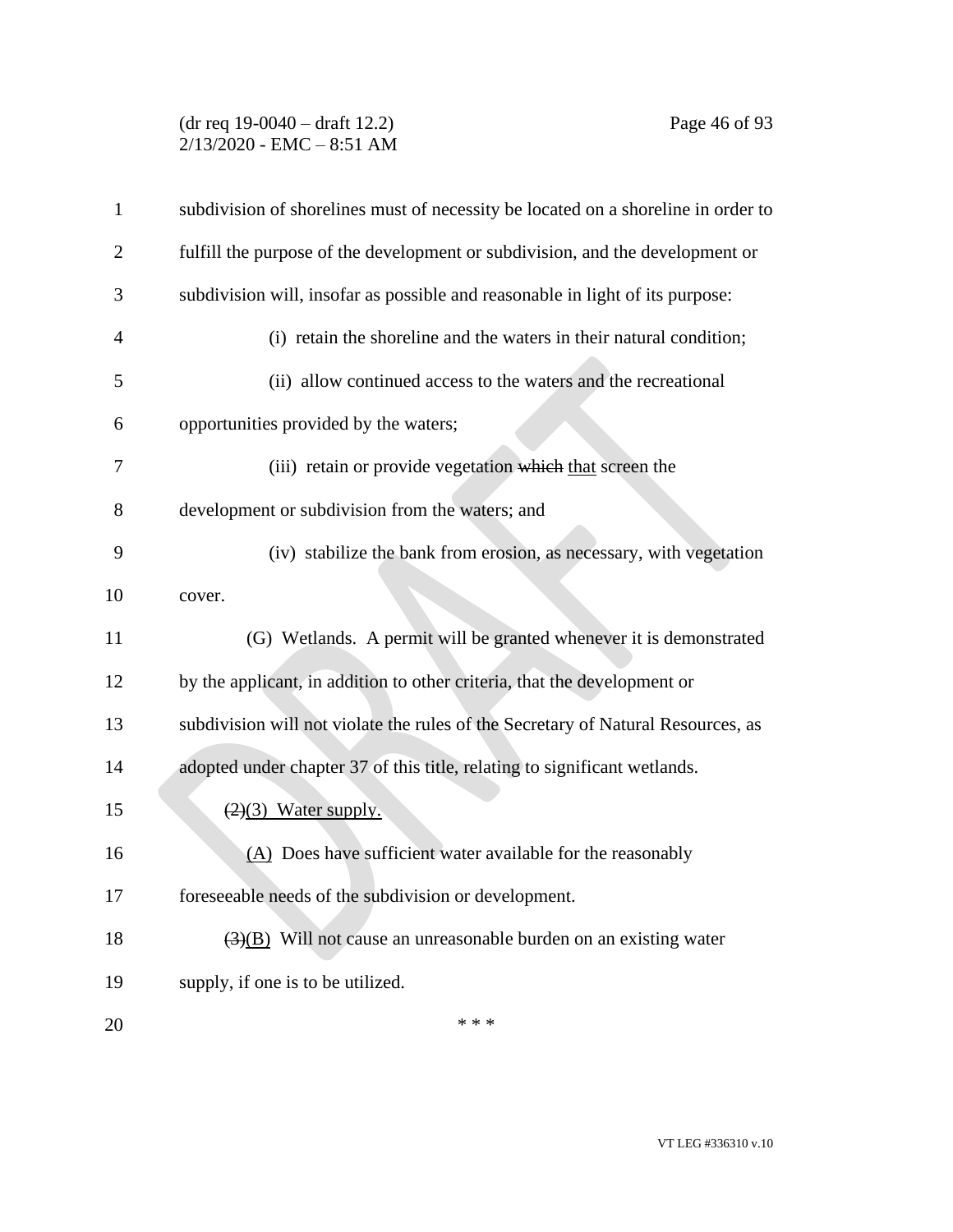# (dr req 19-0040 – draft 12.2) Page 47 of 93  $2/13/2020$  - EMC - 8:51 AM

| $\mathbf{1}$   | (5)(A) Transportation. Will not cause unreasonable congestion or                    |
|----------------|-------------------------------------------------------------------------------------|
| $\overline{2}$ | unsafe conditions with respect to use of the highways, waterways, railways,         |
| 3              | airports and airways, bicycle, pedestrian, and other transit infrastructure; and    |
| $\overline{4}$ | other means of transportation existing or proposed.                                 |
| 5              | (B) As appropriate, will Will incorporate transportation demand                     |
| 6              | management strategies and provide safe use, access, and connections to              |
| 7              | adjacent lands and facilities and to existing and planned pedestrian, bicycle,      |
| 8              | and transit networks and services. In determining appropriateness under this        |
| 9              | subdivision (B) However, the Board or District Commission shall consider            |
| 10             | whether may decline to require such a strategy, access, or connection               |
| 11             | constitutes a measure if it finds that a reasonable person would take not           |
| 12             | undertake the measure given the type, scale, and transportation impacts of the      |
| 13             | proposed development or subdivision.                                                |
| 14             | (6) Will not cause an unreasonable burden on the ability of a                       |
| 15             | municipality to provide educational services.                                       |
| 16             | (7) Will not place an unreasonable burden on the ability of the local               |
| 17             | governments to provide municipal or governmental services.                          |
| 18             | (8) Ecosystem protection; scenic beauty; historic sites.                            |
| 19             | (A) Will not have an undue adverse effect on the scenic or natural                  |
| 20             | beauty of the area, aesthetics, or historic sites or rare and irreplaceable natural |
| 21             | areas.                                                                              |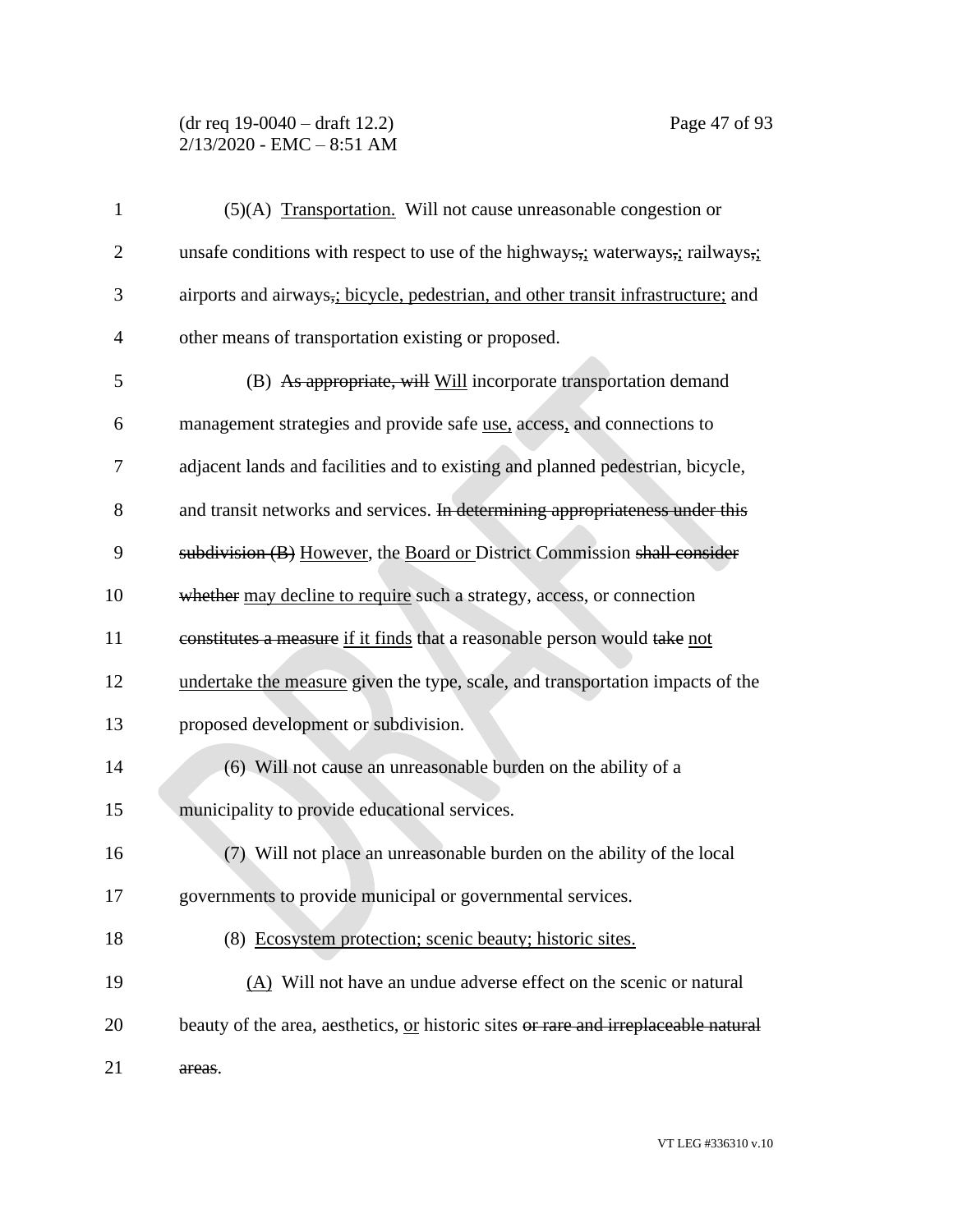(dr req 19-0040 – draft 12.2) Page 48 of 93 2/13/2020 - EMC – 8:51 AM

| $\mathbf{1}$   | $(A)(B)$ Necessary wildlife habitat and endangered species. A permit           |
|----------------|--------------------------------------------------------------------------------|
| 2              | will not be granted if unless it is demonstrated by any party opposing the     |
| 3              | applicant that a development or subdivision will not destroy or significantly  |
| $\overline{4}$ | imperil necessary wildlife habitat or any endangered species; and or, if such  |
| 5              | destruction or imperilment will occur:                                         |
| 6              | (i) the economic, social, cultural, recreational, or other benefit to          |
| 7              | the public from the development or subdivision will not outweigh the           |
| 8              | economic, environmental, or recreational loss to the public from the           |
| 9              | destruction or imperilment of the habitat or species; or                       |
| 10             | (ii) all feasible and reasonable means of preventing or lessening              |
| 11             | the destruction, diminution, or imperilment of the habitat or species have not |
| 12             | been or will not continue to be applied; or                                    |
| 13             | (iii) a reasonably acceptable alternative site is not owned or                 |
| 14             | controlled by the applicant which that would allow the development or          |
| 15             | subdivision to fulfill its intended purpose.                                   |
| 16             | Will not result in an undue adverse impact on forest blocks,<br>(C)            |
| 17             | connecting habitat, or rare and irreplaceable natural areas. If a project as   |
| 18             | proposed would result in an undue adverse impact, a permit may only be         |
| 19             | granted if effects are avoided, minimized, and mitigated in accordance with    |
| 20             | rules adopted by the Board.                                                    |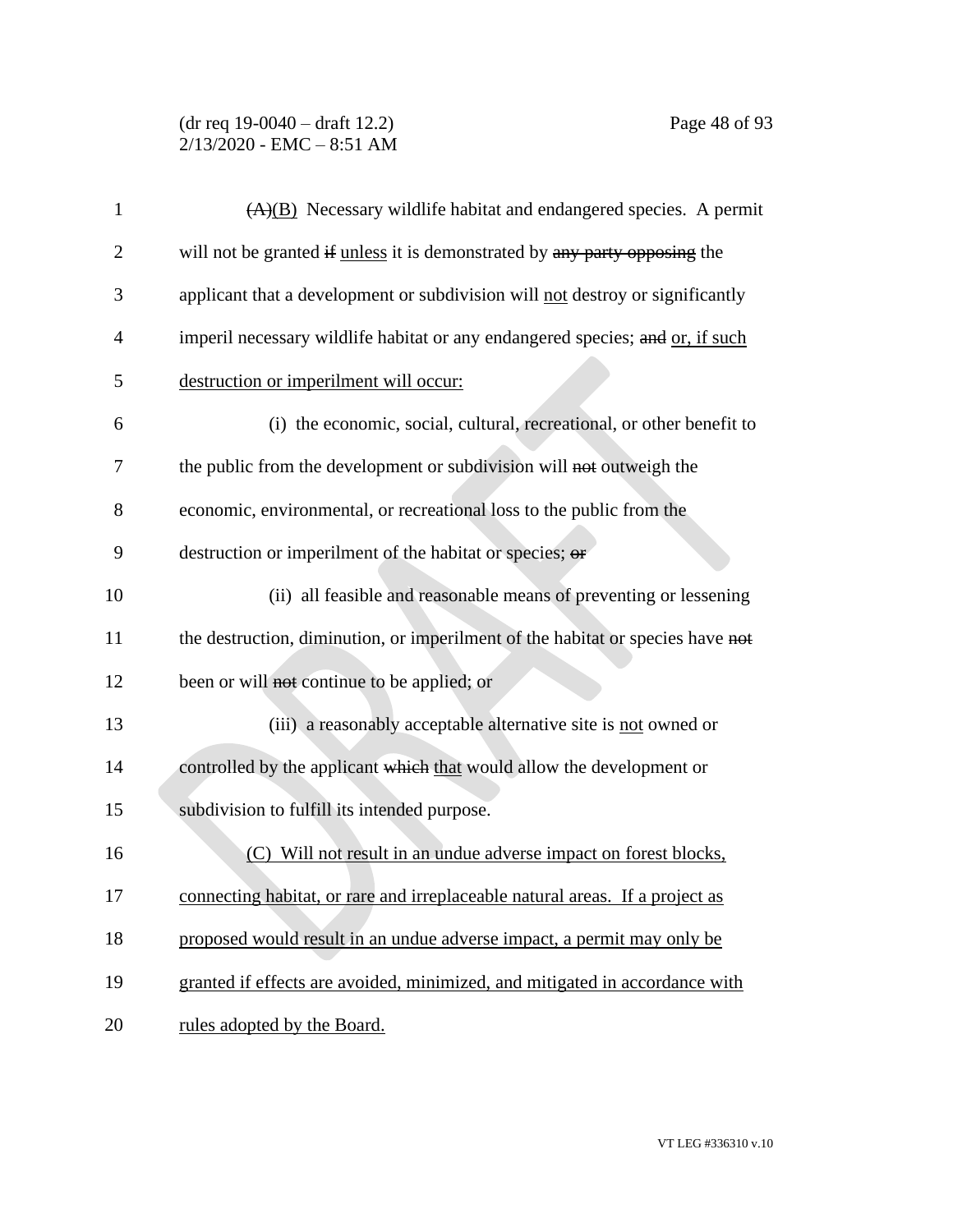#### (dr req 19-0040 – draft 12.2) Page 49 of 93 2/13/2020 - EMC – 8:51 AM

| $\mathbf{1}$   | (9) Capability and development plan. Is in conformance with a duly               |
|----------------|----------------------------------------------------------------------------------|
| $\overline{2}$ | adopted capability and development plan, and land use plan when adopted.         |
| 3              | However, the legislative findings of subdivisions $7(a)(1)$ through (19) of Act  |
| $\overline{4}$ | 85 of 1973 shall not be used as criteria in the consideration of applications by |
| 5              | the Board or a District Commission.                                              |
| 6              | (A) Impact of growth. In considering an application, the Board or                |
| 7              | District Commission shall take into consideration the growth in population       |
| 8              | experienced by the town and region in question and whether or not the            |
| 9              | proposed development would significantly affect their existing and potential     |
| 10             | financial capacity to reasonably accommodate both the total growth and the       |
| 11             | rate of growth otherwise expected for the town and region and the total growth   |
| 12             | and rate of growth which would result from the development if approved. After    |
| 13             | considering anticipated costs for education, highway access and maintenance,     |
| 14             | sewage disposal, water supply, police and fire services, and other factors       |
| 15             | relating to the public health, safety, and welfare, the Board or District        |
| 16             | Commission shall impose conditions which prevent undue burden upon the           |
| 17             | town and region in accommodating growth caused by the proposed                   |
| 18             | development or subdivision. Notwithstanding section 6088 of this title, the      |
| 19             | burden of proof that proposed development will significantly affect existing or  |
| 20             | potential financial capacity of the town and region to accommodate such          |
| 21             | growth is upon any party opposing an application, excepting however, where       |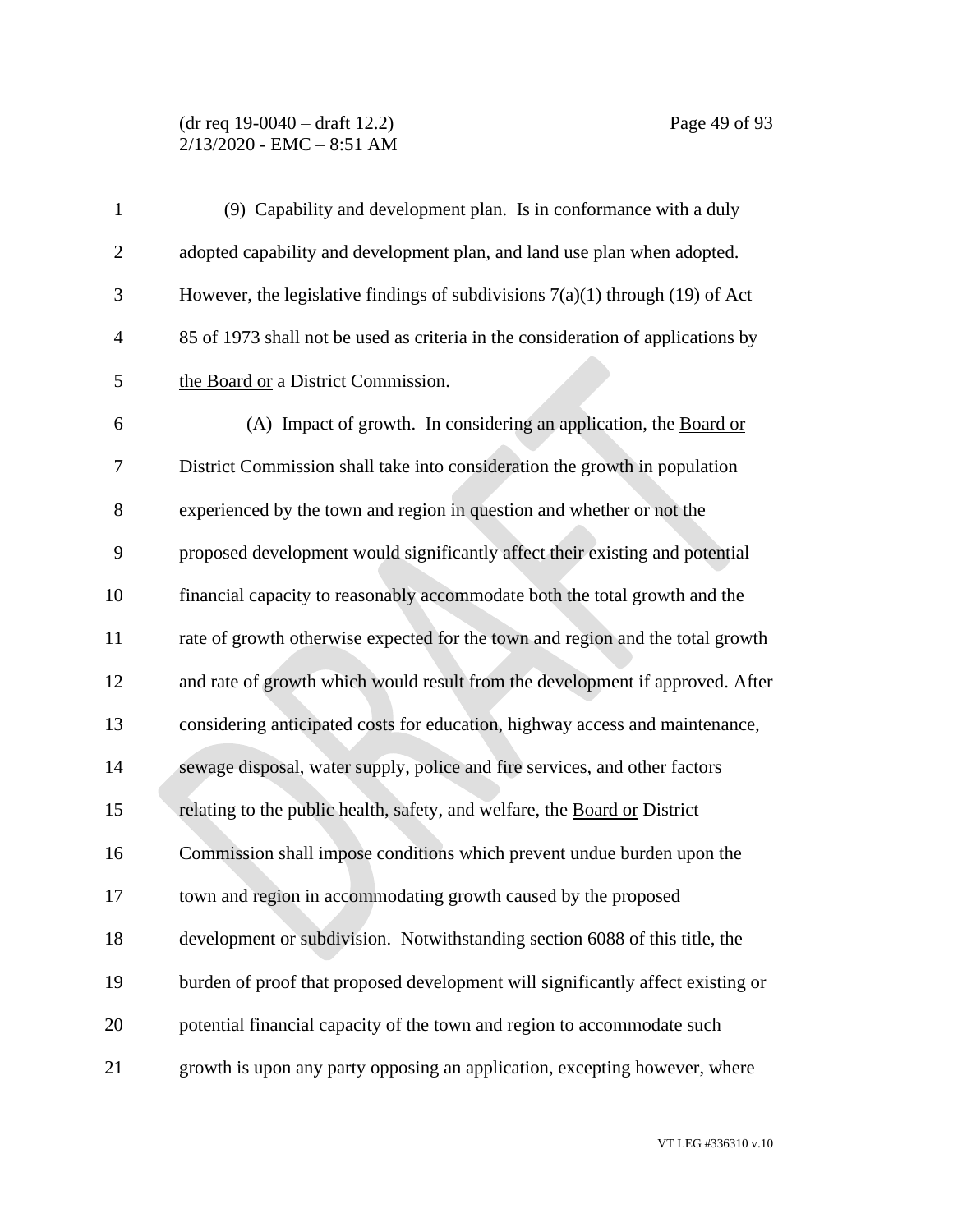# (dr req 19-0040 – draft 12.2) Page 50 of 93  $2/13/2020$  - EMC - 8:51 AM

| $\mathbf{1}$   | the town has a duly adopted capital improvement program the burden shall be       |
|----------------|-----------------------------------------------------------------------------------|
| $\overline{2}$ | on the applicant.                                                                 |
| 3              | * * *                                                                             |
| $\overline{4}$ | (E) Extraction of earth resources. A permit will be granted for the               |
| 5              | extraction or processing of mineral and earth resources, including fissionable    |
| 6              | source material:                                                                  |
| 7              | * * *                                                                             |
| 8              | (ii) Upon approval by the Board or District Commission of a site                  |
| 9              | rehabilitation plan that ensures that upon completion of the extracting or        |
| 10             | processing operation the site will be left by the applicant in a condition suited |
| 11             | for an approved alternative use or development. A permit will not be granted      |
| 12             | for the recovery or extraction of mineral or earth resources from beneath         |
| 13             | natural water bodies or impoundments within the State, except that gravel, silt,  |
| 14             | and sediment may be removed pursuant to the rules of the Agency of Natural        |
| 15             | Resources, and natural gas and oil may be removed pursuant to the rules of the    |
| 16             | Natural Gas and Oil Resources Board.                                              |
| 17             | (F) Energy conservation and efficiency. A permit will be granted                  |
| 18             | when it has been demonstrated by the applicant that, in addition to all other     |
| 19             | applicable criteria, the planning and design of the subdivision or development    |
| 20             | reflect the principles of energy conservation and energy efficiency, including    |
| 21             | reduction of greenhouse gas emissions from the use of energy, and incorporate     |

VT LEG #336310 v.10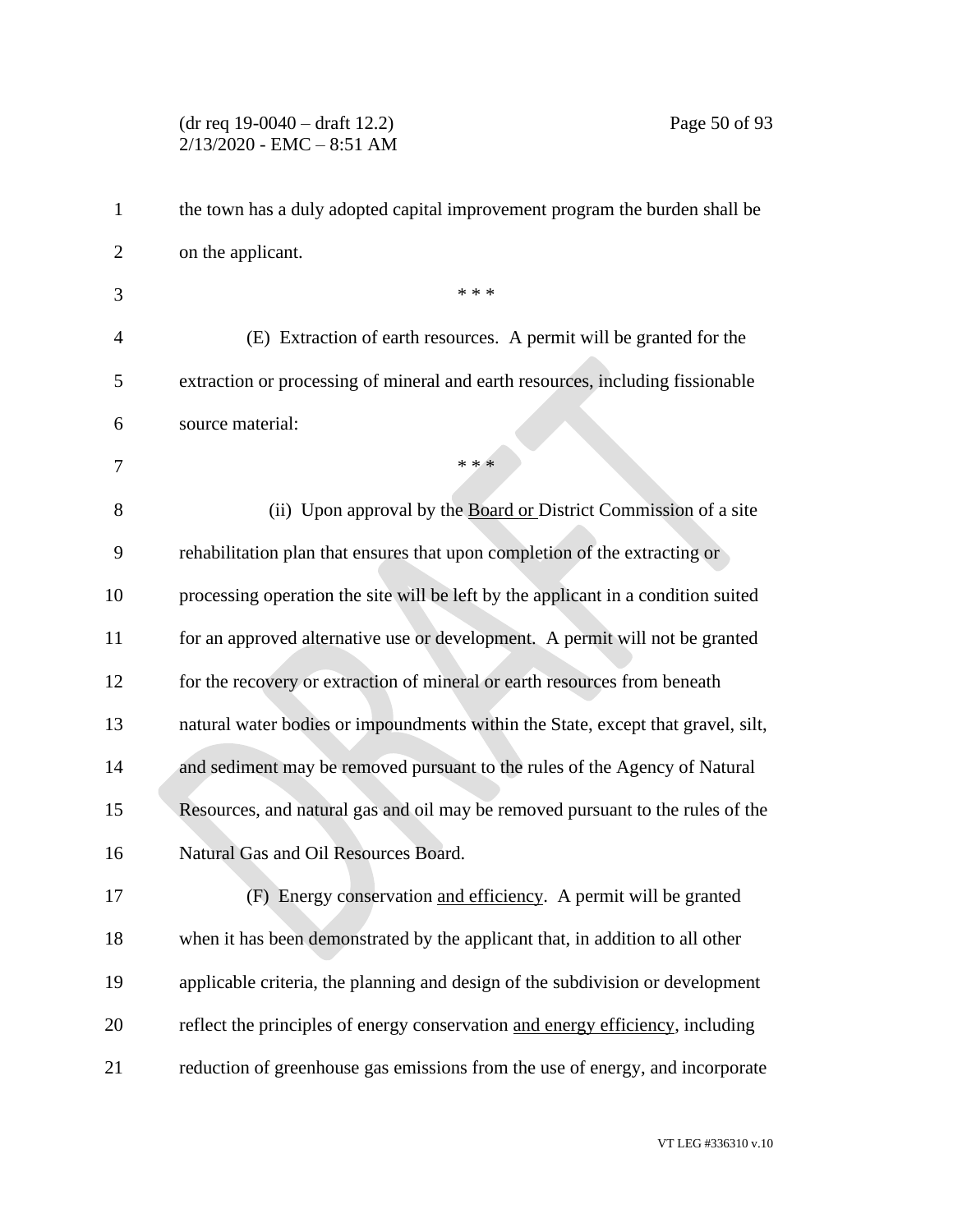## (dr req 19-0040 – draft 12.2) Page 51 of 93 2/13/2020 - EMC – 8:51 AM

| $\mathbf{1}$   | the best available technology for efficient use or recovery of energy. An           |
|----------------|-------------------------------------------------------------------------------------|
| $\overline{2}$ | applicant seeking an affirmative finding under this criterion shall provide         |
| 3              | evidence, by certification and established through inspection, that the             |
| $\overline{4}$ | subdivision or development complies with the applicable building energy             |
| 5              | standards and stretch codes under 30 V.S.A. § 51 or 53.                             |
| 6              | * * *                                                                               |
| 7              | (H) Costs of scattered development. The Board or District                           |
| 8              | Commission will grant a permit for a development or subdivision which is not        |
| 9              | physically contiguous to an existing settlement whenever it is demonstrated         |
| 10             | that, in addition to all other applicable criteria, the additional costs of public  |
| 11             | services and facilities caused directly or indirectly by the proposed               |
| 12             | development or subdivision do not outweigh the tax revenue and other public         |
| 13             | benefits of the development or subdivision such as increased employment             |
| 14             | opportunities or the provision of needed and balanced housing accessible to         |
| 15             | existing or planned employment centers.                                             |
| 16             | * * *                                                                               |
| 17             | (K) Development affecting public investments. A permit will be                      |
| 18             | granted for the development or subdivision of lands adjacent to governmental        |
| 19             | and public utility facilities, services, and lands, including highways, airports,   |
| 20             | waste disposal facilities, office and maintenance buildings, fire and police        |
| 21             | stations, universities, schools, hospitals, prisons, jails, electric generating and |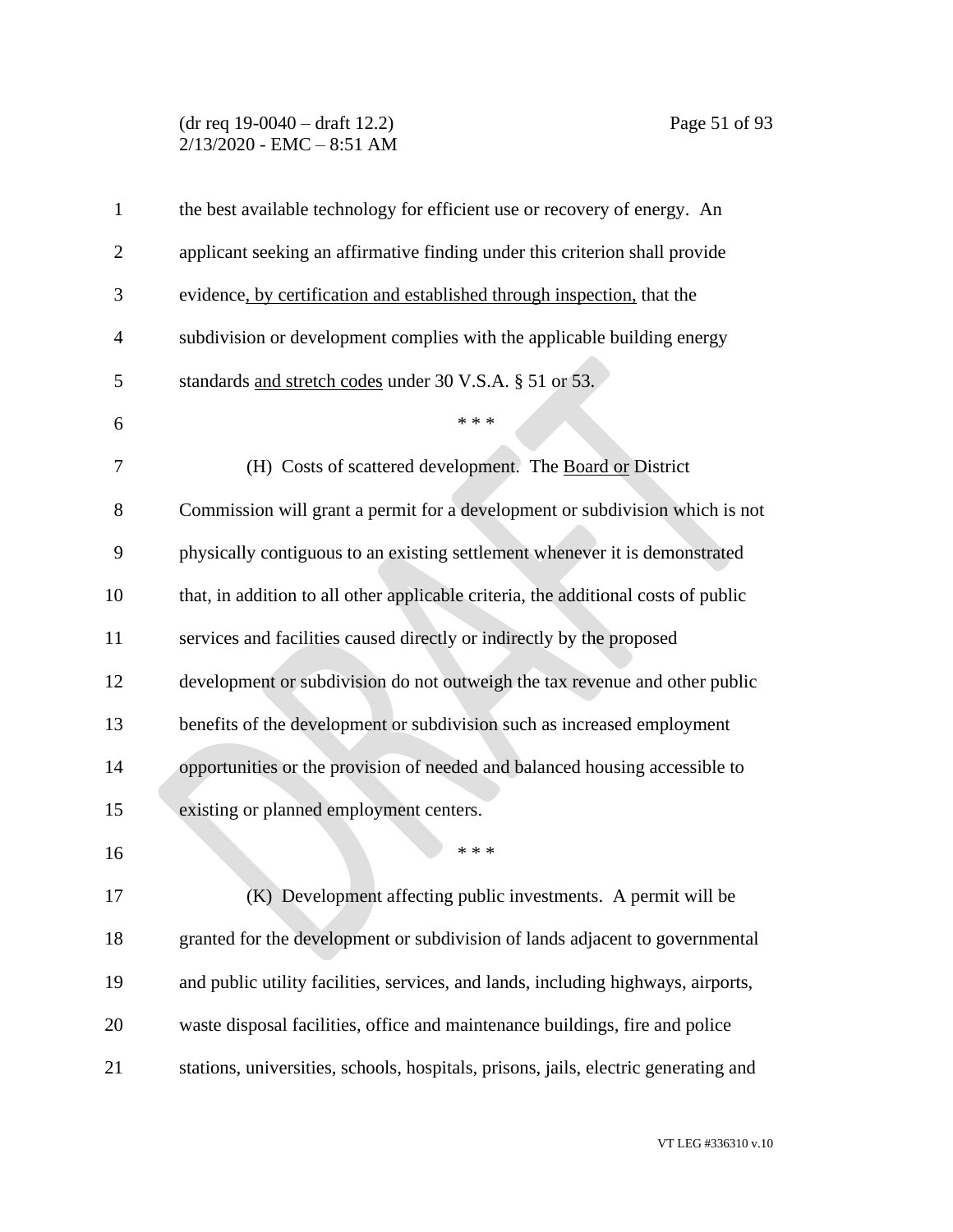(dr req 19-0040 – draft 12.2) Page 52 of 93  $2/13/2020$  - EMC - 8:51 AM

| $\mathbf{1}$   | transmission facilities, oil and gas pipe lines, parks, hiking trails, and forest    |
|----------------|--------------------------------------------------------------------------------------|
| $\overline{2}$ | and game lands, lands conserved under chapter 155 of this title, and facilities      |
| 3              | or lands protected in perpetuity and funded by the Vermont Housing and               |
| 4              | Conservation Board under chapter 15 of this title, when it is demonstrated that,     |
| 5              | in addition to all other applicable criteria, the development or subdivision will    |
| 6              | not unnecessarily or unreasonably endanger the public or quasi-public                |
| 7              | investment in the facility, service, or lands, or materially jeopardize or interfere |
| 8              | with the function, efficiency, or safety of, or the public's use or enjoyment of     |
| 9              | or access to the facility, service, or lands.                                        |
| 10             | * * *                                                                                |
| 11             | (M) Climate adaptation. A permit will be granted for the                             |
| 12             | development or subdivision when it has been demonstrated that, in addition to        |
| 13             | all other applicable criteria, the development or subdivision will employ            |
| 14             | building orientation, site and landscape design, and building design that are        |
| 15             | sufficient to enable the improvements to be sited and constructed, including         |
| 16             | buildings, roads, and other infrastructure, to withstand and adapt to the effects    |
| 17             | of climate change, including extreme temperature events, wind, and                   |
| 18             | precipitation reasonably projected at the time of application.                       |
| 19             | (N) Environmental justice. A permit will be granted for the                          |
| 20             | development or subdivision when it has been demonstrated by the applicant            |
| 21             | that, in addition to all other applicable criteria, no group of people or            |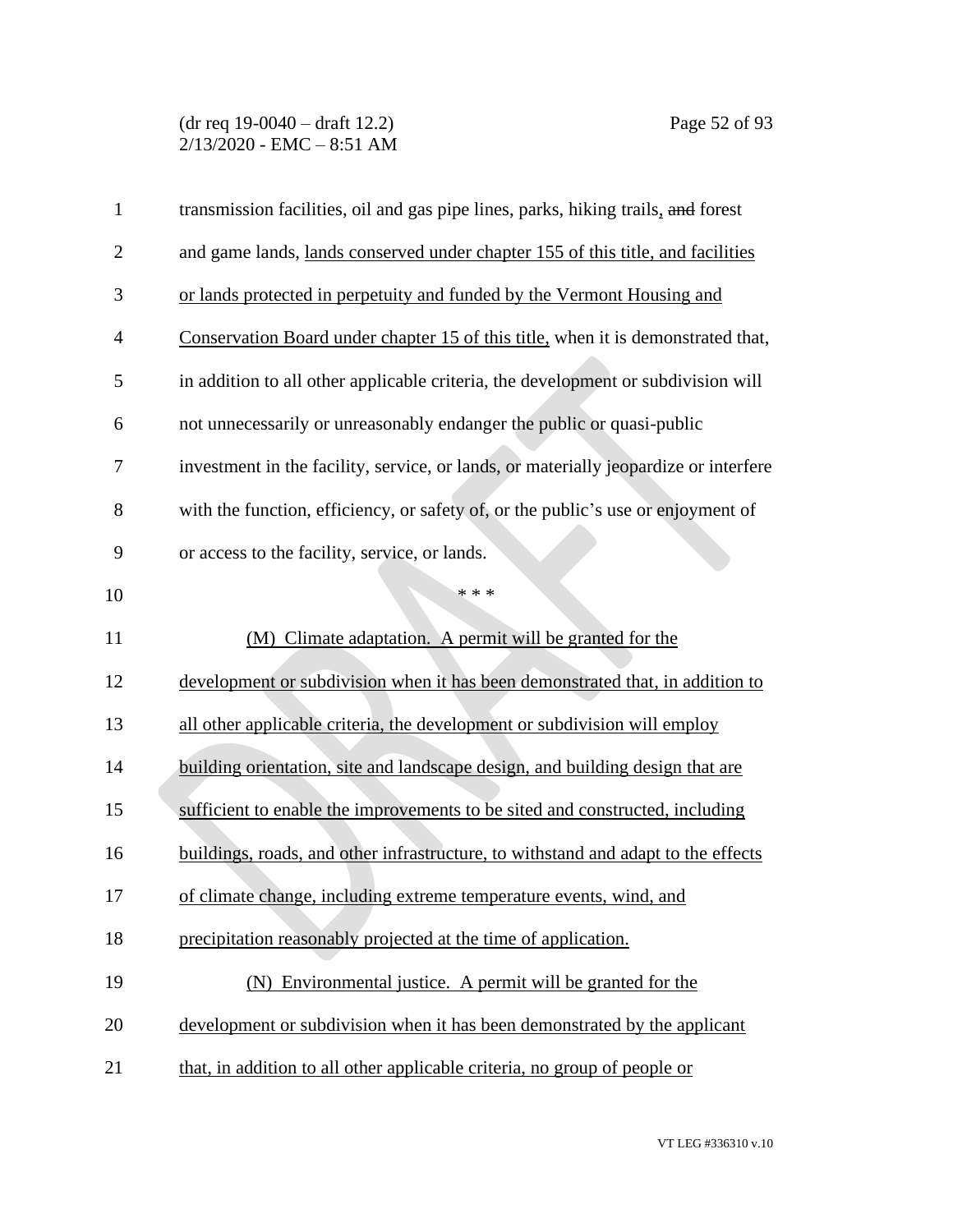(dr req 19-0040 – draft 12.2) Page 53 of 93  $2/13/2020$  - EMC - 8:51 AM

| 1              | municipality will bear a disproportionate share of the negative environmental    |
|----------------|----------------------------------------------------------------------------------|
| $\overline{2}$ | consequences of the development or subdivision.                                  |
| 3              | (10) Local and regional plans. Is in conformance with any duly adopted           |
| $\overline{4}$ | local or plan that has been approved under 24 V.S.A. § 4350, regional plan that  |
| 5              | has been approved by the Board under 24 V.S.A. § 4348, or capital program        |
| 6              | under 24 V.S.A. chapter $117 \frac{8}{9}$ 4430. In making this finding, if:      |
| 7              | (A) The Board or District Commission shall require conformance                   |
| 8              | with the future land use maps contained in the local and regional plans and      |
| 9              | with the written provisions of those plans.                                      |
| 10             | (B) The Board or District Commission shall decline to apply a                    |
| 11             | provision of a local or regional plan only if it is persuaded that the provision |
| 12             | does not afford a person of ordinary intelligence with a reasonable opportunity  |
| 13             | to understand what the provision directs, requires, or proscribes.               |
| 14             | (C) If the Board or District Commission finds applicable provisions              |
| 15             | of the town plan to be ambiguous, the Board or District Commission, for          |
| 16             | interpretive purposes, shall consider bylaws, but only to the extent that they   |
| 17             | implement and are consistent with those provisions, and need not consider any    |
| 18             | other evidence.                                                                  |
| 19             | (b) At the request of an applicant, or upon its own motion, the Board or         |
| 20             | District Commission shall consider whether to review any criterion or group of   |
| 21             | criteria of subsection (a) of this section before proceeding to or continuing to |

VT LEG #336310 v.10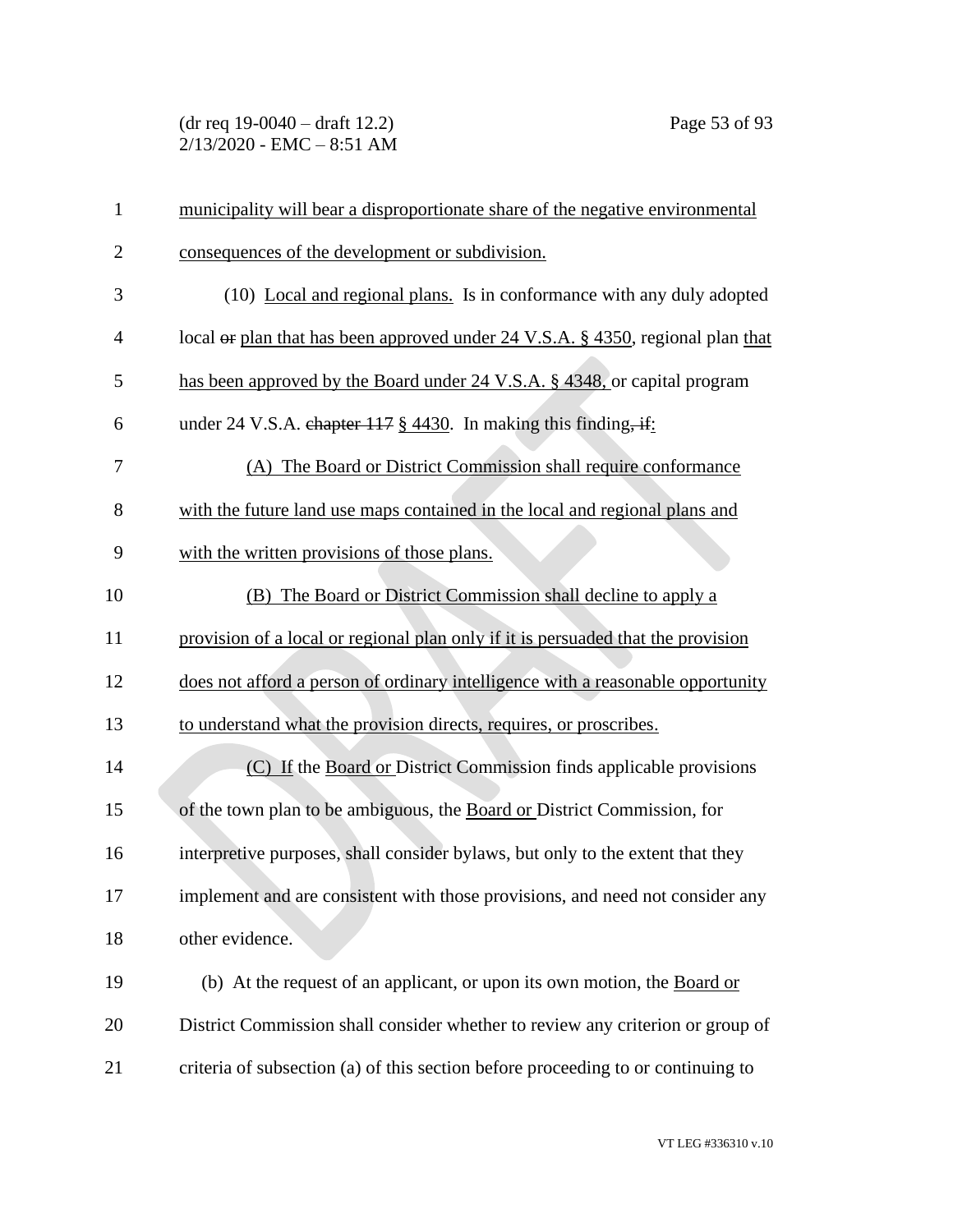## (dr req 19-0040 – draft 12.2) Page 54 of 93 2/13/2020 - EMC – 8:51 AM

| $\mathbf{1}$   | review other criteria. This request or motion may be made at any time prior to        |
|----------------|---------------------------------------------------------------------------------------|
| $\overline{2}$ | or during the proceedings. The Board or District Commission, in its sole              |
| 3              | discretion, shall, within 20 days of the completion of deliberations on the           |
| $\overline{4}$ | criteria that are the subject of the request or motion, either issue its findings     |
| 5              | and decision thereon, or proceed to a consideration of the remaining criteria.        |
| 6              | (c) Permit Conditions.                                                                |
| 7              | (1) A permit may contain such requirements and conditions as are                      |
| 8              | allowable proper exercise of the police power and which that are appropriate          |
| 9              | within the respect to subdivisions $(a)(1)$ through $(10)$ of this section, including |
| 10             | those set forth in 24 V.S.A. §§ 4414(4), 4424(a)(2), 4414(1)(D)(i), 4463(b),          |
| 11             | and 4464, the dedication of lands for public use, and the filing of bonds to          |
| 12             | insure ensure compliance. The requirements and conditions incorporated from           |
| 13             | Title 24 may be applied whether or not a local plan has been adopted. General         |
| 14             | requirements and conditions may be established by rule of the Natural                 |
| 15             | Resources Board.                                                                      |
| 16             | Permit conditions on a forest-based enterprise.<br>(2)                                |
| 17             | (A) A permit condition that sets hours of operation for a forest-based                |
| 18             | enterprise shall only be imposed to mitigate an impact under subdivision              |
| 19             | $(a)(1)$ , (5), or (8) of this section.                                               |
| 20             | (B) Unless an impact under subdivision (a)(1) or (5) of this section                  |
| 21             | would result, a permit issued to a forest-based enterprise shall allow the            |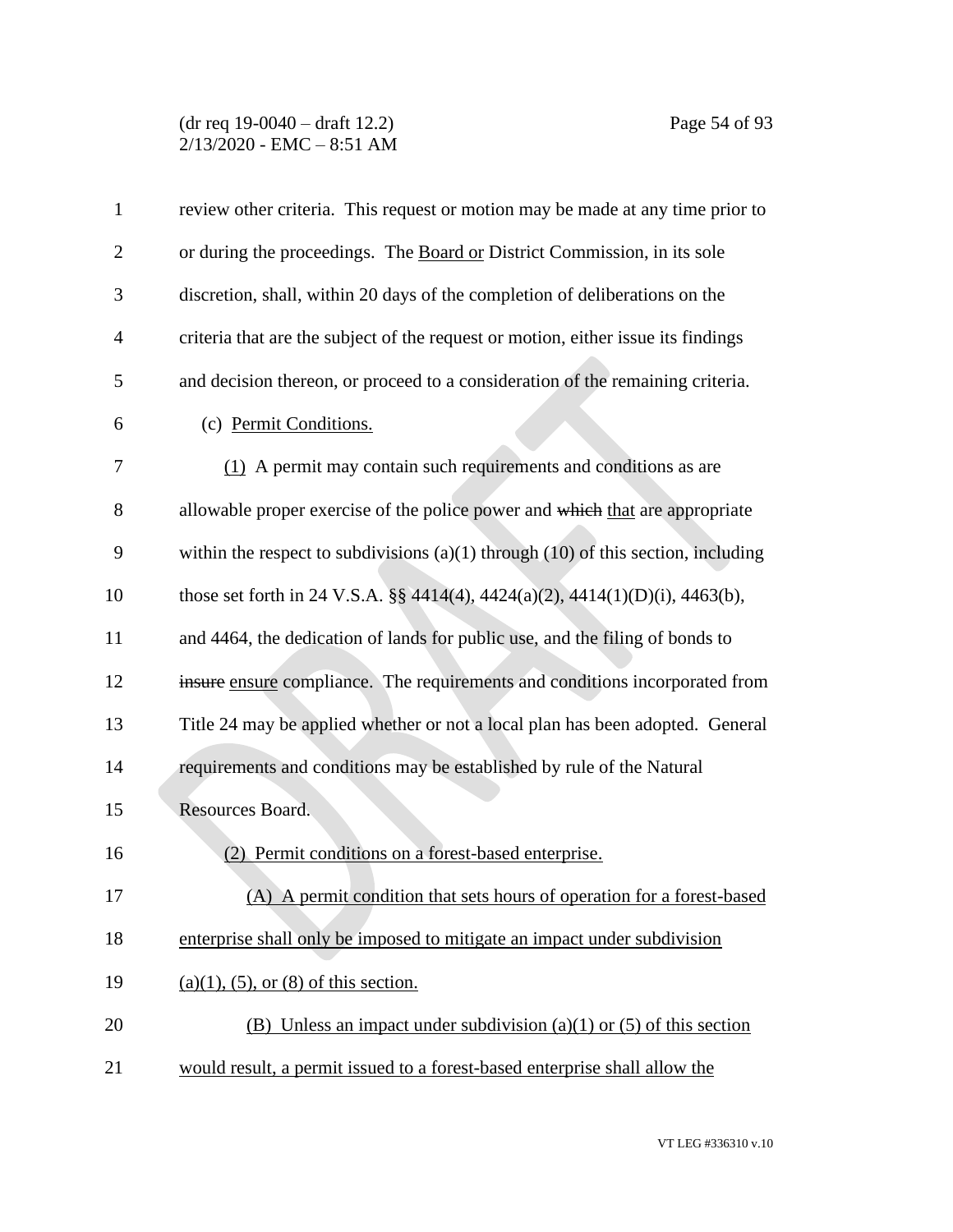(dr req 19-0040 – draft 12.2) Page 55 of 93 2/13/2020 - EMC – 8:51 AM

| $\mathbf{1}$   | enterprise to ship and receive forest products outside permitted hours of       |
|----------------|---------------------------------------------------------------------------------|
| $\overline{2}$ | operation. These permits shall allow for deliveries of forest products from the |
| 3              | forestry operation to and from the enterprise outside of permitted hours of     |
| 4              | operation, including nights, weekends, and holidays, for a minimum of 60 days   |
| 5              | per year.                                                                       |
| 6              | In making a determination under this subdivision (2) as to                      |
| 7              | whether an impact exists, the Board or District Commission shall consider the   |
| 8              | enterprise's role in sustaining forestland use and the impact of the permit     |
| 9              | condition on the forest-based enterprise. Conditions shall impose the           |
| 10             | minimum restriction necessary to address the undue adverse impact.              |
| 11             | (3) Permit conditions on the delivery of wood heat fuels. A permit              |
| 12             | issued to a forest-based enterprise that produces wood chips, pellets, cord     |
| 13             | wood, or other fuel wood used for heat shall allow shipment of that fuel wood   |
| 14             | from the enterprise to the end user outside permitted hours of operation,       |
| 15             | including nights, weekends, and holidays, from October 1 through April 30 of    |
| 16             | each year.                                                                      |
| 17             | (4) Forest-based enterprises holding a permit may request an                    |
| 18             | amendment to existing permit conditions related to hours of operation and       |
| 19             | seasonal restrictions to be consistent with subdivisions (2) and (3) of this    |
| 20             | subsection. Requests for condition amendments under this subsection shall not   |
| 21             | be subject to Act 250 Rule 34E.                                                 |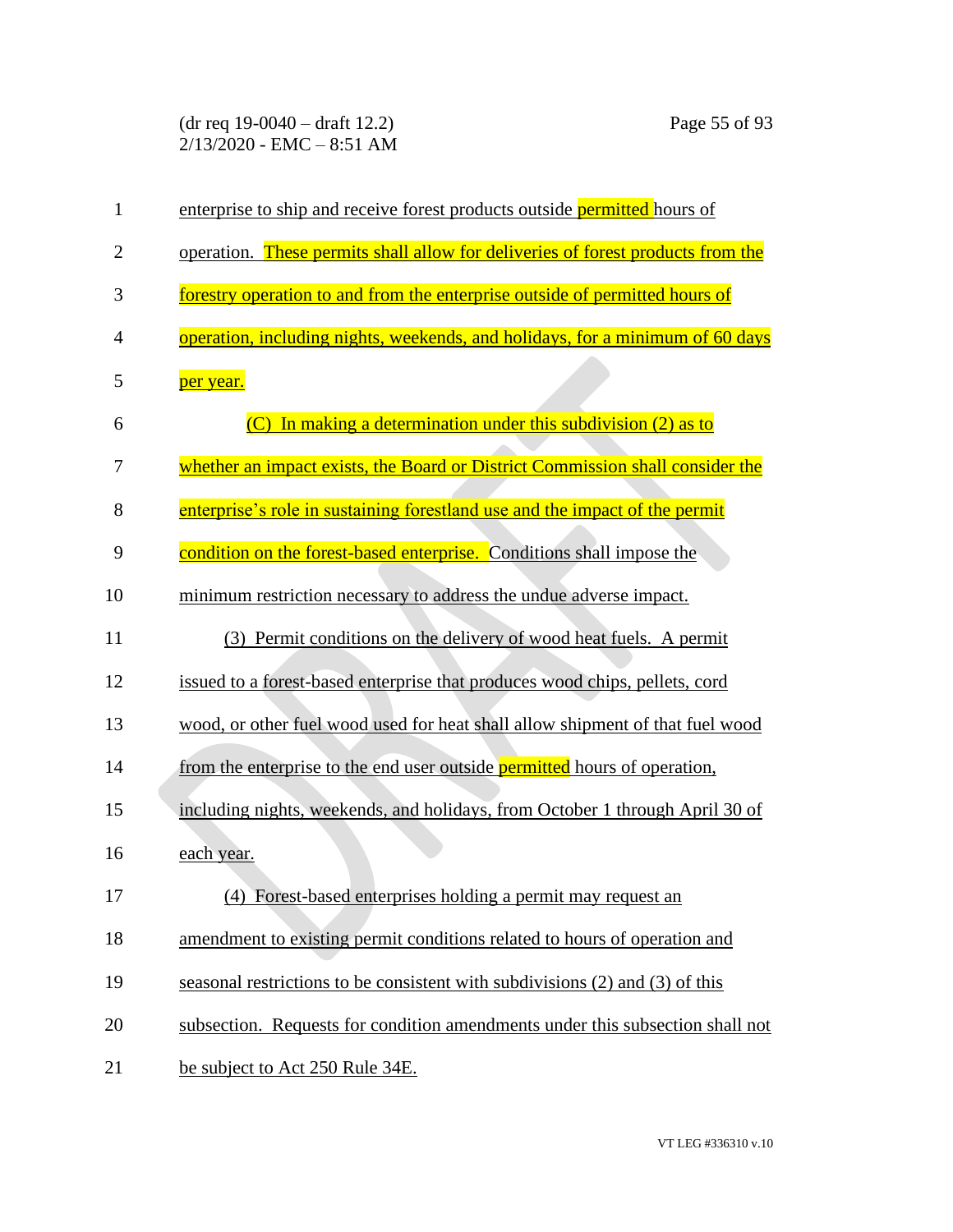(dr req 19-0040 – draft 12.2) Page 56 of 93  $2/13/2020$  - EMC - 8:51 AM

| $\mathbf{1}$   | (d) Other permits and approvals; presumptions. The Natural Resources                |
|----------------|-------------------------------------------------------------------------------------|
| $\overline{2}$ | Board may by rule shall allow the acceptance of a permit or permits or              |
| 3              | approval of any State agency with respect to subdivisions $(a)(1)$ through $(5)$ of |
| $\overline{4}$ | this section or a permit or permits of a specified municipal government with        |
| 5              | respect to subdivisions (a)(1) through (7) and (9) and (10) of this section, or a   |
| 6              | combination of such permits or approvals, in lieu of evidence by the applicant.     |
| 7              | A District Commission, in accordance with rules adopted by the Board, shall         |
| 8              | accept determinations issued by a development review board under the                |
| 9              | provisions of 24 V.S.A. § 4420, with respect to local Act 250 review of             |
| 10             | municipal impacts. The acceptance of such approval, positive determinations,        |
| 11             | permit, or permits shall create a presumption that the application is not           |
| 12             | detrimental to the public health and welfare with respect to the specific           |
| 13             | requirement for which it is accepted. In the case of approvals and permits          |
| 14             | issued by the Agency of Natural Resources, technical determinations of the          |
| 15             | Agency shall be accorded substantial deference by the Commissions. The              |
| 16             | acceptance of negative determinations issued by a development review board          |
| 17             | under the provisions of 24 V.S.A. § 4420, with respect to local Act 250 review      |
| 18             | of municipal impacts shall create a presumption that the application is             |
| 19             | detrimental to the public health and welfare with respect to the specific           |
| 20             | requirement for which it is accepted. Any determinations, positive or negative,     |
| 21             | under the provisions of 24 V.S.A. § 4420 shall create presumptions only to the      |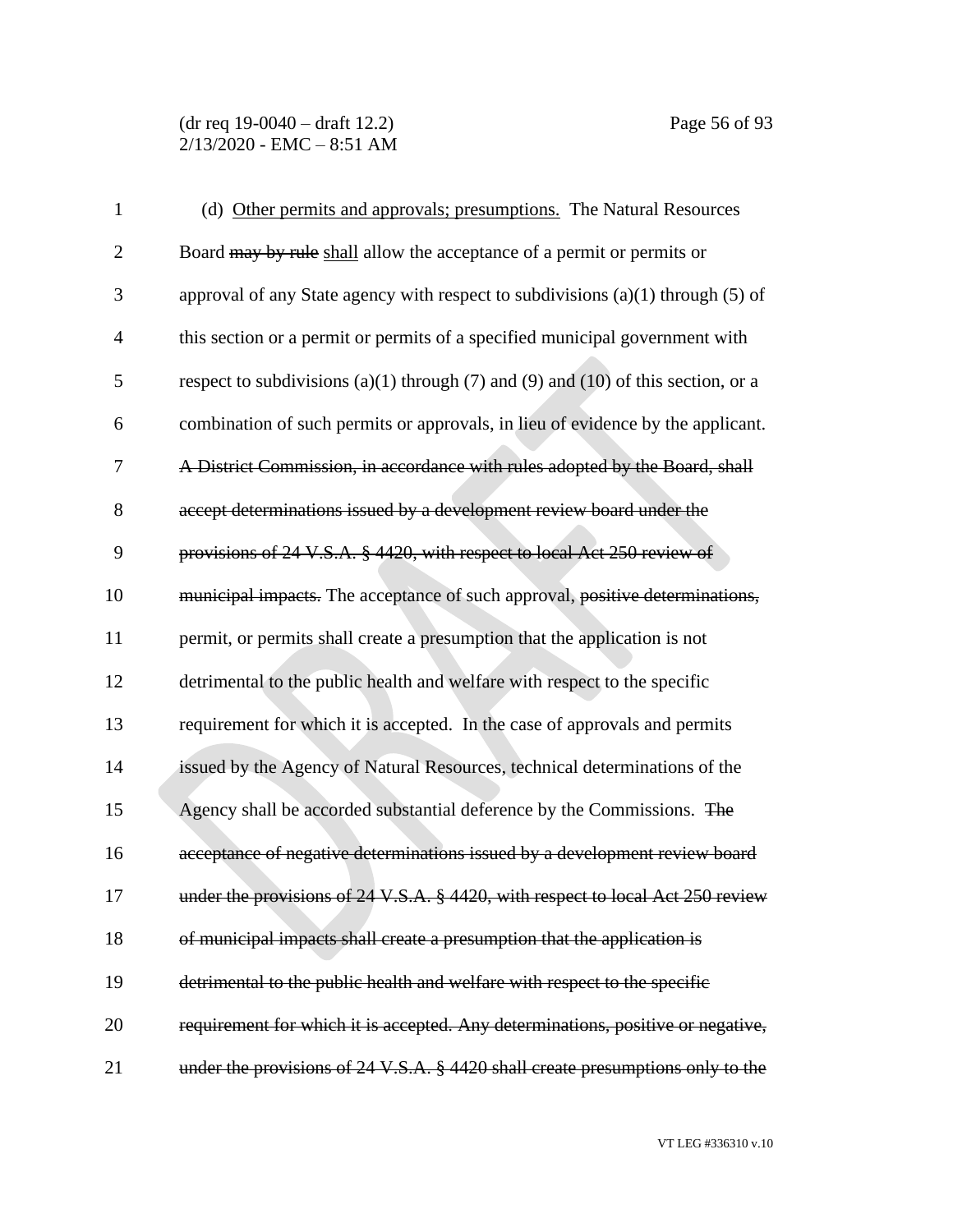(dr req 19-0040 – draft 12.2) Page 57 of 93  $2/13/2020$  - EMC - 8:51 AM

| $\mathbf{1}$   | extent that the impacts under the criteria are limited to the municipality issuing  |
|----------------|-------------------------------------------------------------------------------------|
| $\overline{2}$ | the decision. Such a rule may be revoked or amended pursuant to the                 |
| 3              | procedures set forth in 3 V.S.A, chapter 25, the Vermont Administrative             |
| $\overline{4}$ | Procedure Act.                                                                      |
| 5              | (1) The rules adopted by the Board shall not approve the acceptance of a            |
| 6              | permit or approval of such an agency or a permit of a municipal government          |
| 7              | unless it satisfies the appropriate requirements of subsection (a) of this section. |
| 8              | (2) A presumption created under this subsection may be rebutted by the              |
| 9              | introduction of evidence contrary to the presumed fact.                             |
| 10             | (3) The Board or District Commission, in accordance with rules adopted              |
| 11             | by the Board, shall accept determinations issued by a development review            |
| 12             | board under the provisions of 24 V.S.A. § 4420, with respect to local review of     |
| 13             | municipal impacts under criteria of this section. The acceptance of such a          |
| 14             | determination, if positive, shall create a presumption that the application is not  |
| 15             | detrimental to the public health and welfare with respect to the specific           |
| 16             | requirement for which it is accepted and, if negative, shall create a               |
| 17             | presumption that the application is so detrimental. Any determinations,             |
| 18             | positive or negative, under the provisions of 24 V.S.A. § 4420 shall create         |
| 19             | presumptions only to the extent that the impacts under the criteria are limited     |
| 20             | to the municipality issuing the decision. If a municipality fails to respond to a   |
| 21             | request by the applicant within 90 days as to the impacts related to subdivision    |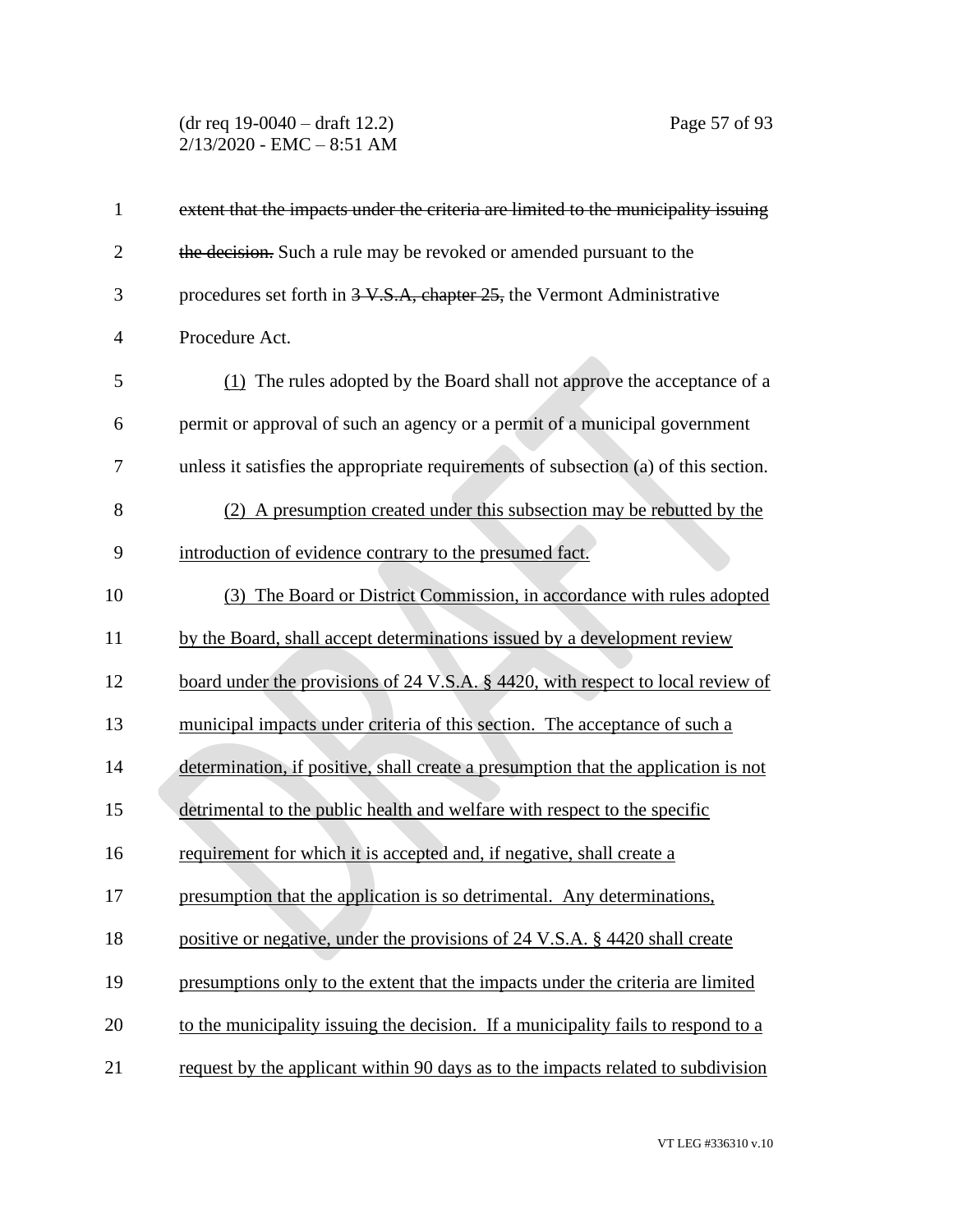# (dr req 19-0040 – draft 12.2) Page 58 of 93  $2/13/2020$  - EMC - 8:51 AM

| $\mathbf{1}$   | $(a)(6)$ or (7), the application will be presumed not to have an unreasonable     |
|----------------|-----------------------------------------------------------------------------------|
| $\overline{2}$ | burden on educational, municipal, or governmental services.                       |
| 3              | * * *                                                                             |
| 4              | (f) Prior to any appeal of a permit issued by the Board or a District             |
| 5              | Commission, any aggrieved party may file a request for a stay of construction     |
| 6              | with the Board or District Commission together with a declaration of intent to    |
| 7              | appeal the permit. The stay request shall be automatically granted for seven      |
| 8              | days upon receipt and notice to all parties and pending a ruling on the merits of |
| 9              | the stay request pursuant to Board rules. The automatic stay shall not extend     |
| 10             | beyond the 30-day appeal period unless a valid appeal has been filed with the     |
| 11             | Environmental Division Supreme Court. The automatic stay may be granted           |
| 12             | only once under this subsection during the 30-day appeal period. Following        |
| 13             | appeal of the District Commission decision, any stay request must be filed with   |
| 14             | the Environmental Division Supreme Court pursuant to the provisions of            |
| 15             | chapter 220 of this title. A The Board or District Commission shall not stay      |
| 16             | construction authorized by a permit processed under the Board's minor             |
| 17             | application procedures.                                                           |
| 18             | § 6087. DENIAL OF APPLICATION                                                     |
| 19             | (a) No application shall be denied by the Board or District Commission            |
| 20             | unless it finds the proposed subdivision or development detrimental to the        |
| 21             | public health, safety, or general welfare.                                        |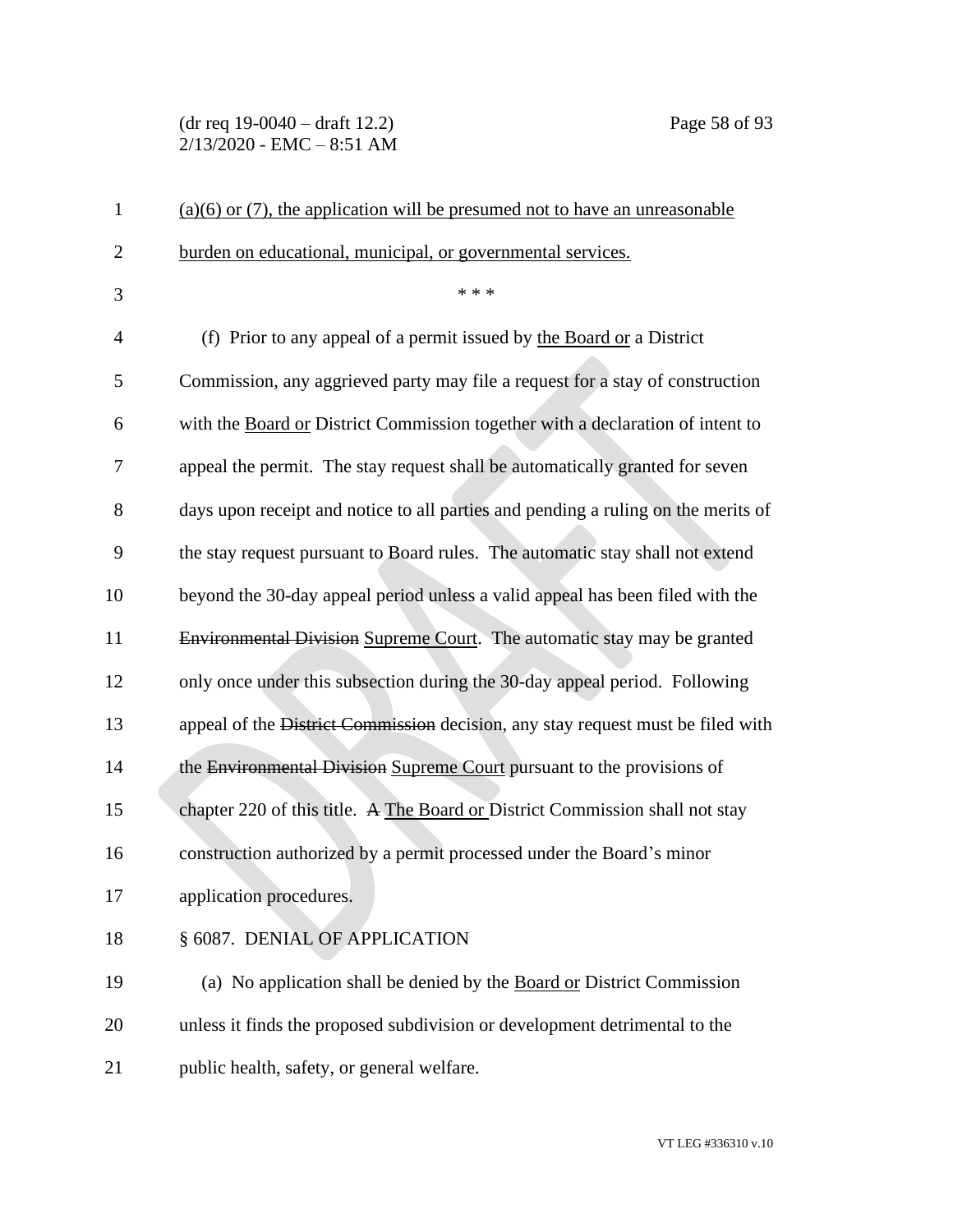# (dr req 19-0040 – draft 12.2) Page 59 of 93  $2/13/2020$  - EMC - 8:51 AM

| $\mathbf{1}$   | (b) A permit may not be denied solely for the reasons set forth in                    |
|----------------|---------------------------------------------------------------------------------------|
| $\overline{2}$ | subdivisions $6086(a)(5)$ , (6), and (7) of this title. However, reasonable           |
| 3              | conditions and requirements allowable in subsection $6086(c)$ of this title may       |
| $\overline{4}$ | be attached to alleviate the burdens created.                                         |
| 5              | (c) A denial of a permit shall contain the specific reasons for denial. A             |
| 6              | person may, within six months, apply for reconsideration of his or her permit         |
| 7              | which application shall include an affidavit to the District Commission Board         |
| 8              | and all parties of record that the deficiencies have been corrected. The District     |
| 9              | Commission Board shall hold a new hearing upon 25 days days' notice to the            |
| 10             | parties. The hearing shall be held within 40 days of receipt of the request for       |
| 11             | reconsideration.                                                                      |
| 12             | (d) The Board or Commission may deny an application without prejudice if              |
| 13             | the applicant fails to respond to an incomplete determination or recess order         |
| 14             | within six months of its issuance.                                                    |
| 15             | § 6088. BURDEN OF PROOF; PRODUCTION AND PERSUASION                                    |
| 16             | (a) The initial burden of production, to produce sufficient evidence for the          |
| 17             | Board or District Commission to make a factual determination, shall be on the         |
| 18             | applicant with respect to subdivisions $6086(a)(1)$ through $(10)$ of this title.     |
| 19             | (b) The burden of persuasion, to show that the application meets the                  |
| 20             | relevant standard, shall be on the applicant with respect to subdivisions             |
| 21             | $6086(a)(1)$ , (2), (3), (4), <u>(8)(A)</u> through (C), (9), and (10) of this title. |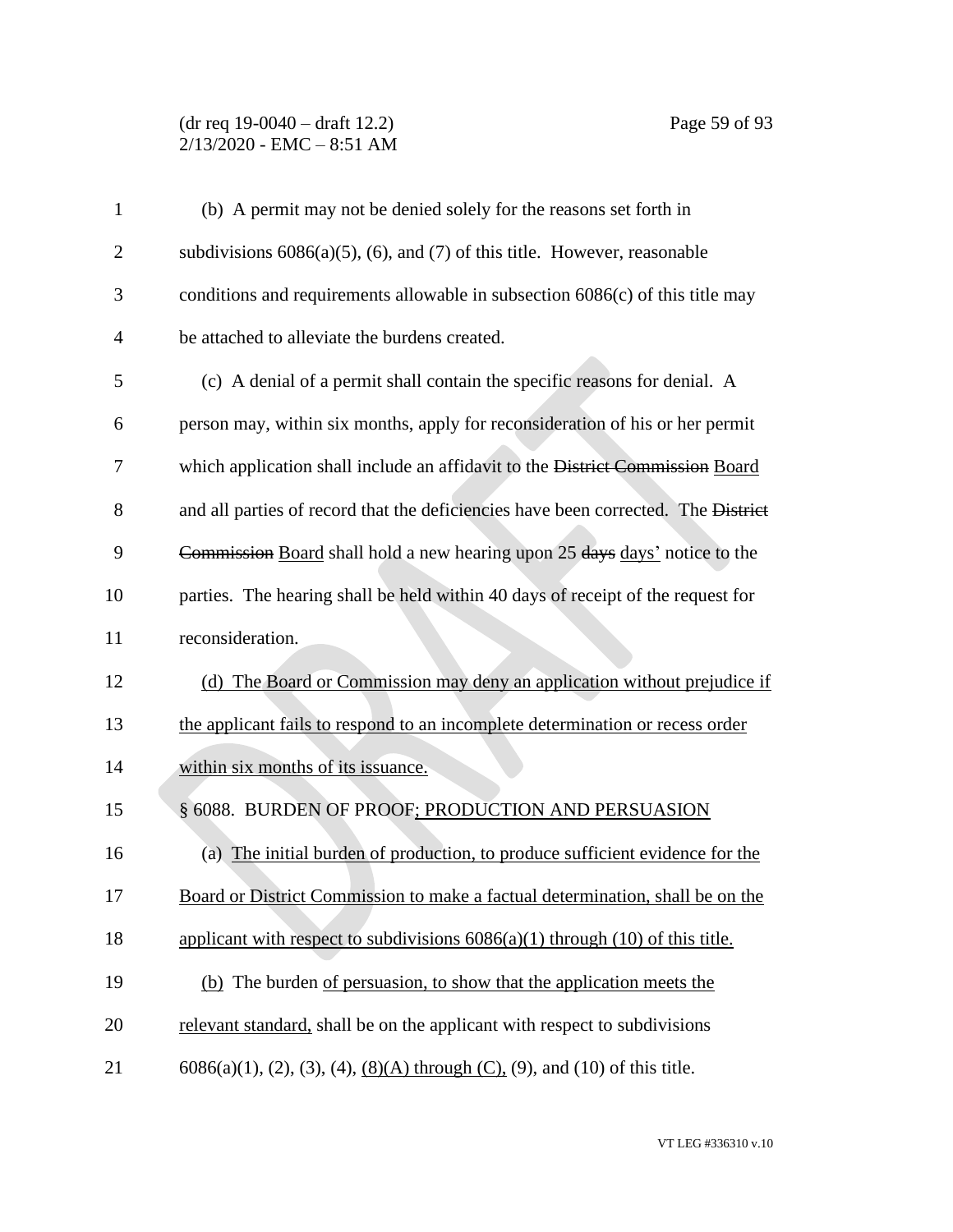# (dr req 19-0040 – draft 12.2) Page 60 of 93  $2/13/2020$  - EMC - 8:51 AM

| $\mathbf{1}$   | $\left(\frac{b}{c}\right)$ The burden shall be on any party opposing the applicant application |
|----------------|------------------------------------------------------------------------------------------------|
| $\overline{2}$ | with respect to subdivisions $6086(a)(5)$ through $(8)$ , $(6)$ , $(7)$ , and $(8)$ , not      |
| 3              | including $(8)(A)$ through $(8)(C)$ , of this title to show an unreasonable or                 |
| $\overline{4}$ | adverse effect that the application does not meet the relevant standard.                       |
| 5              | § 6089. APPEALS                                                                                |
| 6              | (a) Appeals of any act or decision of a District Commission under this                         |
| 7              | chapter or a district coordinator under subsection 6007(c) of this title shall be              |
| 8              | made to the Environmental Division in accordance with chapter 220 of this                      |
| 9              | title. For the purpose of this section, a decision of the Chair of a District                  |
| 10             | Commission under section 6001e of this title on whether action has been taken                  |
| 11             | to circumvent the requirements of this chapter shall be considered an act or                   |
| 12             | decision of the District Commission Appeals of certain actions to the Natural                  |
| 13             | Resources Board.                                                                               |
| 14             | (1) Applicability. The following acts or decisions are appealable de                           |
| 15             | novo to the Board:                                                                             |
| 16             | (A) A jurisdictional opinion issued by a district coordinator;                                 |
| 17             | (B) A determination that an application is a minor application or                              |
| 18             | administrative amendment by a District Commission;                                             |
| 19             | (C) A determination by a regional planning commission as to the                                |
| 20             | sufficiency of municipal bylaws pursuant to subdivision $6001(3)(A)(xiii)$ ;                   |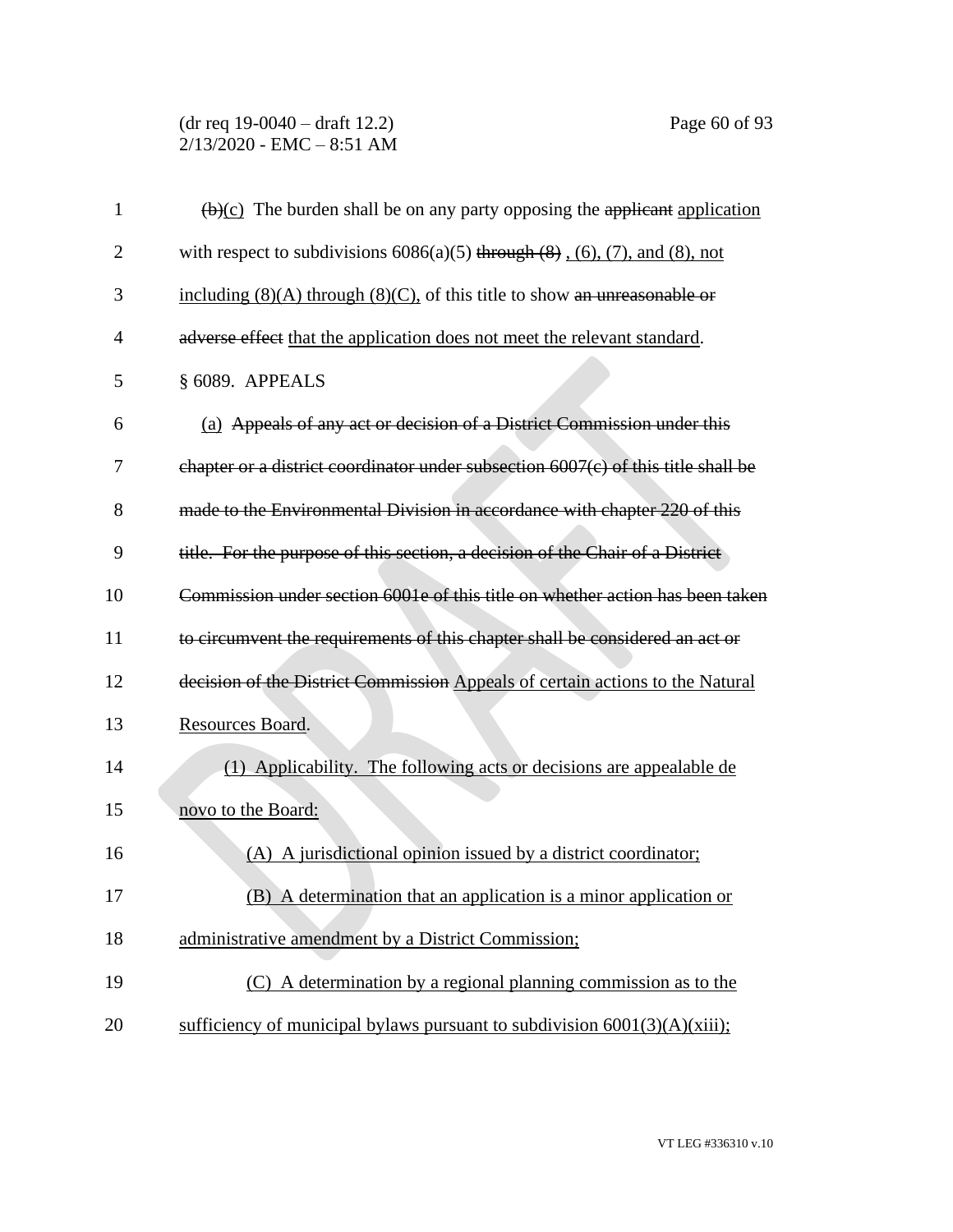(dr req 19-0040 – draft 12.2) Page 61 of 93 2/13/2020 - EMC – 8:51 AM

| $\mathbf{1}$   | (D) A determination by a regional planning commission made                        |
|----------------|-----------------------------------------------------------------------------------|
| $\overline{2}$ | <u>pursuant to 24 V.S.A. § 4350;</u>                                              |
| 3              | (E) A determination by the Downtown Development Board                             |
| $\overline{4}$ | designating a downtown development district or neighborhood development           |
| 5              | area pursuant to 24 V.S.A. chapter 76A.                                           |
| 6              | (2) Procedure.                                                                    |
| 7              | (A) An appeal under this subsection may be brought by any person                  |
| 8              | aggrieved. As used in this subdivision, "person aggrieved" means a person         |
| 9              | who alleges an injury to a particularized interest protected by the provisions of |
| 10             | law listed in this chapter, attributable to an act or decision by a district      |
| 11             | coordinator, District Commission, Downtown Development Board, regional            |
| 12             | planning commission, or the Board that can be redressed by the Board.             |
| 13             | (B) A notice of appeal must be filed within 30 days of the act or                 |
| 14             | decision.                                                                         |
| 15             | (C) The Board shall conduct all appeals under this section as                     |
| 16             | contested cases pursuant to 3 V.S.A. chapter 25 using the procedural rules        |
| 17             | adopted by the Board.                                                             |
| 18             | (b) Appeals of decisions of the Board. A party aggrieved by the final             |
| 19             | order, judgment, or decree of the Board may appeal to the Supreme Court.          |
| 20             | However, the Board, in its discretion and before final judgment, may permit an    |
| 21             | appeal to be taken by any party to the Supreme Court for determination of         |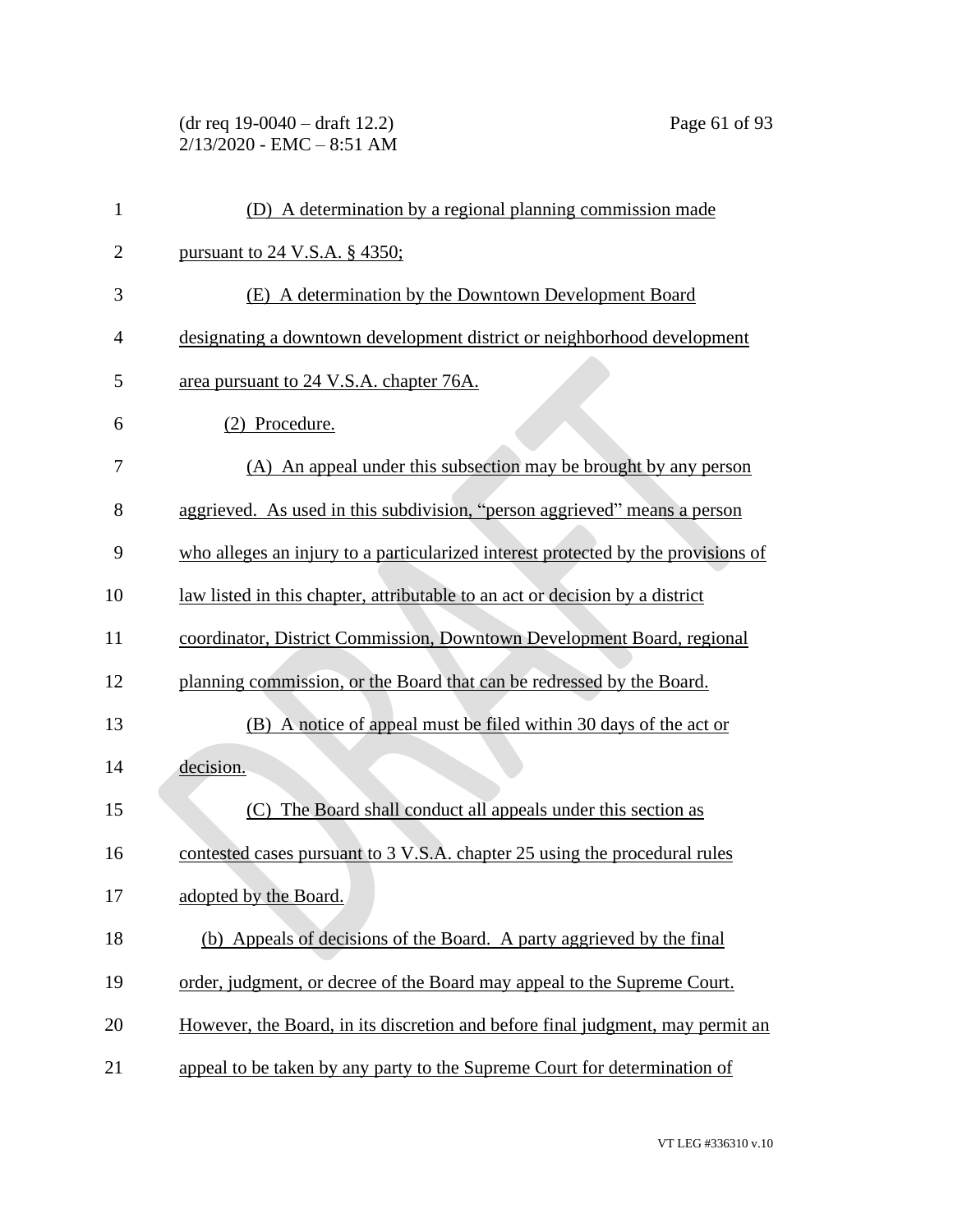(dr req 19-0040 – draft 12.2) Page 62 of 93  $2/13/2020$  - EMC - 8:51 AM

| $\mathbf{1}$   | questions of law in such manner as the Supreme Court may by rule provide for       |
|----------------|------------------------------------------------------------------------------------|
| $\overline{2}$ | appeals before final judgment from a Superior Court.                               |
| 3              | § 6090. RECORDING; DURATION AND REVOCATION OF PERMITS                              |
| $\overline{4}$ | (a) Recording. In order to afford adequate notice of the terms and                 |
| 5              | conditions of land use permits, permit amendments, and revocations of              |
| 6              | permits, they shall be recorded in local land records. Recordings under this       |
| 7              | chapter shall be indexed as though the permittee were the grantor of a deed.       |
| 8              | (b) Permits for specified period.                                                  |
| 9              | (1) Any permit granted under this chapter for extraction of mineral                |
| 10             | resources, operation of solid waste disposal facilities, or logging above 2,500    |
| 11             | feet, shall be for a specified period determined by the Board in accordance        |
| 12             | with the rules adopted under this chapter as a reasonable projection of the time   |
| 13             | during which the land will remain suitable for use if developed or subdivided      |
| 14             | as contemplated in the application, and with due regard for the economic           |
| 15             | considerations attending the proposed development or subdivision. Other            |
| 16             | permits issued under this chapter shall be for an indefinite term, as long as      |
| 17             | there is compliance with the conditions of the permit.                             |
| 18             | (2) Expiration dates contained in permits issued before July 1, 1994               |
| 19             | (involving developments that are not for extraction of mineral resources,          |
| 20             | operation of solid waste disposal facilities, or logging above $2,500$ 2,000 feet) |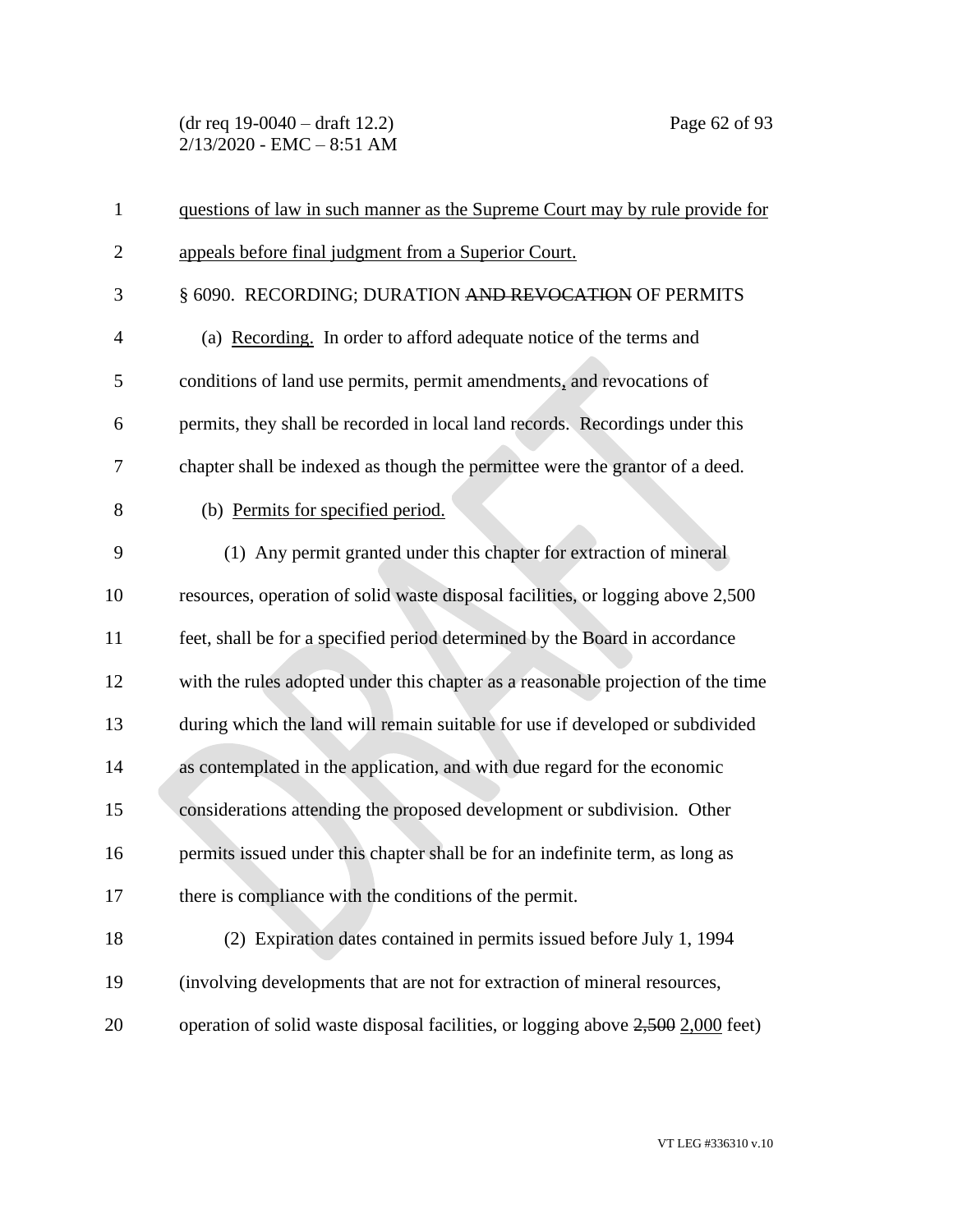(dr req 19-0040 – draft 12.2) Page 63 of 93 2/13/2020 - EMC – 8:51 AM

| $\mathbf{1}$   | are extended for an indefinite term, as long as provided there is compliance    |
|----------------|---------------------------------------------------------------------------------|
| $\overline{2}$ | with the conditions of the permits.                                             |
| 3              | (c) Change to nonjurisdictional use; release from permit.                       |
| $\overline{4}$ | (1) On an application signed by each permittee, the Board may release           |
| 5              | land subject to a permit under this chapter from the obligations of that permit |
| 6              | and the obligation to obtain amendments to the permit, on finding each of the   |
| 7              | following:                                                                      |
| 8              | (A) The use of the land as of the date of the application is not the            |
| 9              | same as the use of the land that caused the obligation to obtain a permit under |
| 10             | this chapter or the municipality where the land is located has adopted          |
| 11             | permanent zoning and subdivision bylaws, but had not when the permit was        |
| 12             | issued.                                                                         |
| 13             | The use of the land as of the date of the application does not<br>(B)           |
| 14             | constitute development or subdivision as defined in section 6001 of this title  |
| 15             | and would not require a permit or permit amendment but for the fact that the    |
| 16             | land is already subject to a permit under this chapter.                         |
| 17             | (C) The permittee or permittees are in compliance with the permit               |
| 18             | and their obligations under this chapter.                                       |
| 19             | (2) It shall be a condition of each affirmative decision under this             |
| 20             | subsection that a subsequent proposal of a development or subdivision on the    |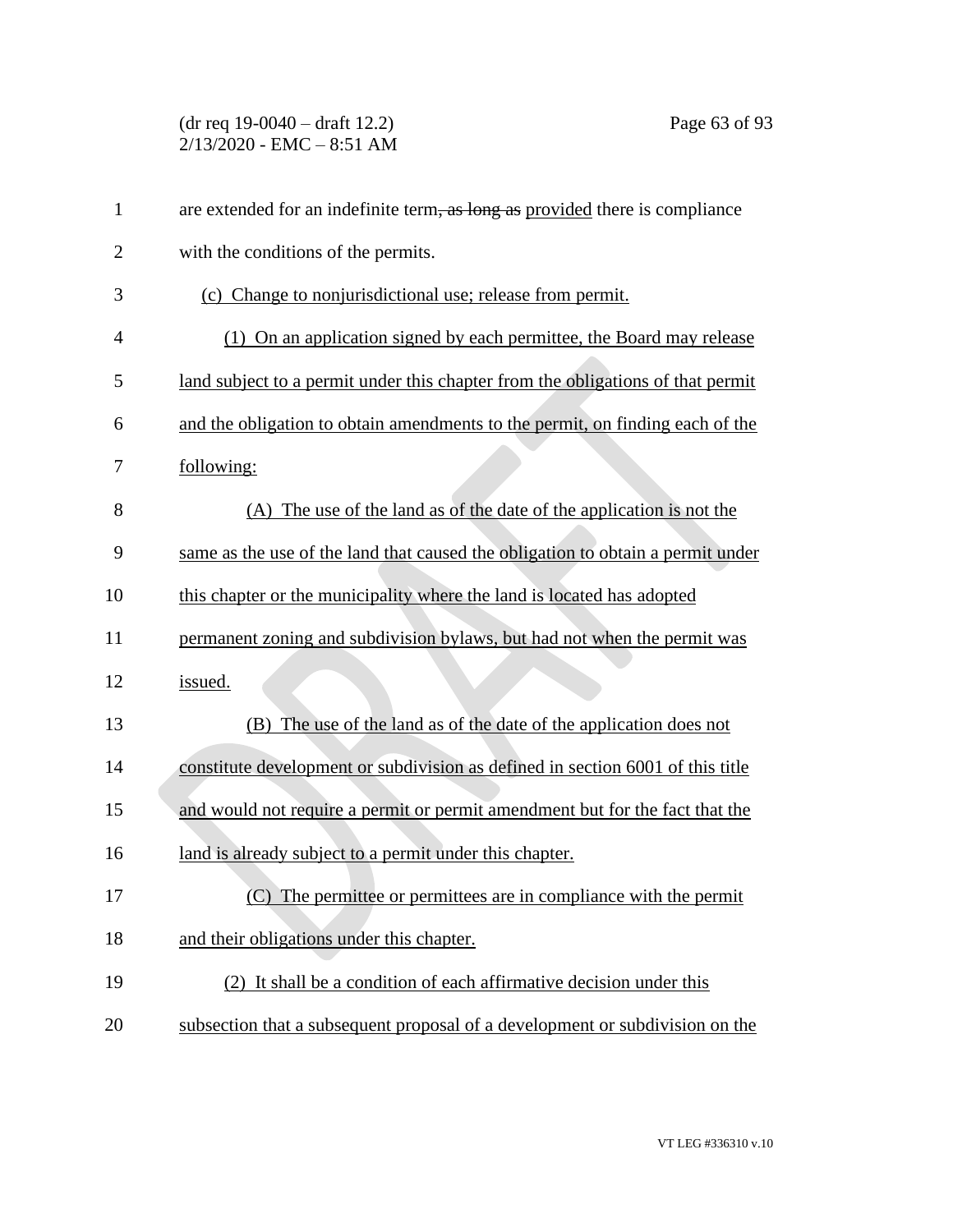(dr req 19-0040 – draft 12.2) Page 64 of 93 2/13/2020 - EMC – 8:51 AM

|                | land to which the decision applies shall be subject to this chapter as if the land |
|----------------|------------------------------------------------------------------------------------|
| $\overline{c}$ | had never previously received a permit under the chapter.                          |
| 3              | (3) An application for a decision under this subsection shall be made on           |
| $\overline{4}$ | a form prescribed by the Board. The form shall require evidence                    |
| 5              | demonstrating that the application complies with subdivisions $(1)(A)$             |
| 6              | $through (C)$ of this subsection. The application shall be processed in the        |
| 7              | manner described in section 6084 of this title and may be treated as a minor       |
| 8              | application under that section. In determining whether to treat as minor an        |
| 9              | application under this subsection, the District Commission shall apply the         |
| 10             | criteria of this subsection and not of subsection 6086(a) of this title.           |
| 11             | * * *                                                                              |
| 12             | § 6093. MITIGATION OF PRIMARY AGRICULTURAL SOILS                                   |
| 13             | * * *                                                                              |
|                |                                                                                    |
| 14             | (c) Mitigation and offsets for forest-based enterprises. Notwithstanding           |
| 15             | any provision of this chapter to the contrary, a conversion of primary             |
| 16             | agricultural soils by a forest-based enterprise permitted under this chapter shall |
| 17             | be entitled to a ratio of 1:1 protected acres to acres of affected primary         |
| 18             | agricultural soil.                                                                 |
| 19             | § 6094. ASSESSMENT OF COSTS                                                        |
| 20             | $(a)(1)$ The Board may authorize itself or the Agency of Agriculture, Food         |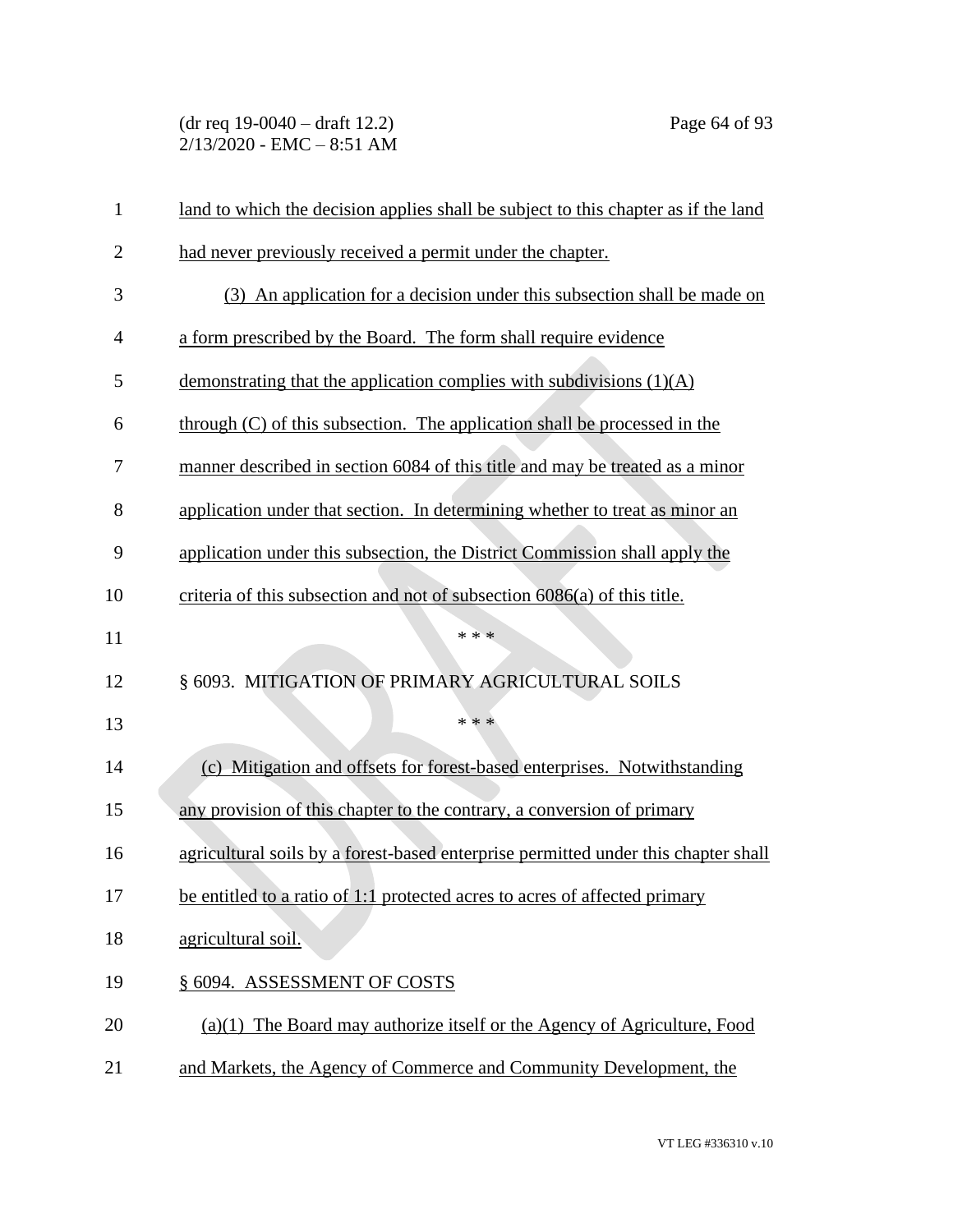(dr req 19-0040 – draft 12.2) Page 65 of 93 2/13/2020 - EMC – 8:51 AM

| $\mathbf{1}$   | Agency of Natural Resources and its Departments, or the Agency of                 |
|----------------|-----------------------------------------------------------------------------------|
| $\overline{2}$ | Transportation to retain legal counsel, official stenographers, expert witnesses, |
| 3              | advisors, temporary employees, and other research, scientific, or engineering     |
| 4              | services in addition to its regular personnel necessary for the review.           |
| 5              | processing, and adjudication of any permit application specific proceeding.       |
| 6              | With respect to the Agencies:                                                     |
| 7              | (A) additional personal may be retained only after approval of the                |
| 8              | Governor; and                                                                     |
| 9              | (B) after notice to the applicant, including an estimate of the duration          |
| 10             | and costs of the personnel and services.                                          |
| 11             | (2) The Agency retaining the additional personnel shall fix the amount            |
| 12             | of compensation and expenses to be paid to the personnel retained under this      |
| 13             | subdivision. Costs of additional personnel obtained under this subdivision        |
| 14             | may be allocated to the applicant by the Agency or the Board.                     |
| 15             | (3) Notwithstanding any other provision of law, the Agency of                     |
| 16             | Agriculture, Food, and Markets, Agency of Commerce and Community                  |
| 17             | Development, Agency of Natural Resources and its Departments, or Agency of        |
| 18             | Transportation shall have the authority to bill the applicant for the costs of    |
| 19             | participating in any major proceeding before the Board, including the costs of    |
| 20             | employee application review, submissions, comments and testimony before the       |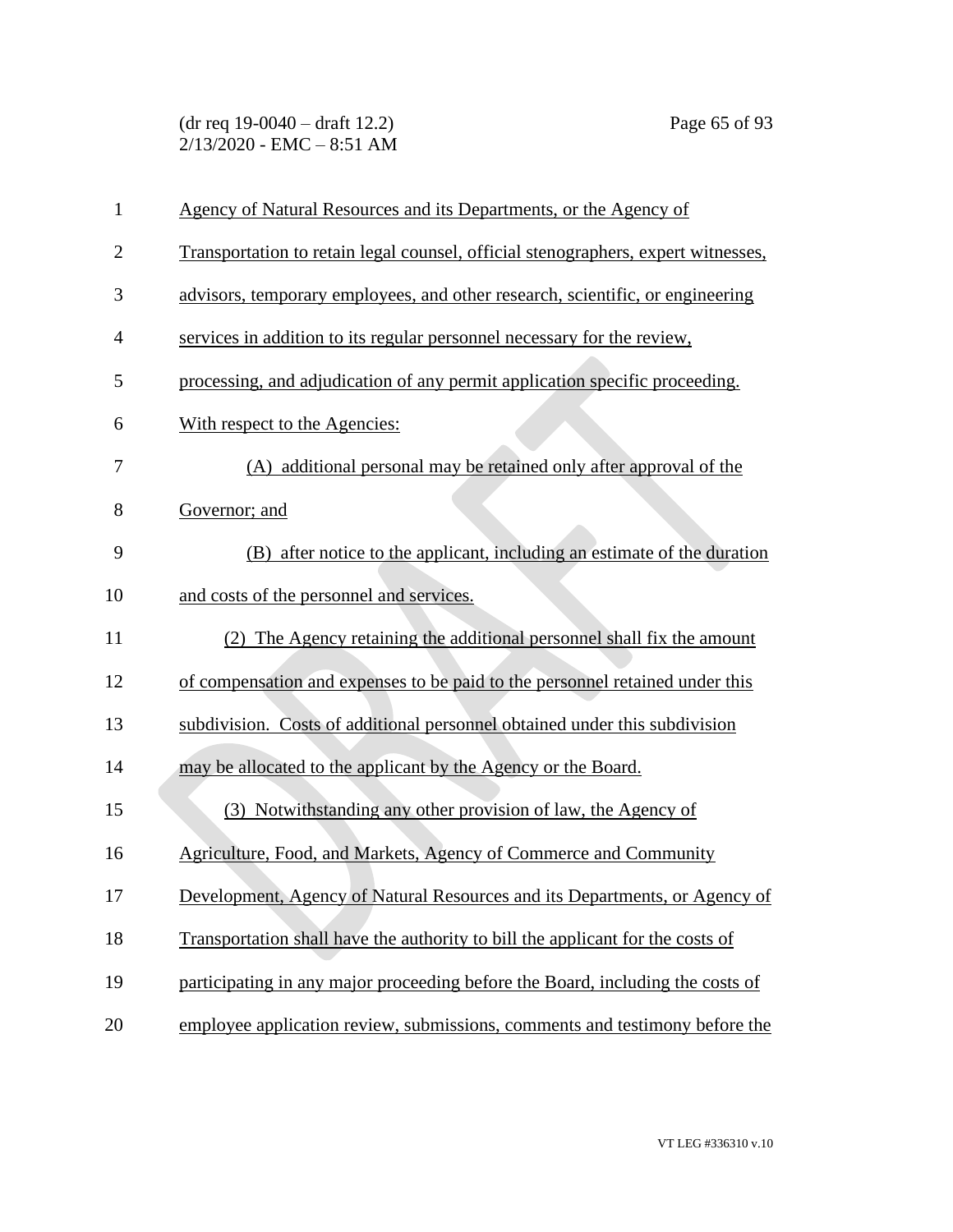(dr req 19-0040 – draft 12.2) Page 66 of 93  $2/13/2020$  - EMC - 8:51 AM

| $\mathbf{1}$   | Board. An Agency may recover those costs from the applicant after notice to     |
|----------------|---------------------------------------------------------------------------------|
| $\overline{2}$ | the applicant, including an estimate of the costs of the personnel or services. |
| 3              | (4) From time to time, the Board or Agency charging an applicant for            |
| $\overline{4}$ | personnel of services under this section shall provide the applicant with       |
| 5              | detailed statements showing the amount of money expended or contracted for      |
| 6              | in the work of such personnel and services. All funds collected from            |
| 7              | applicants under this section shall be paid directly to the Board, Agency, or   |
| 8              | Department.                                                                     |
| 9              | (5) The Board shall, upon petition of an applicant to which costs are           |
| 10             | allocated, review and determine, after opportunity for hearing, the             |
| 11             | reasonableness of such costs. The Board shall consider the size and             |
| 12             | complexity of the project and may revise such cost allocations if determined    |
| 13             | unreasonable.                                                                   |
| 14             | (6) Nothing in this section shall confer authority on the Board to select       |
| 15             | or hire the personnel unless such personnel are retained by the Board.          |
| 16             | (b) Prior to allocating costs, the Board shall make a determination of the      |
| 17             | purpose and use of the funds, identify the recipient of the funds, provide for  |
| 18             | allocation of costs to the applicant, indicate an estimated duration of the     |
| 19             | retention of personnel whose costs are being allocated, and estimate the total  |
| 20             | costs to be imposed. With the approval of the Board, such estimates may be      |
| 21             | revised as necessary.                                                           |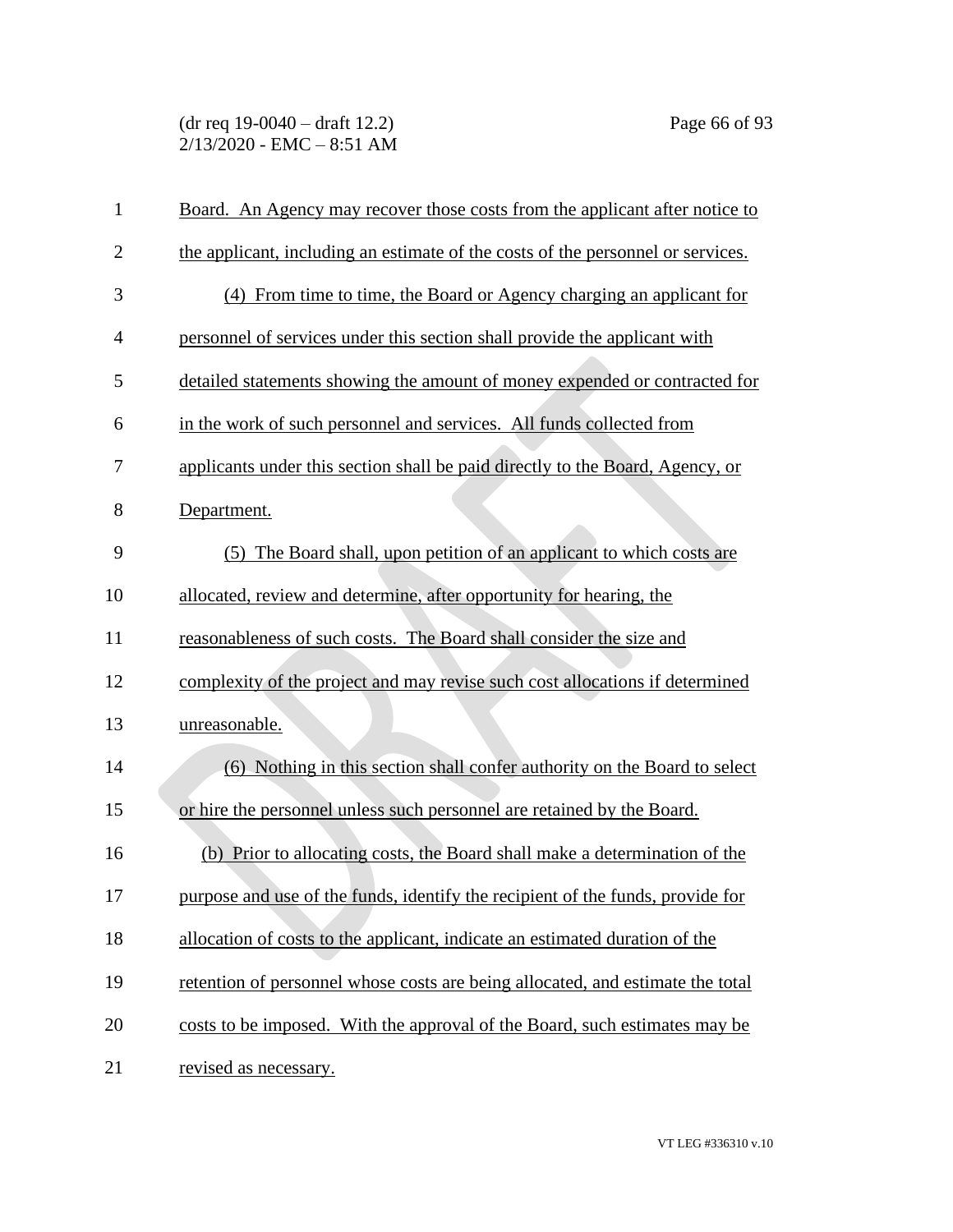| $\mathbf{1}$   | *** Resource Mapping; Forest Blocks ***                                         |
|----------------|---------------------------------------------------------------------------------|
| $\overline{2}$ | Sec. 4. 10 V.S.A. § 127 is amended to read:                                     |
| 3              | § 127. RESOURCE MAPPING                                                         |
| $\overline{4}$ | (a) On or before January 15, 2013, the The Secretary of Natural Resources       |
| 5              | (the Secretary) shall complete and maintain resource mapping based on the       |
| 6              | Geographic Information System (GIS) or other technology. The mapping shall      |
| 7              | identify natural resources throughout the State, including forest blocks, that  |
| 8              | may be relevant to the consideration of energy projects and projects subject to |
| 9              | chapter 151 of this title. The Center for Geographic Information shall be       |
| 10             | available to provide assistance to the Secretary in carrying out the GIS-based  |
| 11             | resource mapping.                                                               |
| 12             | (b) The Secretary of Natural Resources shall consider the GIS-based             |
| 13             | resource maps developed under subsection (a) of this section when providing     |
| 14             | evidence and recommendations to the Public Utility Commission under             |
| 15             | $30$ V.S.A. § 248(b)(5) and when commenting on or providing                     |
| 16             | recommendations under chapter 151 of this title to District Commissions on      |
| 17             | other projects.                                                                 |
| 18             | (c) The Secretary shall establish and maintain written procedures that          |
| 19             | include a process and science-based criteria for updating resource maps         |
| 20             | developed under subsection (a) of this section. Before establishing or revising |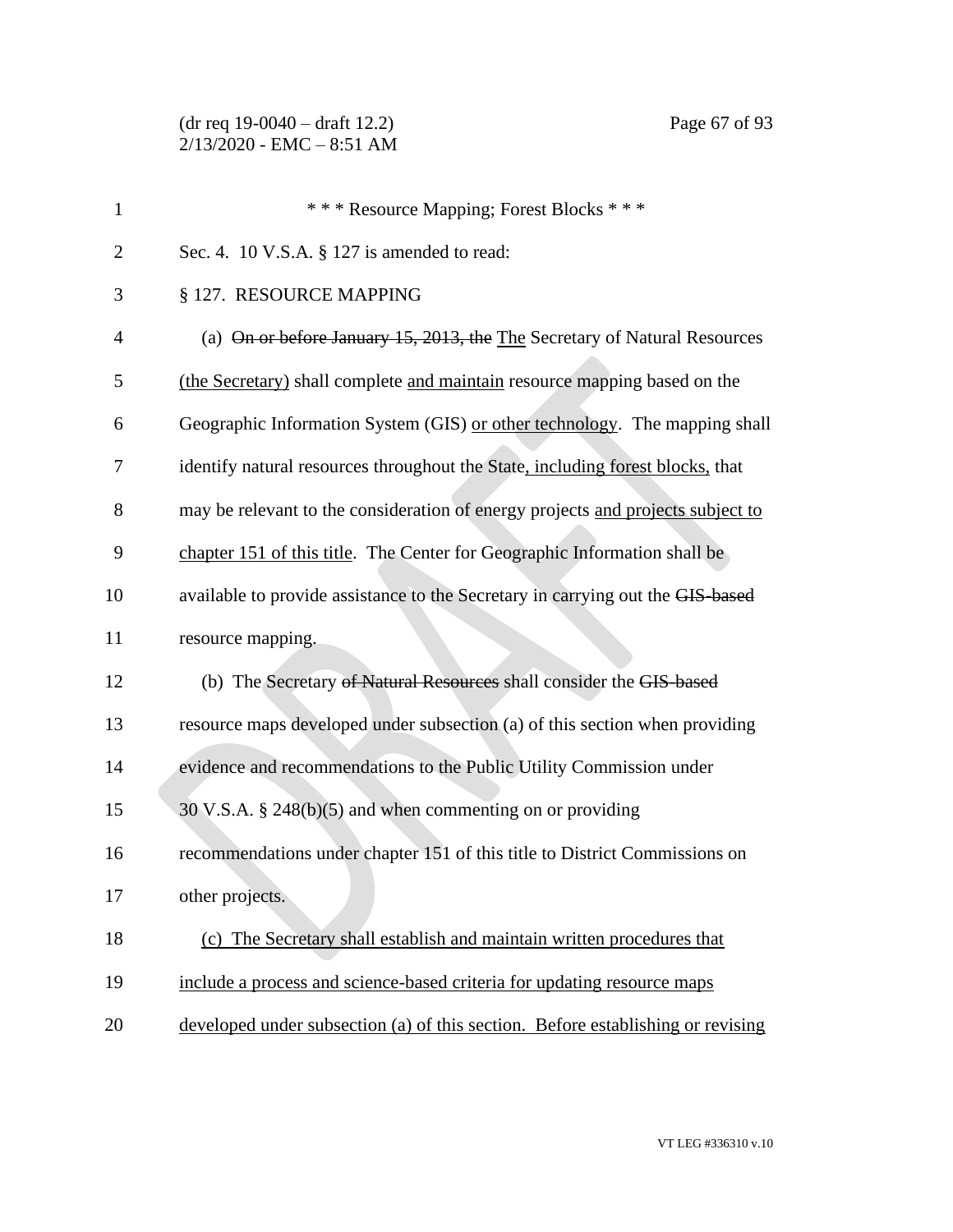(dr req 19-0040 – draft 12.2) Page 68 of 93 2/13/2020 - EMC – 8:51 AM

| $\mathbf{1}$   | these procedures, the Secretary shall provide opportunities for affected parties      |
|----------------|---------------------------------------------------------------------------------------|
| $\overline{2}$ | and the public to submit relevant information and recommendations.                    |
| 3              | *** Designated Center Appeal ***                                                      |
| $\overline{4}$ | Sec. 5. 24 V.S.A. § 2798 is amended to read:                                          |
| 5              | § 2798. DESIGNATION DECISIONS; NONAPPEAL APPEAL                                       |
| 6              | (a) The A person aggrieved by a designation decisions decision of the State           |
| 7              | Board under this chapter are not subject to appeal one or more of sections 2793       |
| 8              | through 2793e of this title may appeal to the Natural Resources Board                 |
| 9              | established under 10 V.S.A. chapter 151 within 30 days of the decision. If the        |
| 10             | decision pertains to designation of a growth center under section 2793c of this       |
| 11             | title, the period for filing an appeal shall be tolled by the filing of a request for |
| 12             | reconsideration under that section and shall commence to run in full on the           |
| 13             | State Board's issuance of a decision on that request.                                 |
| 14             | (b) The Natural Resources Board shall conduct a de novo hearing on the                |
| 15             | decision under appeal and shall proceed in accordance with the contested case         |
| 16             | requirements of the Vermont Administrative Procedure Act. The Natural                 |
| 17             | Resources Board shall issue a final decision within 90 days of the filing of the      |
| 18             | appeal. The provisions of 10 V.S.A. § 6024 regarding assistance to the Natural        |
| 19             | Resources Board from other departments and agencies of the State shall apply          |
| 20             | to appeals under this section.                                                        |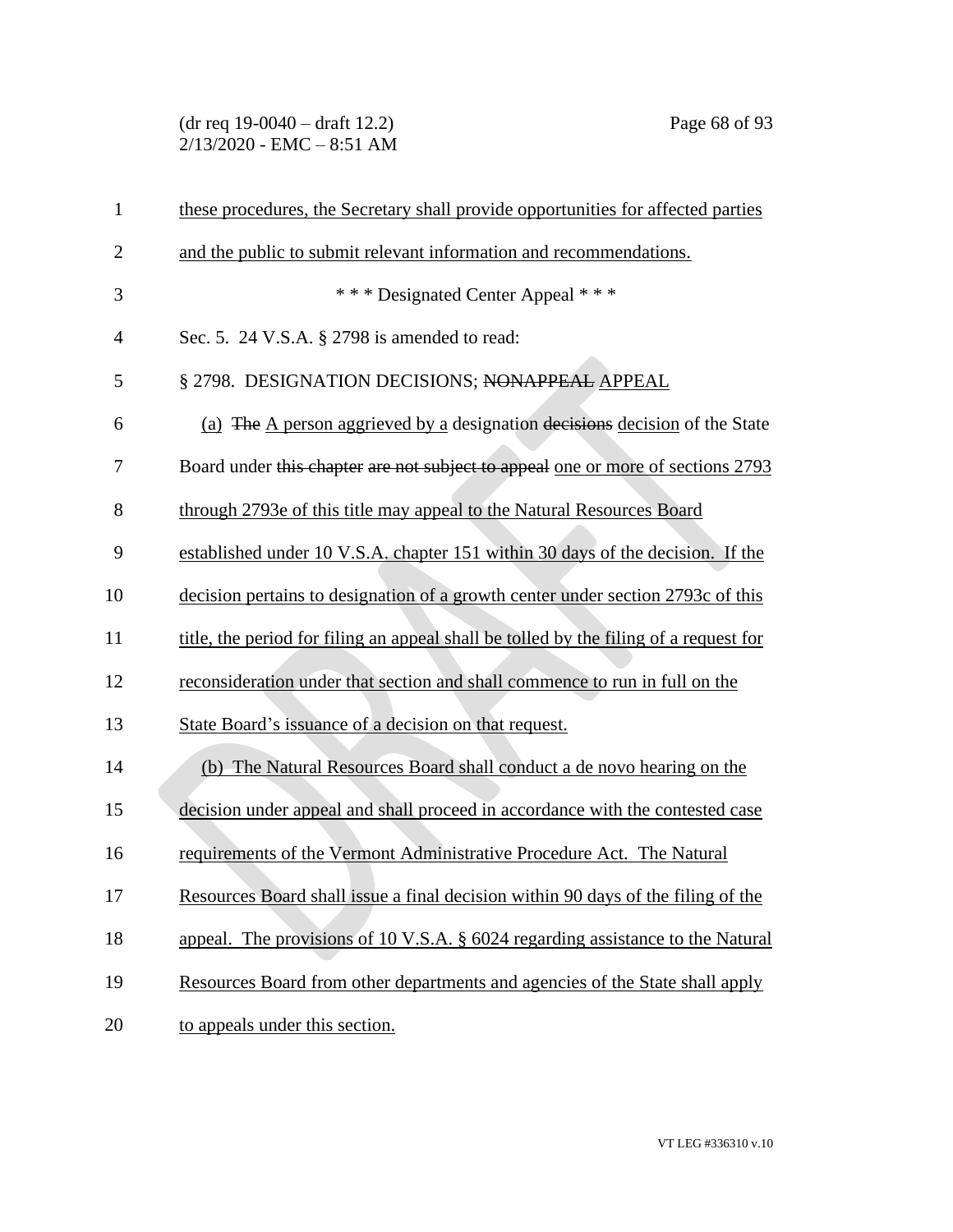(dr req 19-0040 – draft 12.2) Page 69 of 93 2/13/2020 - EMC – 8:51 AM

| $\overline{2}$ | Sec. 6. 24 V.S.A. $\S$ 4348(f) is amended to read:                                 |
|----------------|------------------------------------------------------------------------------------|
| 3              | (f) A regional plan or amendment shall be adopted by not less than a               |
| $\overline{4}$ | 60 percent vote of the commissioners representing municipalities, in               |
| 5              | accordance with the bylaws of the regional planning commission, and                |
| 6              | immediately submitted to the legislative bodies of the municipalities that         |
| 7              | comprise the region.                                                               |
| 8              | (1) The plan or amendment shall be considered duly adopted and shall               |
| 9              | take effect 35 days after the date of adoption, unless, within 35 days of the date |
| 10             | of adoption, the regional planning commission receives certification from the      |
| 11             | legislative bodies of a majority of the municipalities in the region vetoing the   |
| 12             | proposed plan or amendment. In case of such a veto, the plan or amendment          |
| 13             | shall be deemed rejected.                                                          |
| 14             | (2) Upon adoption, the regional planning commission shall submit the               |
| 15             | plan or amendment to the Natural Resources Board established under                 |
| 16             | 10 V.S.A. chapter 151, which shall approve the plan or amendment if it             |
| 17             | determines that the plan or amendment is consistent with the goals of section      |
| 18             | 4302 of this title. The plan or amendment shall take effect on the issuance of     |
| 19             | such approval. The Board shall issue its decision within 30 days after             |
| 20             | receiving the plan or amendment.                                                   |
| 21             | * * *                                                                              |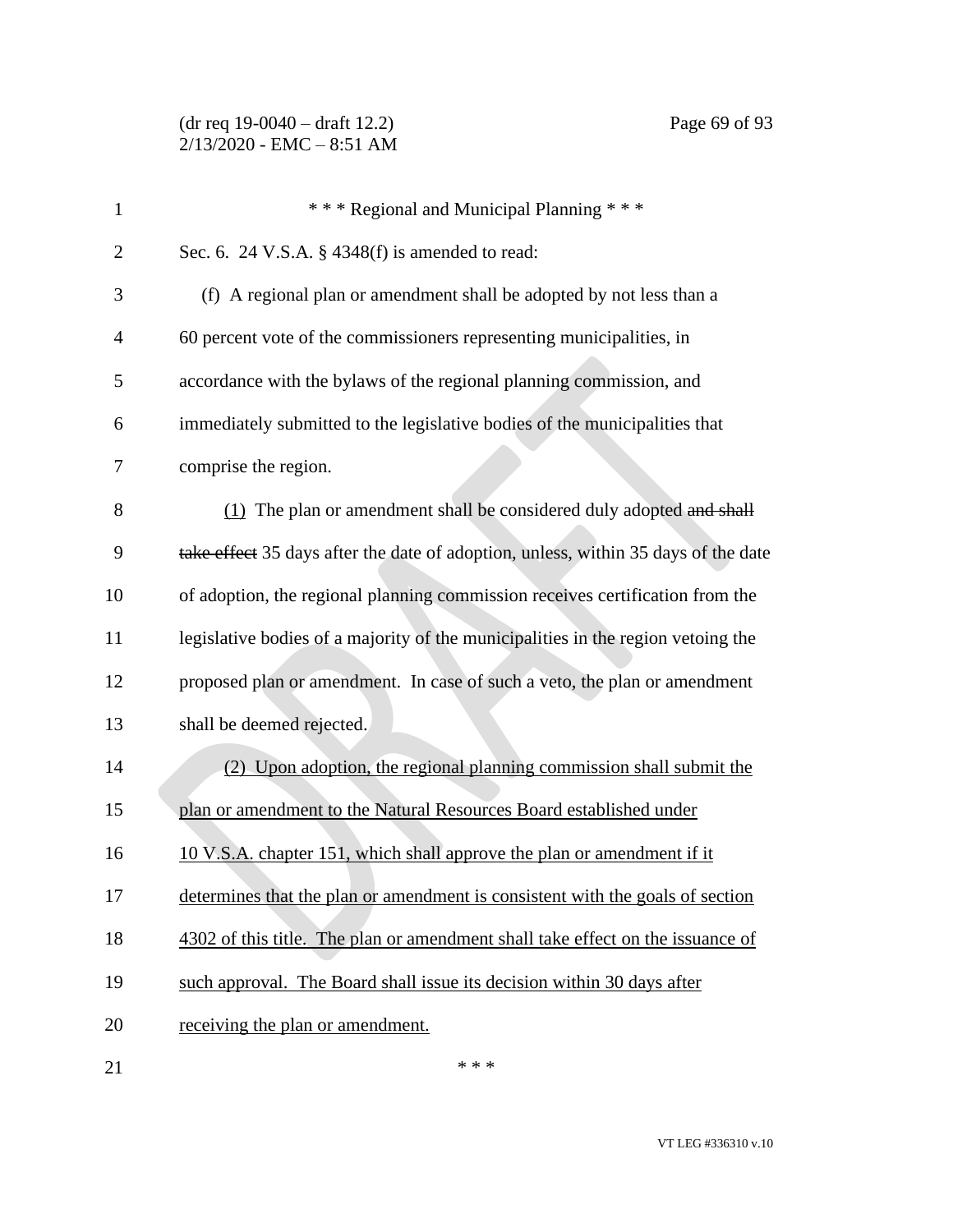(dr req 19-0040 – draft 12.2) Page 70 of 93 2/13/2020 - EMC – 8:51 AM Sec. 7. 24 V.S.A. § 4382 is amended to read: 2 § 4382. THE PLAN FOR A MUNICIPALITY (a) A plan for a municipality may shall be consistent with the goals established in section 4302 of this title and compatible with approved plans of other municipalities in the region and with the regional plan and shall include the following:  $* * *$ 8 Sec. 8. 24 V.S.A. § 4460 is amended to read: § 4460. APPROPRIATE MUNICIPAL PANELS \*\*\* (f)(1) This subsection shall apply to a subdivision or development that: (A) was previously permitted pursuant to 10 V.S.A. chapter 151; (B) is located in a downtown development district or neighborhood development area designated pursuant to chapter 76A of this title; and (C) has applied for a permit or permit amendment required by zoning 16 regulations or bylaws adopted pursuant to this subchapter. (2) The appropriate municipal panel reviewing an application for a municipal permit or permit amendment pursuant to this subsection shall include conditions contained within a permit previously issued pursuant to 10 20 V.S.A. chapter 151 unless the panel determines that the permit condition

21 pertains to any of the following: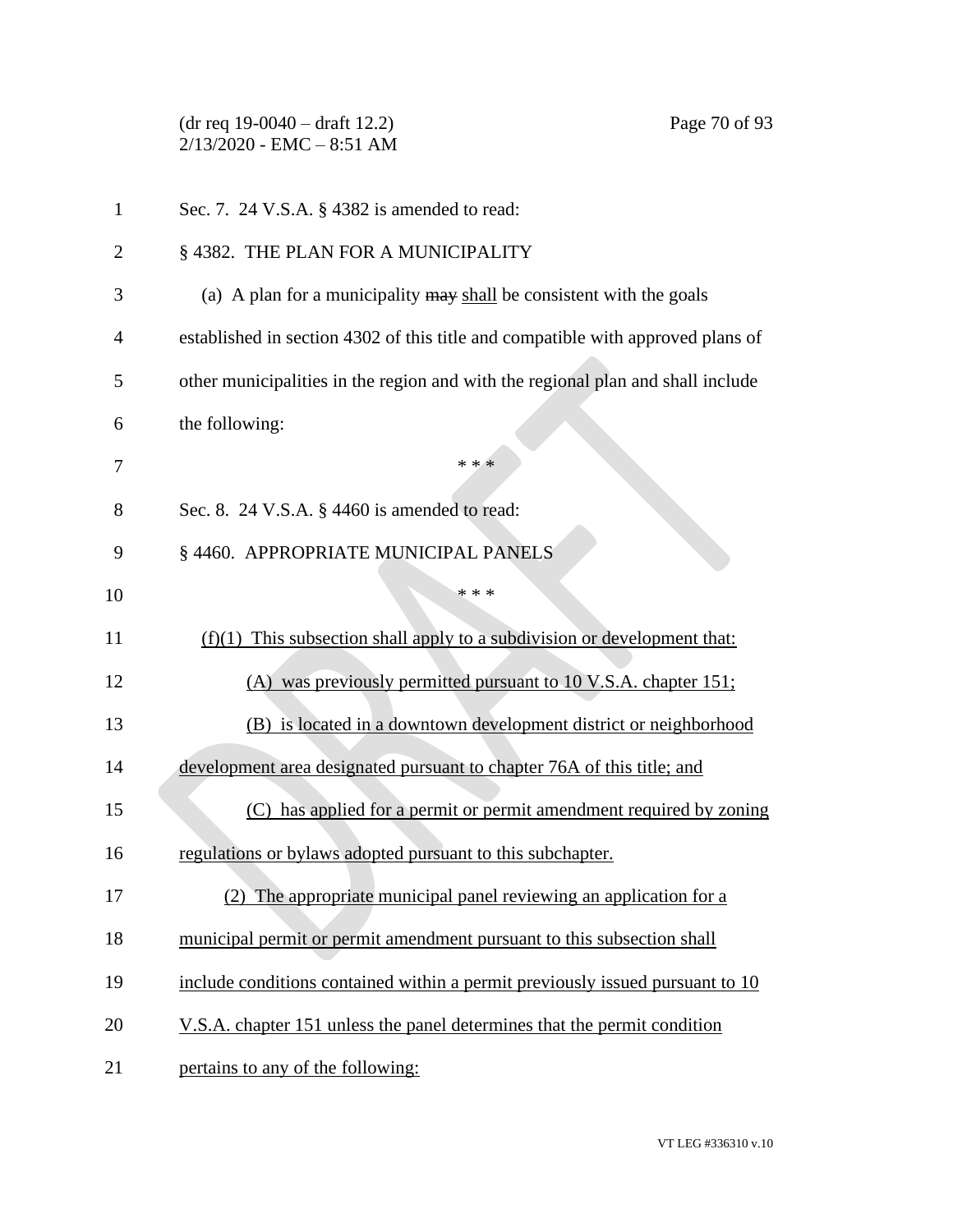# (dr req 19-0040 – draft 12.2) Page 71 of 93  $2/13/2020$  - EMC - 8:51 AM

| 1              | (A) the construction phase of the project that has already been                    |
|----------------|------------------------------------------------------------------------------------|
| $\overline{2}$ | completed;                                                                         |
| 3              | (B) compliance with another State permit that has independent                      |
| 4              | jurisdiction that addresses the condition in the previously issued permit;         |
| 5              | federal or State law that is no longer in effect or applicable;                    |
| 6              | an issue that is addressed by municipal regulation, and the project<br>(D)         |
| 7              | will meet the municipal standards; and                                             |
| 8              | (E) a physical or use condition that is no longer in effect or                     |
| 9              | applicable, or that will no longer be in effect or applicable once the new project |
| 10             | is approved.                                                                       |
| 11             | (3) After issuing or amending a permit containing conditions pursuant to           |
| 12             | this subsection, the appropriate municipal panel shall provide notice and a        |
| 13             | copy of the permit to the Natural Resources Board.                                 |
| 14             | (4) The appropriate municipal panel's determinations shall be made                 |
| 15             | following notice and a public hearing as provided in section $4464(a)(1)$ of this  |
| 16             | title and to those persons requiring notice pursuant to 10 V.S.A.§ 6084(b). The    |
| 17             | notice shall explicitly reference the existing Act 250 permit.                     |
| 18             | The appropriate municipal panel's decision shall be issued in accord<br>(5)        |
| 19             | with section 4464(b) of this title and shall include specific findings with        |
| 20             | respect to its determinations pursuant to subdivision $(f)(2)$ of this section.    |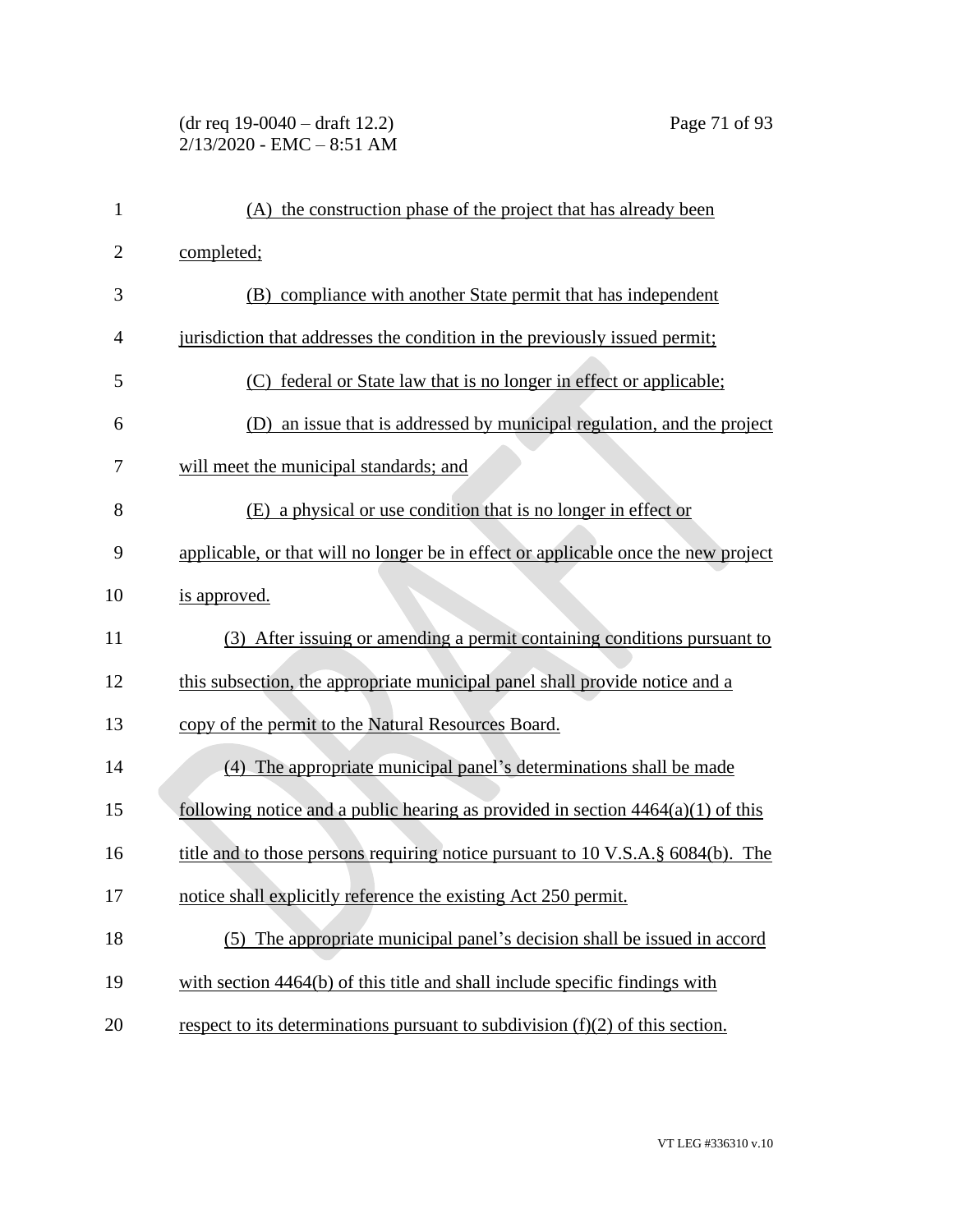(dr req 19-0040 – draft 12.2) Page 72 of 93 2/13/2020 - EMC – 8:51 AM

| 1  | (6) Any final action by the appropriate municipal panel affecting a                |
|----|------------------------------------------------------------------------------------|
| 2  | condition of a permit previously issued pursuant to 10 V.S.A. chapter 151 shall    |
| 3  | be recorded in the municipal land records.                                         |
| 4  | Sec. 9. REPEAL                                                                     |
| 5  | 10 V.S.A. § 6086b (downtown development; findings) is repealed.                    |
| 6  | *** Environmental Division ***                                                     |
| 7  | Sec. 10. 10 V.S.A. chapter 220 is amended to read:                                 |
| 8  | CHAPTER 220. CONSOLIDATED ENVIRONMENTAL APPEALS                                    |
| 9  | § 8501. PURPOSE                                                                    |
| 10 | It is the purpose of this chapter to:                                              |
| 11 | (1) consolidate existing appeal routes for municipal zoning and                    |
| 12 | subdivision decisions and acts or decisions of the Secretary of Natural            |
| 13 | Resources, district environmental coordinators, and District Commissions,          |
| 14 | excluding enforcement actions brought pursuant to chapters 201 and 211 of          |
| 15 | this title and the adoption of rules under 3 V.S.A. chapter 25;                    |
| 16 | (2) standardize the appeal periods, the parties who may appeal these acts          |
| 17 | or decisions, and the ability to stay any act or decision upon appeal, taking into |
| 18 | account the nature of the different programs affected;                             |
| 19 | (3) encourage people to get involved in the Act 250 permitting process             |
| 20 | at the initial stages of review by a District Commission by requiring              |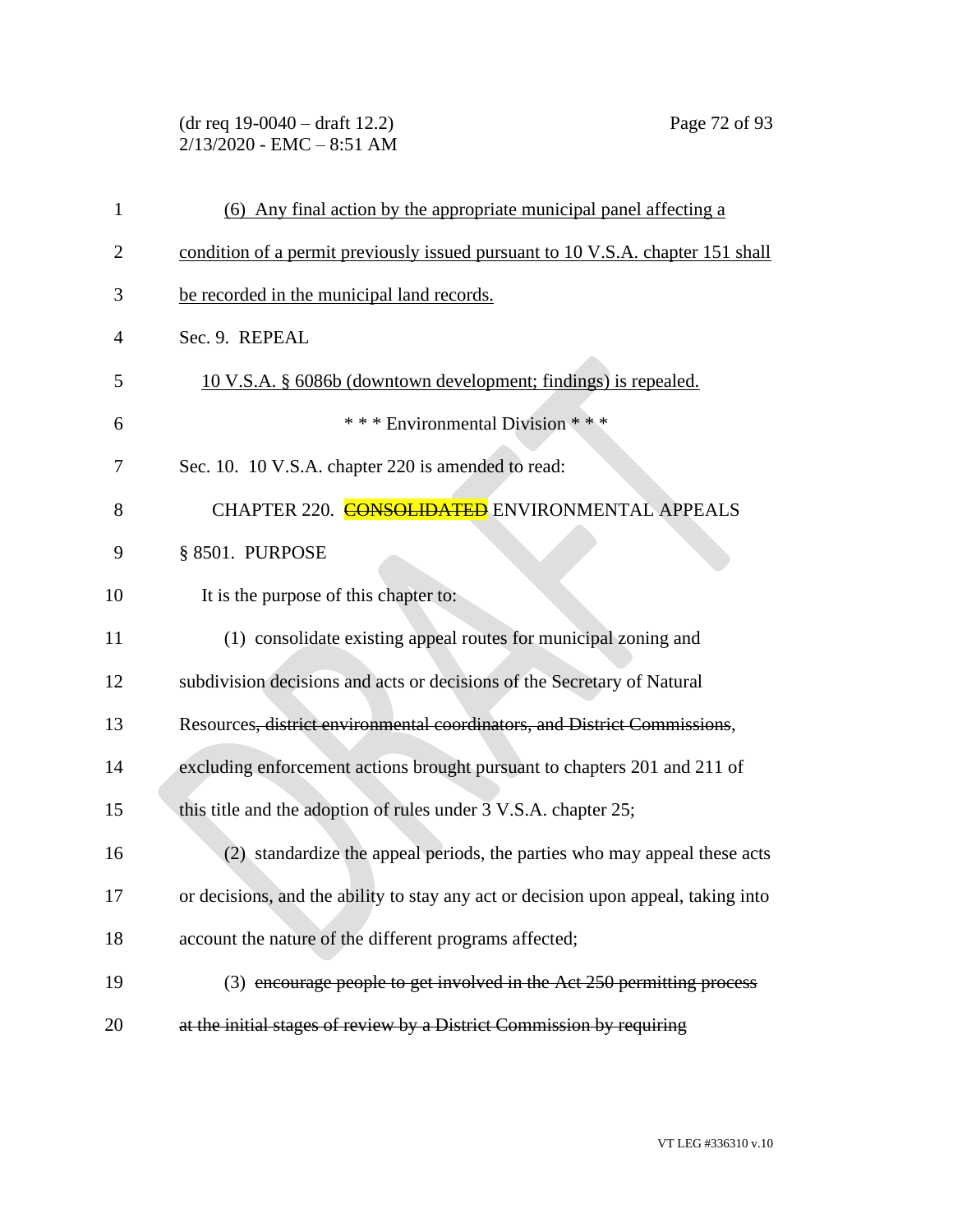(dr req 19-0040 – draft 12.2) Page 73 of 93  $2/13/2020$  - EMC - 8:51 AM

| 1  | participation as a prerequisite for an appeal of a District Commission decision         |
|----|-----------------------------------------------------------------------------------------|
| 2  | to the Environmental Division;                                                          |
| 3  | (4) assure ensure that clear appeal routes exist for acts and decisions of              |
| 4  | the Secretary of Natural Resources;                                                     |
| 5  | $\left(\frac{5}{4}\right)$ consolidate appeals of decisions related to renewable energy |
| 6  | generation plants and telecommunications facilities with review under,                  |
| 7  | respectively, 30 V.S.A. §§ 248 and 248a, with appeals and consolidation of              |
| 8  | proceedings pertaining to telecommunications facilities occurring only while            |
| 9  | 30 V.S.A. § 248a remains in effect.                                                     |
| 10 | * * *                                                                                   |
| 11 | § 8503. APPLICABILITY                                                                   |
| 12 | (a) This chapter shall govern all appeals of an act or decision of the                  |
| 13 | Secretary, excluding appeals of enforcement actions under chapters 201 and              |
| 14 | 211 of this title and rulemaking, under:                                                |
| 15 | * * *                                                                                   |
| 16 | (b) This chapter shall govern:                                                          |
| 17 | (1) appeals from an act or decision of a District Commission under                      |
| 18 | chapter 151 of this title.                                                              |
| 19 | (2) appeals from a district coordinator jurisdictional opinion under                    |
| 20 | $\frac{8}{3}$ 6007(e) of this title.                                                    |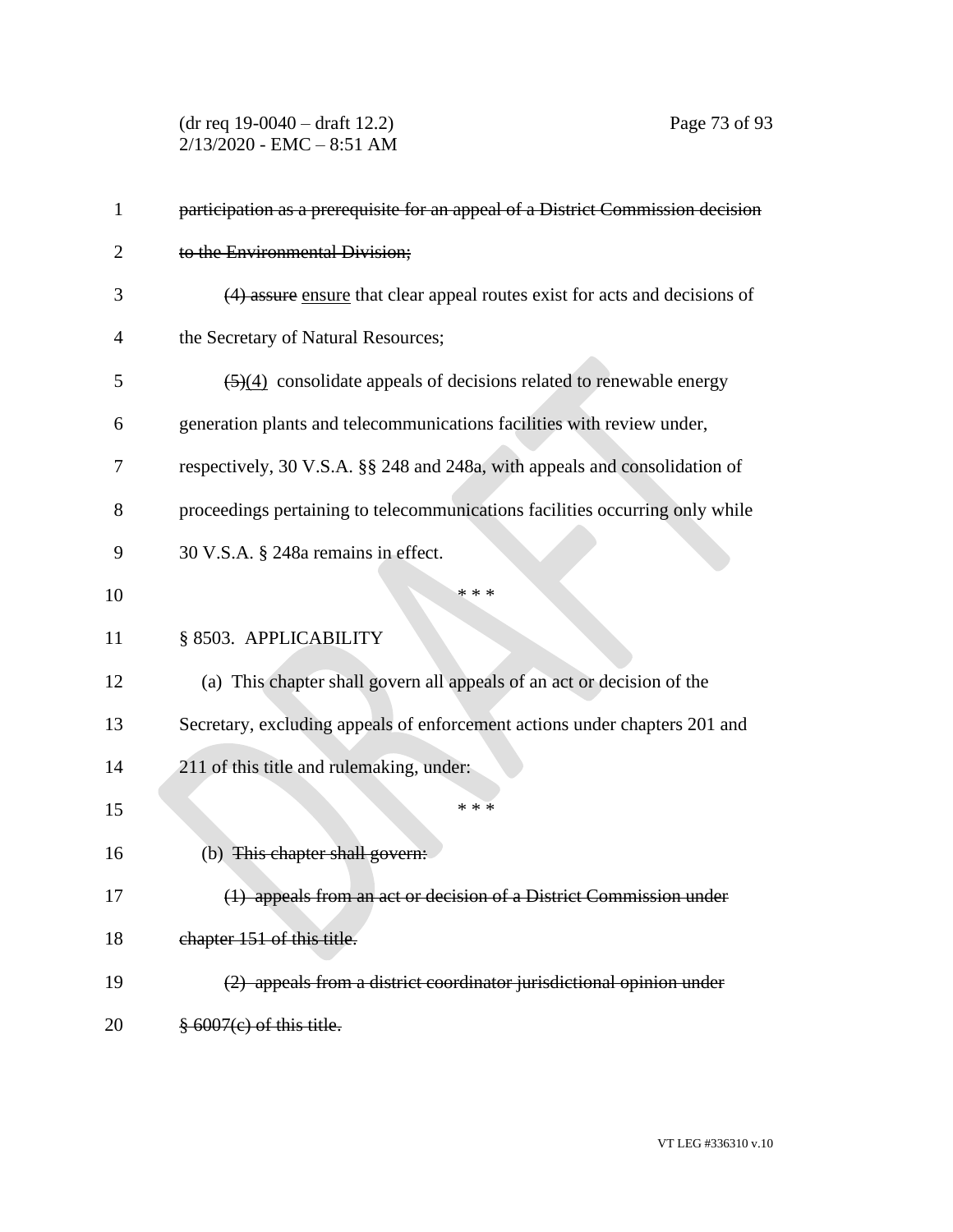(dr req 19-0040 – draft 12.2) Page 74 of 93 2/13/2020 - EMC – 8:51 AM

| 1              | (3) appeals from findings of fact and conclusions of law issued by the            |
|----------------|-----------------------------------------------------------------------------------|
| $\overline{2}$ | Natural Resources Board in its review of a designated growth center for           |
| 3              | conformance with the criteria of subsection 6086(a) of this title, pursuant to    |
| 4              | authority granted at 24 V.S.A. § 2793e(f). [Repealed.]                            |
| 5              | * * *                                                                             |
| 6              | § 8504. APPEALS TO THE ENVIRONMENTAL DIVISION                                     |
| 7              | (a) Act 250 and Agency appeals. Within 30 days of the date of the act or          |
| 8              | decision, any person aggrieved by an act or decision of the Secretary, a District |
| 9              | Commission, or a district coordinator under the provisions of law listed in       |
| 10             | section 8503 of this title, or any party by right, may appeal to the              |
| 11             | Environmental Division, except for an act or decision of the Secretary under      |
| 12             | subdivision 6086b(3)(E) of this title or governed by section 8506 of this title.  |
| 13             | * * *                                                                             |
| 14             | (c) Notice of the filing of an appeal.                                            |
| 15             | (1) Upon filing an appeal from an act or decision of the District                 |
| 16             | Commission, the appellant shall notify all parties who had party status as of the |
| 17             | end of the District Commission proceeding, all friends of the Commission, and     |
| 18             | the Natural Resources Board that an appeal is being filed. In addition, the       |
| 19             | appellant shall publish notice not more than 10 days after providing notice as    |
| 20             | required under this subsection, at the appellant's expense, in a newspaper of     |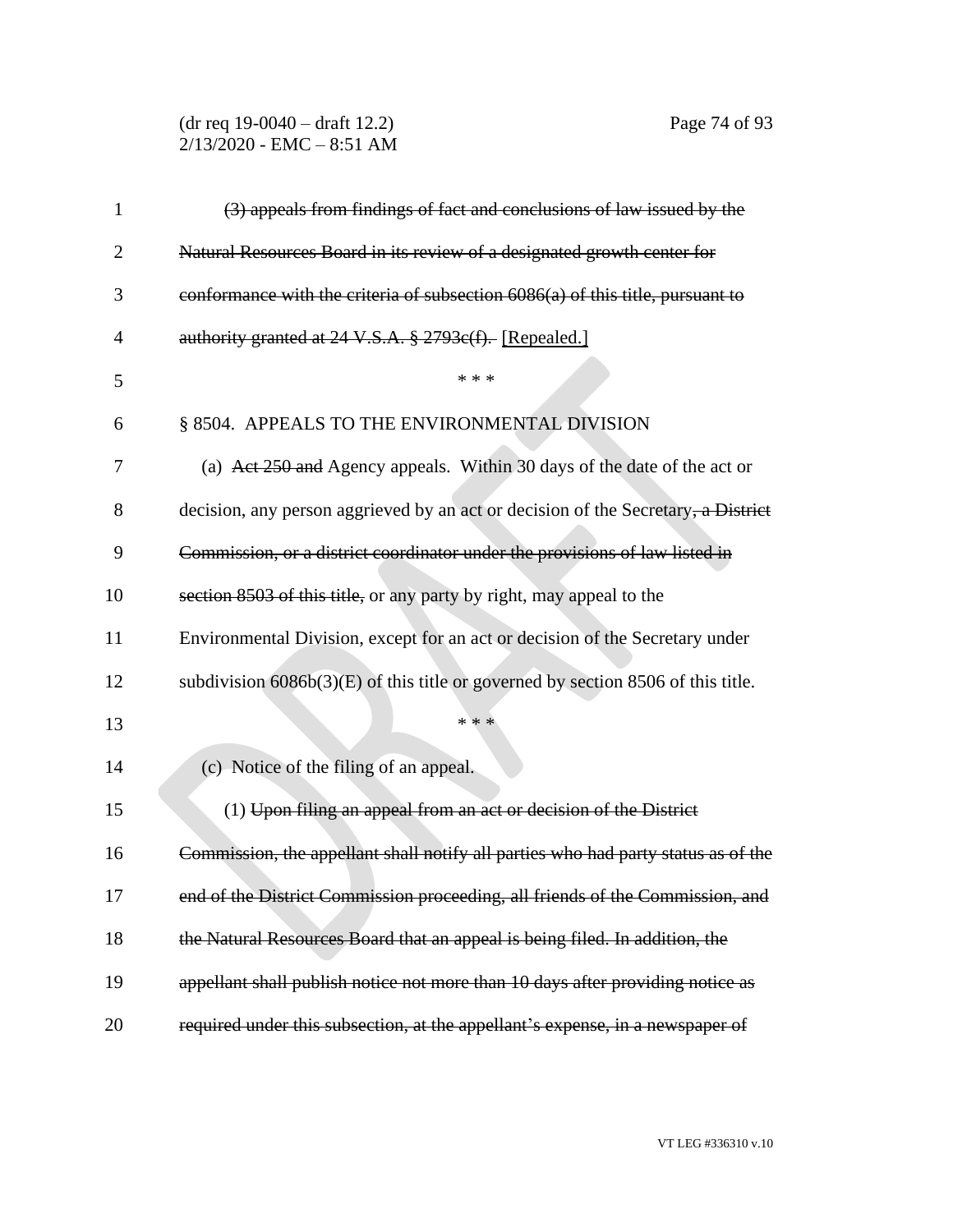general circulation in the area of the project which is the subject of the decision.

 (2) Upon the filing of an appeal from the act or decision of the Secretary under the provisions of law listed in section 8503 of this title, the appellant shall provide notice of the filing of an appeal to the following persons: the applicant before the Agency of Natural Resources, if other than the appellant; the owner of the land where the project is located if the applicant is not the owner; the municipality in which the project is located; the municipal and regional planning commissions for the municipality in which the project is located; if the project site is located on a boundary, any adjacent Vermont municipality and the municipal and regional planning commissions for that municipality; any State agency affected; the solid waste management district in which the project is located, if the project constitutes a facility pursuant to subdivision 6602(10) of this title; all persons required to receive notice of receipt of an application or notice of the issuance of a draft permit; and all persons on any mailing list for the decision involved. In addition, the appellant shall publish notice not more than 10 days after providing notice as required under this subsection, at the appellant's expense, in a newspaper of general circulation in the area of the project which is the subject of the decision.  $(3)(2)$  In the case of appeals under 24 V.S.A. chapter 117, notice shall be as required under 24 V.S.A. § 4471.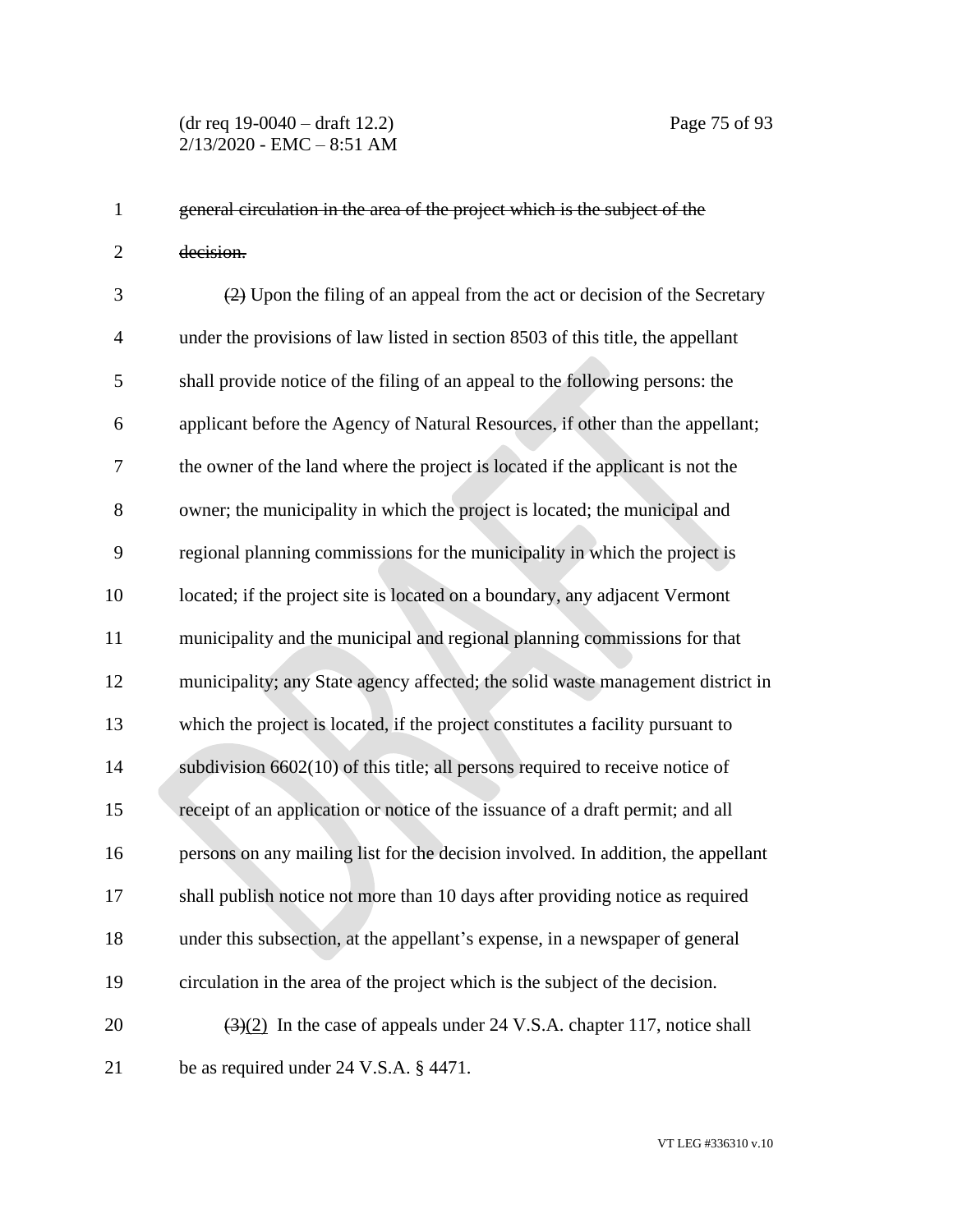| 1  | (d) Requirement to participate before the District Commission or the              |
|----|-----------------------------------------------------------------------------------|
| 2  | Secretary.                                                                        |
| 3  | (1) Participation before District Commission. An aggrieved person shall           |
| 4  | not appeal an act or decision that was made by a District Commission unless       |
| 5  | the person was granted party status by the District Commission pursuant to        |
| 6  | subdivision $6085(c)(1)(E)$ of this title, participated in the proceedings before |
| 7  | the District Commission, and retained party status at the end of the District     |
| 8  | Commission proceedings. In addition, the person may only appeal those issues      |
| 9  | under the criteria with respect to which the person was granted party status.     |
| 10 | However, notwithstanding these limitations, an aggrieved person may appeal        |
| 11 | an act or decision of the District Commission if the Environmental judge          |
| 12 | determines that:                                                                  |
| 13 | (A) there was a procedural defect that prevented the person from                  |
| 14 | obtaining party status or participating in the proceeding;                        |
| 15 | (B) the decision being appealed is the grant or denial of party status;           |
| 16 | Θr                                                                                |
| 17 | (C) some other condition exists which would result in manifest                    |
| 18 | injustice if the person's right to appeal was disallowed.                         |
| 19 | (2) Participation before the Secretary.                                           |
| 20 | (A) An aggrieved person shall not appeal an act or decision of the                |
| 21 | Secretary unless the person submitted to the Secretary a written comment          |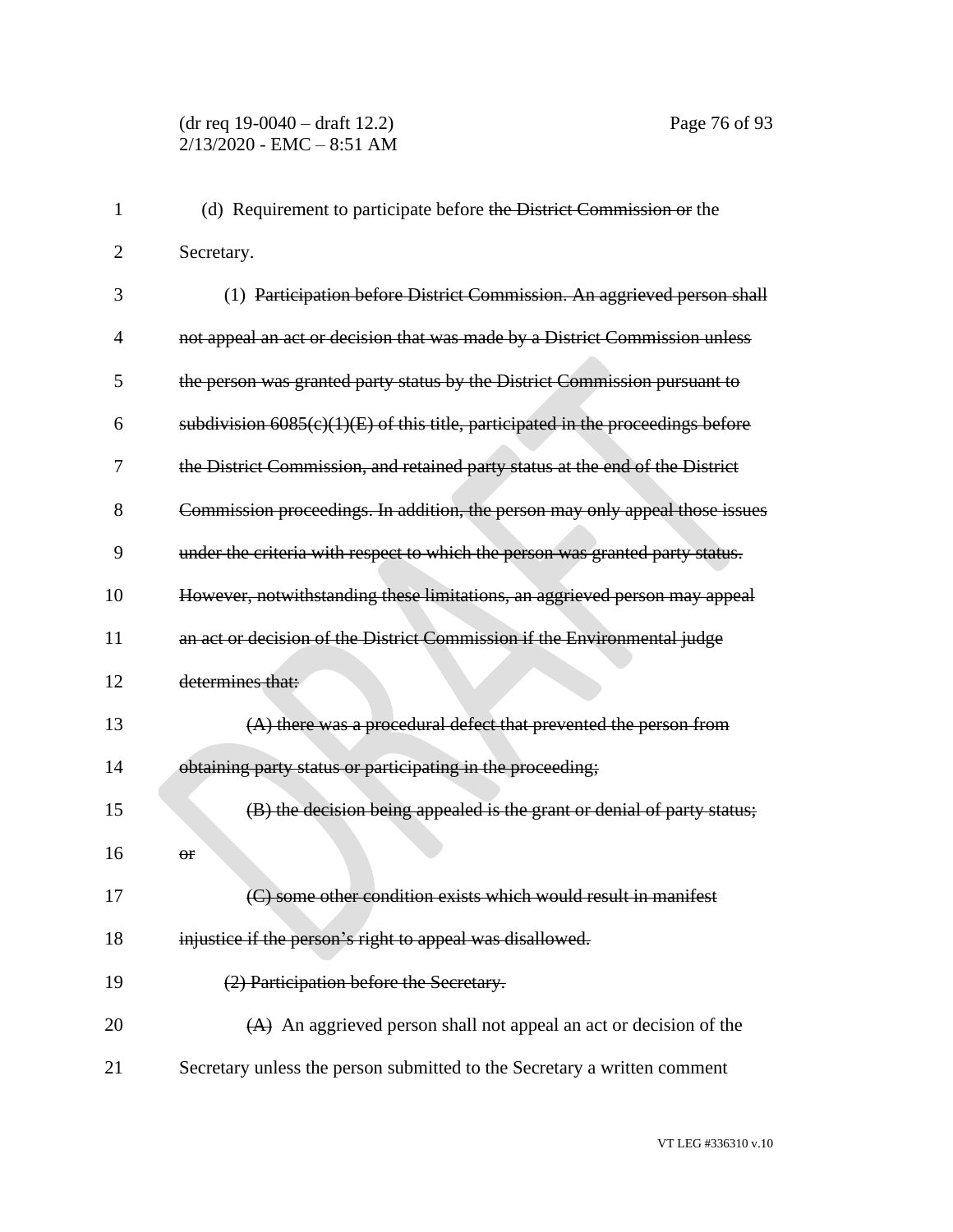## (dr req 19-0040 – draft 12.2) Page 77 of 93  $2/13/2020$  - EMC - 8:51 AM

| $\mathbf{1}$   | during the comment period or an oral comment at the public meeting                           |
|----------------|----------------------------------------------------------------------------------------------|
| $\overline{2}$ | conducted by the Secretary. In addition, the person may only appeal issues                   |
| 3              | related to the person's comment to the Secretary.                                            |
| 4              | $\overline{(i)(A)}$ To be sufficient for the purpose of appeal, a comment to the             |
| 5              | Secretary shall identify each reasonably ascertainable issue with enough                     |
| 6              | particularity so that a meaningful response can be provided.                                 |
| 7              | $\overline{(ii)(B)}$ The appellant shall identify each comment that the                      |
| 8              | appellant submitted to the Secretary that identifies or relates to an issue raised           |
| 9              | in his or her appeal.                                                                        |
| 10             | $(iii)(C)$ A person moving to dismiss an appeal or an issue raised                           |
| 11             | by an appeal pursuant to this subdivision $(A)(1)$ shall have the burden to prove            |
| 12             | that the requirements of this subdivision $(A)(1)$ are not satisfied.                        |
| 13             | $\overline{(B)(2)}$ Notwithstanding the limitations of subdivision $\overline{(2)(A)(1)}$ of |
| 14             | this subsection, an aggrieved person may appeal an act or decision of the                    |
| 15             | Secretary if the Environmental judge determines that:                                        |
| 16             | $\overline{(i)(A)}$ there was a procedural defect that prevented the person                  |
| 17             | from commenting during the comment period or at the public meeting or                        |
| 18             | otherwise participating in the proceeding;                                                   |
| 19             | $\overline{(ii)(B)}$ the Secretary did not conduct a comment period and did not              |
| 20             | hold a public meeting;                                                                       |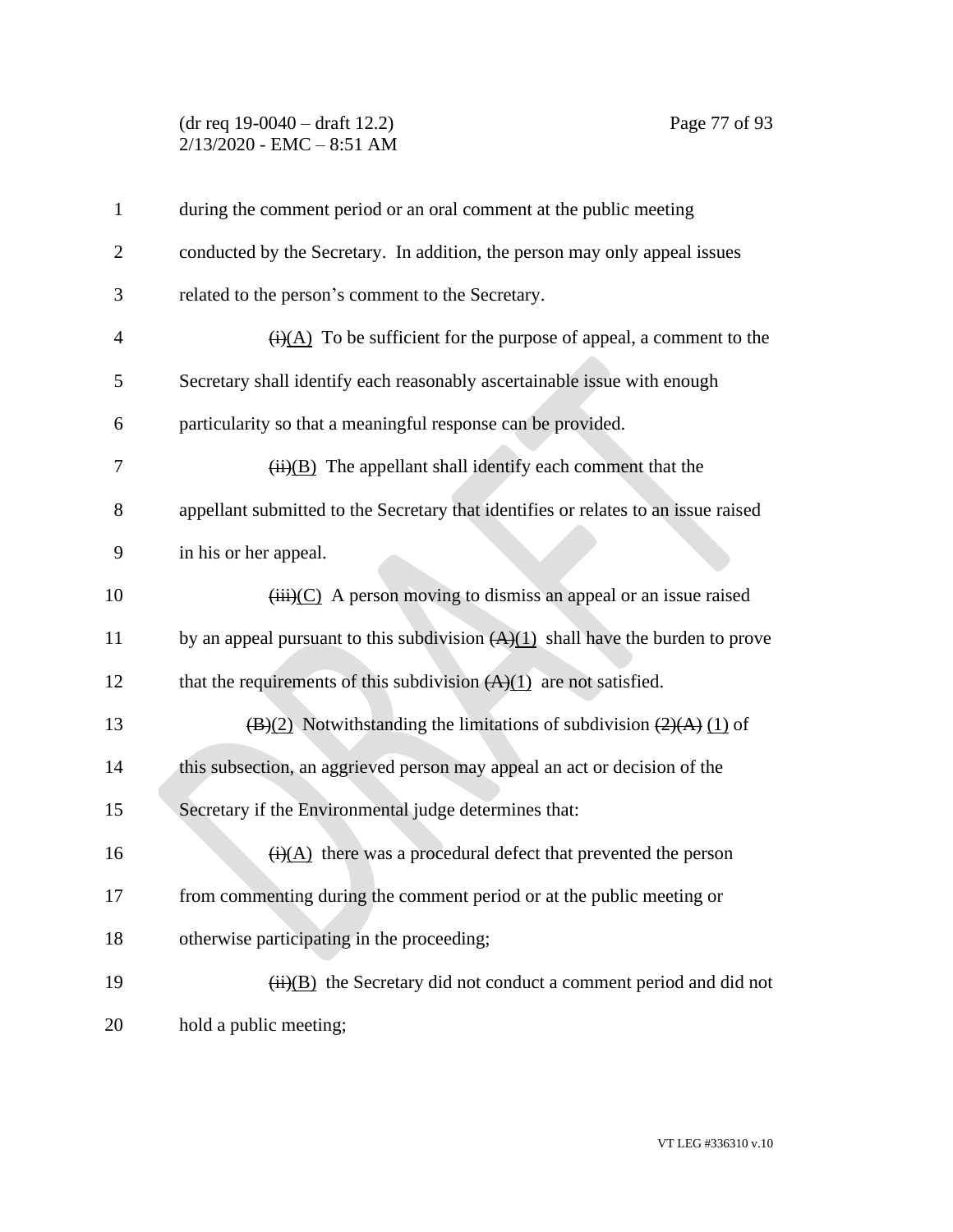## (dr req 19-0040 – draft 12.2) Page 78 of 93 2/13/2020 - EMC – 8:51 AM

| 1              | $\overrightarrow{(\text{iii})}$ (C) the person demonstrates that an issue was not reasonably |
|----------------|----------------------------------------------------------------------------------------------|
| $\overline{2}$ | ascertainable during the review of an application or other request that led to the           |
| 3              | Secretary's act or decision; or                                                              |
| $\overline{4}$ | $\overline{(iv)(D)}$ some other condition exists which would result in manifest              |
| 5              | injustice if the person's right to appeal was disallowed.                                    |
| 6              | (e) Act 250 jurisdictional determinations by a district coordinator.                         |
| 7              | (1) The appellant shall provide notice of the filing of an appeal to each                    |
| 8              | person entitled to notice under subdivisions $6085(c)(1)(A)$ through (D) of this             |
| 9              | title, to each person on an approved subdivision 6085(c)(1)(E) list, and to the              |
| 10             | <b>Natural Resources Board.</b>                                                              |
| 11             | (2) Failure to appeal within the time required under subsection (a) of this                  |
| 12             | section shall render the decision of the district coordinator under subsection               |
| 13             | $6007(c)$ of this title the final determination regarding jurisdiction under chapter         |
| 14             | 151 of this title unless the underlying jurisdictional opinion was not properly              |
| 15             | served on persons listed in subdivisions 6085(c)(1)(A) through (D) of this title             |
| 16             | and on persons on a subdivision $6085(c)(1)(E)$ list approved under subsection               |
| 17             | $6007(c)$ of this title.                                                                     |
| 18             | $(f)$ Stays.                                                                                 |
| 19             | (1) The filing of an appeal shall automatically stay the act or decision in                  |
| 20             | the following situations:                                                                    |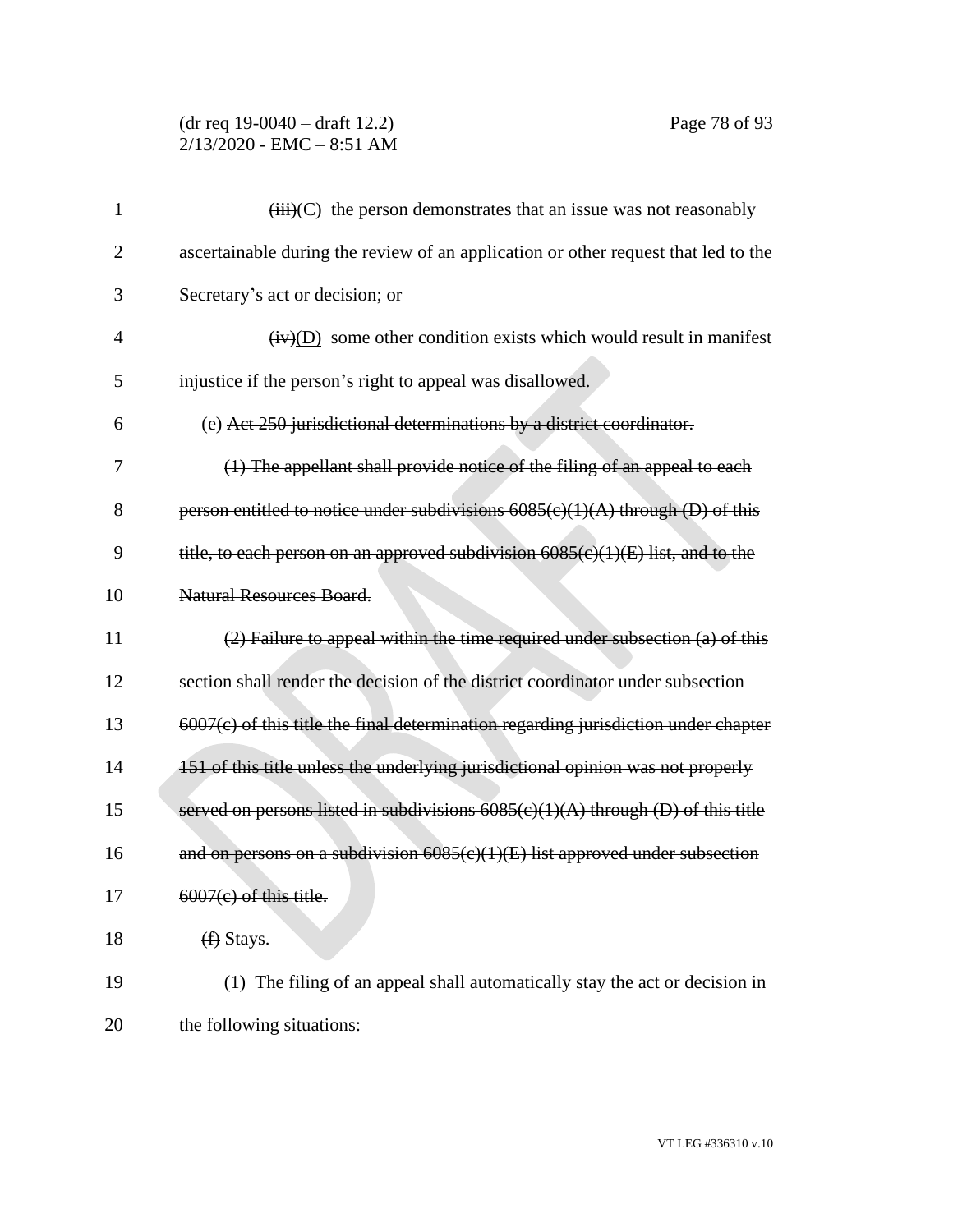| $\mathbf{1}$ | (A) acts or decisions involving stream alteration permits or shoreline                  |
|--------------|-----------------------------------------------------------------------------------------|
| 2            | encroachment permits issued by the Secretary;                                           |
| 3            | (B) the denial of interested person status by a board of adjustment,                    |
| 4            | planning commission, or development review board.                                       |
| 5            | (2) Upon petition by a party or upon its own motion for a stay of an act                |
| 6            | or decision, the Environmental Division shall perform the initial review of the         |
| 7            | request and may grant a stay. Any decision under this subsection to issue a stay        |
| 8            | shall be subject to appeal to the Supreme Court according to the Rules of               |
| 9            | Appellate Procedure.                                                                    |
| 10           | $\frac{f(g)(f)}{g(f)}$ Consolidated appeals. The Environmental Division may consolidate |
| 11           | or coordinate different appeals where those appeals all relate to the same              |
| 12           | project.                                                                                |
| 13           | $\frac{h(x)}{g}$ De novo hearing. The Environmental Division, applying the              |
| 14           | substantive standards that were applicable before the tribunal appealed from,           |
| 15           | shall hold a de novo hearing on those issues which have been appealed, except           |
| 16           | in the case of:                                                                         |
| 17           | (1) a decision being appealed on the record pursuant to 24 V.S.A.                       |
| 18           | chapter 117;                                                                            |
| 19           | (2) a decision of the Commissioner of Forests, Parks and Recreation                     |
| 20           | under section 2625 of this title being appealed on the record, in which case the        |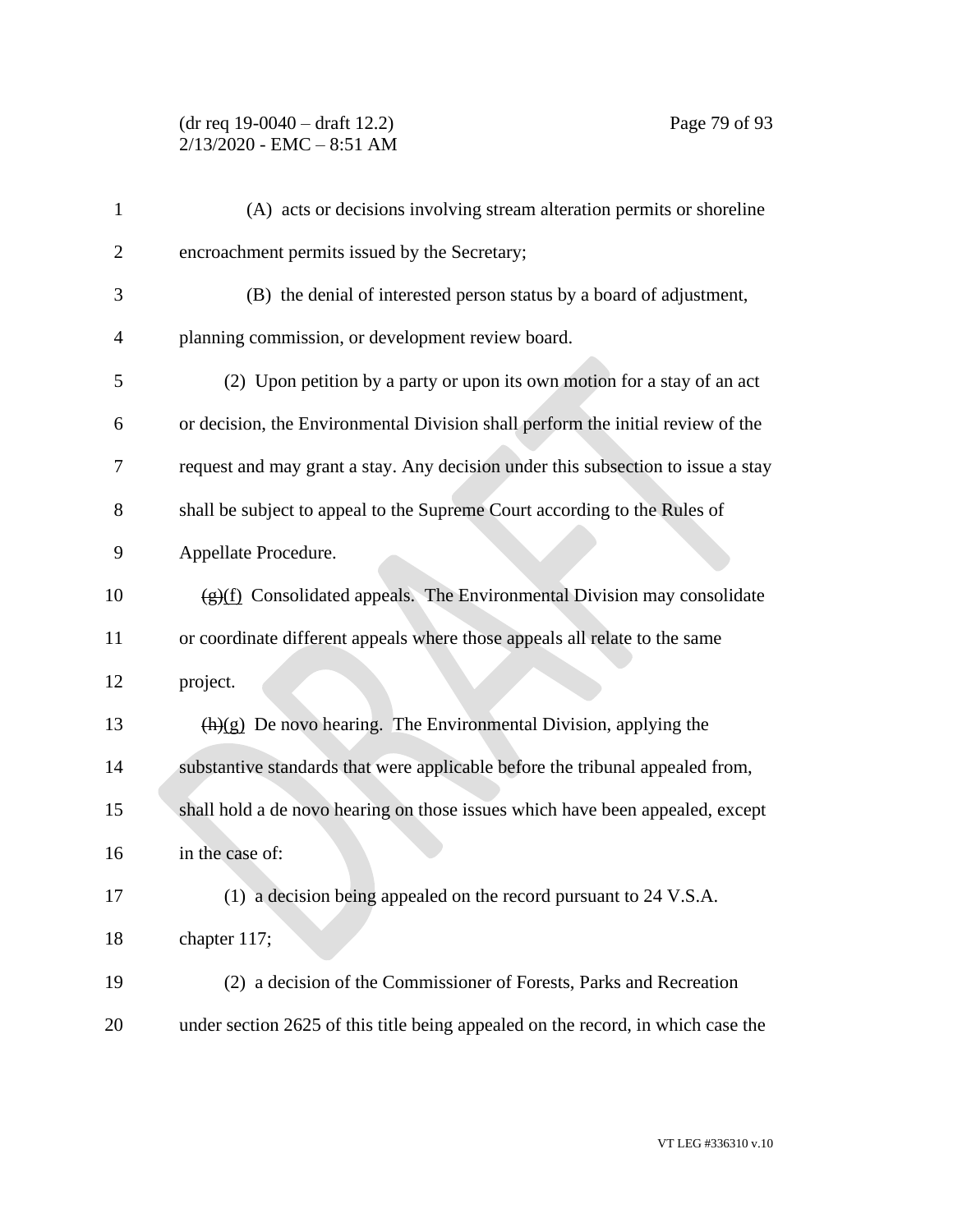(dr req 19-0040 – draft 12.2) Page 80 of 93  $2/13/2020$  - EMC - 8:51 AM

| $\mathbf{1}$   | court shall affirm the decision, unless it finds that the Commissioner did not         |
|----------------|----------------------------------------------------------------------------------------|
| $\overline{2}$ | have reasonable grounds on which to base the decision.                                 |
| 3              | (i) Deference to Agency technical determinations. In the                               |
| $\overline{4}$ | adjudication of appeals relating to land use permits under chapter 151 of this         |
| 5              | title, technical determinations of the Secretary shall be accorded the same            |
| 6              | deference as they are accorded by a District Commission under subsection               |
| 7              | $6086(d)$ of this title.                                                               |
| 8              | $\frac{f(\cdot)}{h}$ Appeals of authorizations or coverage under a general permit. Any |
| 9              | appeal of an authorization or coverage under the terms of a general permit shall       |
| 10             | be limited in scope to whether the permitted activity complies with the terms          |
| 11             | and conditions of the general permit.                                                  |
| 12             | (k)(i) Limitations on appeals. Notwithstanding any other provision of this             |
| 13             | section:                                                                               |
| 14             | (1) there shall be no appeal from a District Commission decision when                  |
| 15             | the Commission has issued a permit and no hearing was requested or held, or            |
| 16             | no motion to alter was filed following the issuance of an administrative               |
| 17             | amendment;                                                                             |
| 18             | $(2)$ , a municipal decision regarding whether a particular application                |
| 19             | qualifies for a recorded hearing under 24 V.S.A. § 4471(b) shall not be subject        |
| 20             | to appeal;                                                                             |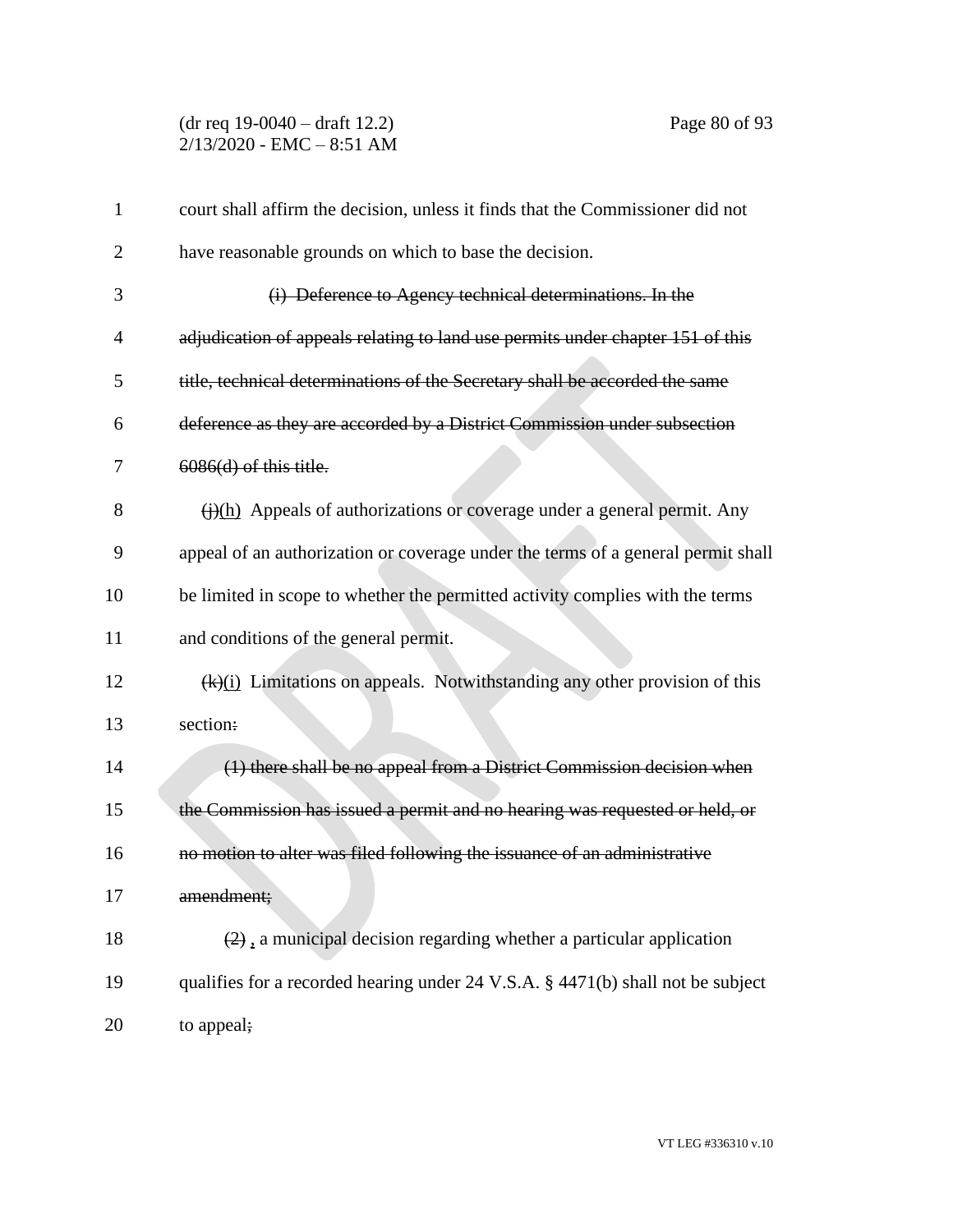(dr req 19-0040 – draft 12.2) Page 81 of 93 2/13/2020 - EMC – 8:51 AM

| $\mathbf{1}$   | (3) if a District Commission issues a partial decision under subsection                |
|----------------|----------------------------------------------------------------------------------------|
| $\overline{2}$ | 6086(b) of this title, any appeal of that decision must be taken within 30 days        |
| 3              | of the date of that decision.                                                          |
| 4              | $\frac{H(x)}{H(x)}$ Representation. The Secretary may represent the Agency of Natural  |
| 5              | Resources in all appeals under this section. The Chair of the Natural                  |
| 6              | Resources Board may represent the Board in any appeal under this section,              |
| 7              | unless the Board directs otherwise. If more than one State agency, other than          |
| 8              | the Board, either appeals or seeks to intervene in an appeal under this section,       |
| 9              | only the Attorney General may represent the interests of those agencies of the         |
| 10             | State in the appeal.                                                                   |
| 11             | $(m)(k)$ Precedent. Prior decisions of the Environmental Board, Water                  |
| 12             | Resources Board, and Waste Facilities Panel shall be given the same weight             |
| 13             | and consideration as prior decisions of the Environmental Division.                    |
| 14             | $\frac{f(n)(1)}{n}$ Intervention. Any person may intervene in a pending appeal if that |
| 15             | person:                                                                                |
| 16             | (1) appeared as a party in the action appealed from and retained party                 |
| 17             | status;                                                                                |
| 18             | $(2)$ is a party by right;                                                             |
| 19             | (3) is the Natural Resources Board;                                                    |
| 20             | $(4)$ is a person aggrieved, as defined in this chapter;                               |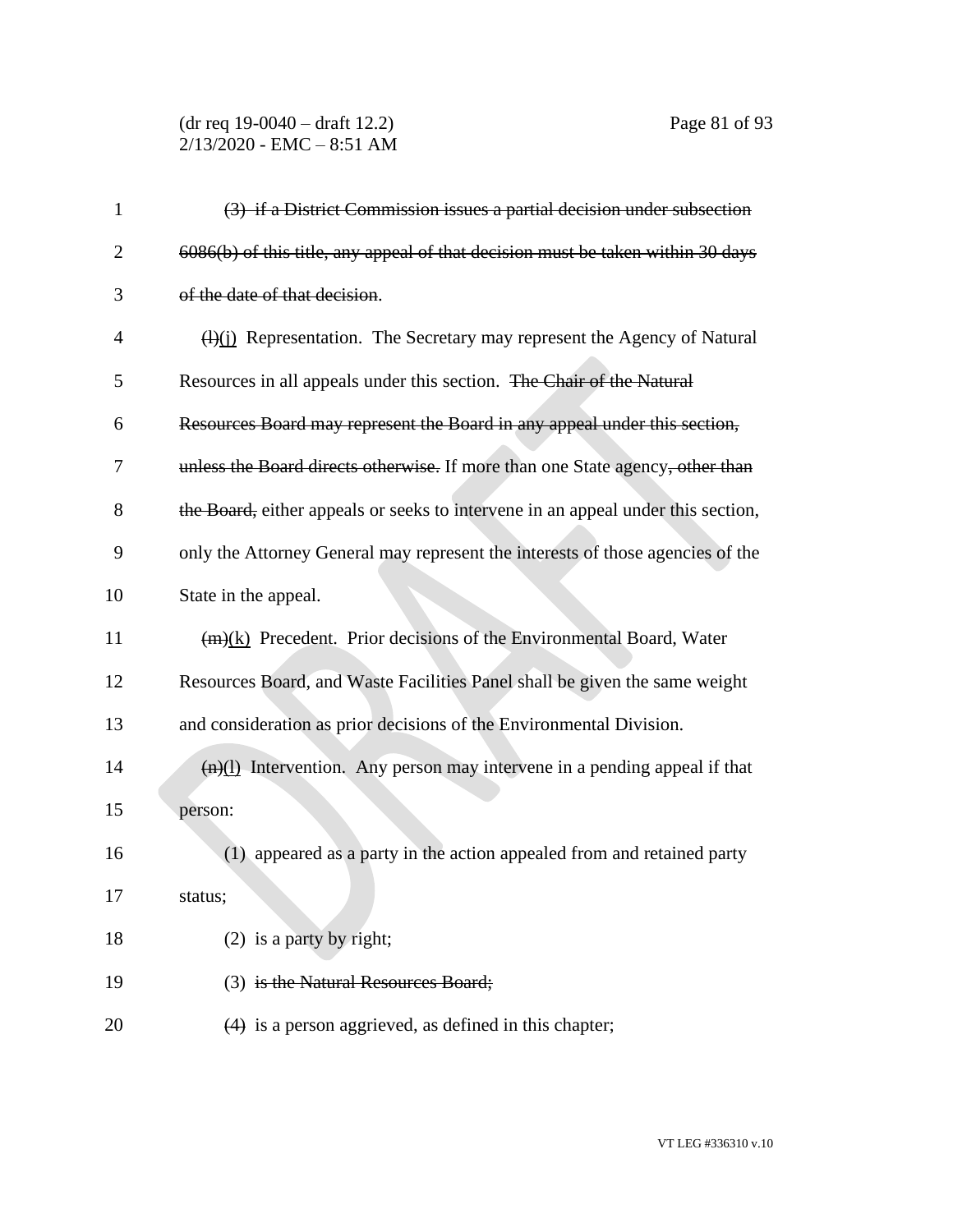(dr req 19-0040 – draft 12.2) Page 82 of 93 2/13/2020 - EMC – 8:51 AM

| $\mathbf{1}$ | $\frac{5(4)}{2}$ qualifies as an "interested person," as established in 24 V.S.A.                               |
|--------------|-----------------------------------------------------------------------------------------------------------------|
| 2            | § 4465, with respect to appeals under 24 V.S.A. chapter 117; or                                                 |
| 3            | $(6)(5)$ meets the standard for intervention established in the Vermont                                         |
| 4            | Rules of Civil Procedure.                                                                                       |
| 5            | $\left(\Theta\right)(m)$ With respect to review of an act or decision of the Secretary                          |
| 6            | pursuant to 3 V.S.A. § 2809, the Division may reverse the act or decision or                                    |
| 7            | amend an allocation of costs to an applicant only if the Division determines                                    |
| 8            | that the act, decision, or allocation was arbitrary, capricious, or an abuse of                                 |
| 9            | discretion. In the absence of such a determination, the Division shall require                                  |
| 10           | the applicant to pay the Secretary all costs assessed pursuant to 3 V.S.A. §                                    |
| 11           | 2809.                                                                                                           |
| 12           | $\frac{(\mathbf{p})(n)}{(\mathbf{p})(n)}$ Administrative record. The Secretary shall certify the administrative |
| 13           | record as defined in chapter 170 of this title and shall transfer a certified copy                              |
| 14           | of that record to the Environmental Division when:                                                              |
| 15           | (1) there is an appeal of an act or decision of the Secretary that is based                                     |
| 16           | on that record; or                                                                                              |
| 17           | (2) there is an appeal of a decision of a District Commission and the                                           |
| 18           | applicant used a decision of the Secretary based on that record to create a                                     |
| 19           | presumption under a criterion of subsection 6086(a) of this title that is at issue                              |
| 20           | in the appeal.                                                                                                  |
|              |                                                                                                                 |

 $***$ 

VT LEG #336310 v.10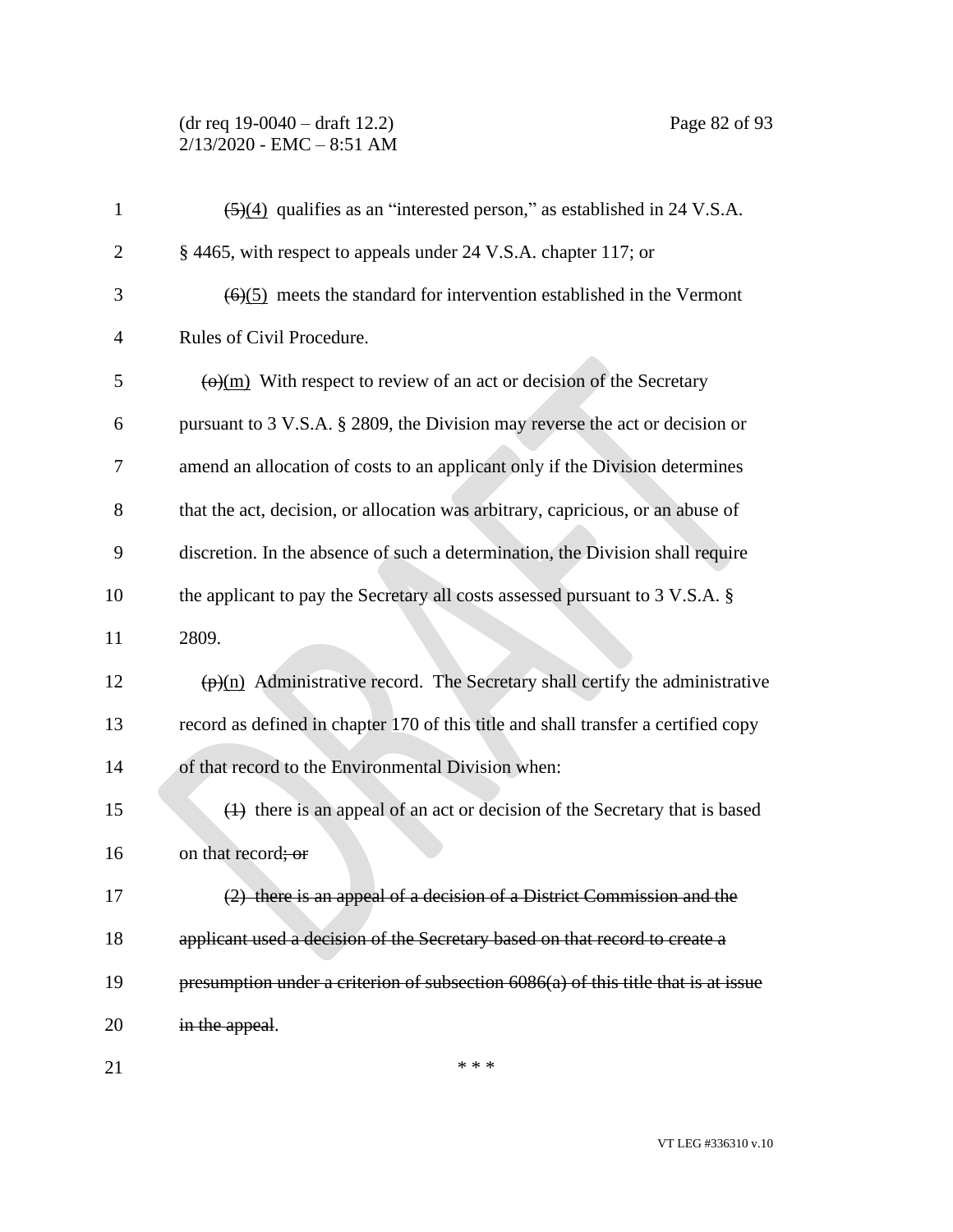|              | $(dr \text{ req } 19-0040 - draft 12.2)$<br>Page 83 of 93<br>$2/13/2020$ - EMC - 8:51 AM |
|--------------|------------------------------------------------------------------------------------------|
| $\mathbf{1}$ | *** Environmental Division ***                                                           |
| 2            | Sec. 11. $4$ V.S.A. $\S$ 34 is amended to read:                                          |
| 3            | § 34. JURISDICTION; ENVIRONMENTAL DIVISION                                               |
| 4            | The Environmental Division shall have:                                                   |
| 5            | (1) jurisdiction of matters arising under 10 V.S.A. chapters 201 and 220;                |
| 6            | and                                                                                      |
| 7            | (2) jurisdiction of matters arising under 24 V.S.A. chapter 61,                          |
| 8            | subchapter 12 and chapter $117$ ; and                                                    |
| 9            | (3) original jurisdiction to revoke permits under 10 V.S.A. chapter 151.                 |
| 10           | * * * River Permits * * *                                                                |
| 11           | Sec. 12. 10 V.S.A. $\S$ 754 is amended to read:                                          |
| 12           | § 754. FLOOD HAZARD AREA RULES; USES EXEMPT FROM                                         |
| 13           | MUNICIPAL REGULATION                                                                     |
| 14           | (a) Rulemaking authority.                                                                |
| 15           | (1) On or before November 1, 2014, the Secretary shall adopt rules                       |
| 16           | pursuant to 3 V.S.A. chapter 25 that establish requirements for the issuance             |
| 17           | and enforcement of permits applicable to:                                                |
| 18           | $\overline{(i)(A)}$ uses exempt from municipal regulation that are located               |
| 19           | within a flood hazard area or river corridor of a municipality that has adopted a        |
| 20           | flood hazard bylaw or ordinance under 24 V.S.A. chapter 117; and                         |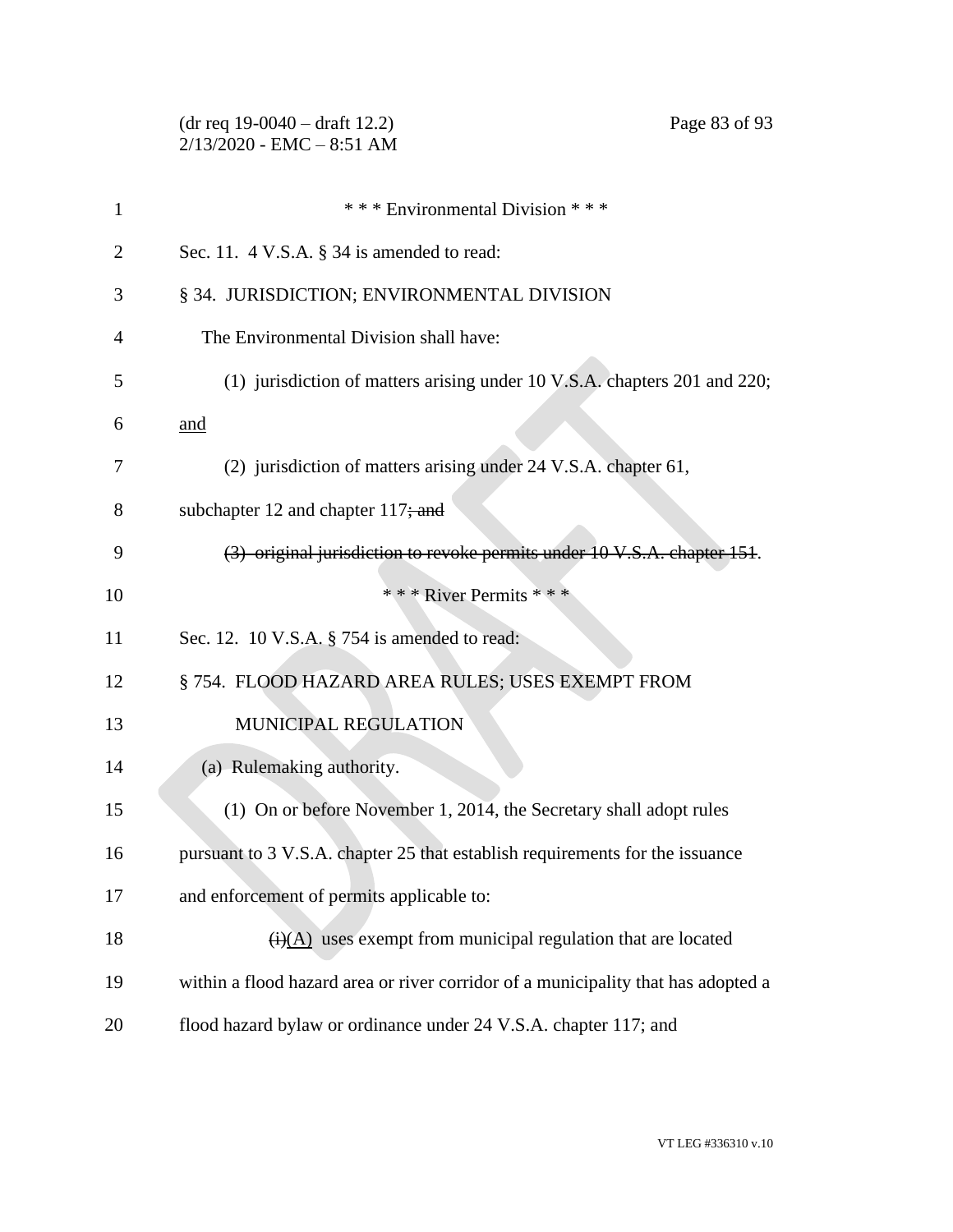(dr req 19-0040 – draft 12.2) Page 84 of 93 2/13/2020 - EMC – 8:51 AM

| $\mathbf{1}$   | $\overline{(ii)(B)}$ State-owned and State-operated institutions and facilities           |
|----------------|-------------------------------------------------------------------------------------------|
| $\overline{2}$ | that are located within a flood hazard area or river corridor.                            |
| 3              | (2) On or before November 1, 2022, the Secretary shall adopt rules                        |
| 4              | pursuant to 3 V.S.A. chapter 25 that designate highest priority river corridors           |
| 5              | and establish requirements for the issuance and enforcement of permits                    |
| 6              | applicable to uses located in highest priority river corridors. Highest priority          |
| 7              | river corridors are those that provide or have the potential to provide critical          |
| 8              | floodwater storage or flood energy dissipation thereby protecting adjacent and            |
| 9              | downstream lands and property that are highly vulnerable to flood-related                 |
| 10             | inundation and erosion.                                                                   |
| 11             | (3) The Secretary shall not adopt rules under this subsection that                        |
| 12             | regulate agricultural activities without the consent of the Secretary of                  |
| 13             | Agriculture, Food and Markets, provided that the Secretary of Agriculture,                |
| 14             | Food and Markets shall not withhold consent under this subdivision when lack              |
| 15             | of such consent would result in the State's noncompliance with the National               |
| 16             | Flood Insurance Program.                                                                  |
| 17             | $\left(\frac{3}{4}\right)$ The Secretary shall seek the guidance of the Federal Emergency |
| 18             | Management Agency in developing and drafting the rules required by this                   |
| 19             | section in order to ensure that the rules are sufficient to meet eligibility              |
| 20             | requirements for the National Flood Insurance Program.                                    |
| 21             | * * *                                                                                     |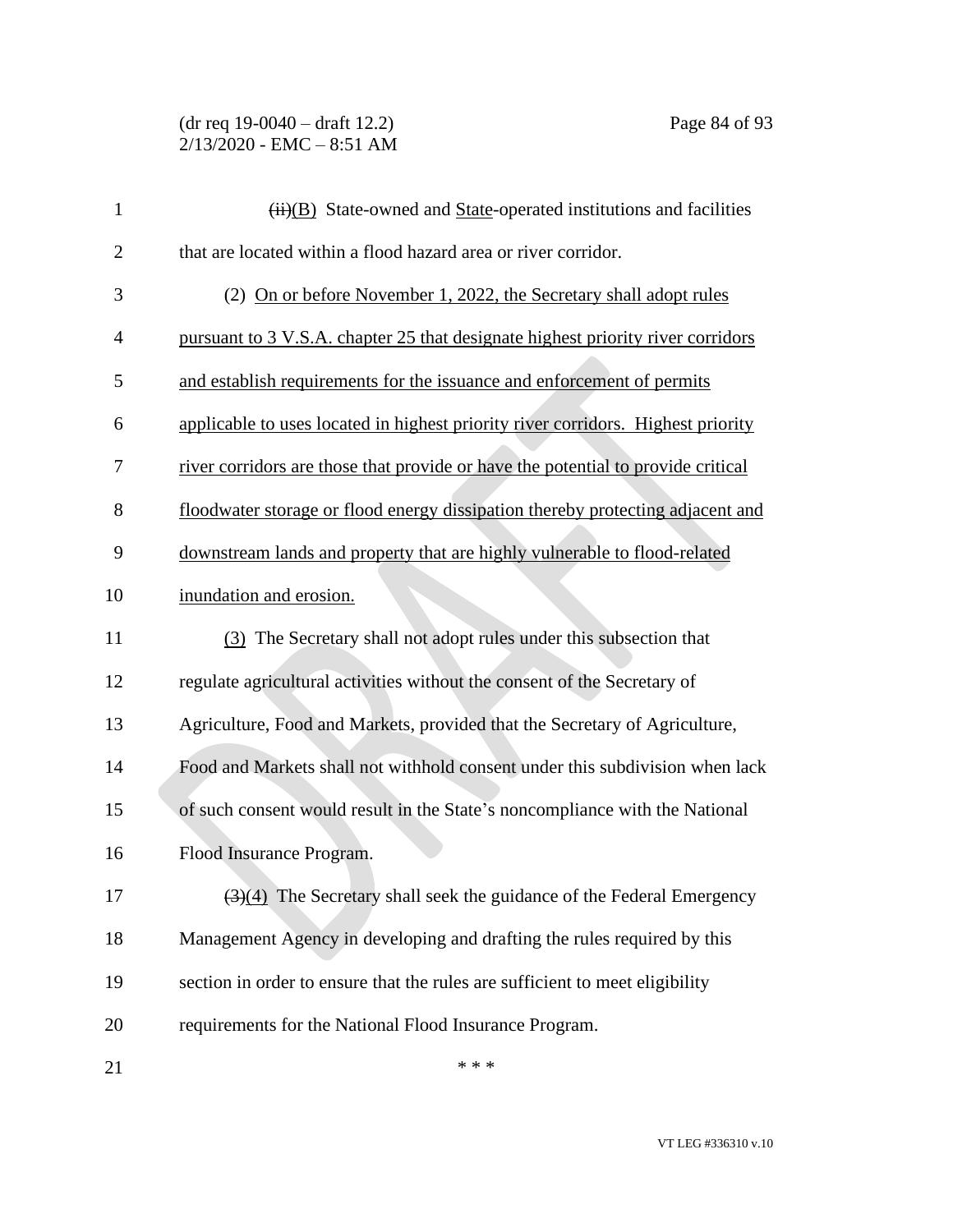## (dr req 19-0040 – draft 12.2) Page 85 of 93 2/13/2020 - EMC – 8:51 AM

| 1              | (d) General permit. The rules authorized by this section may establish           |
|----------------|----------------------------------------------------------------------------------|
| $\overline{2}$ | requirements for a general permit to implement the requirements of this          |
| 3              | section, including authorization under the general permit to conduct a specified |
| 4              | use exempt from municipal regulation subject to regulation under this section    |
| 5              | without notifying or reporting to the Secretary or an agency delegated under     |
| 6              | subsection $(g)$ of this section.                                                |
| 7              | * * *                                                                            |
| 8              | $(f)(1)$ Permit requirement.                                                     |
| 9              | (A) A person shall not commence or conduct a use exempt from                     |
| 10             | municipal regulation in a flood hazard area or river corridor in a municipality  |
| 11             | that has adopted a flood hazard area bylaw or ordinance under 24 V.S.A.          |
| 12             | chapter 117 or commence construction of a State-owned and State-operated         |
| 13             | institution or facility located within a flood hazard area or river corridor,    |
| 14             | without a permit issued under the rules required under subsection (a) of this    |
| 15             | section by the Secretary or by a State agency delegated permitting authority     |
| 16             | under subsection (g) of this section. When an application is filed under this    |
| 17             | section, the Secretary or delegated State agency shall proceed in accordance     |
| 18             | with chapter 170 of this title.                                                  |
| 19             | (B) Beginning on November 1, 2021, a person shall not commence                   |
| 20             | construction of a development or subdivision that is subject to a permit under   |
| 21             | chapter 151 of this title without a permit issued pursuant under the rules       |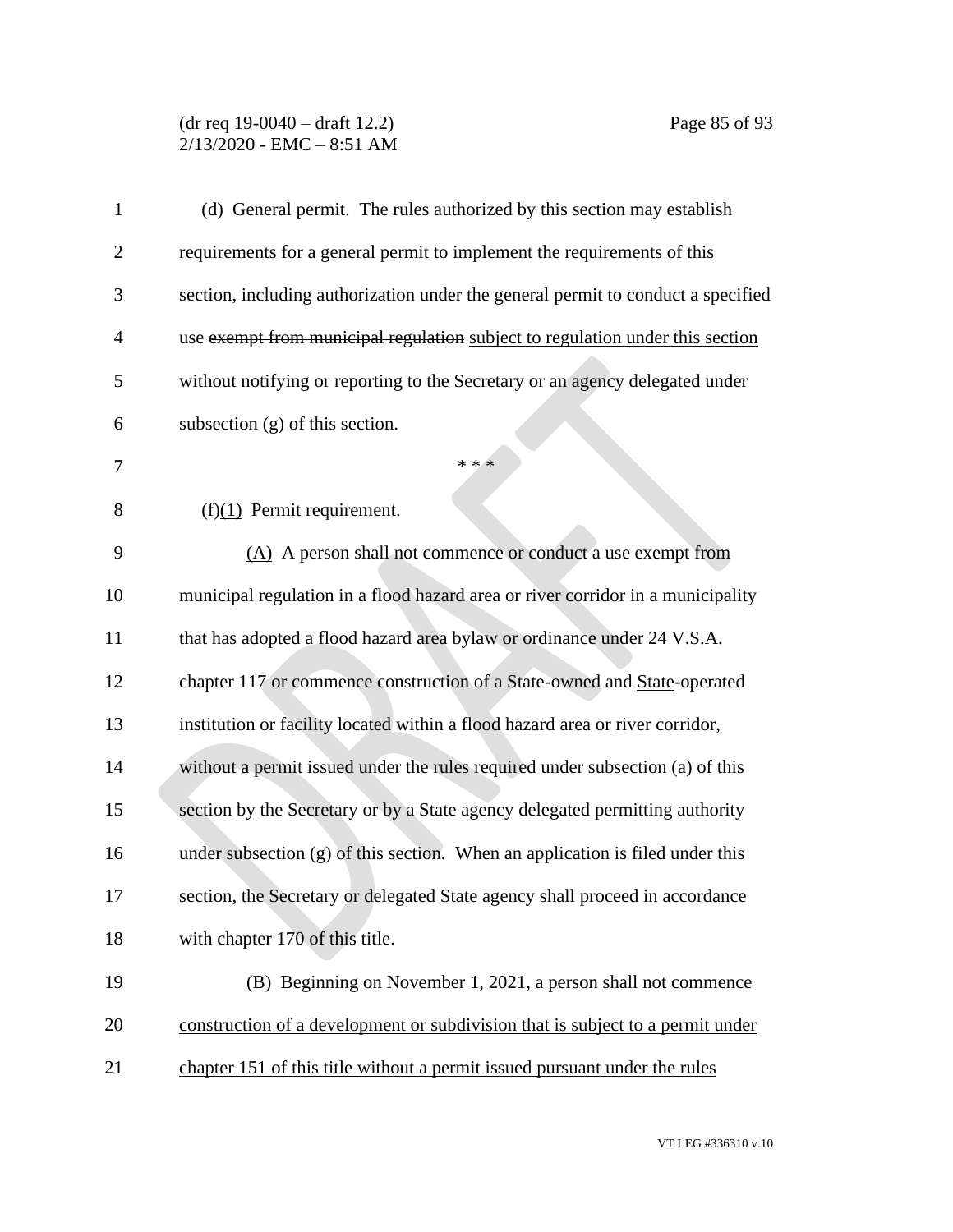(dr req 19-0040 – draft 12.2) Page 86 of 93 2/13/2020 - EMC – 8:51 AM

| $\mathbf{1}$   | required under subsection (a) of this section by the Secretary or by a State     |
|----------------|----------------------------------------------------------------------------------|
| $\overline{2}$ | agency delegated permitting authority under subsection $(g)$ of this section.    |
| 3              | (C) Beginning on November 1, 2023, a person shall not commence or                |
| 4              | conduct a use located in a highest priority river corridor without a permit      |
| 5              | issued pursuant under the rules required under subsection (a) of this section by |
| 6              | the Secretary or by a State agency delegated permitting authority under          |
| 7              | subsection $(g)$ of this section.                                                |
| 8              | *** Racial Equity Review ***                                                     |
| 9              | Sec. 13. IMPACTS ON RACIAL EQUITY AND DIVERSITY; REVIEW                          |
| 10             | (a) Pursuant to the duties and powers established under 3 V.S.A. chapter         |
| 11             | 68, the Executive Director of Racial Equity, in cooperation with the Racial      |
| 12             | Equity Advisory Panel and the Human Rights Commission, shall conduct a           |
| 13             | comprehensive review of the processes, procedures, and language of 10 V.S.A.     |
| 14             | chapter 151 (Act 250) to assess the extent to which Act 250 has contributed to   |
| 15             | adverse impacts on racial equity and diversity within the State. The review      |
| 16             | shall:                                                                           |
| 17             | (1) identify the impacts of acts or decisions made pursuant to Act 250 on        |
| 18             | inequities in home ownership, land ownership, and land distribution within the   |
| 19             | State;                                                                           |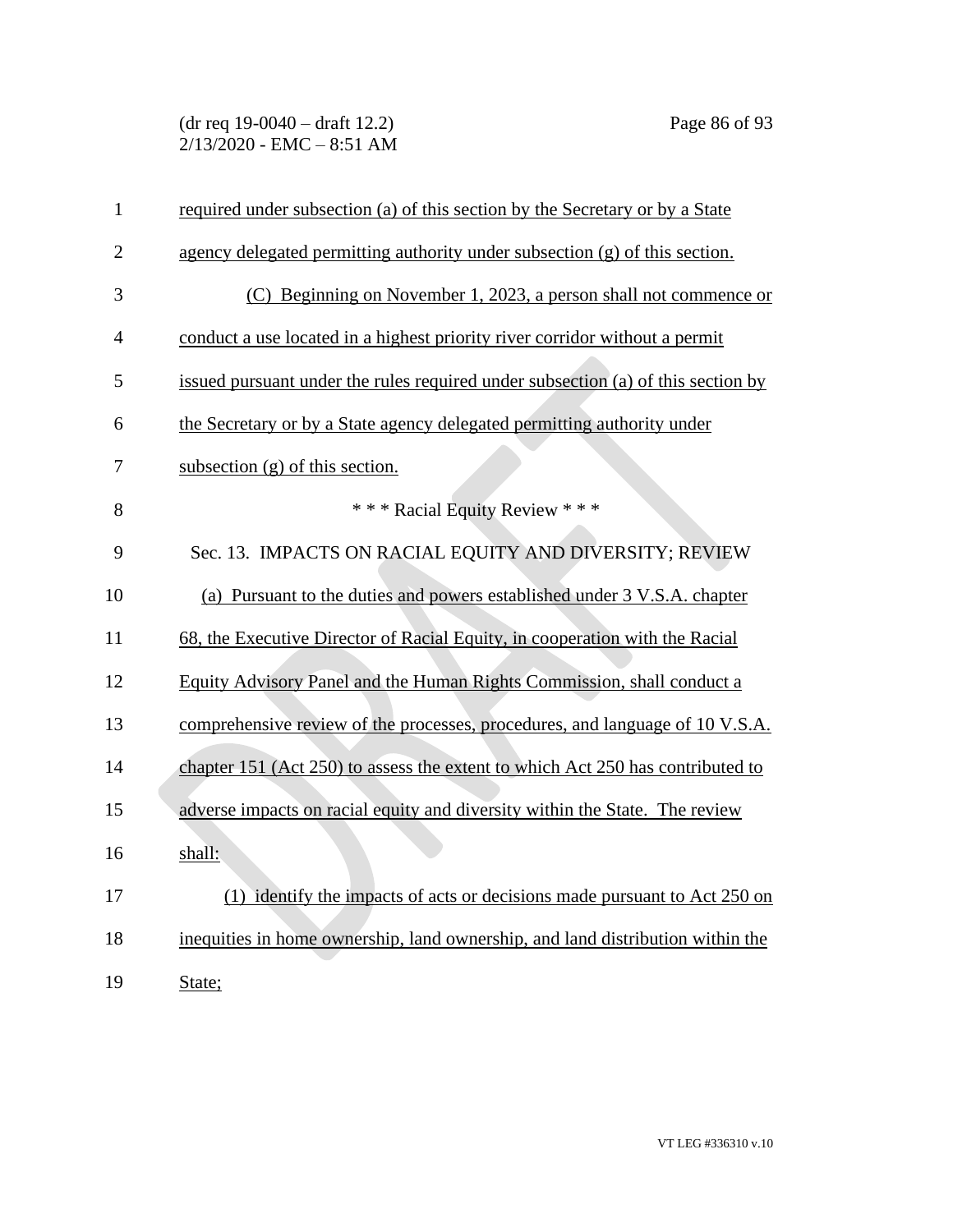(dr req 19-0040 – draft 12.2) Page 87 of 93 2/13/2020 - EMC – 8:51 AM

| $\mathbf{1}$   | measure the extent to which minority populations in the State have<br>(2)      |
|----------------|--------------------------------------------------------------------------------|
| $\overline{2}$ | incurred disproportional environmental impacts due to acts or decisions of the |
| 3              | State pursuant to Act 250;                                                     |
| $\overline{4}$ | (3) assess the capability of the current public participation processes,       |
| 5              | notice requirements, and appointment processes under Act 250 to fairly         |
| 6              | represent the interests of minority populations within the State; and          |
| 7              | (4) recommend legislative changes to Act 250 necessary to achieve the          |
| 8              | goals of racial equity and diversity representation for minority population.   |
| 9              | (b) On or before October 15, 2021, the Executive Director of Racial Equity     |
| 10             | shall report to the General Assembly with its findings and any                 |
| 11             | recommendations for legislative action.                                        |
| 12             | *** Planning Review ***                                                        |
| 13             | Sec. 14. VERMONT REGIONAL AND MUNICIPAL PLANNING REVIEW                        |
| 14             | (a) On or before December 15, 2020, the Natural Resources Board, in            |
| 15             | consultation with the Agency of Commerce and Community Development,            |
| 16             | shall submit a draft report, with recommendations, that addresses:             |
| 17             | (1) How Sec. 7 of 1973 Acts and Resolves No. 85 (Capability and                |
| 18             | Development Plan Findings) should be incorporated into 10 V.S.A. chapter       |
| 19             | 151 and what changes should be made, if any, to the Capability and             |
| 20             | Development Plan Findings.                                                     |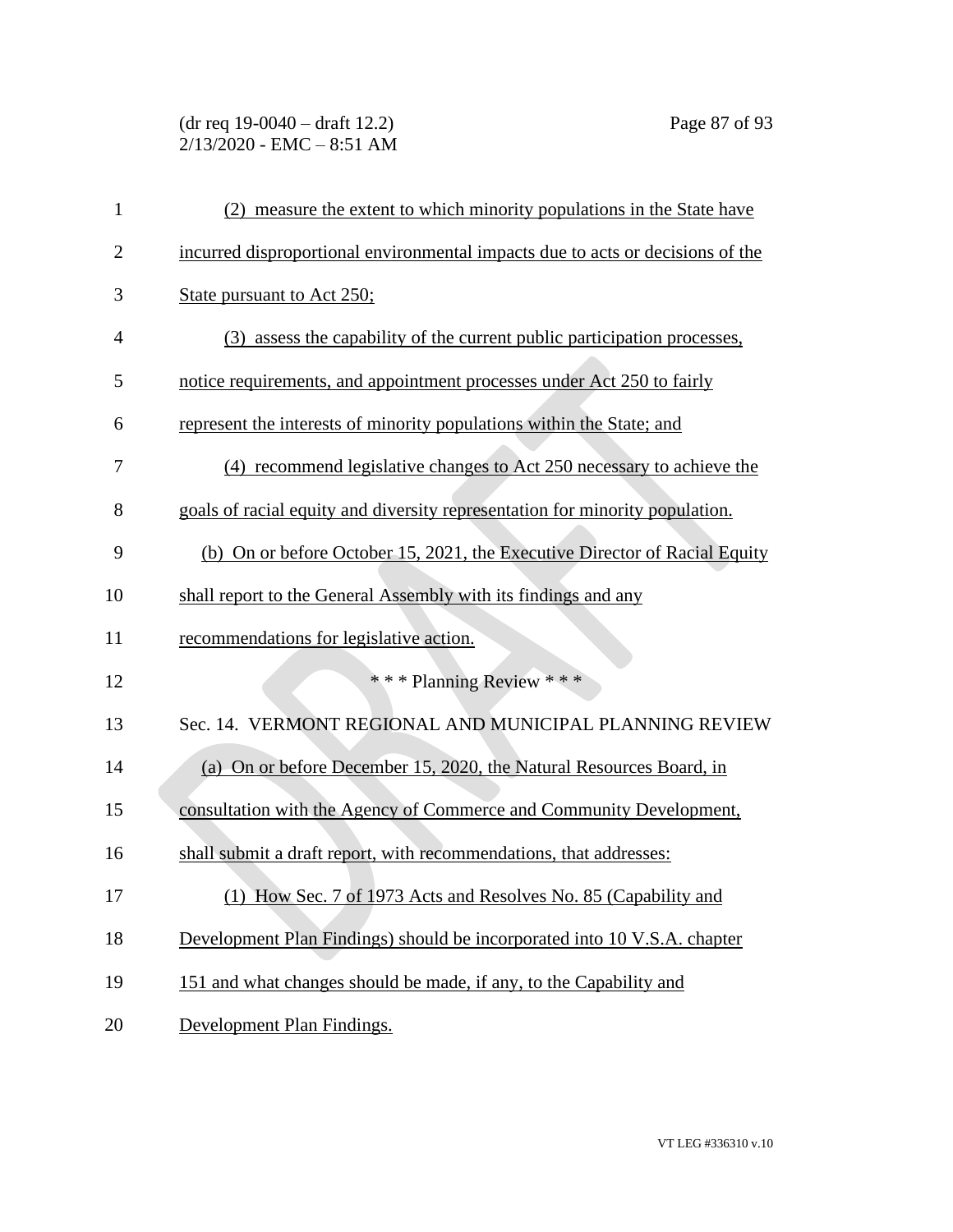(dr req 19-0040 – draft 12.2) Page 88 of 93  $2/13/2020$  - EMC - 8:51 AM

| $\mathbf{1}$   | (2) How the State should update the capability and development plan               |
|----------------|-----------------------------------------------------------------------------------|
| $\overline{c}$ | authorized by 10 V.S.A. chapter 151, subchapter 3. If the recommendation is       |
| 3              | to update the Capabilities and Development Plan, the report shall provide a       |
| $\overline{4}$ | schedule and budget for the proposed update.                                      |
| 5              | (3) How 10 V.S.A. chapter 151 should require the creation of capability           |
| 6              | and development maps. If the recommendation is to require the creation of         |
| 7              | capability and development maps, the report shall identify the resources and      |
| 8              | land uses to be mapped and provide a schedule and budget for the proposed         |
| 9              | update.                                                                           |
| 10             | (4) How Capability and Development Plan Findings, the Capability and              |
| 11             | Development Plan, and capability and development maps would be used in            |
| 12             | permitting under 10 V.S.A. chapter 151 and how these would relate to the          |
| 13             | criteria considered under 10 V.S.A. § 6086(a).                                    |
| 14             | (5) Whether designations of growth centers and new town centers                   |
| 15             | should be appealable. If these designations are appealable, which tribunal        |
| 16             | should hear the appeal.                                                           |
| 17             | (b) The Natural Resources Board shall have a public comment period of at          |
| 18             | least 30 days on the draft report required by subsection (a) of this section. The |
| 19             | Board shall hold at least one public informational meeting on the draft report.   |
| 20             | Notice provided by the Board shall include affected State agencies,               |
| 21             | municipalities, regional planning commissions, the Vermont Planners               |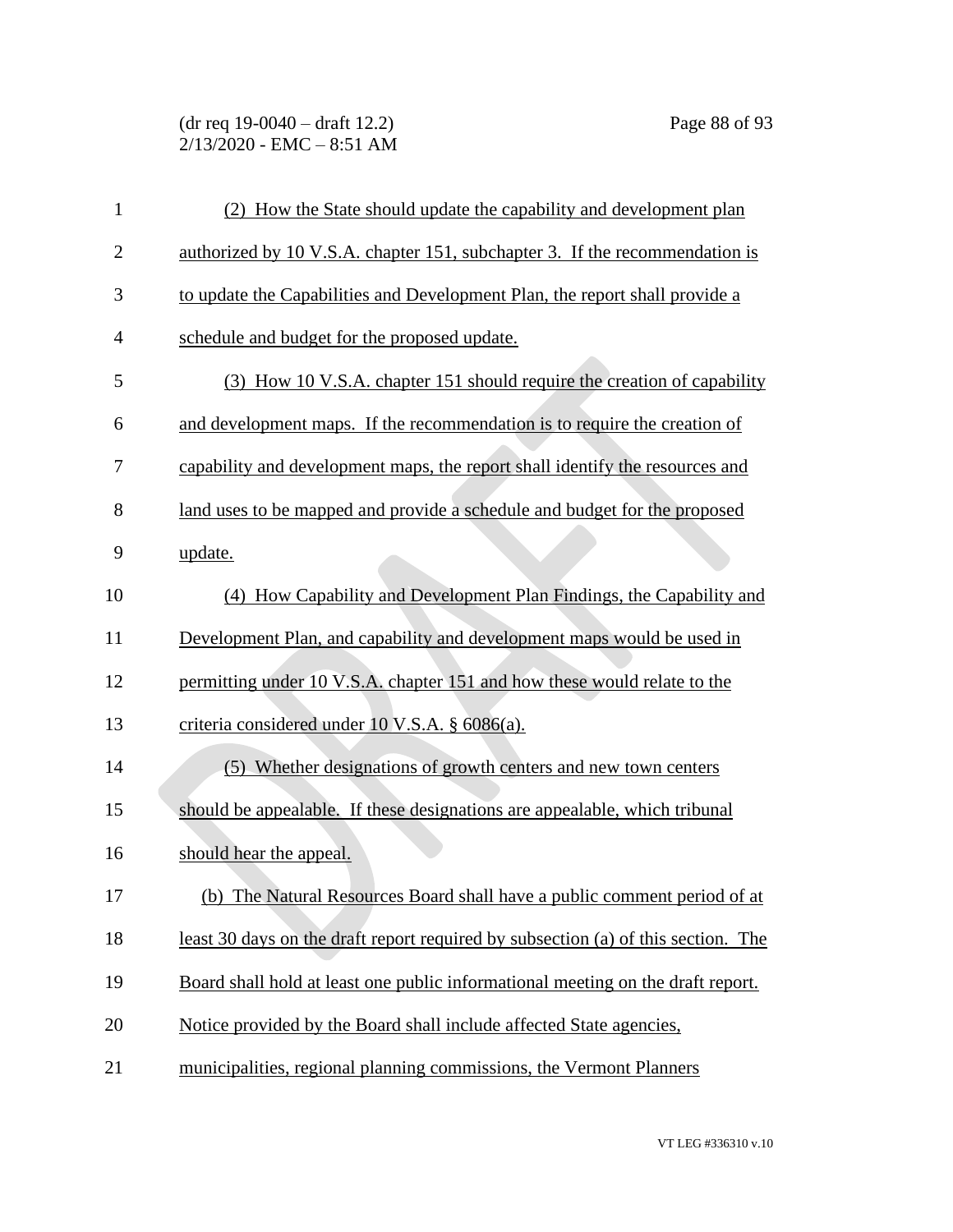(dr req 19-0040 – draft 12.2) Page 89 of 93 2/13/2020 - EMC – 8:51 AM

| $\mathbf{1}$   | Association, the Vermont Planning and Development Association, and other       |
|----------------|--------------------------------------------------------------------------------|
| $\overline{2}$ | interested persons.                                                            |
| 3              | (c) On or before March 1, 2021, the Natural Resources Board shall provide      |
| $\overline{4}$ | a final report to the House Committee on Natural Resources, Fish, and Wildlife |
| 5              | and the Senate Committee on Natural Resources and Energy. The final report     |
| 6              | shall incorporate recommendations from the public engagement process under     |
| 7              | subsection (b) of this section and shall contain a response to stakeholder     |
| 8              | comments as a part of the final report.                                        |
| 9              | *** Revision Authority; Transition; Effective Dates ***                        |
| 10             | Sec. 15. REFERENCES; REVISION AUTHORITY                                        |
| 11             | (a) In 10 V.S.A. § 6001 as amended by Sec. 3 of this act, the Office of        |
| 12             | Legislative Council shall:                                                     |
| 13             | $(1)$ in subdivision $(2)$ , replace the reference to "this act" with the      |
| 14             | specific citation to this act as enacted; and                                  |
| 15             | (2) reorganize and renumber the definitions so that they are in                |
| 16             | alphabetical order and, in the Vermont Statutes Annotated, shall revise all    |
| 17             | cross-references to those definitions accordingly.                             |
| 18             | (b) In 10 V.S.A. § 6086, the Office of Legislative Council shall insert the    |
| 19             | following subsection and subdivision headings:                                 |
| 20             | (1) in subdivision (a)(4): Soil erosion; capacity of land to hold water.       |
| 21             | $(2)$ in subdivision (a)(6): Educational services.                             |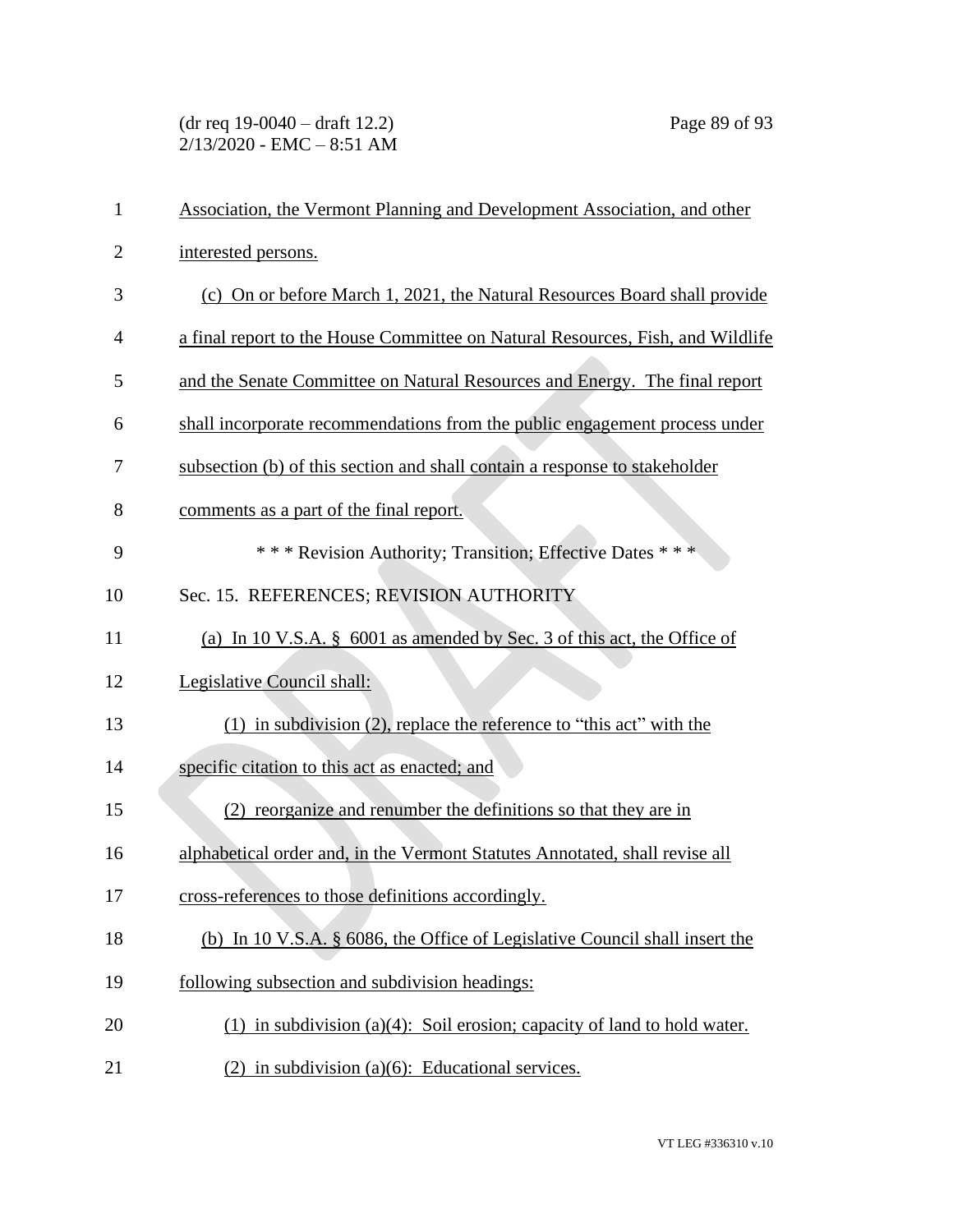(dr req 19-0040 – draft 12.2) Page 90 of 93 2/13/2020 - EMC – 8:51 AM

| $\mathbf{1}$   | $(3)$ in subdivision $(a)(7)$ : Local governmental services.                       |
|----------------|------------------------------------------------------------------------------------|
| $\overline{2}$ | (4) in subsection (b): Partial findings.                                           |
| 3              | (5) in subsection (e): Temporary improvements; film or TV.                         |
| 4              | (6) in subsection (f): Stay of construction.                                       |
| 5              | Sec. 16. CRITERION 8(C) RULEMAKING                                                 |
| 6              | (a) The Natural Resources Board (Board), in consultation with the Agency           |
| 7              | of Natural Resources shall adopt rules to implement the requirements for the       |
| 8              | administration of 10 V.S.A. $\S$ 6086(a)(8)(C). Rules adopted by the Board shall   |
| 9              | include:                                                                           |
| 10             | (1) How forest blocks and connecting habitat are further defined,                  |
| 11             | including their size, location, and function, which may include:                   |
| 12             | (A) information that will be available to the public to determine                  |
| 13             | where forest blocks and connecting habitat are located; or                         |
| 14             | (B) advisory mapping resources, how they will be made available,                   |
| 15             | how they will be used, and how they will be updated.                               |
| 16             | (2) Standards establishing how fragmentation of forest block or                    |
| 17             | connecting habitat is avoided or minimized, which may include steps to             |
| 18             | promote proactive site design of buildings, roadways and driveways, utility        |
| 19             | location, and location relative to existing features such as roads, tree lines and |
| 20             | fence lines.                                                                       |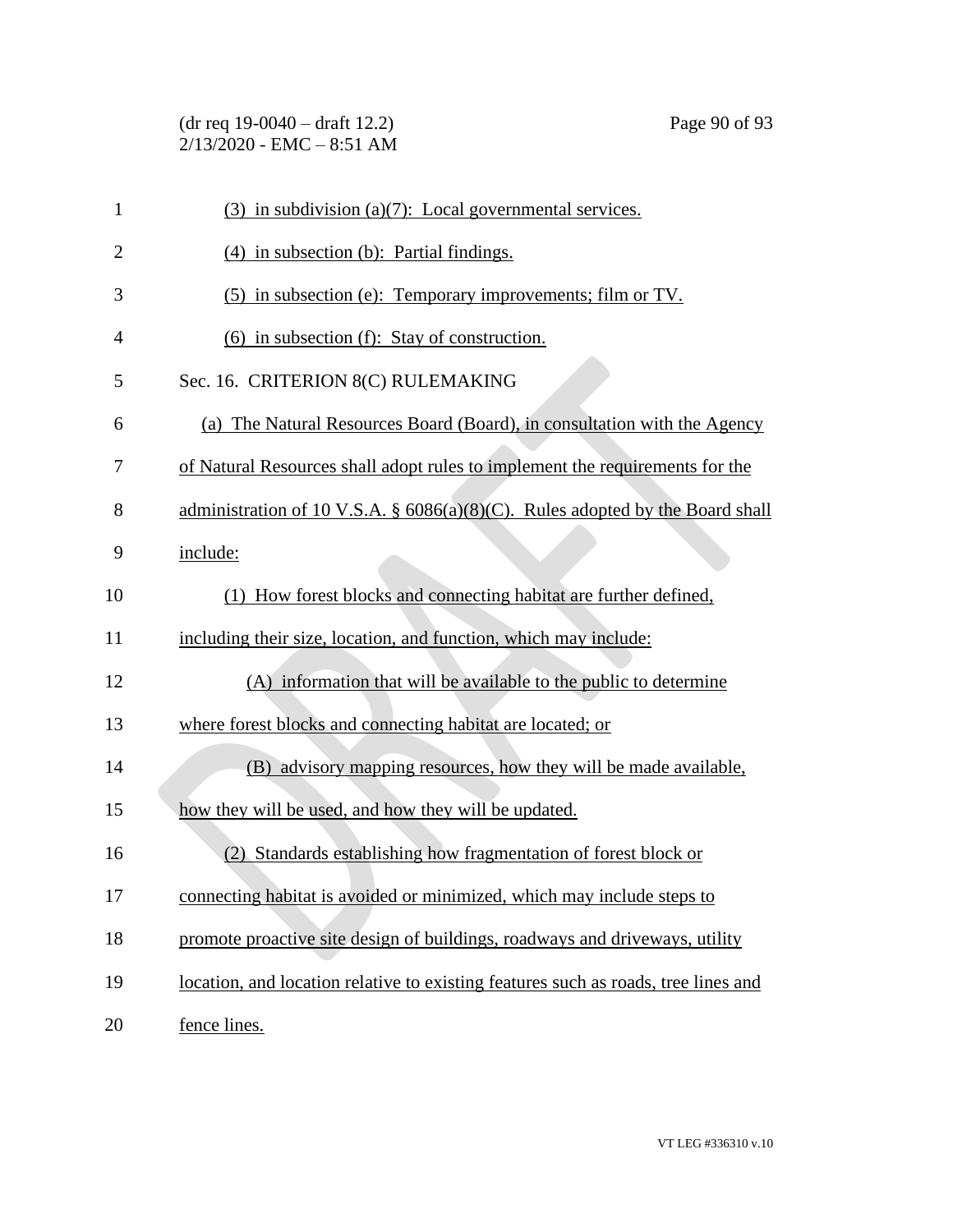(dr req 19-0040 – draft 12.2) Page 91 of 93 2/13/2020 - EMC – 8:51 AM

| $\mathbf{1}$   | (3) Criteria to identify when a forest block or connecting habitat is             |
|----------------|-----------------------------------------------------------------------------------|
| $\overline{2}$ | eligible for mitigation.                                                          |
| 3              | (4) Standards for how impacts to a forest block or connecting habitat             |
| $\overline{4}$ | may be mitigated. Standards may include:                                          |
| 5              | (A) appropriate ratios for compensation;                                          |
| 6              | (B) appropriate forms of compensation such as conservation                        |
| 7              | easements, fee interests in land, and other forms of compensation; and            |
| 8              | (C) appropriate uses of on-site and off-site mitigation.                          |
| 9              | (b) The Board shall convene a working group to provide input to the rule          |
| 10             | prior to prefiling with the Interagency Committee on Administrative Rules.        |
| 11             | The Board shall convene the working group on or before September 1, 2020.         |
| 12             | (c) The Board shall file a final proposed rule with the Secretary of State        |
| 13             | and Legislative Committee on Administrative Rules on or before September 1,       |
| 14             | 2021.                                                                             |
| 15             | Sec. 17. ENVIRONMENTAL DIVISION; CONTINUED JURISDICTION                           |
| 16             | Notwithstanding the repeal of its jurisdictional authority to hear appeals        |
| 17             | relative to Act 250 permits under Sec. 10 of this act, the Environmental          |
| 18             | Division shall continue to have jurisdiction to complete its consideration of any |
| 19             | such appeal that is pending before it as of February 1, 2021 if, with respect to  |
| 20             | such act or appeal, mediation or discovery has commenced, a dispositive           |
| 21             | motion has been filed, or a trial has begun.                                      |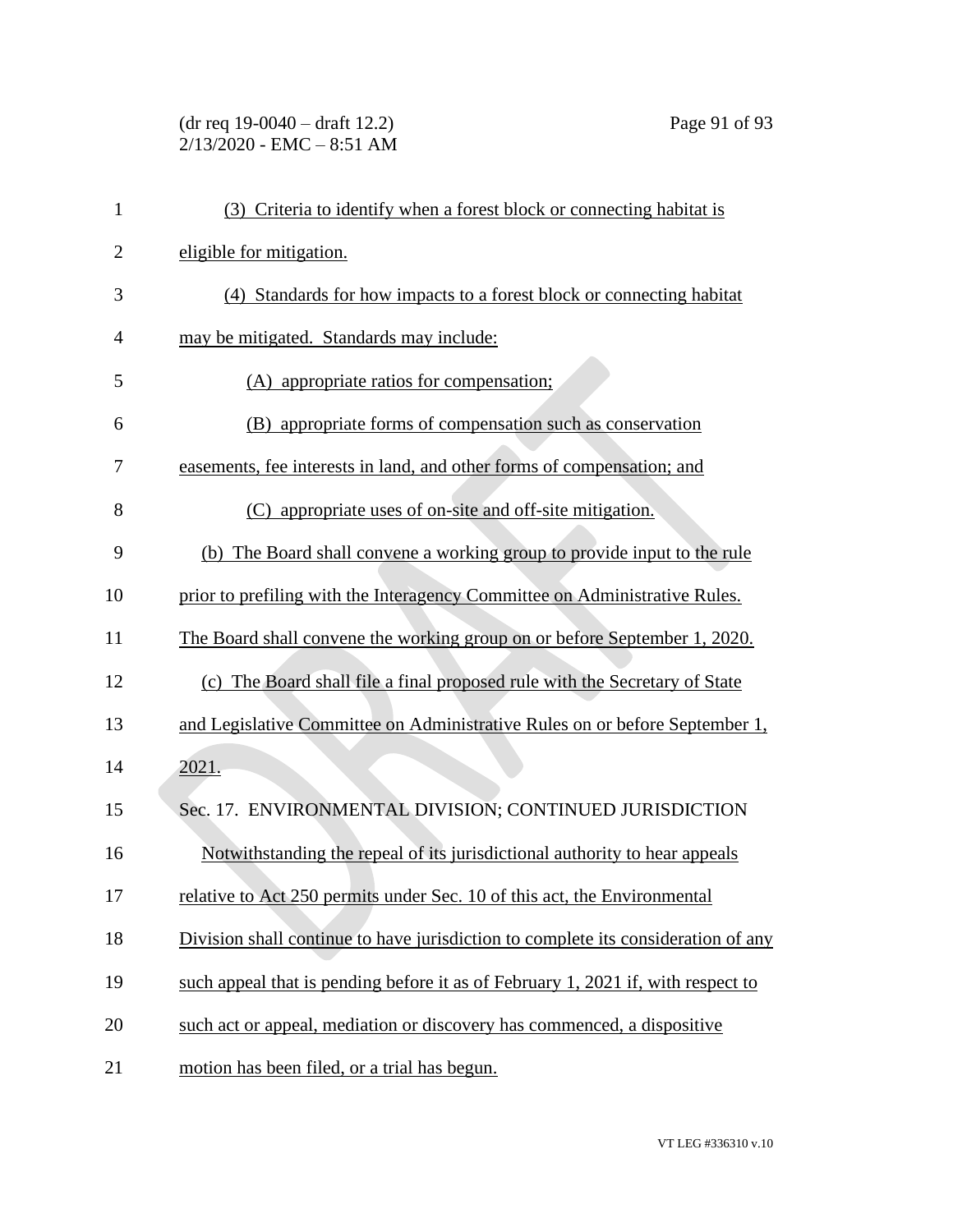| 1              | Sec. 18. NATURAL RESOURCES BOARD PERMIT REPORT                                  |
|----------------|---------------------------------------------------------------------------------|
| $\overline{2}$ | (a) On or before December 15, 2024, the Natural Resources Board shall           |
| 3              | submit a report to the House Committee on Natural Resources, Fish, and          |
| $\overline{4}$ | Wildlife and the Senate Committee on Natural Resources and Energy with its      |
| 5              | assessment of how well the new permitting process established in this act is    |
| 6              | working and any recommended changes. The report shall include the number        |
| 7              | of permits of issued by the Board and District Commissions, the number of       |
| 8              | properties that have been released from Act 250 jurisdiction, and the number of |
| 9              | preapplication meetings held pursuant to 10 V.S.A. $\S$ 6084(a).                |
| 10             | Sec. 19. NATURAL RESOURCES BOARD POSITIONS;                                     |
| 11             | APPROPRIATION                                                                   |
| 12             | (a) The following new positions are created at the Natural Resources Board      |
| 13             | for the purposes of carrying out this act:                                      |
| 14             | (1) one Staff Attorney 1;                                                       |
| 15             | (2) one Staff Attorney 2;                                                       |
| 16             | two Natural Resources Board members; and<br>(3)                                 |
| 17             | (4) one Legal Technician.                                                       |
| 18             | The sum of \$640,687.00 is appropriated to the Natural Resources Board<br>(h)   |
| 19             | from the General Fund in fiscal year 2021 for the positions established in      |
| 20             | subsection (a) of this section and for additional operating costs required to   |
| 21             | implement the permitting process established in this act.                       |